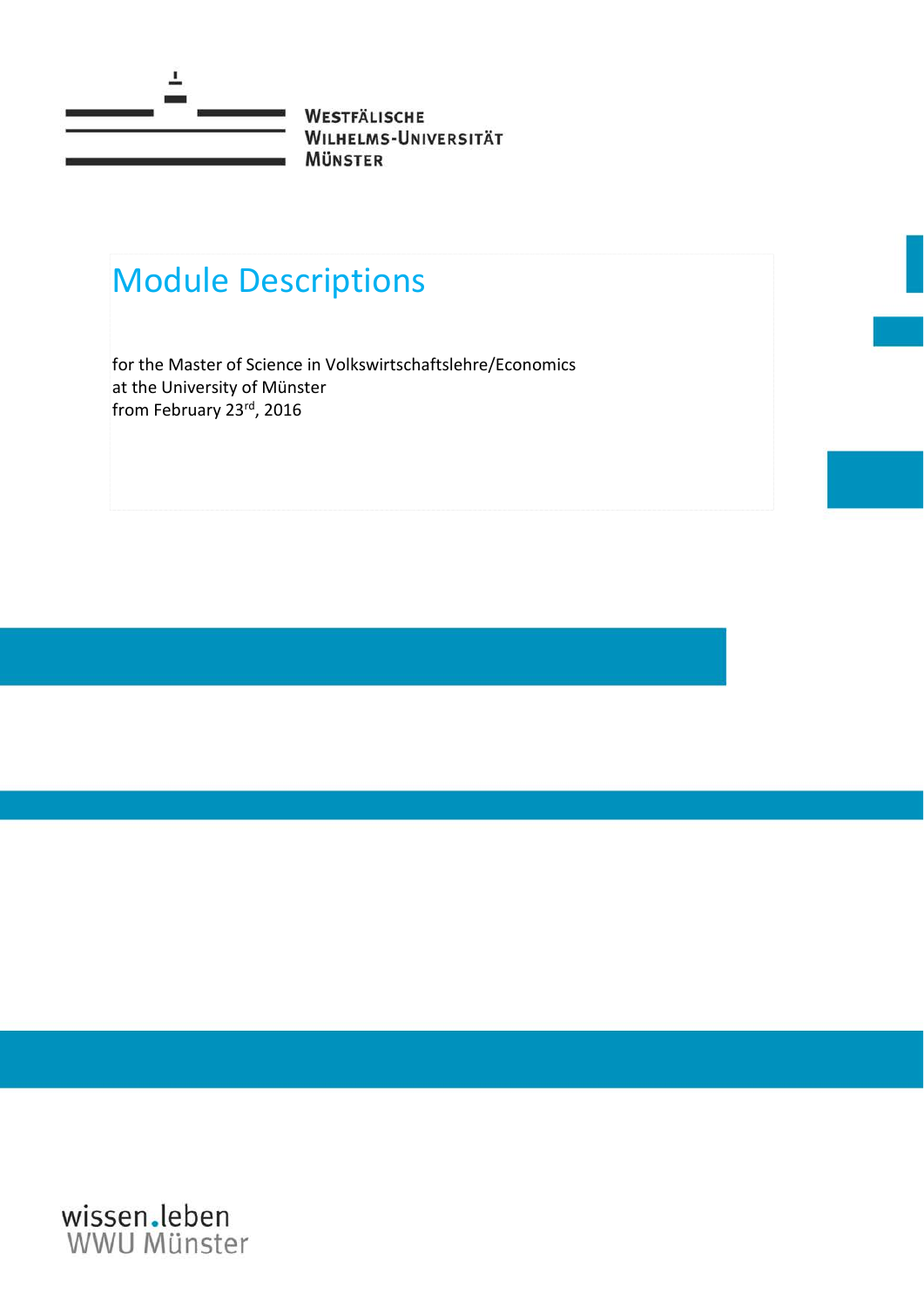#### <span id="page-1-0"></span>Contents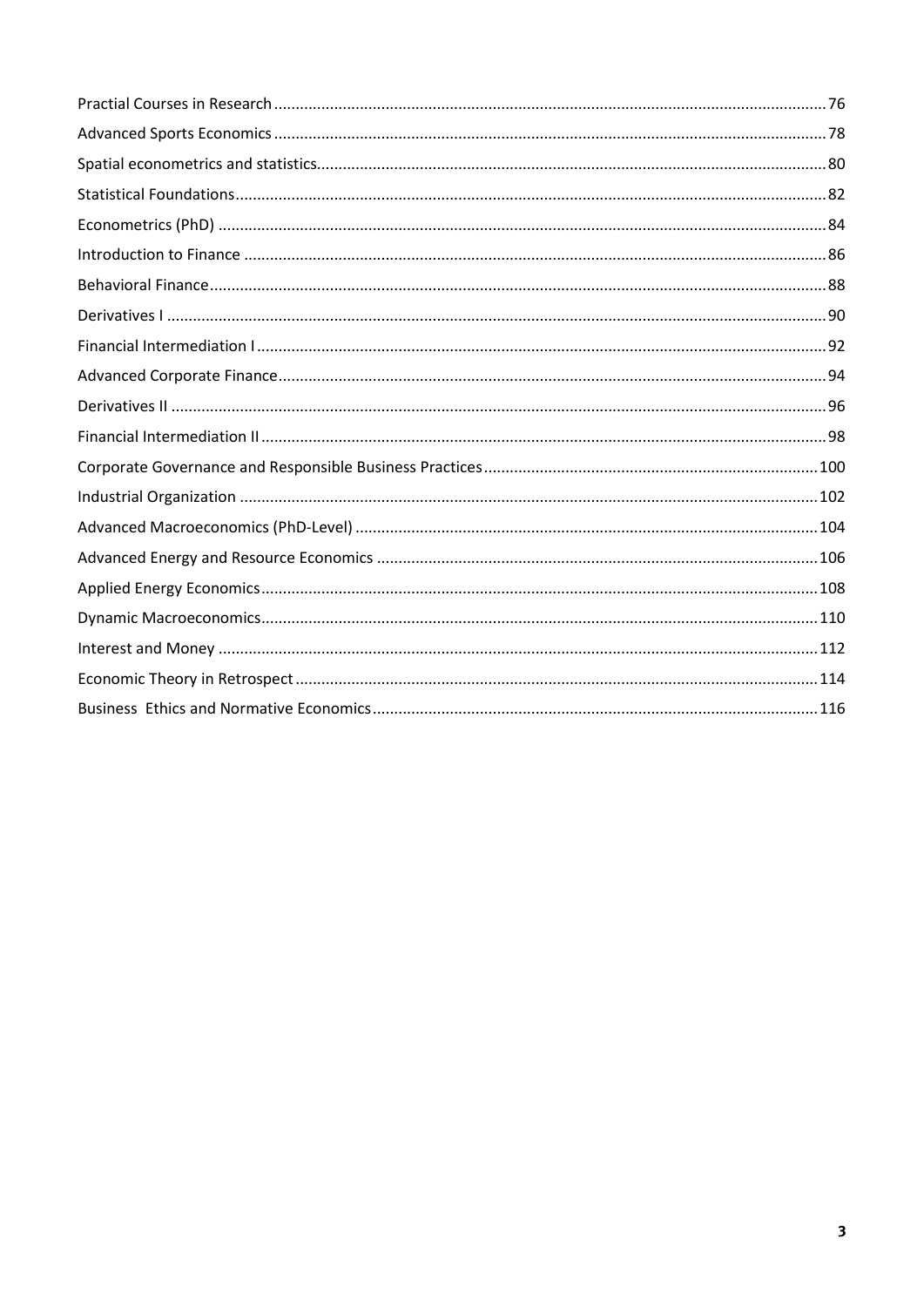#### Recommended study plan (beginn of study program in the winter term:

| 1. term | Regulatory<br>6<br>economics<br>(Final exam) | Macroecono<br>6<br>mics<br>(Final exam) | Microecono<br>mics<br>(Final exam) | 6 Elective               | 6 Elective         | 6 30 CP |
|---------|----------------------------------------------|-----------------------------------------|------------------------------------|--------------------------|--------------------|---------|
| 2. term | Empirical<br><b>Methods</b><br>(Final exam)  | <b>6</b> Elective                       | 6 Elective                         | 6 Elective               | 6 Elective         | 6 30 CP |
|         |                                              |                                         |                                    |                          |                    |         |
| 3. term | <b>Elective</b>                              | 6 Elective                              | 6 Elective                         | 6 Elective               | 6 Elective         | 6 30 CP |
|         |                                              |                                         |                                    |                          |                    |         |
| 4. term | Project<br>6<br><b>Studies</b>               |                                         |                                    | Master's<br>24<br>thesis |                    | 30 CP   |
|         |                                              |                                         |                                    |                          | <b>Total of CP</b> | 120     |

The study program can also start in the summer term. As there is no stipulated sequence for the mandatory and elective modules, this is possible without further ado. If the study program starts in the summer term, the module "Project Studies" can e.g. already be absolved in the third term, if other modules that are only offered in the winter term will be absolved.

It is recommended to take every term 30 CP. The workload will then be evenly distributed through the study program.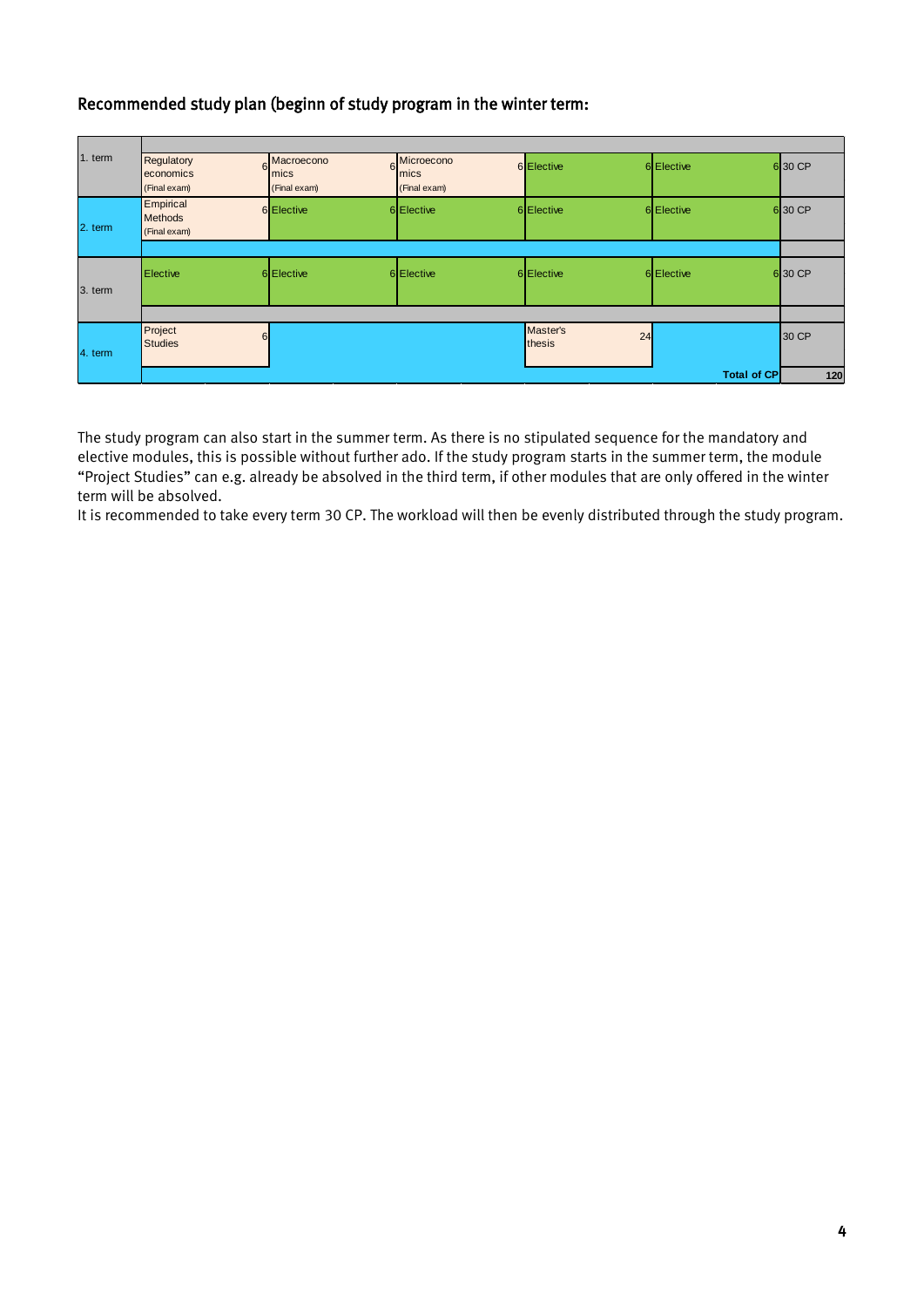#### <span id="page-4-0"></span>Microeconomics

|                         | Microeconomics<br><b>Module Title english:</b>                                        |                                                                                   |  |                                                                                                                                                                                                                                                                                                                                                                                                                                                                                                                                                                                                                                                                                                                                                                                                                                                                                                                                                                                                                                                                                                                                                  |                                  |                            |    |             |                 |                         |
|-------------------------|---------------------------------------------------------------------------------------|-----------------------------------------------------------------------------------|--|--------------------------------------------------------------------------------------------------------------------------------------------------------------------------------------------------------------------------------------------------------------------------------------------------------------------------------------------------------------------------------------------------------------------------------------------------------------------------------------------------------------------------------------------------------------------------------------------------------------------------------------------------------------------------------------------------------------------------------------------------------------------------------------------------------------------------------------------------------------------------------------------------------------------------------------------------------------------------------------------------------------------------------------------------------------------------------------------------------------------------------------------------|----------------------------------|----------------------------|----|-------------|-----------------|-------------------------|
|                         |                                                                                       | <b>Course Program:</b>                                                            |  | Master Economics PO 2012                                                                                                                                                                                                                                                                                                                                                                                                                                                                                                                                                                                                                                                                                                                                                                                                                                                                                                                                                                                                                                                                                                                         |                                  |                            |    |             |                 |                         |
| $\mathbf 1$             | MP <sub>1</sub>                                                                       | <b>Module No: VWL</b>                                                             |  | <b>State: Compulsory</b>                                                                                                                                                                                                                                                                                                                                                                                                                                                                                                                                                                                                                                                                                                                                                                                                                                                                                                                                                                                                                                                                                                                         | Language of Instruction: English |                            |    |             |                 |                         |
| $\mathbf{2}$            | term                                                                                  | Turn: each winter                                                                 |  | <b>Duration: 1 term</b>                                                                                                                                                                                                                                                                                                                                                                                                                                                                                                                                                                                                                                                                                                                                                                                                                                                                                                                                                                                                                                                                                                                          |                                  | Semester: 1, 2             |    | CP: 6       |                 | Workload (h): 180       |
|                         |                                                                                       | <b>Module Structure:</b>                                                          |  |                                                                                                                                                                                                                                                                                                                                                                                                                                                                                                                                                                                                                                                                                                                                                                                                                                                                                                                                                                                                                                                                                                                                                  |                                  |                            |    |             |                 |                         |
| $\overline{\mathbf{3}}$ | <b>No</b>                                                                             | <b>Type</b>                                                                       |  | <b>Course</b>                                                                                                                                                                                                                                                                                                                                                                                                                                                                                                                                                                                                                                                                                                                                                                                                                                                                                                                                                                                                                                                                                                                                    |                                  |                            | CP | CH)         | Presence $(h +$ | Self-Study<br>(h)       |
|                         | $\mathbf{1}$                                                                          | Course                                                                            |  | Microeconomics                                                                                                                                                                                                                                                                                                                                                                                                                                                                                                                                                                                                                                                                                                                                                                                                                                                                                                                                                                                                                                                                                                                                   |                                  |                            | 6  | 30 h (2 CH) |                 | 150                     |
| 4<br>5                  | improved.                                                                             | <b>Module Contents:</b><br><b>Learning outcomes:</b><br>Academic:<br>Soft skills: |  | <b>Background and relations to other courses:</b><br>Knowledge of basic microeconomic theory is a cornerstone for large parts of the curriculum.<br><b>Main topics and learning objectives:</b><br>This course introduces students to microeconomic theory at an intermediate level. The course will<br>cover the following subjects: Consumer theory, theory of the firm, partial and general equilibrium<br>theory, as well as basics of game theory and information economics.<br>During this module students will acquire knowledge of the formal methods of standard<br>microeconomic theory which are essential for subsequent master-level courses. Students will be<br>able to translate economic problems into a mathematical framework. Moreover, participants learn<br>how to interpret results from such economic models.<br>Students learn how to cope with basic economic problems in a formal model. By working on the<br>problem sets and by reading the related literature students will acquire a larger degree of self-<br>motivation and self-organization. As most of the literature is in English, language skills will be |                                  |                            |    |             |                 |                         |
| 6                       | none                                                                                  |                                                                                   |  | Description of possible electives within the modules:                                                                                                                                                                                                                                                                                                                                                                                                                                                                                                                                                                                                                                                                                                                                                                                                                                                                                                                                                                                                                                                                                            |                                  |                            |    |             |                 |                         |
| $\overline{7}$          |                                                                                       | <b>Examination: Final Module Exam</b>                                             |  |                                                                                                                                                                                                                                                                                                                                                                                                                                                                                                                                                                                                                                                                                                                                                                                                                                                                                                                                                                                                                                                                                                                                                  |                                  |                            |    |             |                 |                         |
| 8                       |                                                                                       | <b>Relevant Work:</b><br>final exam                                               |  | <b>Number and Type; Connection to Course</b>                                                                                                                                                                                                                                                                                                                                                                                                                                                                                                                                                                                                                                                                                                                                                                                                                                                                                                                                                                                                                                                                                                     |                                  | <b>Duration</b><br>60 min. |    |             | 100 %           | Part of final mark in % |
| 9                       | <b>Study Work:</b><br><b>Duration</b><br><b>Number and Type; Connection to Course</b> |                                                                                   |  |                                                                                                                                                                                                                                                                                                                                                                                                                                                                                                                                                                                                                                                                                                                                                                                                                                                                                                                                                                                                                                                                                                                                                  |                                  |                            |    |             |                 |                         |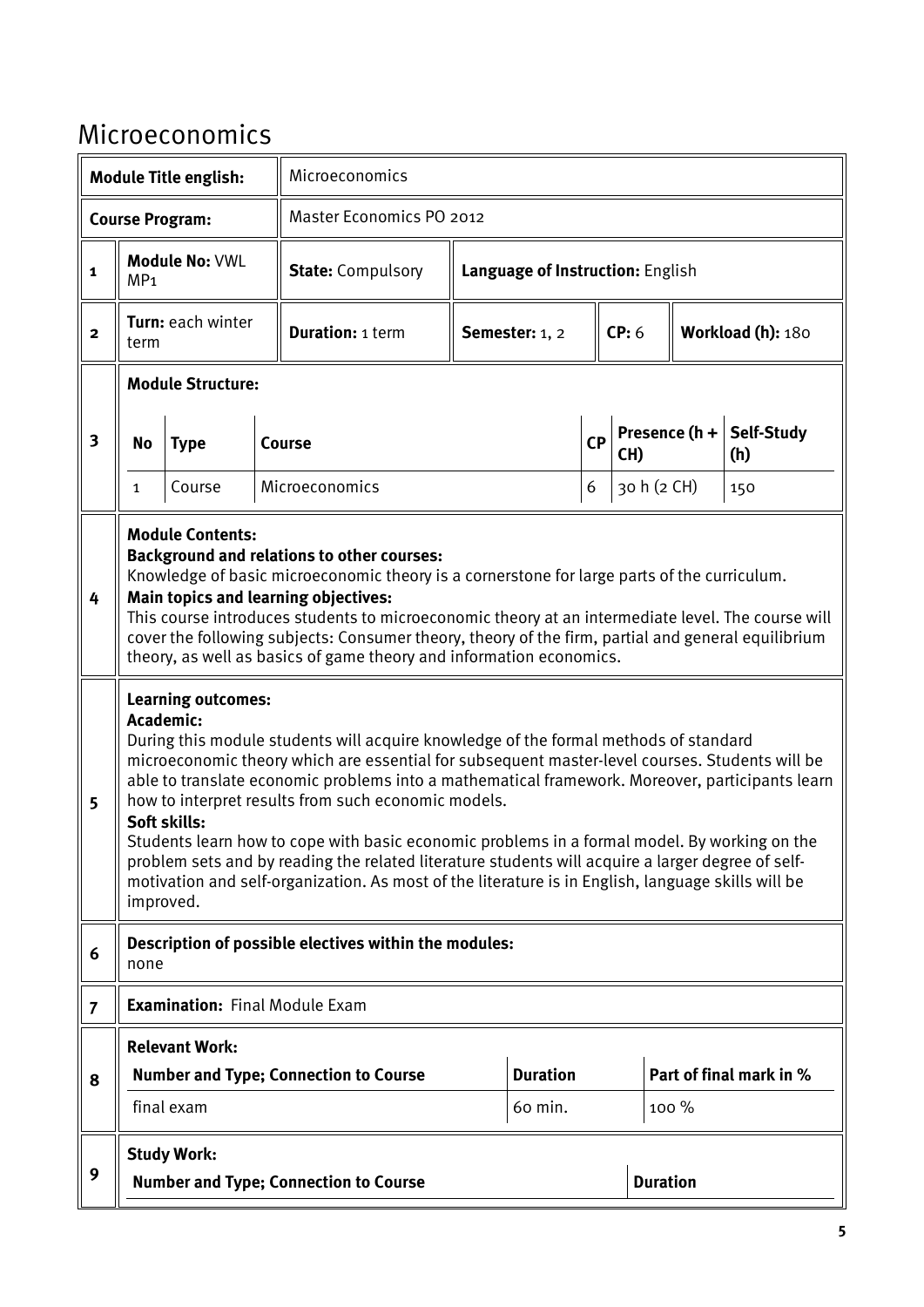|    | none                                                                                                                                                     |                                                        |  |  |  |  |  |  |
|----|----------------------------------------------------------------------------------------------------------------------------------------------------------|--------------------------------------------------------|--|--|--|--|--|--|
| 10 | <b>Prerequisites for Credit Points:</b><br>The credit points will be granted after all relevant work and study work have been successfully<br>completed. |                                                        |  |  |  |  |  |  |
| 11 | Weight of the module grade for the overall grade:<br>5% (6 of 120 CP)                                                                                    |                                                        |  |  |  |  |  |  |
| 12 | <b>Module Prerequisites:</b><br>none                                                                                                                     |                                                        |  |  |  |  |  |  |
| 13 | <b>Presence:</b><br>Recommended                                                                                                                          |                                                        |  |  |  |  |  |  |
| 14 | Use of the module for other course programs:<br>Master Business Administration, Master Economics, Master Mathematics, Master Human<br>Geography          |                                                        |  |  |  |  |  |  |
| 15 | <b>Responsible Lecturer:</b><br>Professor Dr. Johannes Becker                                                                                            | Department:<br><b>School of Business and Economics</b> |  |  |  |  |  |  |
| 16 | Misc.:                                                                                                                                                   |                                                        |  |  |  |  |  |  |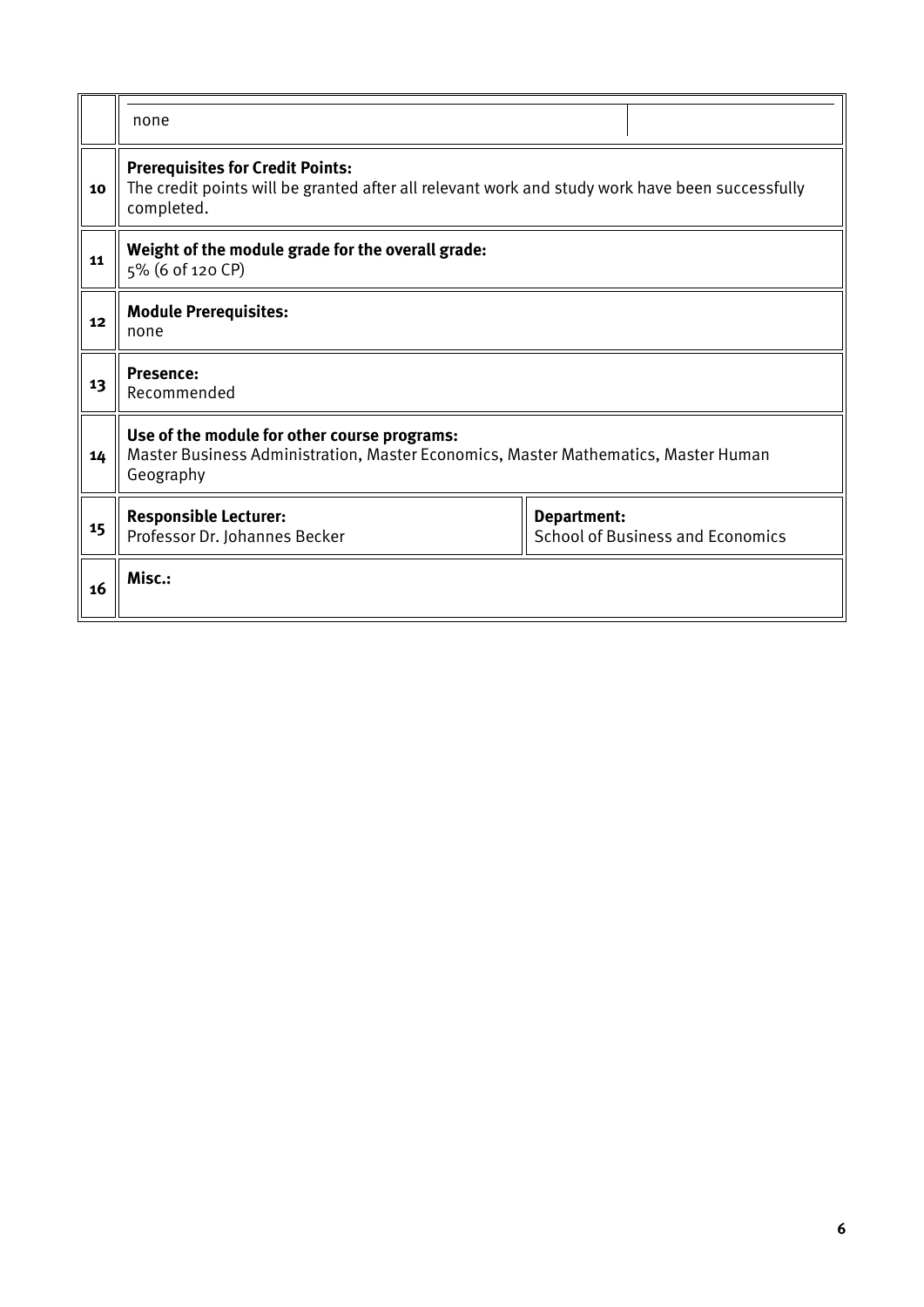### <span id="page-6-0"></span>Macroeconomics

|                         |                                                           | <b>Module Title english:</b>                                                              |  | Macroeconomics                                                                                                                                                                                                                                                                                                                                                                             |                |                                  |           |                        |       |                                                                                  |  |
|-------------------------|-----------------------------------------------------------|-------------------------------------------------------------------------------------------|--|--------------------------------------------------------------------------------------------------------------------------------------------------------------------------------------------------------------------------------------------------------------------------------------------------------------------------------------------------------------------------------------------|----------------|----------------------------------|-----------|------------------------|-------|----------------------------------------------------------------------------------|--|
|                         | <b>Master Economics PO 2012</b><br><b>Course Program:</b> |                                                                                           |  |                                                                                                                                                                                                                                                                                                                                                                                            |                |                                  |           |                        |       |                                                                                  |  |
| 1                       | MP <sub>2</sub>                                           | <b>Module No: VWL</b>                                                                     |  | <b>State: Compulsory</b>                                                                                                                                                                                                                                                                                                                                                                   |                | Language of Instruction: English |           |                        |       |                                                                                  |  |
| $\mathbf{2}$            | term                                                      | Turn: each winter                                                                         |  | <b>Duration: 1 term</b>                                                                                                                                                                                                                                                                                                                                                                    | Semester: 1, 2 |                                  |           | CP: 6                  |       | Workload (h): 180                                                                |  |
|                         |                                                           | <b>Module Structure:</b>                                                                  |  |                                                                                                                                                                                                                                                                                                                                                                                            |                |                                  |           |                        |       |                                                                                  |  |
| $\overline{\mathbf{3}}$ | No                                                        | <b>Type</b>                                                                               |  | Course                                                                                                                                                                                                                                                                                                                                                                                     |                |                                  | <b>CP</b> | Presence $(h +$<br>CH) |       | Self-Study<br>(h)                                                                |  |
|                         | 1                                                         | Course                                                                                    |  | Macroeconomics                                                                                                                                                                                                                                                                                                                                                                             |                |                                  | 6         | 30 h (2 CH)            |       | 150                                                                              |  |
| 4                       | <b>Themes</b>                                             | <b>Module Contents:</b><br>Macroeconomics                                                 |  | <b>Background and relations to other courses:</b><br>The course Macroeconomics gives an introduction to advanced topics and methods of modern<br>macroeconomic theory. The module is based on the Bachelor courses in macroeconomics.<br><b>Main topics and learning objectives:</b><br>Growth theory and empirics, money and inflation,<br>asset prices bubbles, New Keynesian            |                | <b>Learning objectives</b>       |           |                        |       | Knowledge of theoretical and empirical<br>methods in the field of macroeconomics |  |
| 5                       |                                                           | <b>Learning outcomes:</b><br>Academic:<br>Soft skills:<br>individually and within a team. |  | The module conveys advanced methods in theoretical and quantitative macroeconomics, which<br>are of special interest in various economic fields of work, such as in international organizations,<br>economic divisions of government departments, research institutes or multinationals.<br>The analyses of complex models strengthen the ability to solve problems. Knowledge is acquired |                |                                  |           |                        |       |                                                                                  |  |
| 6                       | none                                                      |                                                                                           |  | Description of possible electives within the modules:                                                                                                                                                                                                                                                                                                                                      |                |                                  |           |                        |       |                                                                                  |  |
| $\overline{7}$          |                                                           | <b>Examination: Final Module Exam</b>                                                     |  |                                                                                                                                                                                                                                                                                                                                                                                            |                |                                  |           |                        |       |                                                                                  |  |
|                         |                                                           | <b>Relevant Work:</b>                                                                     |  |                                                                                                                                                                                                                                                                                                                                                                                            |                |                                  |           |                        |       |                                                                                  |  |
| 8                       |                                                           |                                                                                           |  | <b>Number and Type; Connection to Course</b>                                                                                                                                                                                                                                                                                                                                               |                | <b>Duration</b>                  |           |                        |       | Part of final mark in %                                                          |  |
|                         |                                                           | final written exam                                                                        |  |                                                                                                                                                                                                                                                                                                                                                                                            |                | 60 min.                          |           |                        | 100 % |                                                                                  |  |
| 9                       |                                                           | <b>Study Work:</b>                                                                        |  |                                                                                                                                                                                                                                                                                                                                                                                            |                |                                  |           |                        |       |                                                                                  |  |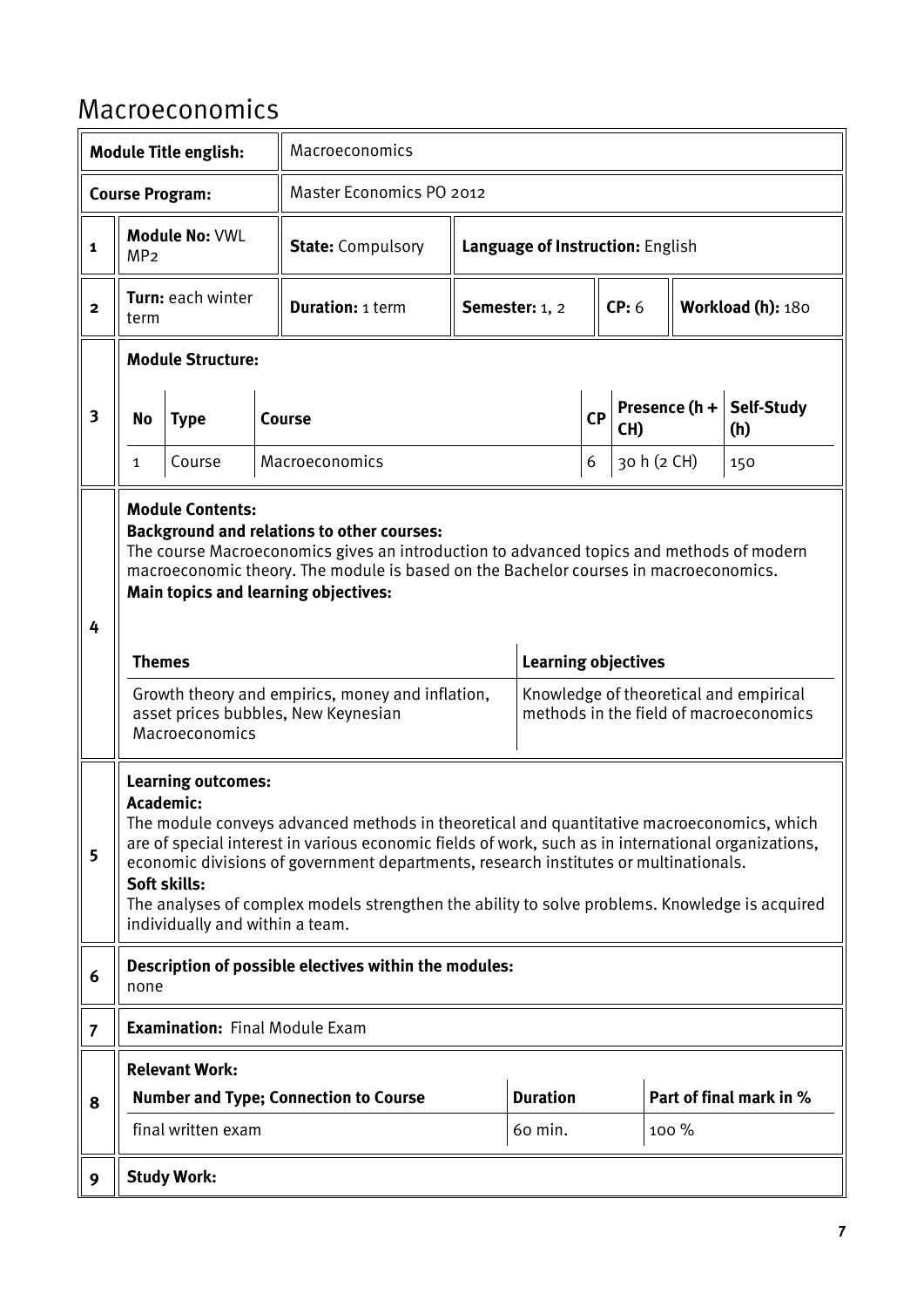|    | <b>Number and Type; Connection to Course</b>                                                                                                             | <b>Duration</b>    |                                         |  |  |  |  |  |
|----|----------------------------------------------------------------------------------------------------------------------------------------------------------|--------------------|-----------------------------------------|--|--|--|--|--|
|    | none                                                                                                                                                     |                    |                                         |  |  |  |  |  |
| 10 | <b>Prerequisites for Credit Points:</b><br>The credit points will be granted after all relevant work and study work have been successfully<br>completed. |                    |                                         |  |  |  |  |  |
| 11 | Weight of the module grade for the overall grade:<br>5% (6 of 120 CP)                                                                                    |                    |                                         |  |  |  |  |  |
| 12 | <b>Module Prerequisites:</b><br>none                                                                                                                     |                    |                                         |  |  |  |  |  |
| 13 | <b>Presence:</b><br>Recommended                                                                                                                          |                    |                                         |  |  |  |  |  |
| 14 | Use of the module for other course programs:<br>Master Business Administration, Master Economics, Master Mathematics, Master Human<br>Geography          |                    |                                         |  |  |  |  |  |
| 15 | <b>Responsible Lecturer:</b><br>Professor Dr. Martin Bohl, Professor Dr. Bernd Kempa                                                                     | <b>Department:</b> | <b>School of Business and Economics</b> |  |  |  |  |  |
| 16 | Misc.:                                                                                                                                                   |                    |                                         |  |  |  |  |  |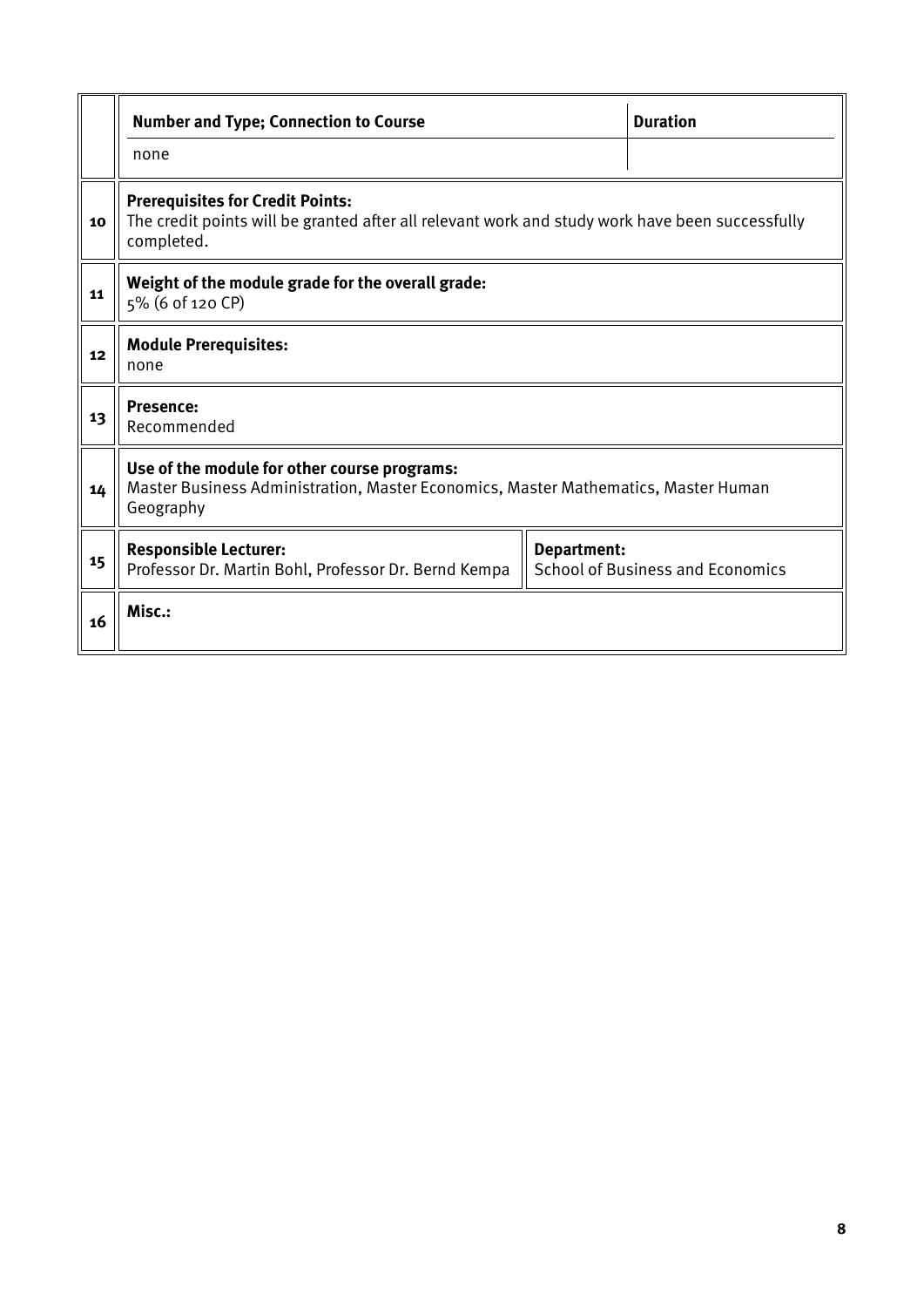### <span id="page-8-0"></span>Empirical Methods

|                |                                                                                                                                                              | <b>Module Title english:</b>                                                |               | <b>Empirical Methods</b>                                                                                                                                                                                                                                                                                                                                                                                                                                                                                                                                       |                                  |                 |                |                            |                   |                                                                           |
|----------------|--------------------------------------------------------------------------------------------------------------------------------------------------------------|-----------------------------------------------------------------------------|---------------|----------------------------------------------------------------------------------------------------------------------------------------------------------------------------------------------------------------------------------------------------------------------------------------------------------------------------------------------------------------------------------------------------------------------------------------------------------------------------------------------------------------------------------------------------------------|----------------------------------|-----------------|----------------|----------------------------|-------------------|---------------------------------------------------------------------------|
|                |                                                                                                                                                              | <b>Master Economics PO 2012</b><br><b>Course Program:</b>                   |               |                                                                                                                                                                                                                                                                                                                                                                                                                                                                                                                                                                |                                  |                 |                |                            |                   |                                                                           |
| 1              | MP3                                                                                                                                                          | <b>Module No: VWL</b>                                                       |               | <b>State: Compulsory</b>                                                                                                                                                                                                                                                                                                                                                                                                                                                                                                                                       | Language of Instruction: English |                 |                |                            |                   |                                                                           |
| $\mathbf{2}$   | term                                                                                                                                                         | Turn: each summer                                                           |               | <b>Duration: 1 term</b>                                                                                                                                                                                                                                                                                                                                                                                                                                                                                                                                        |                                  | Semester: 1, 2  |                | CP: 6                      | Workload (h): 180 |                                                                           |
|                |                                                                                                                                                              | <b>Module Structure:</b>                                                    |               |                                                                                                                                                                                                                                                                                                                                                                                                                                                                                                                                                                |                                  |                 |                |                            |                   |                                                                           |
| 3              | No                                                                                                                                                           | <b>Type</b>                                                                 | <b>Course</b> |                                                                                                                                                                                                                                                                                                                                                                                                                                                                                                                                                                |                                  |                 | <b>CP</b>      | Presence (h +<br>CH)       |                   | Self-Study<br>(h)                                                         |
|                | $\mathbf{1}$                                                                                                                                                 | Course                                                                      |               | Lecture on Empirical Methods                                                                                                                                                                                                                                                                                                                                                                                                                                                                                                                                   |                                  |                 | 3              | 30 h (2 CH)                |                   | 60                                                                        |
|                | 2                                                                                                                                                            | Exercise                                                                    |               | <b>Class on Empirical Methods</b>                                                                                                                                                                                                                                                                                                                                                                                                                                                                                                                              |                                  |                 | $\mathfrak{Z}$ | 30 h (2 CH)                |                   | 60                                                                        |
| 4              | <b>Themes</b>                                                                                                                                                | <b>Module Contents:</b><br>how to apply them.<br>regression and forecasting |               | <b>Background and relations to other courses:</b><br>This module reviews important econometric techniques and their applications.<br>Main topics and learning objectives:<br>Topics: Multiple linear regression model (estimation and hypothesis testing) and further<br>econometric techniques and models. Objective: Understanding the econometric techniques and<br>Multiple linear regression; hypothesis tests; sampling error;<br>nonlinear regression; panel data models; binary dependent<br>variables; instrumental variable estimation, time series: |                                  |                 |                | <b>Learning objectives</b> |                   | To understand and to be<br>able to apply advanced<br>econometric methods. |
| 5              | <b>Learning outcomes:</b><br>Academic:<br>Understanding the relevant econometric techniques and their applications.<br>Soft skills:<br><b>Clear Thinking</b> |                                                                             |               |                                                                                                                                                                                                                                                                                                                                                                                                                                                                                                                                                                |                                  |                 |                |                            |                   |                                                                           |
| 6              | none                                                                                                                                                         |                                                                             |               | Description of possible electives within the modules:                                                                                                                                                                                                                                                                                                                                                                                                                                                                                                          |                                  |                 |                |                            |                   |                                                                           |
| $\overline{7}$ |                                                                                                                                                              | <b>Examination: Final Module Exam</b>                                       |               |                                                                                                                                                                                                                                                                                                                                                                                                                                                                                                                                                                |                                  |                 |                |                            |                   |                                                                           |
|                |                                                                                                                                                              | <b>Relevant Work:</b>                                                       |               |                                                                                                                                                                                                                                                                                                                                                                                                                                                                                                                                                                |                                  |                 |                |                            |                   |                                                                           |
| 8              |                                                                                                                                                              |                                                                             |               | <b>Number and Type; Connection to Course</b>                                                                                                                                                                                                                                                                                                                                                                                                                                                                                                                   |                                  | <b>Duration</b> |                | Part of final mark in %    |                   |                                                                           |
|                |                                                                                                                                                              | Final written exam                                                          |               |                                                                                                                                                                                                                                                                                                                                                                                                                                                                                                                                                                |                                  | 90 min.         |                | $100\%$                    |                   |                                                                           |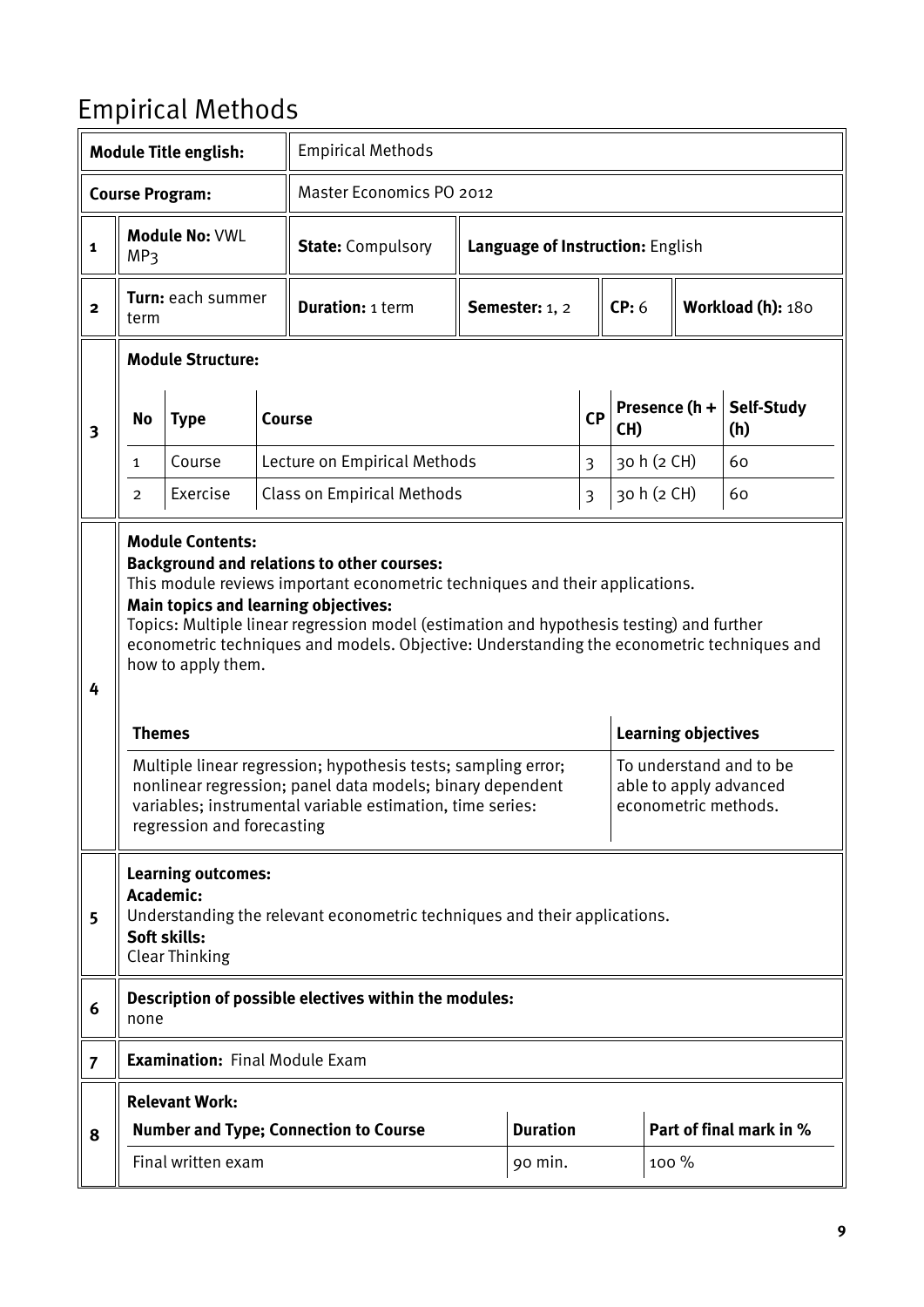|    | <b>Study Work:</b>                                                                                                                                       |  |  |  |  |  |  |  |  |
|----|----------------------------------------------------------------------------------------------------------------------------------------------------------|--|--|--|--|--|--|--|--|
| 9  | <b>Duration</b><br><b>Number and Type; Connection to Course</b>                                                                                          |  |  |  |  |  |  |  |  |
|    | none                                                                                                                                                     |  |  |  |  |  |  |  |  |
| 10 | <b>Prerequisites for Credit Points:</b><br>The credit points will be granted after all relevant work and study work have been successfully<br>completed. |  |  |  |  |  |  |  |  |
| 11 | Weight of the module grade for the overall grade:<br>5% (6 of 120 CP)                                                                                    |  |  |  |  |  |  |  |  |
| 12 | <b>Module Prerequisites:</b><br>none                                                                                                                     |  |  |  |  |  |  |  |  |
| 13 | <b>Presence:</b><br>Presence is recommended.                                                                                                             |  |  |  |  |  |  |  |  |
| 14 | Use of the module for other course programs:<br>Master Business Administration, Master Economics, Master Mathematics, Master Human<br>Geography          |  |  |  |  |  |  |  |  |
| 15 | <b>Responsible Lecturer:</b><br><b>Department:</b><br><b>School of Business and Economics</b><br>Prof. Dr. Mark Trede, Professor Dr. Bernd Wilfling      |  |  |  |  |  |  |  |  |
| 16 | Misc.:                                                                                                                                                   |  |  |  |  |  |  |  |  |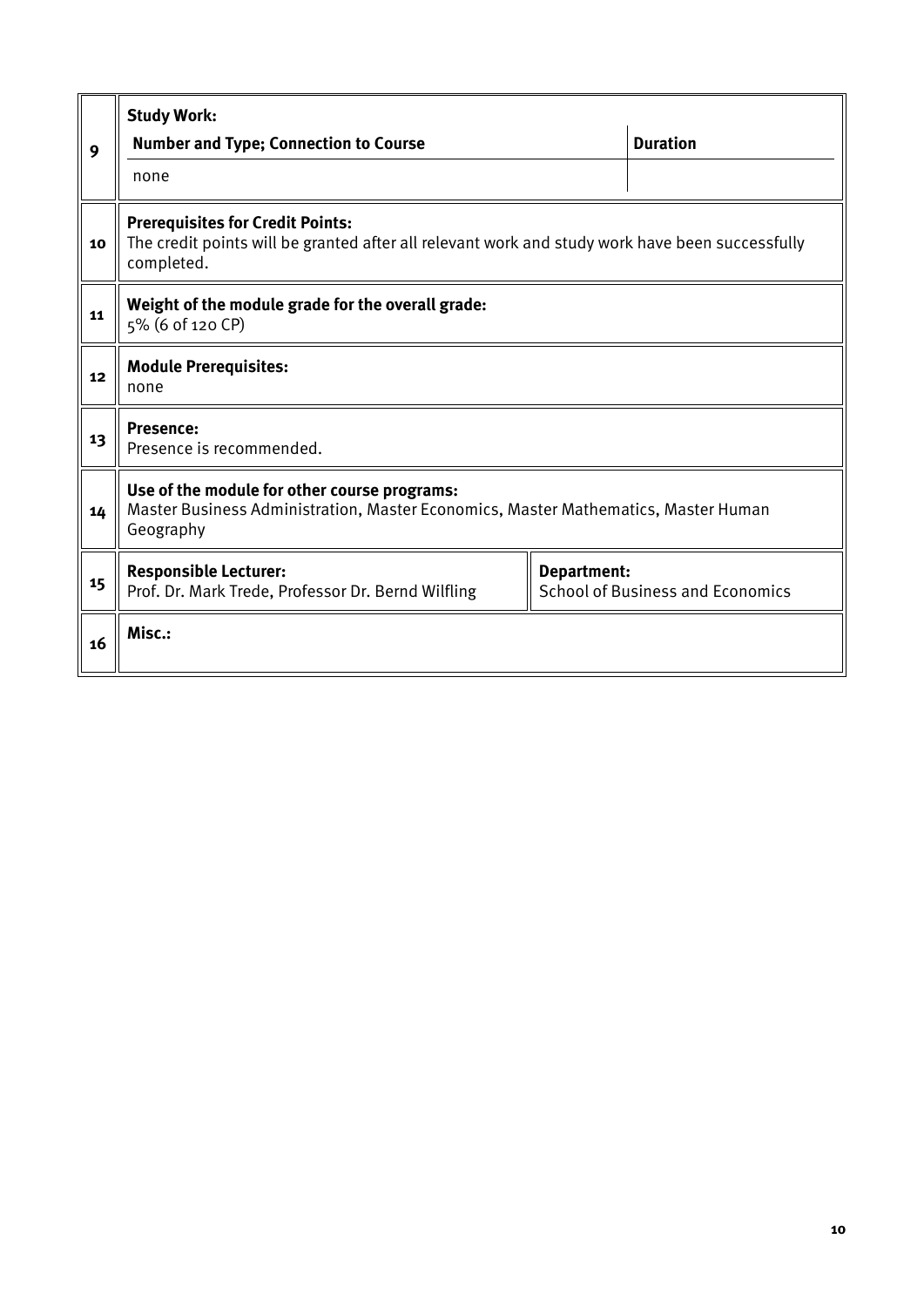## <span id="page-10-0"></span>Economics of Regulation

| <b>Economics of Regulation</b><br><b>Module Title english:</b> |                                                                                                                                                                                           |                                                 |                                 |                                                                                                                                                                                                                                                                                                                                                                                                                                                                                                                                                                                                                                                                                                                                                                     |                                                                                                                                                                                                              |                |       |             |                   |
|----------------------------------------------------------------|-------------------------------------------------------------------------------------------------------------------------------------------------------------------------------------------|-------------------------------------------------|---------------------------------|---------------------------------------------------------------------------------------------------------------------------------------------------------------------------------------------------------------------------------------------------------------------------------------------------------------------------------------------------------------------------------------------------------------------------------------------------------------------------------------------------------------------------------------------------------------------------------------------------------------------------------------------------------------------------------------------------------------------------------------------------------------------|--------------------------------------------------------------------------------------------------------------------------------------------------------------------------------------------------------------|----------------|-------|-------------|-------------------|
|                                                                |                                                                                                                                                                                           | <b>Course Program:</b>                          | <b>Master Economics PO 2012</b> |                                                                                                                                                                                                                                                                                                                                                                                                                                                                                                                                                                                                                                                                                                                                                                     |                                                                                                                                                                                                              |                |       |             |                   |
| $\mathbf{1}$                                                   | MP <sub>4</sub>                                                                                                                                                                           | Module No: VWI                                  |                                 | <b>State: Compulsory</b>                                                                                                                                                                                                                                                                                                                                                                                                                                                                                                                                                                                                                                                                                                                                            | Language of Instruction: English                                                                                                                                                                             |                |       |             |                   |
| $\overline{\mathbf{2}}$                                        | term                                                                                                                                                                                      | Turn: each winter                               |                                 | <b>Duration: 1 term</b>                                                                                                                                                                                                                                                                                                                                                                                                                                                                                                                                                                                                                                                                                                                                             | Semester: 1, 2                                                                                                                                                                                               | CP: 6          |       |             | Workload (h): 180 |
|                                                                |                                                                                                                                                                                           | <b>Module Structure:</b>                        |                                 |                                                                                                                                                                                                                                                                                                                                                                                                                                                                                                                                                                                                                                                                                                                                                                     |                                                                                                                                                                                                              |                |       |             |                   |
| 3                                                              | <b>No</b>                                                                                                                                                                                 | <b>Type</b>                                     |                                 | <b>Course</b>                                                                                                                                                                                                                                                                                                                                                                                                                                                                                                                                                                                                                                                                                                                                                       |                                                                                                                                                                                                              | <b>CP</b>      | + CH) | Presence (h | Self-Study<br>(h) |
|                                                                | 1                                                                                                                                                                                         | Course                                          |                                 | <b>Economics of Regulation</b>                                                                                                                                                                                                                                                                                                                                                                                                                                                                                                                                                                                                                                                                                                                                      |                                                                                                                                                                                                              | 4              |       | 30 h (2 CH) | 90                |
|                                                                | 2                                                                                                                                                                                         | Exercise                                        |                                 | Tutorial/Case Studies/Discussion of current<br>developments                                                                                                                                                                                                                                                                                                                                                                                                                                                                                                                                                                                                                                                                                                         |                                                                                                                                                                                                              | $\overline{a}$ |       | 15 h (1 CH) | 45                |
|                                                                | process.<br><b>Themes</b>                                                                                                                                                                 |                                                 |                                 | Economics: Economic Policy and Regulation". The theoretical foundations are formed by the<br>microeconomic modules. The module is related to the module "Economic Policy" and - regarding<br>to the application in the electricity industry - to the module of energy economics.<br><b>Main topics and learning objectives:</b><br>The course will show how to regulate network industries. The advantages and disadvantages of<br>various regulatory instruments will be presented. Students will learn how to assess the impact of<br>regulatory instruments in selected network industries and how to implement these instruments in<br>practice. There is a special emphasis on the problems that may occur in the implementation<br><b>Learning objectives</b> |                                                                                                                                                                                                              |                |       |             |                   |
| 4                                                              |                                                                                                                                                                                           | Theory of regulation                            |                                 | To learn when to regulate and how to identify monopolistic                                                                                                                                                                                                                                                                                                                                                                                                                                                                                                                                                                                                                                                                                                          |                                                                                                                                                                                                              |                |       |             |                   |
|                                                                |                                                                                                                                                                                           |                                                 |                                 |                                                                                                                                                                                                                                                                                                                                                                                                                                                                                                                                                                                                                                                                                                                                                                     | bottlenecks. To understand that the regulatory process is not<br>frictionless and that players in the process follow their self-interests.<br>To comprehend and distinguish different targets of regulation. |                |       |             |                   |
|                                                                | Instruments in<br>To learn different regulatory instruments and to understand their<br>advantages and disadvantages. To evaluate the suitability of certain<br>regulation<br>instruments. |                                                 |                                 |                                                                                                                                                                                                                                                                                                                                                                                                                                                                                                                                                                                                                                                                                                                                                                     |                                                                                                                                                                                                              |                |       |             |                   |
|                                                                |                                                                                                                                                                                           | General application in<br>network industries    |                                 | disadvantages.                                                                                                                                                                                                                                                                                                                                                                                                                                                                                                                                                                                                                                                                                                                                                      | To understand the characteristics of network industries. To learn<br>regulatory regimes and to analyze their advantages and                                                                                  |                |       |             |                   |
|                                                                |                                                                                                                                                                                           | Application in<br>telecommunication<br>industry |                                 |                                                                                                                                                                                                                                                                                                                                                                                                                                                                                                                                                                                                                                                                                                                                                                     | To understand the characteristics of telecommunication industry and<br>their implications for regulating this industry. To learn recent<br>regulations on the European and national level. To assess the     |                |       |             |                   |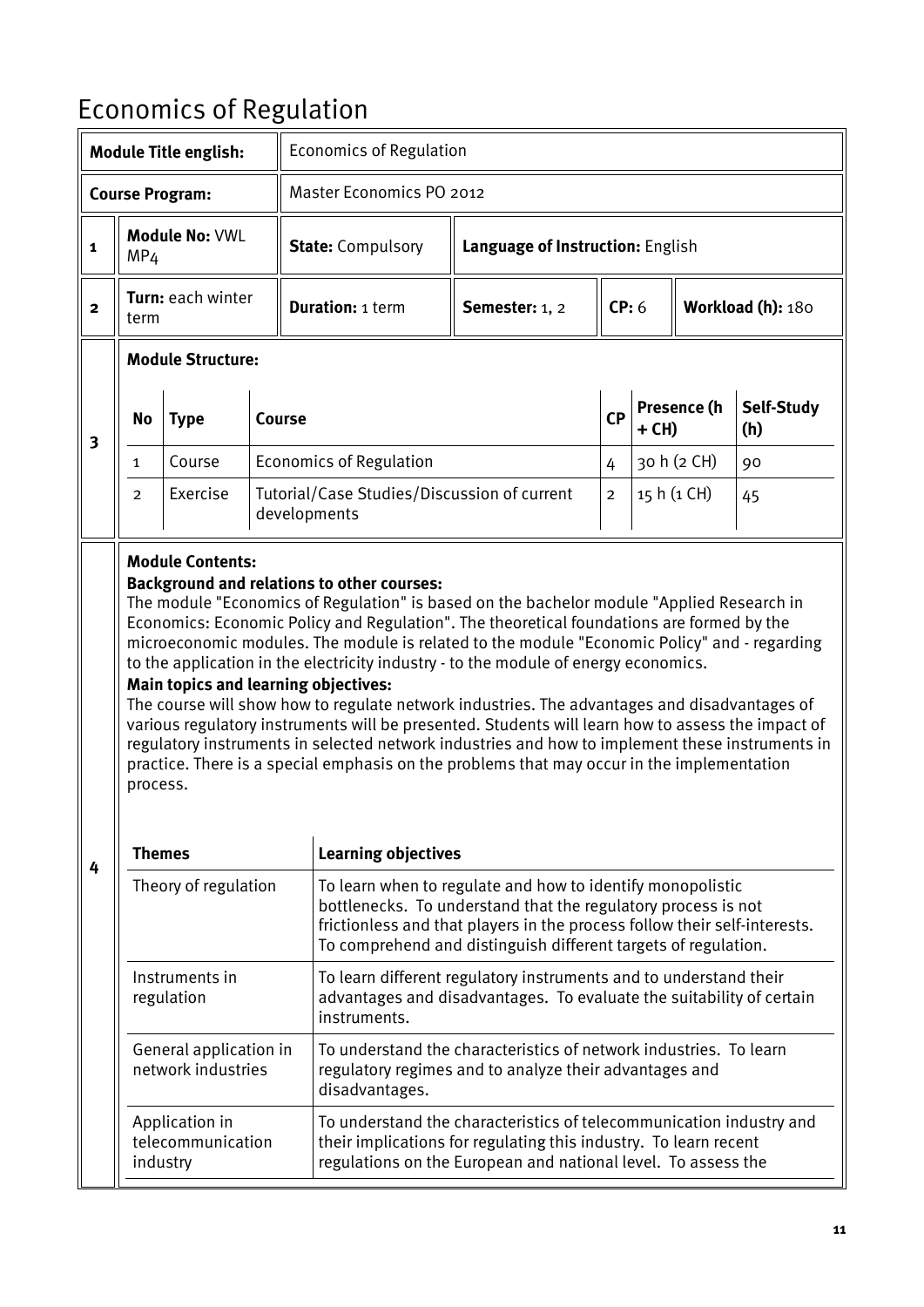|                | effectiveness of these regulations and to analyze other regulatory<br>options.                                                                                                                                                                                                                                                                                                                                                                                                                                                                                                                                                                                                             |                                                                                                 |                 |                         |  |  |  |  |  |  |
|----------------|--------------------------------------------------------------------------------------------------------------------------------------------------------------------------------------------------------------------------------------------------------------------------------------------------------------------------------------------------------------------------------------------------------------------------------------------------------------------------------------------------------------------------------------------------------------------------------------------------------------------------------------------------------------------------------------------|-------------------------------------------------------------------------------------------------|-----------------|-------------------------|--|--|--|--|--|--|
|                | Application in<br>To understand the characteristics of electricity industry and their<br>electricity industry<br>implications for regulating this industry. To learn recent regulations<br>on the European and national level. To assess the effectiveness of<br>these regulations and to analyze other regulatory options.                                                                                                                                                                                                                                                                                                                                                                |                                                                                                 |                 |                         |  |  |  |  |  |  |
| 5              | <b>Learning outcomes:</b><br>Academic:<br>In the examination the student should demonstrate the knowledge of the regulatory process, the<br>characteristics of network industries in general and measures to evaluate regulative instruments.<br>The students should demonstrate the ability to apply this knowledge to real-world examples, to<br>construct suitable regulation mechanism, to elaborate the pros and cons of these suggested<br>regulative actions.<br>Soft skills:<br>Students learn to analyse complex problems with multiple influences, abstract and integrated<br>thinking. In the tutorials, students have to come to their own solutions, present and defend them. |                                                                                                 |                 |                         |  |  |  |  |  |  |
| 6              | none                                                                                                                                                                                                                                                                                                                                                                                                                                                                                                                                                                                                                                                                                       | Description of possible electives within the modules:                                           |                 |                         |  |  |  |  |  |  |
| $\overline{7}$ | <b>Examination: Final Module Exam</b>                                                                                                                                                                                                                                                                                                                                                                                                                                                                                                                                                                                                                                                      |                                                                                                 |                 |                         |  |  |  |  |  |  |
|                | <b>Relevant Work:</b>                                                                                                                                                                                                                                                                                                                                                                                                                                                                                                                                                                                                                                                                      |                                                                                                 |                 |                         |  |  |  |  |  |  |
| 8              | <b>Number and Type; Connection to Course</b>                                                                                                                                                                                                                                                                                                                                                                                                                                                                                                                                                                                                                                               |                                                                                                 | <b>Duration</b> | Part of final mark in % |  |  |  |  |  |  |
|                | Final written exam                                                                                                                                                                                                                                                                                                                                                                                                                                                                                                                                                                                                                                                                         |                                                                                                 | 90 min.         | 100 %                   |  |  |  |  |  |  |
| 9              | <b>Study Work:</b><br><b>Number and Type; Connection to Course</b>                                                                                                                                                                                                                                                                                                                                                                                                                                                                                                                                                                                                                         |                                                                                                 |                 | <b>Duration</b>         |  |  |  |  |  |  |
|                | none                                                                                                                                                                                                                                                                                                                                                                                                                                                                                                                                                                                                                                                                                       |                                                                                                 |                 |                         |  |  |  |  |  |  |
| 10             | <b>Prerequisites for Credit Points:</b><br>completed.                                                                                                                                                                                                                                                                                                                                                                                                                                                                                                                                                                                                                                      | The credit points will be granted after all relevant work and study work have been successfully |                 |                         |  |  |  |  |  |  |
| 11             | Weight of the module grade for the overall grade:<br>5% (6 of 120 CP)                                                                                                                                                                                                                                                                                                                                                                                                                                                                                                                                                                                                                      |                                                                                                 |                 |                         |  |  |  |  |  |  |
| 12             | <b>Module Prerequisites:</b><br>none                                                                                                                                                                                                                                                                                                                                                                                                                                                                                                                                                                                                                                                       |                                                                                                 |                 |                         |  |  |  |  |  |  |
| 13             | <b>Presence:</b>                                                                                                                                                                                                                                                                                                                                                                                                                                                                                                                                                                                                                                                                           | Presence is strongly recommended to warrant learning success.                                   |                 |                         |  |  |  |  |  |  |
| 14             | Use of the module for other course programs:<br>Geography                                                                                                                                                                                                                                                                                                                                                                                                                                                                                                                                                                                                                                  | Master Business Administration, Master Economics, Master Mathematics, Master Human              |                 |                         |  |  |  |  |  |  |
| 15             | Department:<br><b>Responsible Lecturer:</b><br>Prof. Dr. Theresia Theurl<br><b>School of Business and Economics</b>                                                                                                                                                                                                                                                                                                                                                                                                                                                                                                                                                                        |                                                                                                 |                 |                         |  |  |  |  |  |  |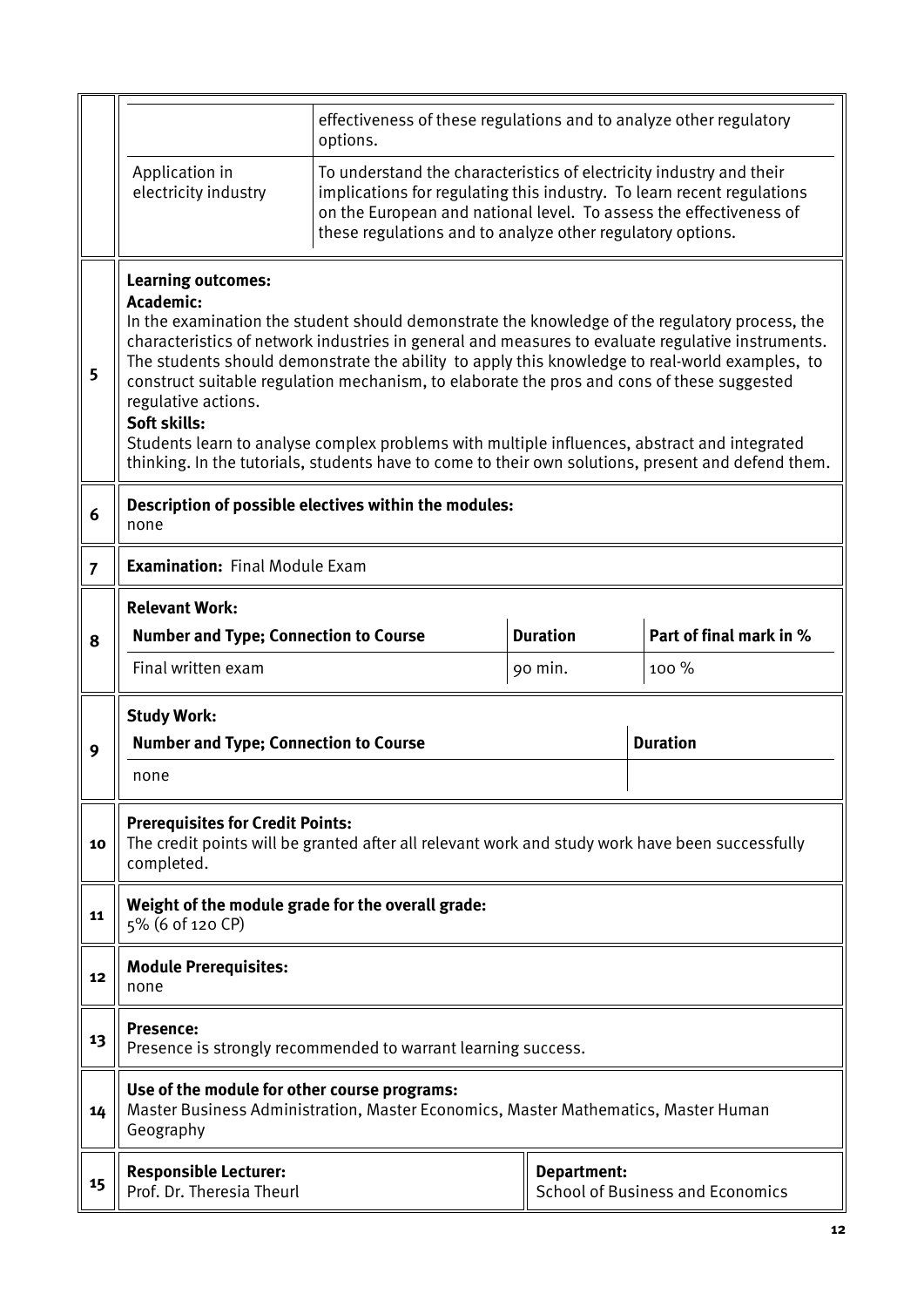| - 1<br>10 | Misc.: |
|-----------|--------|
|           |        |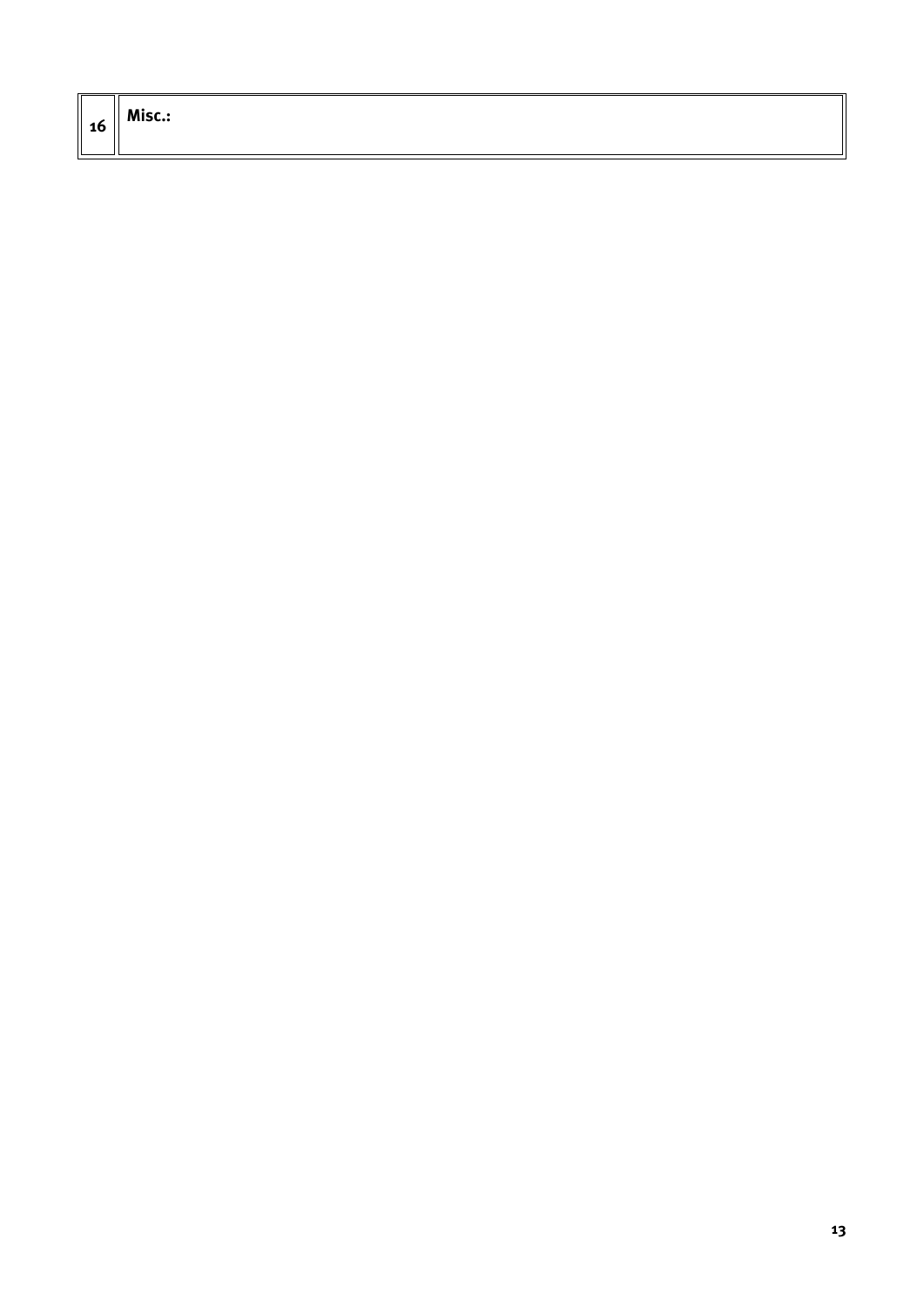#### <span id="page-13-0"></span>Project Studies

|                         |                                                        | <b>Module Title english:</b>                            | <b>Project Studies</b>                                                                                                                                                                                                                                                                                                                                                                                                                                                                                                                                                                                                                                                                                                                                                                                                                                                                                                                                                                                                                                                                                                                                                                                                                                                                                                                                                                                                                                                                                  |                                                                                                                                                                                              |           |             |                   |                   |  |
|-------------------------|--------------------------------------------------------|---------------------------------------------------------|---------------------------------------------------------------------------------------------------------------------------------------------------------------------------------------------------------------------------------------------------------------------------------------------------------------------------------------------------------------------------------------------------------------------------------------------------------------------------------------------------------------------------------------------------------------------------------------------------------------------------------------------------------------------------------------------------------------------------------------------------------------------------------------------------------------------------------------------------------------------------------------------------------------------------------------------------------------------------------------------------------------------------------------------------------------------------------------------------------------------------------------------------------------------------------------------------------------------------------------------------------------------------------------------------------------------------------------------------------------------------------------------------------------------------------------------------------------------------------------------------------|----------------------------------------------------------------------------------------------------------------------------------------------------------------------------------------------|-----------|-------------|-------------------|-------------------|--|
|                         |                                                        | <b>Course Program:</b>                                  |                                                                                                                                                                                                                                                                                                                                                                                                                                                                                                                                                                                                                                                                                                                                                                                                                                                                                                                                                                                                                                                                                                                                                                                                                                                                                                                                                                                                                                                                                                         | Master Economics PO 2012                                                                                                                                                                     |           |             |                   |                   |  |
| $\mathbf{1}$            | MP <sub>5</sub>                                        | <b>Module No: VWL</b>                                   | <b>State: Compulsory</b>                                                                                                                                                                                                                                                                                                                                                                                                                                                                                                                                                                                                                                                                                                                                                                                                                                                                                                                                                                                                                                                                                                                                                                                                                                                                                                                                                                                                                                                                                | Language of Instruction: German and English                                                                                                                                                  |           |             |                   |                   |  |
| $\mathbf{2}$            |                                                        | Turn: each term                                         | <b>Duration: 1 term</b>                                                                                                                                                                                                                                                                                                                                                                                                                                                                                                                                                                                                                                                                                                                                                                                                                                                                                                                                                                                                                                                                                                                                                                                                                                                                                                                                                                                                                                                                                 | Semester: 4                                                                                                                                                                                  | CP: 6     |             | Workload (h): 180 |                   |  |
|                         |                                                        | <b>Module Structure:</b>                                |                                                                                                                                                                                                                                                                                                                                                                                                                                                                                                                                                                                                                                                                                                                                                                                                                                                                                                                                                                                                                                                                                                                                                                                                                                                                                                                                                                                                                                                                                                         |                                                                                                                                                                                              |           |             |                   |                   |  |
| $\overline{\mathbf{3}}$ | <b>No</b>                                              | <b>Type</b>                                             | <b>Course</b>                                                                                                                                                                                                                                                                                                                                                                                                                                                                                                                                                                                                                                                                                                                                                                                                                                                                                                                                                                                                                                                                                                                                                                                                                                                                                                                                                                                                                                                                                           |                                                                                                                                                                                              | <b>CP</b> | CH)         | Presence (h +     | Self-Study<br>(h) |  |
|                         | Seminar<br><b>Project Studies</b><br>6<br>$\mathbf{1}$ |                                                         |                                                                                                                                                                                                                                                                                                                                                                                                                                                                                                                                                                                                                                                                                                                                                                                                                                                                                                                                                                                                                                                                                                                                                                                                                                                                                                                                                                                                                                                                                                         |                                                                                                                                                                                              |           | 30 h (2 CH) | 150               |                   |  |
| 4                       |                                                        | <b>Module Contents:</b><br>projects. Some examples are: | <b>Background and relations to other courses:</b><br>This course aims to introduce students to developing and carrying out their own research project.<br>The research project is based on the students' previous studies and their studying focus. On the<br>other hand it is related to the instructors' research focuses. Students should dispose of sufficient<br>knowledge of economics (as taught in the 1st and 2nd semester) and of economic methods<br>(statistics, economic modelling, econometrics, data analysis, bibliographic research etc.).<br>Students are encouraged to continue their research in their master thesis.<br><b>Main topics and learning objectives:</b><br>Students will learn how to design and carry out a research project. Therefore, they will have to<br>evaluate the existing bibliography of a research area and to structure the relevant results of<br>existing research. Based on these results they will have to identify research gaps. The students<br>will propose a design for a research project in order to solve their identified problem. They will<br>apply methods that they have learned in previous economics courses (e.g. econometrics,<br>economic modelling, data analysis, questionnaire design etc.). They will learn how to present<br>their results and discuss these results with other students. The methodological structure is<br>similar for every research project. There have been varying framework topics for recent research |                                                                                                                                                                                              |           |             |                   |                   |  |
|                         | <b>Themes</b>                                          |                                                         | <b>Learning objectives</b>                                                                                                                                                                                                                                                                                                                                                                                                                                                                                                                                                                                                                                                                                                                                                                                                                                                                                                                                                                                                                                                                                                                                                                                                                                                                                                                                                                                                                                                                              |                                                                                                                                                                                              |           |             |                   |                   |  |
|                         |                                                        | 1. Assessing current<br>state of research               | identify research gaps.                                                                                                                                                                                                                                                                                                                                                                                                                                                                                                                                                                                                                                                                                                                                                                                                                                                                                                                                                                                                                                                                                                                                                                                                                                                                                                                                                                                                                                                                                 | To evaluate and assess existing bibliography. To structure the current<br>state of research and derive the main results of existing research. To                                             |           |             |                   |                   |  |
|                         |                                                        | 2. Designing a<br>research project                      |                                                                                                                                                                                                                                                                                                                                                                                                                                                                                                                                                                                                                                                                                                                                                                                                                                                                                                                                                                                                                                                                                                                                                                                                                                                                                                                                                                                                                                                                                                         | To design a research project. To learn how to set up a research project<br>based on identified research loopholes. To propose appropriate<br>research methods to solve the research problem. |           |             |                   |                   |  |
|                         |                                                        | 3.1 Data analysis                                       |                                                                                                                                                                                                                                                                                                                                                                                                                                                                                                                                                                                                                                                                                                                                                                                                                                                                                                                                                                                                                                                                                                                                                                                                                                                                                                                                                                                                                                                                                                         | To search for appropriate data. To analyze data. To apply economic<br>methods (e.g. statistics, econometrics) to the problem.                                                                |           |             |                   |                   |  |
|                         | design                                                 | 3.2 Questionnaire                                       | questionnaire. To carry out a poll.                                                                                                                                                                                                                                                                                                                                                                                                                                                                                                                                                                                                                                                                                                                                                                                                                                                                                                                                                                                                                                                                                                                                                                                                                                                                                                                                                                                                                                                                     | To identify necessary data for a research problem. To design a                                                                                                                               |           |             |                   |                   |  |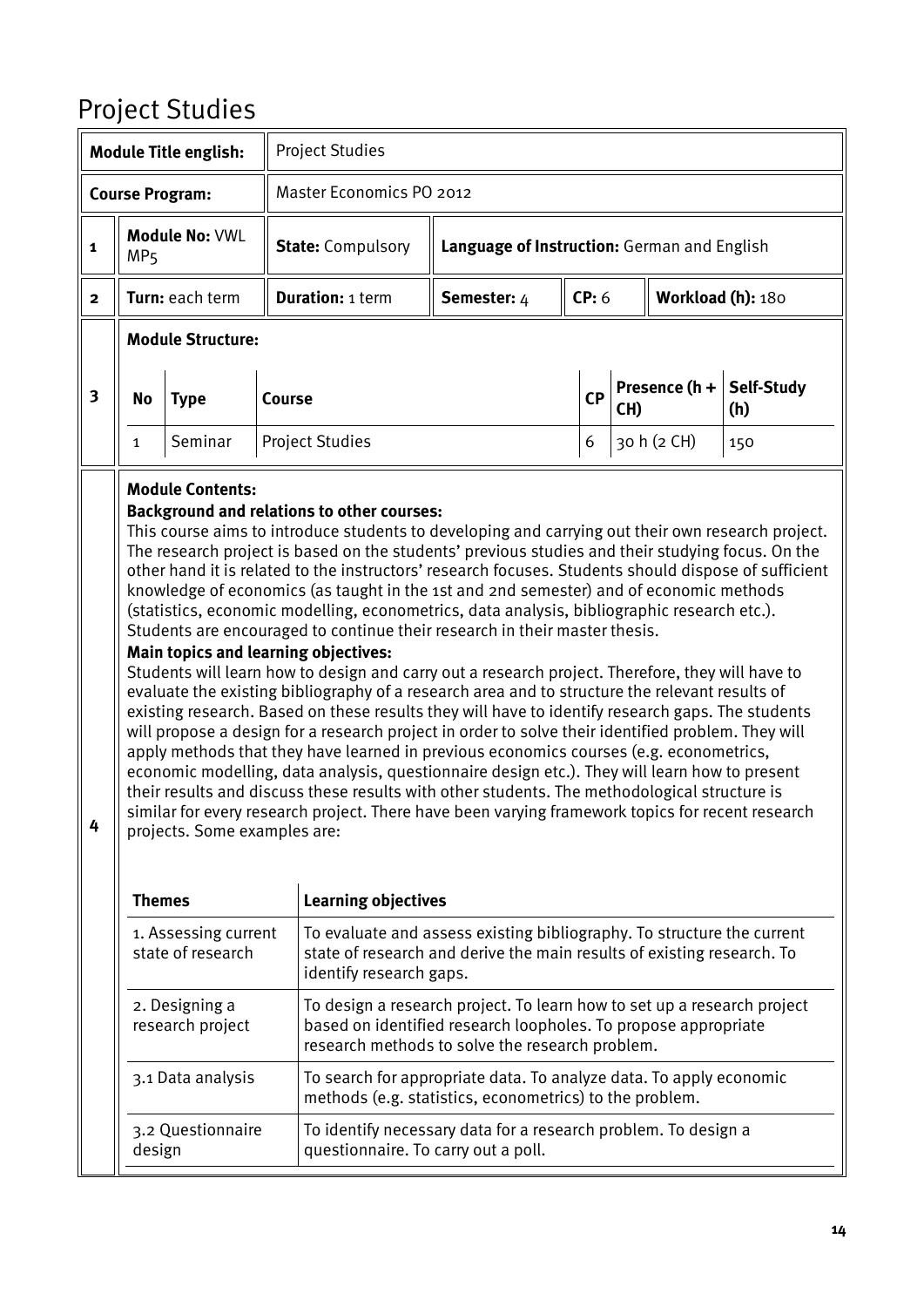|                | 4. Presentation of<br>results                                                                                                                                          | To summarize their results. To present and discuss their results in order<br>to identify gaps in their own reasoning. To learn questioning the own<br>work.                                                                                                                                                                                                                                                                                                                             |                 |      |                         |  |  |  |
|----------------|------------------------------------------------------------------------------------------------------------------------------------------------------------------------|-----------------------------------------------------------------------------------------------------------------------------------------------------------------------------------------------------------------------------------------------------------------------------------------------------------------------------------------------------------------------------------------------------------------------------------------------------------------------------------------|-----------------|------|-------------------------|--|--|--|
|                | 5. Research paper                                                                                                                                                      | To learn how to write a research paper.                                                                                                                                                                                                                                                                                                                                                                                                                                                 |                 |      |                         |  |  |  |
| 5              | <b>Learning outcomes:</b><br>Academic:<br>scientifically and systemize results<br>Soft skills:                                                                         | Students learn basic scientific skills. On completion of the course they are able to work<br>The course evolves independent selection of a topic to promote personal responsibility. The<br>ability to analyze abstract economic issues is important. While the presentation the presentation<br>skills and also the ability to moderate and critical faculties are learned. The course promotes<br>personal coordination of a scientific project and the selection of fitting methods. |                 |      |                         |  |  |  |
| 6              | Description of possible electives within the modules:<br>none                                                                                                          |                                                                                                                                                                                                                                                                                                                                                                                                                                                                                         |                 |      |                         |  |  |  |
| $\overline{7}$ | <b>Examination:</b> Examinations for every part of the module                                                                                                          |                                                                                                                                                                                                                                                                                                                                                                                                                                                                                         |                 |      |                         |  |  |  |
| 8              | <b>Relevant Work:</b><br><b>Number and Type; Connection to Course</b>                                                                                                  |                                                                                                                                                                                                                                                                                                                                                                                                                                                                                         | <b>Duration</b> |      | Part of final mark in % |  |  |  |
|                | Presentation or Discussion of interim results                                                                                                                          |                                                                                                                                                                                                                                                                                                                                                                                                                                                                                         | 30 min.         | 20%  |                         |  |  |  |
|                | Preparation of a working paper                                                                                                                                         |                                                                                                                                                                                                                                                                                                                                                                                                                                                                                         | 12-15 pages     | 80 % |                         |  |  |  |
|                | <b>Study Work:</b><br><b>Duration</b><br><b>Number and Type; Connection to Course</b>                                                                                  |                                                                                                                                                                                                                                                                                                                                                                                                                                                                                         |                 |      |                         |  |  |  |
| 9              | Depending on project, independently work out some research results e.g. in<br>form of calculations, literature study and documentation and presentation of<br>findings |                                                                                                                                                                                                                                                                                                                                                                                                                                                                                         |                 |      |                         |  |  |  |
| 10             | <b>Prerequisites for Credit Points:</b><br>completed.                                                                                                                  | The credit points will be granted after all relevant work and study work have been successfully                                                                                                                                                                                                                                                                                                                                                                                         |                 |      |                         |  |  |  |
| 11             | 5% (6 of 120 CP)                                                                                                                                                       | Weight of the module grade for the overall grade:                                                                                                                                                                                                                                                                                                                                                                                                                                       |                 |      |                         |  |  |  |
| 12             | <b>Module Prerequisites:</b><br>none                                                                                                                                   |                                                                                                                                                                                                                                                                                                                                                                                                                                                                                         |                 |      |                         |  |  |  |
| 13             | <b>Presence:</b>                                                                                                                                                       | Presence is strongly recommended to warrant learning success.                                                                                                                                                                                                                                                                                                                                                                                                                           |                 |      |                         |  |  |  |
| 14             | Use of the module for other course programs:<br><b>Master Economics</b>                                                                                                |                                                                                                                                                                                                                                                                                                                                                                                                                                                                                         |                 |      |                         |  |  |  |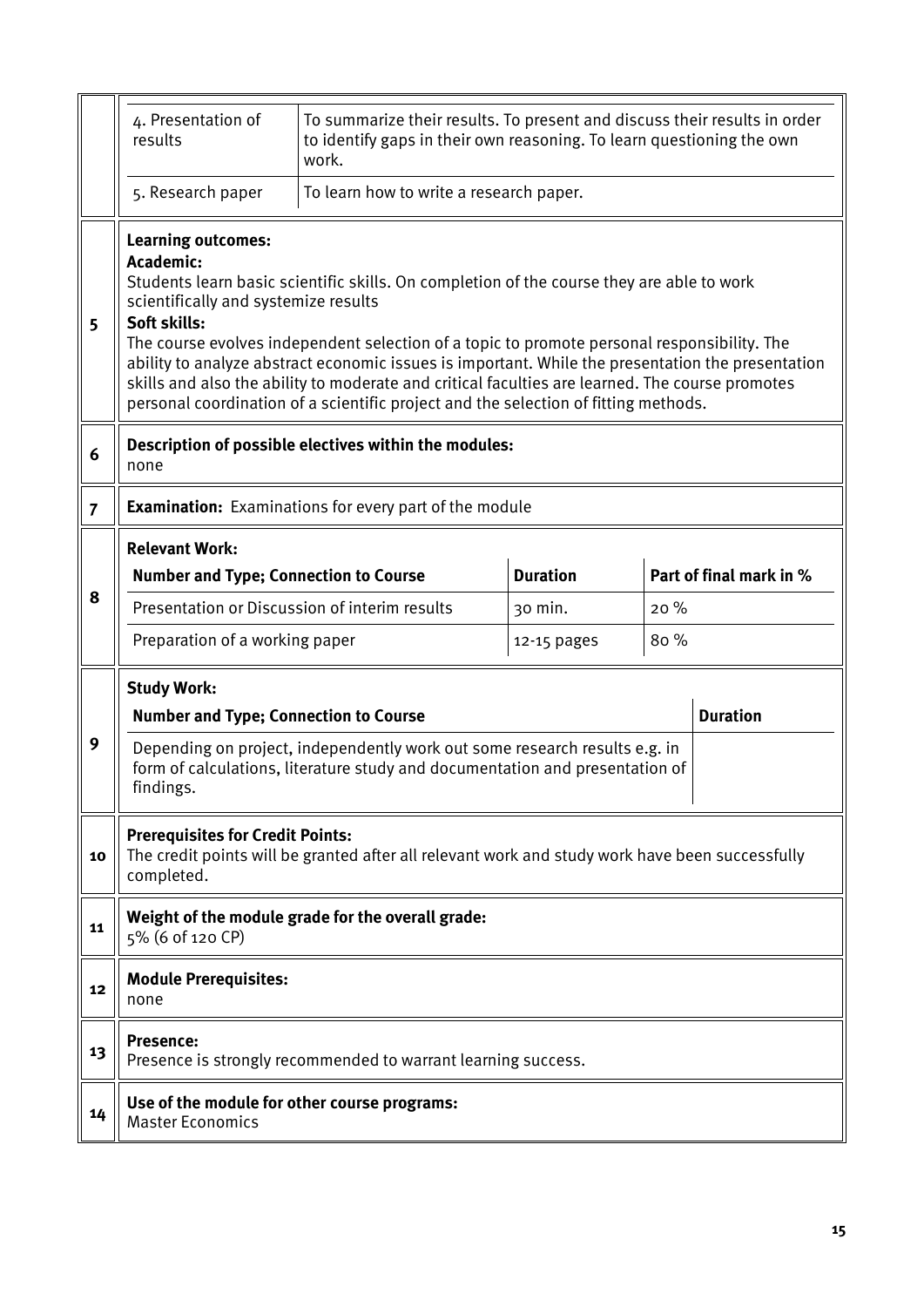| 15 | <b>Responsible Lecturer:</b><br>Professor Dr. Ulrich Suntum, Prof. Dr. Theresia<br>Theurl                                                                                                                                                                                                                                      | Department:<br><b>School of Business and Economics</b> |
|----|--------------------------------------------------------------------------------------------------------------------------------------------------------------------------------------------------------------------------------------------------------------------------------------------------------------------------------|--------------------------------------------------------|
| 16 | Misc.:<br>Information about the procedure can be found on the homepages of the particular chairs of the<br>economic department or on the Learnweb-platform. Please inform yourself in time, in many cases<br>the topics will be allocated at the end of foregoing term. This module should be finished before<br>Masterthesis. |                                                        |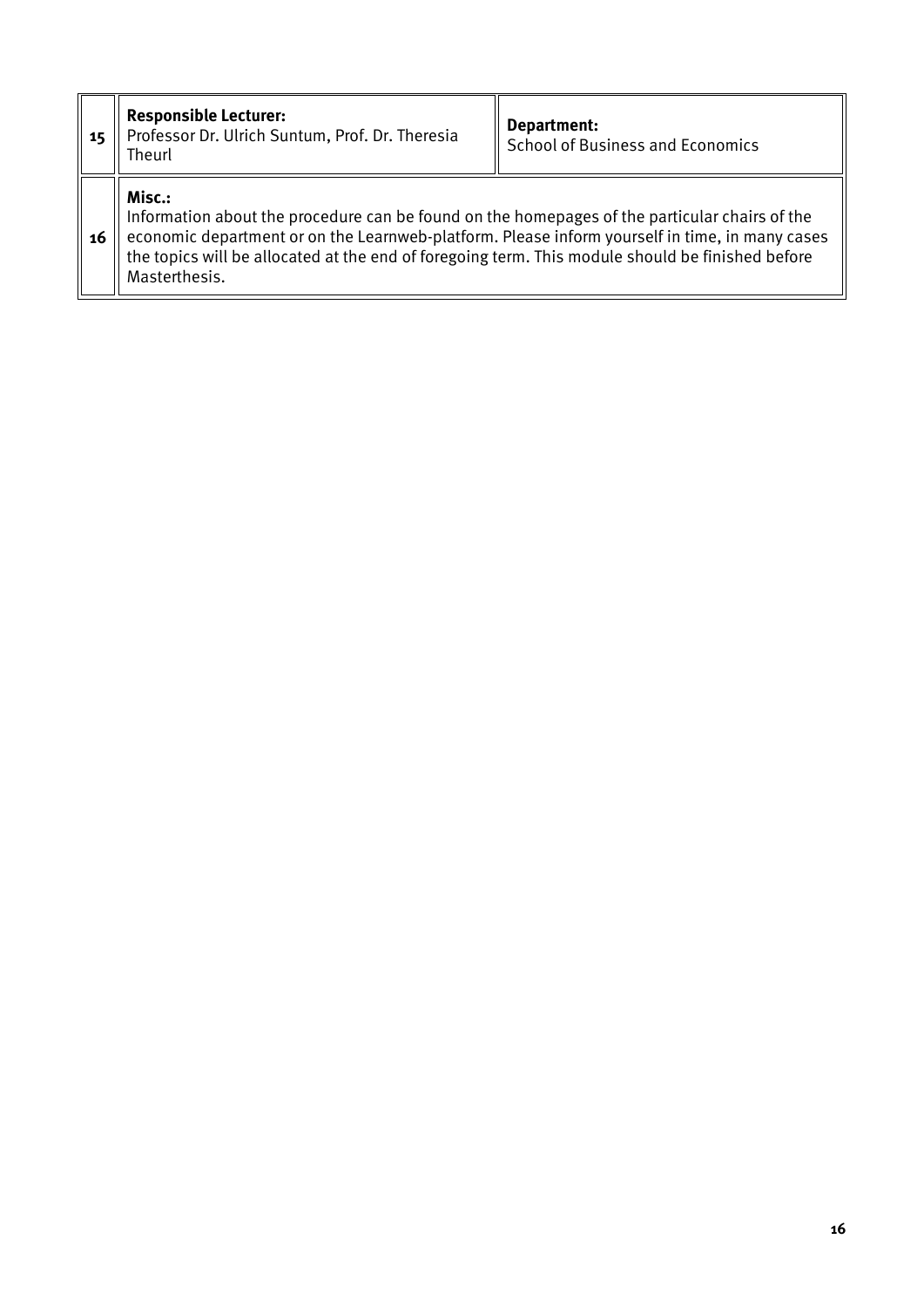#### <span id="page-16-0"></span>Master's Thesis (Economics)

|                         |                                                                                                                                                                                                                                                                                                                                                                                                                                                                                                                                                                                                                                                                                                                                                                                                                                                                                                                                                                                   | <b>Module Title english:</b>                                                                                                                                              |                                                                                                                                                                                               | Master's Thesis (Economics)                 |           |            |                   |                   |  |  |
|-------------------------|-----------------------------------------------------------------------------------------------------------------------------------------------------------------------------------------------------------------------------------------------------------------------------------------------------------------------------------------------------------------------------------------------------------------------------------------------------------------------------------------------------------------------------------------------------------------------------------------------------------------------------------------------------------------------------------------------------------------------------------------------------------------------------------------------------------------------------------------------------------------------------------------------------------------------------------------------------------------------------------|---------------------------------------------------------------------------------------------------------------------------------------------------------------------------|-----------------------------------------------------------------------------------------------------------------------------------------------------------------------------------------------|---------------------------------------------|-----------|------------|-------------------|-------------------|--|--|
|                         |                                                                                                                                                                                                                                                                                                                                                                                                                                                                                                                                                                                                                                                                                                                                                                                                                                                                                                                                                                                   | <b>Course Program:</b>                                                                                                                                                    | Master Economics PO 2012                                                                                                                                                                      |                                             |           |            |                   |                   |  |  |
| 1                       | MP <sub>6</sub>                                                                                                                                                                                                                                                                                                                                                                                                                                                                                                                                                                                                                                                                                                                                                                                                                                                                                                                                                                   | Module No: VWL                                                                                                                                                            | <b>State: Compulsory</b>                                                                                                                                                                      | Language of Instruction: German and English |           |            |                   |                   |  |  |
| $\overline{2}$          |                                                                                                                                                                                                                                                                                                                                                                                                                                                                                                                                                                                                                                                                                                                                                                                                                                                                                                                                                                                   | Turn: each term                                                                                                                                                           | <b>Duration: 1 term</b>                                                                                                                                                                       | Semester: 4                                 | CP: 24    |            | Workload (h): 720 |                   |  |  |
|                         |                                                                                                                                                                                                                                                                                                                                                                                                                                                                                                                                                                                                                                                                                                                                                                                                                                                                                                                                                                                   | <b>Module Structure:</b>                                                                                                                                                  |                                                                                                                                                                                               |                                             |           |            |                   |                   |  |  |
| $\overline{\mathbf{3}}$ | No                                                                                                                                                                                                                                                                                                                                                                                                                                                                                                                                                                                                                                                                                                                                                                                                                                                                                                                                                                                | <b>Type</b>                                                                                                                                                               | Course                                                                                                                                                                                        |                                             | <b>CP</b> | CH)        | Presence (h +     | Self-Study<br>(h) |  |  |
|                         | 1                                                                                                                                                                                                                                                                                                                                                                                                                                                                                                                                                                                                                                                                                                                                                                                                                                                                                                                                                                                 |                                                                                                                                                                           | Masterthesis                                                                                                                                                                                  |                                             | 24        | o h (o CH) | 720               |                   |  |  |
| 4                       | <b>Module Contents:</b><br><b>Background and relations to other courses:</b><br>The master thesis aims to show that the student is able to work on his/her own on a problem<br>using scientific methods within a limited time, and to present and document the results on an<br>academic level. In case of a documentation of a project the academic conception, description and<br>evaluation of the project are of main importance and not the success of the project. The<br>regulations of § 11 PO apply.<br>Main topics and learning objectives:<br>The student will show in the preparation of the thesis, that she/he is able to work independently<br>on a scientific problem in a limited time and to present his result in a scientific way. In the case of<br>a project report, the scientific conception, description and evaluation of the project is relevant,<br>not the success of the project. § 11 of the examination regulations has to be taken into account. |                                                                                                                                                                           |                                                                                                                                                                                               |                                             |           |            |                   |                   |  |  |
| 5                       |                                                                                                                                                                                                                                                                                                                                                                                                                                                                                                                                                                                                                                                                                                                                                                                                                                                                                                                                                                                   | <b>Learning outcomes:</b><br>Academic:                                                                                                                                    | The students gain experience in scientific implementing of the concrete knowledge from their<br>studies. As well they learn to read up on scientific literature and to draft research papers. |                                             |           |            |                   |                   |  |  |
| 6                       | none                                                                                                                                                                                                                                                                                                                                                                                                                                                                                                                                                                                                                                                                                                                                                                                                                                                                                                                                                                              |                                                                                                                                                                           | Description of possible electives within the modules:                                                                                                                                         |                                             |           |            |                   |                   |  |  |
| $\overline{7}$          |                                                                                                                                                                                                                                                                                                                                                                                                                                                                                                                                                                                                                                                                                                                                                                                                                                                                                                                                                                                   |                                                                                                                                                                           | <b>Examination: Final Module Exam</b>                                                                                                                                                         |                                             |           |            |                   |                   |  |  |
| 8                       |                                                                                                                                                                                                                                                                                                                                                                                                                                                                                                                                                                                                                                                                                                                                                                                                                                                                                                                                                                                   | <b>Relevant Work:</b><br><b>Duration</b><br>Part of final mark in %<br><b>Number and Type; Connection to Course</b><br>Masterthesis<br>100 %<br>50-80 pages (5<br>months) |                                                                                                                                                                                               |                                             |           |            |                   |                   |  |  |
| 9                       |                                                                                                                                                                                                                                                                                                                                                                                                                                                                                                                                                                                                                                                                                                                                                                                                                                                                                                                                                                                   | <b>Study Work:</b><br><b>Number and Type; Connection to Course</b>                                                                                                        |                                                                                                                                                                                               |                                             |           |            | <b>Duration</b>   |                   |  |  |
|                         | none                                                                                                                                                                                                                                                                                                                                                                                                                                                                                                                                                                                                                                                                                                                                                                                                                                                                                                                                                                              |                                                                                                                                                                           |                                                                                                                                                                                               |                                             |           |            |                   |                   |  |  |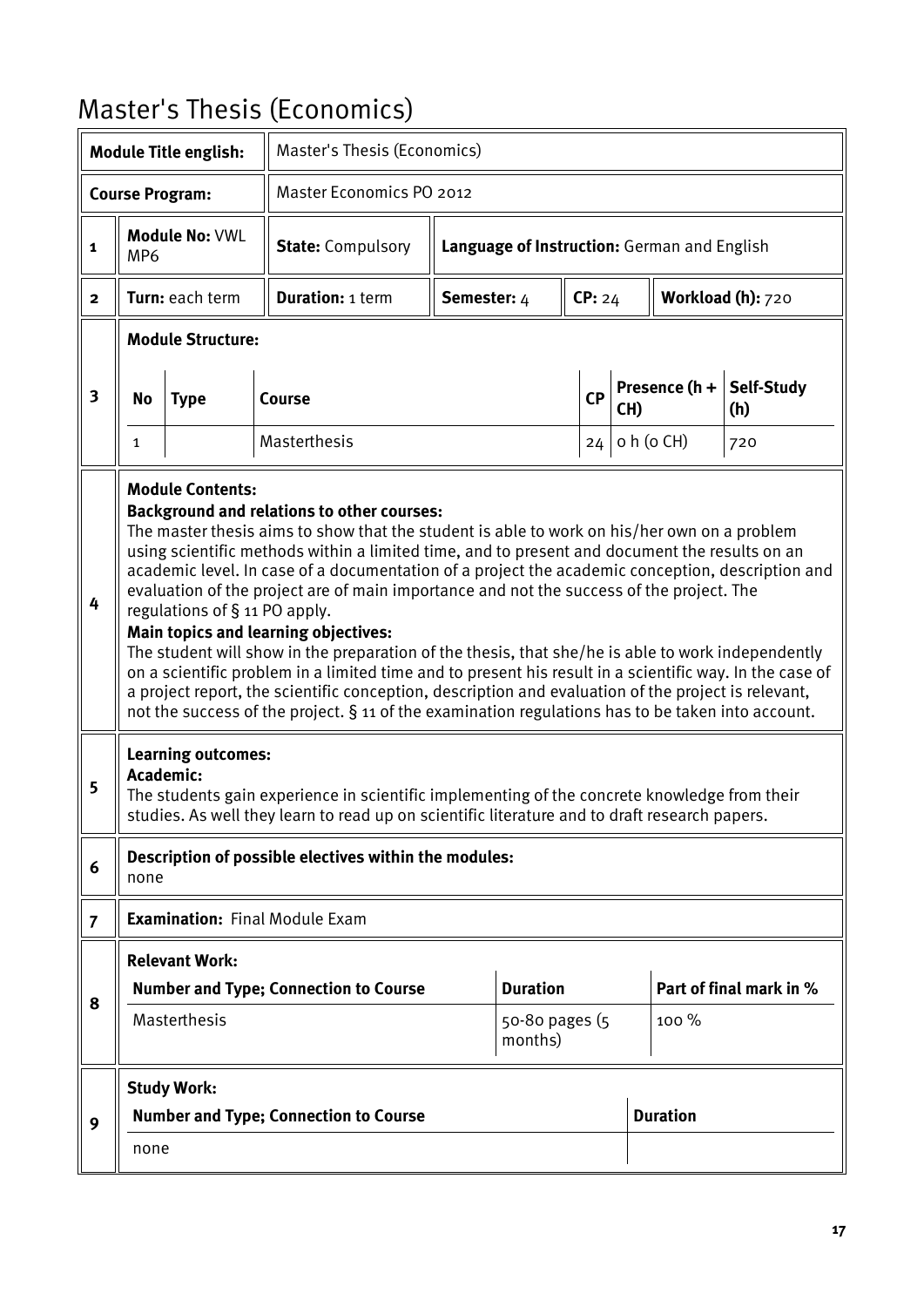| 10 | <b>Prerequisites for Credit Points:</b><br>The credit points will be granted after all relevant work and study work have been successfully<br>completed.                                                                                                                                             |                                                        |  |  |  |  |
|----|------------------------------------------------------------------------------------------------------------------------------------------------------------------------------------------------------------------------------------------------------------------------------------------------------|--------------------------------------------------------|--|--|--|--|
| 11 | Weight of the module grade for the overall grade:<br>20% (24 of 120 CP)                                                                                                                                                                                                                              |                                                        |  |  |  |  |
| 12 | <b>Module Prerequisites:</b><br>The Module Project studies should be finished before starting the master thesis.                                                                                                                                                                                     |                                                        |  |  |  |  |
| 13 | <b>Presence:</b><br>none                                                                                                                                                                                                                                                                             |                                                        |  |  |  |  |
| 14 | Use of the module for other course programs:<br><b>Master Economics</b>                                                                                                                                                                                                                              |                                                        |  |  |  |  |
| 15 | <b>Responsible Lecturer:</b><br>Professor Dr. Ulrich Suntum                                                                                                                                                                                                                                          | Department:<br><b>School of Business and Economics</b> |  |  |  |  |
| 16 | Misc.:<br>The master thesis is assessed and supervised by special examinants $(S_1, S_2, S_3)$ . The candidate is<br>able to recommend examinants and topics for their master thesis. If the examinant refuses the<br>decision of the candidate, there is an examinant set by the examination board. |                                                        |  |  |  |  |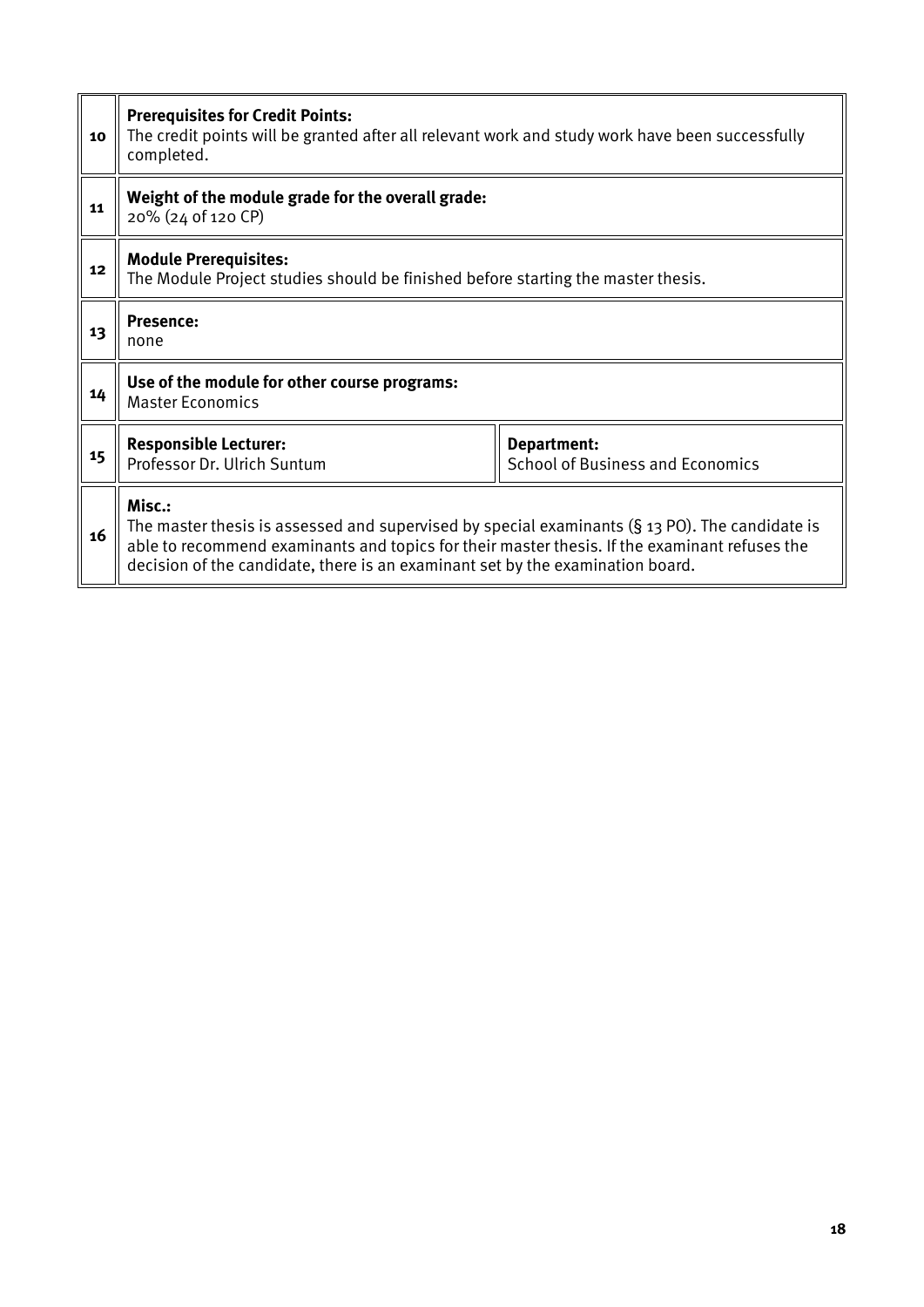### <span id="page-18-0"></span>Economic Policy

|                |                  | <b>Module Title english:</b>              | <b>Economic Policy</b>                                                                                                                                                                                                                                                                                                                                                                                                                                                                                                                                                                                                                                                                                                                                                                                                                                                                                                                                                                 |                                   |                |             |                   |                         |
|----------------|------------------|-------------------------------------------|----------------------------------------------------------------------------------------------------------------------------------------------------------------------------------------------------------------------------------------------------------------------------------------------------------------------------------------------------------------------------------------------------------------------------------------------------------------------------------------------------------------------------------------------------------------------------------------------------------------------------------------------------------------------------------------------------------------------------------------------------------------------------------------------------------------------------------------------------------------------------------------------------------------------------------------------------------------------------------------|-----------------------------------|----------------|-------------|-------------------|-------------------------|
|                |                  | <b>Course Program:</b>                    | <b>Master Economics PO 2012</b>                                                                                                                                                                                                                                                                                                                                                                                                                                                                                                                                                                                                                                                                                                                                                                                                                                                                                                                                                        |                                   |                |             |                   |                         |
| $\mathbf{1}$   | MWP <sub>1</sub> | <b>Module No: VWL</b>                     | <b>State: Elective</b>                                                                                                                                                                                                                                                                                                                                                                                                                                                                                                                                                                                                                                                                                                                                                                                                                                                                                                                                                                 | Language of Instruction: German   |                |             |                   |                         |
| $\mathbf{2}$   | term             | Turn: each winter                         | <b>Duration: 1 term</b>                                                                                                                                                                                                                                                                                                                                                                                                                                                                                                                                                                                                                                                                                                                                                                                                                                                                                                                                                                | <b>Semester:</b> 1, 2, 3          |                | CP: 6       | Workload (h): 180 |                         |
|                |                  | <b>Module Structure:</b>                  |                                                                                                                                                                                                                                                                                                                                                                                                                                                                                                                                                                                                                                                                                                                                                                                                                                                                                                                                                                                        |                                   |                |             |                   |                         |
| 3              | No               | <b>Type</b>                               | <b>Course</b>                                                                                                                                                                                                                                                                                                                                                                                                                                                                                                                                                                                                                                                                                                                                                                                                                                                                                                                                                                          | Presence (h +<br><b>CP</b><br>CH) |                |             |                   | Self-Study<br>(h)       |
|                | $\mathbf{1}$     | Course                                    | <b>Economic Policy</b>                                                                                                                                                                                                                                                                                                                                                                                                                                                                                                                                                                                                                                                                                                                                                                                                                                                                                                                                                                 |                                   | 4              | 30 h (2 CH) |                   | 90                      |
|                | $\overline{2}$   | Exercise                                  | <b>Tutorial Economic Policy</b>                                                                                                                                                                                                                                                                                                                                                                                                                                                                                                                                                                                                                                                                                                                                                                                                                                                                                                                                                        |                                   | $\overline{2}$ | 15 h (1 CH) |                   | 45                      |
| 4              |                  | <b>Module Contents:</b>                   | <b>Background and relations to other courses:</b><br>The course Economic Policy complements courses that deal with specific economic policy issues<br>by a fundamental analysis of societal goals, decision-making methods and policy measures.<br><b>Main topics and learning objectives:</b><br>The aim of the course is to provide students with an in-depth analysis of economic policy relevant<br>welfare concepts, the influence of democratic decision-making methods on the outcome of<br>economic policy, problems that arise due to self-interest of politicians and bureaucrats and<br>modern policy measures such as nudges. Thereby the methodological competence for the<br>analysis of economic policy issues and the methodological competence for the analysis of<br>economic policy in a democracy are strengthened. Furthermore, the aim is that students develop<br>the ability to evaluate theoretical models for their applicability to specific policy issues. |                                   |                |             |                   |                         |
| 5              | Academic:        | <b>Learning outcomes:</b><br>Soft skills: | The course provides advanced fundamentals of decision-making in economic policy, which are of<br>interest in many economic and business fields, particularly in economic policy departments of<br>ministries, research institutes and associations. In addition, the course prepares students for the<br>requirements of a PhD program in Economics.<br>The analysis of complex model structures provides students with the ability to solve problems.<br>Working on assignments in small groups promotes the coordination, organization and<br>communication skills at the same time. Furthermore, the professional discourse in the course<br>sharpens the discourse capability with a professional audience.                                                                                                                                                                                                                                                                        |                                   |                |             |                   |                         |
| 6              | none             |                                           | Description of possible electives within the modules:                                                                                                                                                                                                                                                                                                                                                                                                                                                                                                                                                                                                                                                                                                                                                                                                                                                                                                                                  |                                   |                |             |                   |                         |
| $\overline{7}$ |                  | <b>Examination: Final Module Exam</b>     |                                                                                                                                                                                                                                                                                                                                                                                                                                                                                                                                                                                                                                                                                                                                                                                                                                                                                                                                                                                        |                                   |                |             |                   |                         |
| 8              |                  | <b>Relevant Work:</b>                     | <b>Number and Type; Connection to Course</b>                                                                                                                                                                                                                                                                                                                                                                                                                                                                                                                                                                                                                                                                                                                                                                                                                                                                                                                                           | <b>Duration</b>                   |                |             |                   | Part of final mark in % |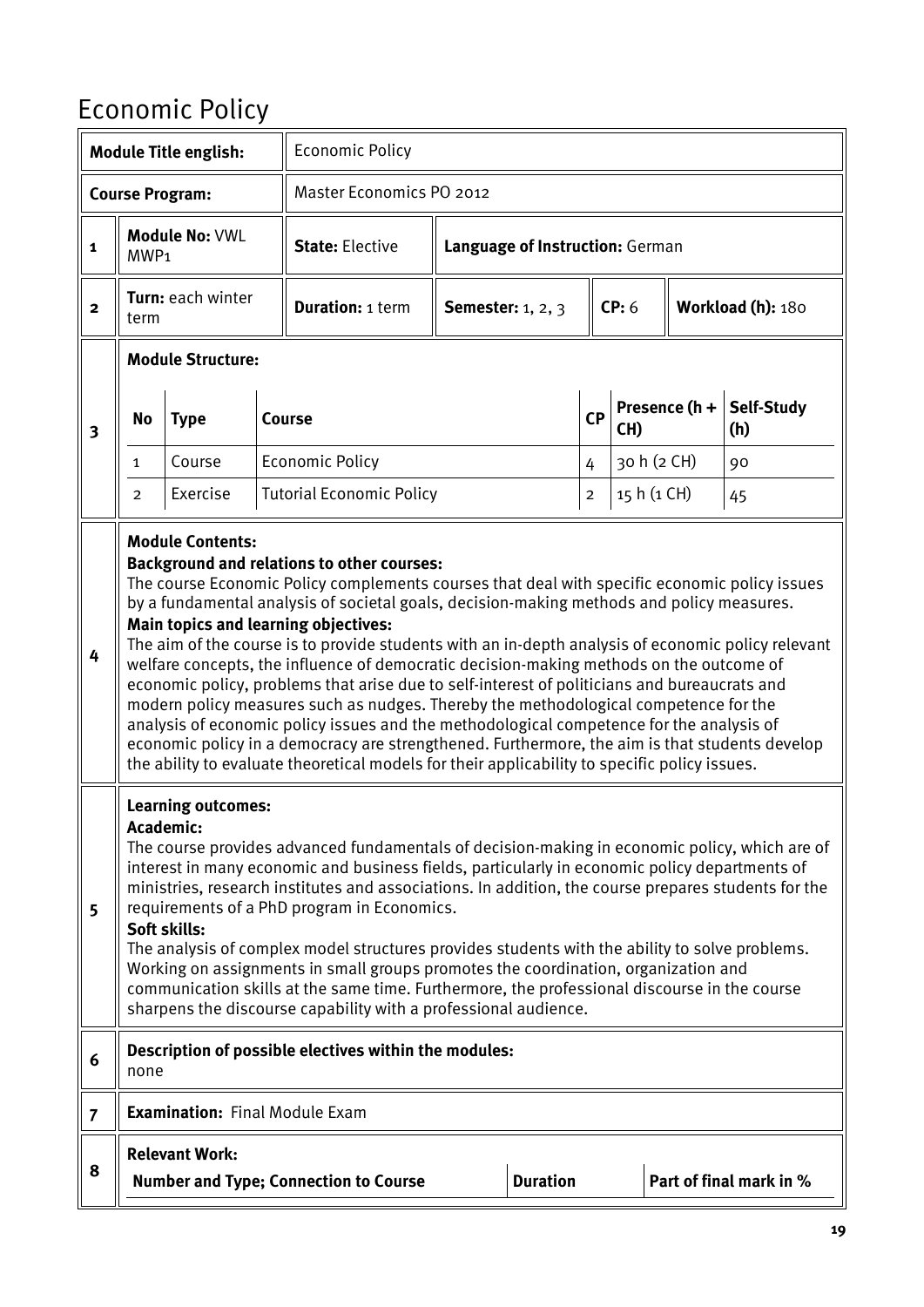|    | Final written exam                                                                                                                                       | 90 min.                                                | 100 %           |  |  |  |  |  |
|----|----------------------------------------------------------------------------------------------------------------------------------------------------------|--------------------------------------------------------|-----------------|--|--|--|--|--|
| 9  | <b>Study Work:</b><br><b>Number and Type; Connection to Course</b><br>none                                                                               |                                                        | <b>Duration</b> |  |  |  |  |  |
| 10 | <b>Prerequisites for Credit Points:</b><br>The credit points will be granted after all relevant work and study work have been successfully<br>completed. |                                                        |                 |  |  |  |  |  |
| 11 | Weight of the module grade for the overall grade:<br>5% (6 of 120 CP)                                                                                    |                                                        |                 |  |  |  |  |  |
| 12 | <b>Module Prerequisites:</b><br>none                                                                                                                     |                                                        |                 |  |  |  |  |  |
| 13 | Presence:<br>Recommended                                                                                                                                 |                                                        |                 |  |  |  |  |  |
| 14 | Use of the module for other course programs:<br>Master Business Administration, Master Economics, Master Mathematics, Master Human<br>Geography          |                                                        |                 |  |  |  |  |  |
| 15 | <b>Responsible Lecturer:</b><br>Professor Dr. Gernot Sieg                                                                                                | Department:<br><b>School of Business and Economics</b> |                 |  |  |  |  |  |
| 16 | Misc.:                                                                                                                                                   |                                                        |                 |  |  |  |  |  |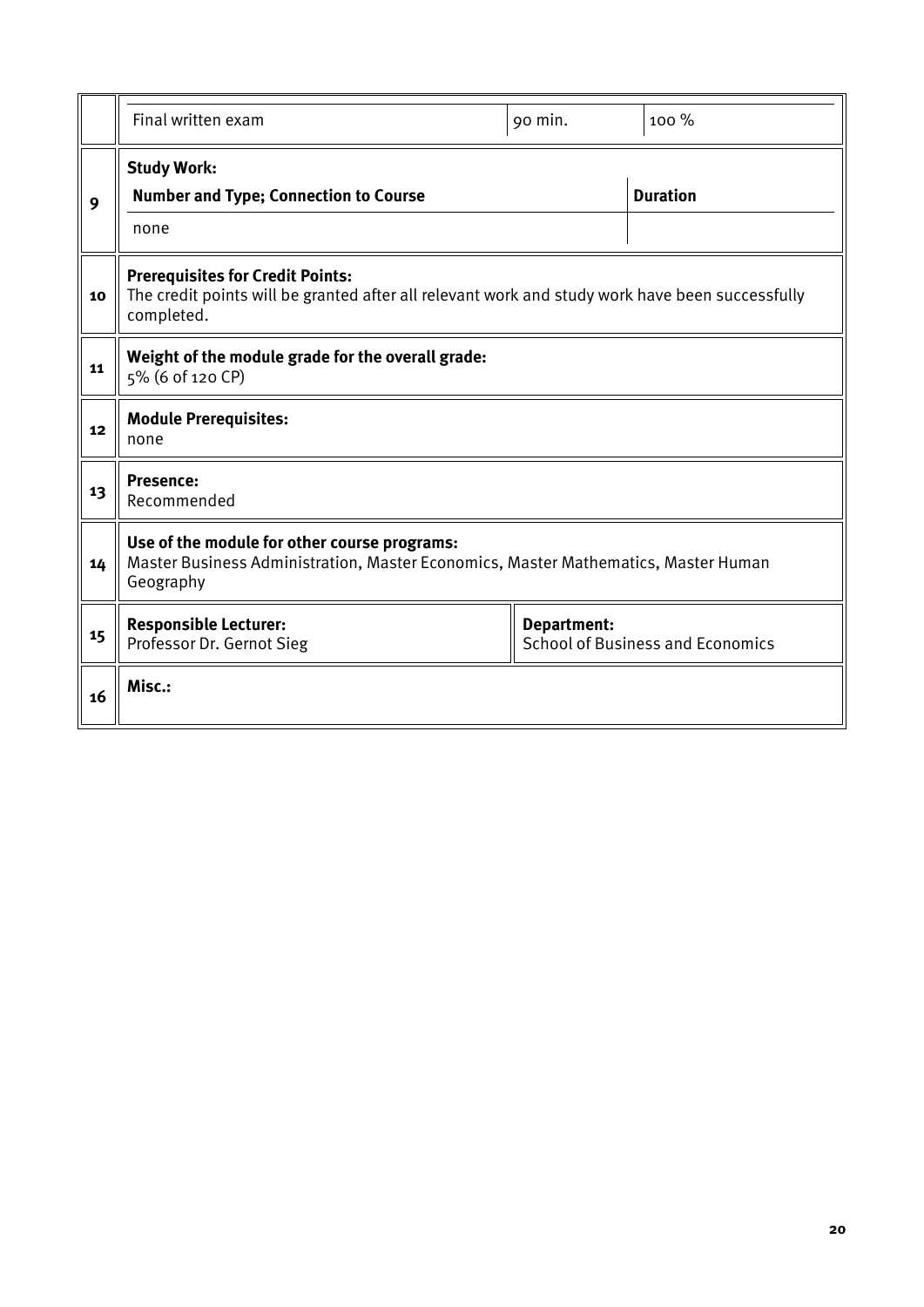#### <span id="page-20-0"></span>Advanced Microeconomics I

| <b>Module Title english:</b> |                                                                                                                                                                                                                                                                                                                                   |                                             | <b>Advanced Microeconomics I</b>                                                                                                                       |                                                                                                                                                                                                                                                                                                                                                                                                                                                         |           |             |             |                   |  |
|------------------------------|-----------------------------------------------------------------------------------------------------------------------------------------------------------------------------------------------------------------------------------------------------------------------------------------------------------------------------------|---------------------------------------------|--------------------------------------------------------------------------------------------------------------------------------------------------------|---------------------------------------------------------------------------------------------------------------------------------------------------------------------------------------------------------------------------------------------------------------------------------------------------------------------------------------------------------------------------------------------------------------------------------------------------------|-----------|-------------|-------------|-------------------|--|
|                              |                                                                                                                                                                                                                                                                                                                                   | <b>Course Program:</b>                      | Master Economics PO 2012                                                                                                                               |                                                                                                                                                                                                                                                                                                                                                                                                                                                         |           |             |             |                   |  |
| $\mathbf{1}$                 | MWP <sub>2</sub>                                                                                                                                                                                                                                                                                                                  | <b>Module No: VWL</b>                       | <b>State: Elective</b>                                                                                                                                 | Language of Instruction: English                                                                                                                                                                                                                                                                                                                                                                                                                        |           |             |             |                   |  |
| $\overline{2}$               | term                                                                                                                                                                                                                                                                                                                              | Turn: each winter                           | <b>Duration: 1 term</b>                                                                                                                                | CP: 6<br>Workload (h): 180<br><b>Semester:</b> 1, 2, 3                                                                                                                                                                                                                                                                                                                                                                                                  |           |             |             |                   |  |
|                              | <b>Module Structure:</b>                                                                                                                                                                                                                                                                                                          |                                             |                                                                                                                                                        |                                                                                                                                                                                                                                                                                                                                                                                                                                                         |           |             |             |                   |  |
| $\overline{\mathbf{3}}$      | <b>No</b><br><b>Type</b>                                                                                                                                                                                                                                                                                                          |                                             | Course                                                                                                                                                 |                                                                                                                                                                                                                                                                                                                                                                                                                                                         | <b>CP</b> | + CH)       | Presence (h | Self-Study<br>(h) |  |
|                              | $\mathbf{1}$                                                                                                                                                                                                                                                                                                                      | Course /<br>Exercise                        | <b>Advanced Microeconomics I</b>                                                                                                                       |                                                                                                                                                                                                                                                                                                                                                                                                                                                         | 6         | 60 h (4 CH) |             | 120               |  |
|                              | <b>Themes</b>                                                                                                                                                                                                                                                                                                                     | <b>Main topics and learning objectives:</b> | <b>Learning objectives</b>                                                                                                                             | Together with the course "Advanced Microeconomics II", the course "Advanced Microeconomics<br>I" aims at a comprehensive and formal training in microeconomics. Its structure and topics are<br>comparable to that of internationally renowned Graduate schools. "Advanced Microeconomics I"<br>deals with the implications and effects of uncertainty. For that purpose partial equilibrium<br>insurance models and Arrow-Debreu models are discussed. |           |             |             |                   |  |
|                              | Expected utility theory                                                                                                                                                                                                                                                                                                           |                                             | Understand how decisions under uncertainty can be modeled in<br>microeconomics                                                                         |                                                                                                                                                                                                                                                                                                                                                                                                                                                         |           |             |             |                   |  |
| 4                            |                                                                                                                                                                                                                                                                                                                                   | Measurement of<br>uncertainty               | Understand how different uncertainty situations can be compared                                                                                        |                                                                                                                                                                                                                                                                                                                                                                                                                                                         |           |             |             |                   |  |
|                              |                                                                                                                                                                                                                                                                                                                                   | Measurement of risk<br>aversion             | function                                                                                                                                               | Get insights into the connection between risk aversion and the utility                                                                                                                                                                                                                                                                                                                                                                                  |           |             |             |                   |  |
|                              |                                                                                                                                                                                                                                                                                                                                   | Household behavior<br>under uncertainty     | Understand demand for insurance, portfolio selection and saving<br>decisions and get to know about problems on insurance markets<br>under uncertainty. |                                                                                                                                                                                                                                                                                                                                                                                                                                                         |           |             |             |                   |  |
|                              |                                                                                                                                                                                                                                                                                                                                   | Firm behavior under<br>uncertainty          | firms.                                                                                                                                                 | Understand how uncertainty changes profit maximization behavior of                                                                                                                                                                                                                                                                                                                                                                                      |           |             |             |                   |  |
|                              |                                                                                                                                                                                                                                                                                                                                   | General equilibrium<br>under uncertainty    |                                                                                                                                                        | Learn about consequences of uncertainty on general equilibrium<br>allocation and about optimal risk sharing.                                                                                                                                                                                                                                                                                                                                            |           |             |             |                   |  |
| 5                            | <b>Learning outcomes:</b><br>Academic:<br>The module gives insights into advanced methods in microeconomic theory according to<br>international standards. The module provides the basis for further academic work such as a<br>doctoral thesis and is therefore of special use for students with interest in an academic career. |                                             |                                                                                                                                                        |                                                                                                                                                                                                                                                                                                                                                                                                                                                         |           |             |             |                   |  |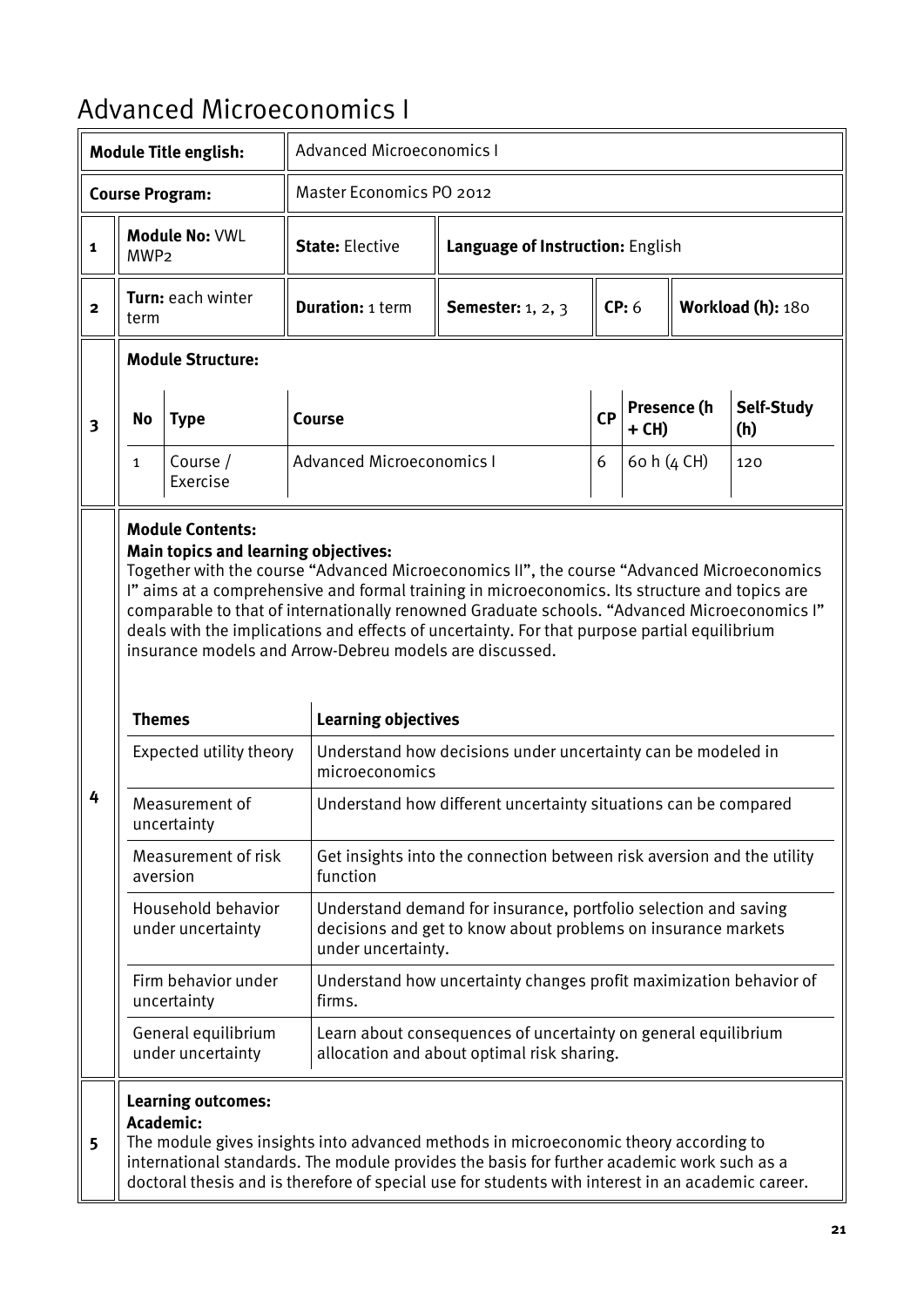| 6              | Description of possible electives within the modules:<br>none                                                                                            |                    |                                         |  |  |  |  |
|----------------|----------------------------------------------------------------------------------------------------------------------------------------------------------|--------------------|-----------------------------------------|--|--|--|--|
| $\overline{7}$ | <b>Examination: Final Module Exam</b>                                                                                                                    |                    |                                         |  |  |  |  |
| 8              | <b>Relevant Work:</b><br><b>Number and Type; Connection to Course</b>                                                                                    | <b>Duration</b>    | Part of final mark in %                 |  |  |  |  |
|                | Final written exam                                                                                                                                       | 100 %              |                                         |  |  |  |  |
|                | <b>Study Work:</b>                                                                                                                                       |                    |                                         |  |  |  |  |
| 9              | <b>Number and Type; Connection to Course</b>                                                                                                             |                    | <b>Duration</b>                         |  |  |  |  |
|                | none                                                                                                                                                     |                    |                                         |  |  |  |  |
| 10             | <b>Prerequisites for Credit Points:</b><br>The credit points will be granted after all relevant work and study work have been successfully<br>completed. |                    |                                         |  |  |  |  |
| 11             | Weight of the module grade for the overall grade:<br>5% (6 of 120 CP)                                                                                    |                    |                                         |  |  |  |  |
| 12             | <b>Module Prerequisites:</b><br>none                                                                                                                     |                    |                                         |  |  |  |  |
| 13             | <b>Presence:</b><br>Presence is recommended.                                                                                                             |                    |                                         |  |  |  |  |
| 14             | Use of the module for other course programs:<br>Master Business Administration, Master Economics, Master Mathematics, Master Human<br>Geography          |                    |                                         |  |  |  |  |
| 15             | <b>Responsible Lecturer:</b><br>Dr. Jörg Peter Lingens                                                                                                   | <b>Department:</b> | <b>School of Business and Economics</b> |  |  |  |  |
| 16             | Misc.:                                                                                                                                                   |                    |                                         |  |  |  |  |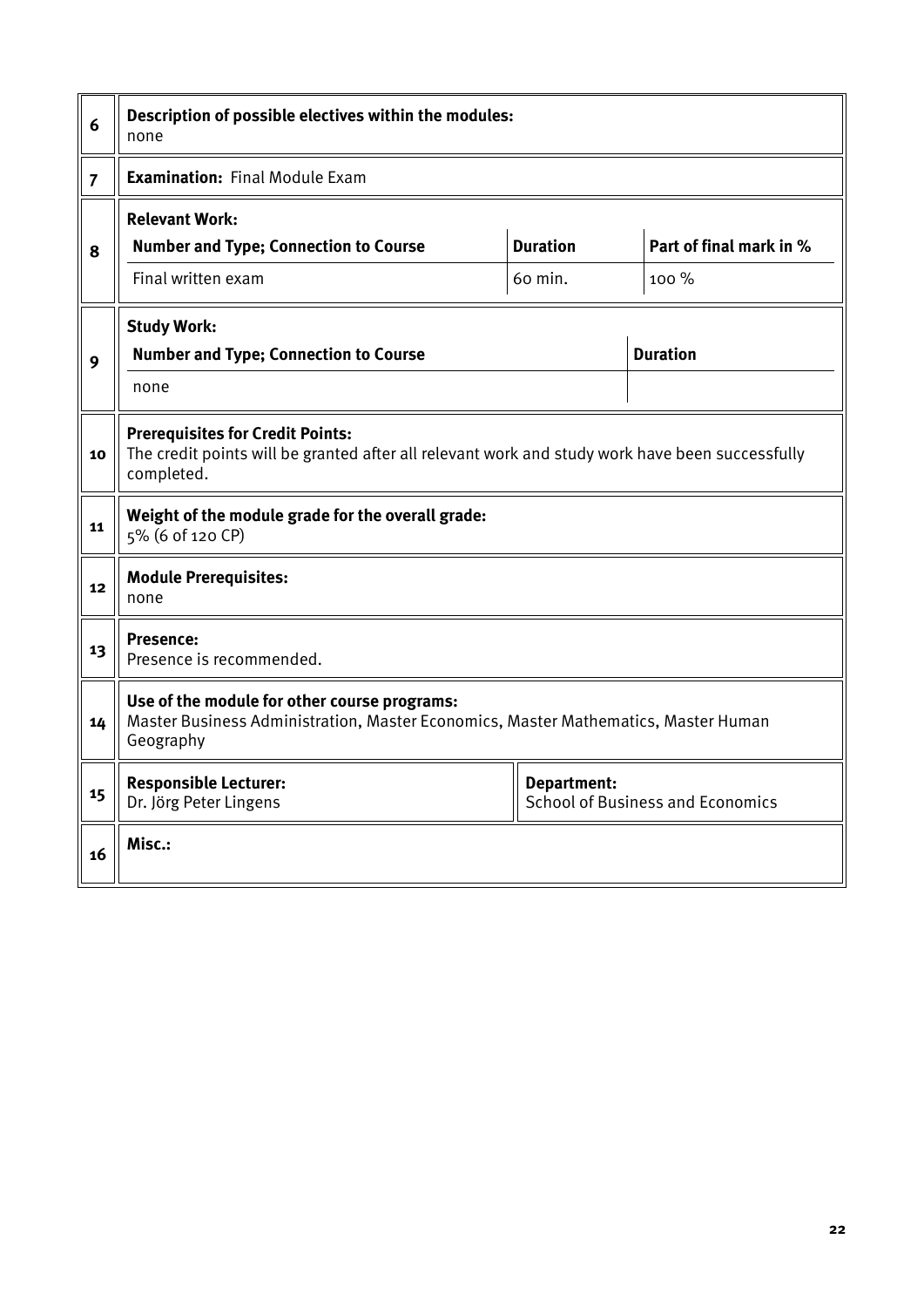#### <span id="page-22-0"></span>Mathematical Methods

|                         |                                                                                                                                                                                                                       | <b>Module Title english:</b>                          |               | <b>Mathematical Methods</b>                                                                     |                                 |                            |           |             |                                           |                   |  |
|-------------------------|-----------------------------------------------------------------------------------------------------------------------------------------------------------------------------------------------------------------------|-------------------------------------------------------|---------------|-------------------------------------------------------------------------------------------------|---------------------------------|----------------------------|-----------|-------------|-------------------------------------------|-------------------|--|
|                         |                                                                                                                                                                                                                       | <b>Course Program:</b>                                |               |                                                                                                 | Master Economics PO 2012        |                            |           |             |                                           |                   |  |
| $\mathbf{1}$            | <b>MWP3</b>                                                                                                                                                                                                           | <b>Module No: VWL</b>                                 |               | <b>State: Elective</b>                                                                          | Language of Instruction: German |                            |           |             |                                           |                   |  |
| $\mathbf{2}$            | term                                                                                                                                                                                                                  | Turn: each summer                                     |               | <b>Duration: 1 term</b>                                                                         |                                 | <b>Semester:</b> 1, 2, 3   |           | CP: 6       |                                           | Workload (h): 180 |  |
|                         | <b>Module Structure:</b>                                                                                                                                                                                              |                                                       |               |                                                                                                 |                                 |                            |           |             |                                           |                   |  |
| $\overline{\mathbf{3}}$ | No                                                                                                                                                                                                                    | <b>Type</b>                                           | <b>Course</b> |                                                                                                 |                                 |                            | <b>CP</b> | CH)         | Presence (h +<br><b>Self-Study</b><br>(h) |                   |  |
|                         | $\mathbf{1}$                                                                                                                                                                                                          | Course                                                |               | <b>Mathematical Economic Theory</b>                                                             |                                 |                            | 3         | 30 h (2 CH) |                                           | 60                |  |
|                         | $\overline{2}$                                                                                                                                                                                                        | Exercise                                              |               | <b>Tutorial Mathematical Methods</b>                                                            |                                 |                            | 3         | 30 h (2 CH) |                                           | 60                |  |
| 4                       |                                                                                                                                                                                                                       | <b>Module Contents:</b>                               |               |                                                                                                 |                                 |                            |           |             |                                           |                   |  |
| 5                       | <b>Learning outcomes:</b><br>Academic:<br>An advanced competence in dynamic modelling is taught. Students are able to understand the<br>dynamic models in economic theore and can construct simple models themselves. |                                                       |               |                                                                                                 |                                 |                            |           |             |                                           |                   |  |
| 6                       | none                                                                                                                                                                                                                  |                                                       |               | Description of possible electives within the modules:                                           |                                 |                            |           |             |                                           |                   |  |
| $\overline{7}$          |                                                                                                                                                                                                                       | <b>Examination: Final Module Exam</b>                 |               |                                                                                                 |                                 |                            |           |             |                                           |                   |  |
|                         |                                                                                                                                                                                                                       | <b>Relevant Work:</b>                                 |               |                                                                                                 |                                 |                            |           |             |                                           |                   |  |
| ჾ                       |                                                                                                                                                                                                                       | Final written exam                                    |               | <b>Number and Type; Connection to Course</b>                                                    |                                 | <b>Duration</b><br>60 min. |           |             | Part of final mark in %<br>100 %          |                   |  |
|                         |                                                                                                                                                                                                                       |                                                       |               |                                                                                                 |                                 |                            |           |             |                                           |                   |  |
| 9                       | <b>Study Work:</b><br><b>Number and Type; Connection to Course</b>                                                                                                                                                    |                                                       |               |                                                                                                 |                                 |                            |           |             | <b>Duration</b>                           |                   |  |
|                         | none                                                                                                                                                                                                                  |                                                       |               |                                                                                                 |                                 |                            |           |             |                                           |                   |  |
| 10                      |                                                                                                                                                                                                                       | <b>Prerequisites for Credit Points:</b><br>completed. |               | The credit points will be granted after all relevant work and study work have been successfully |                                 |                            |           |             |                                           |                   |  |
| 11                      |                                                                                                                                                                                                                       | 5% (6 of 120 CP)                                      |               | Weight of the module grade for the overall grade:                                               |                                 |                            |           |             |                                           |                   |  |
| 12                      | none                                                                                                                                                                                                                  | <b>Module Prerequisites:</b>                          |               |                                                                                                 |                                 |                            |           |             |                                           |                   |  |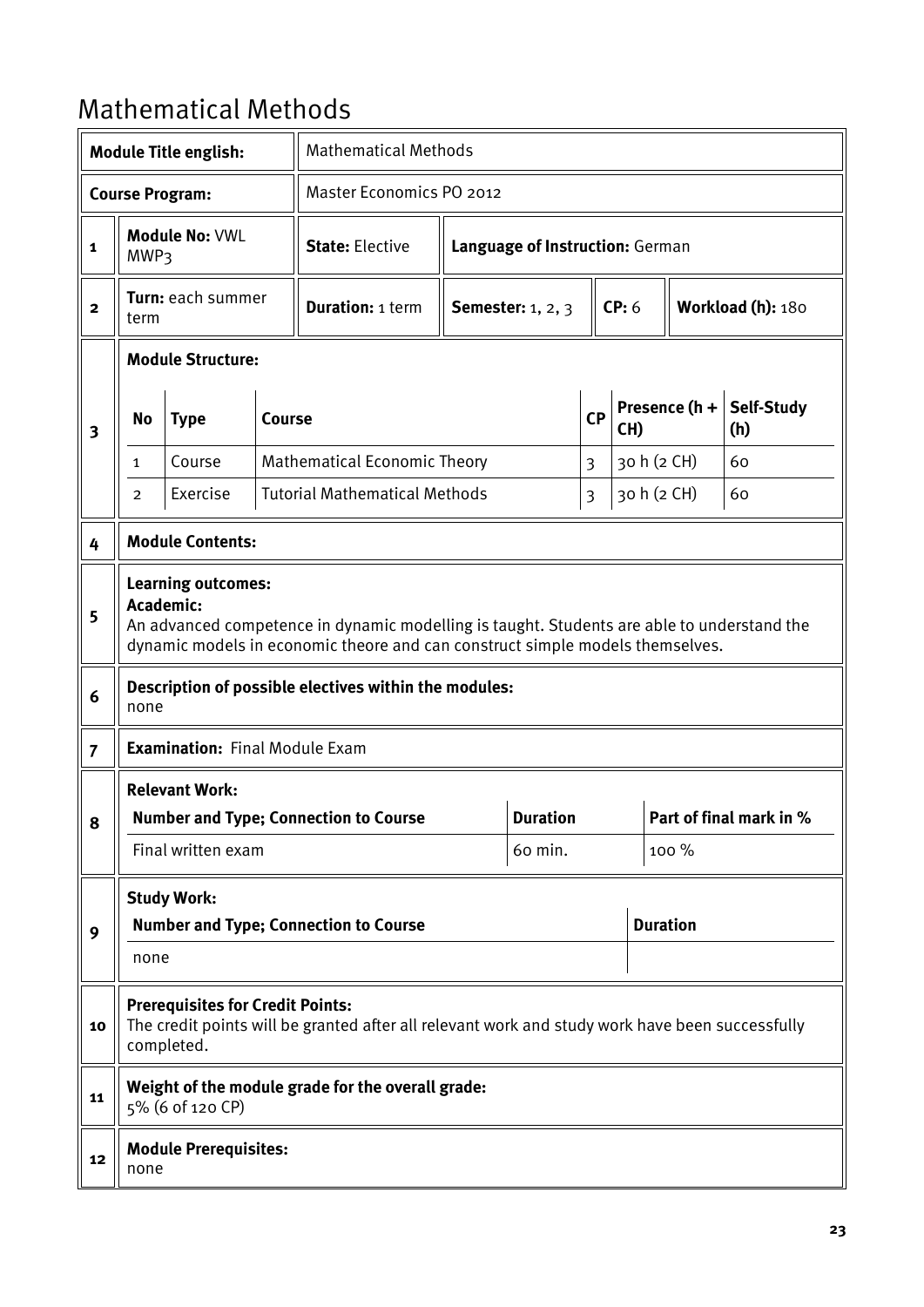| 13 | <b>Presence:</b><br>Presence is recommended but not compulsory.                                                                                 |                                                        |  |  |  |  |
|----|-------------------------------------------------------------------------------------------------------------------------------------------------|--------------------------------------------------------|--|--|--|--|
| 14 | Use of the module for other course programs:<br>Master Business Administration, Master Economics, Master Mathematics, Master Human<br>Geography |                                                        |  |  |  |  |
| 15 | <b>Responsible Lecturer:</b><br>Eric Meyer                                                                                                      | Department:<br><b>School of Business and Economics</b> |  |  |  |  |
| 16 | Misc.:                                                                                                                                          |                                                        |  |  |  |  |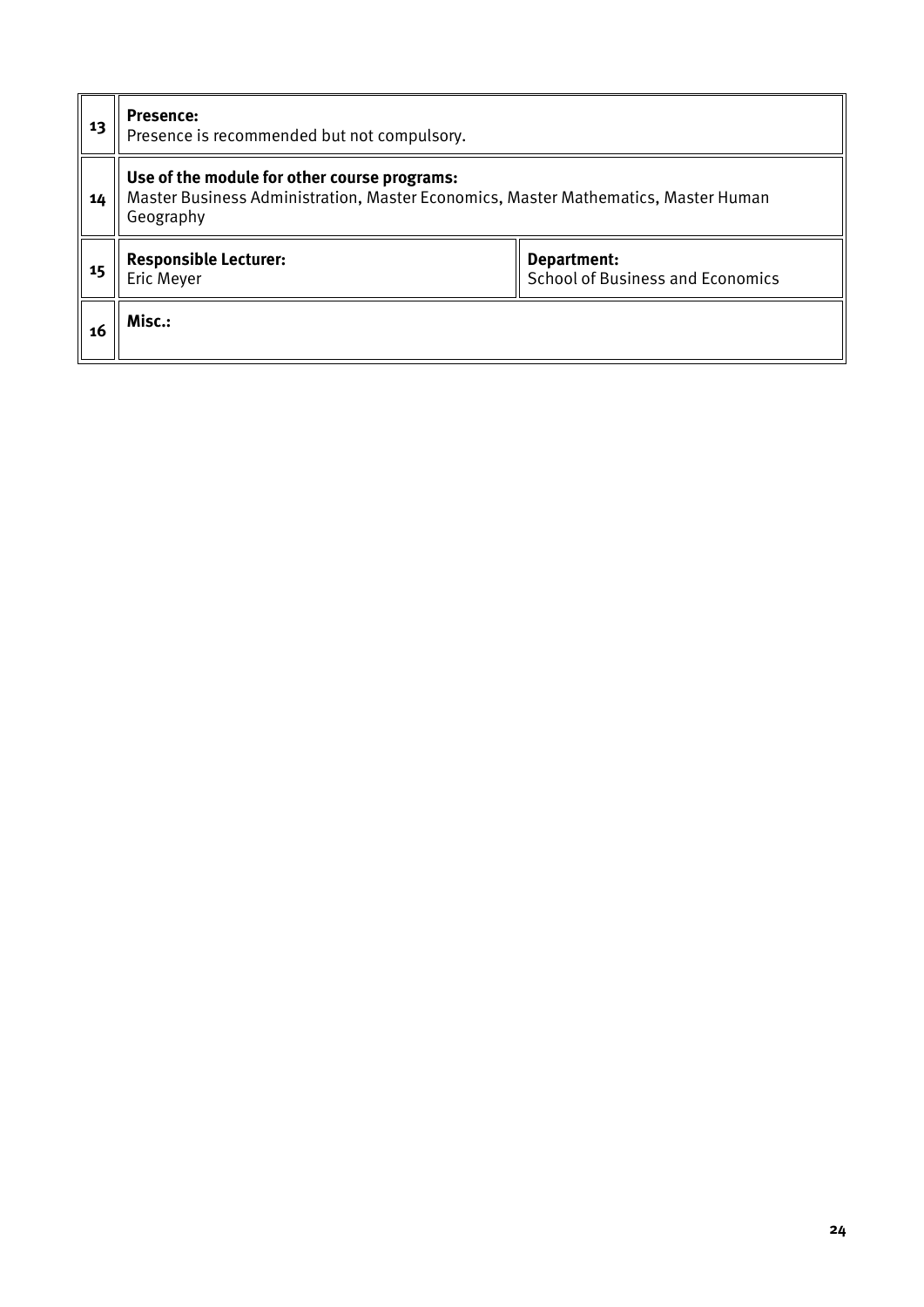#### <span id="page-24-0"></span>Public Economics

|                         |                                                                                                                                                                                                                                                                                                                                                                                                                                                                                                                                                                                                                                  | <b>Module Title english:</b>                                                        | <b>Public Economics</b>                                                                                                                                                                                                                                                                                                                                                                                 |                                  |                            |           |                 |                   |                         |
|-------------------------|----------------------------------------------------------------------------------------------------------------------------------------------------------------------------------------------------------------------------------------------------------------------------------------------------------------------------------------------------------------------------------------------------------------------------------------------------------------------------------------------------------------------------------------------------------------------------------------------------------------------------------|-------------------------------------------------------------------------------------|---------------------------------------------------------------------------------------------------------------------------------------------------------------------------------------------------------------------------------------------------------------------------------------------------------------------------------------------------------------------------------------------------------|----------------------------------|----------------------------|-----------|-----------------|-------------------|-------------------------|
|                         |                                                                                                                                                                                                                                                                                                                                                                                                                                                                                                                                                                                                                                  | <b>Course Program:</b>                                                              | <b>Master Economics PO 2012</b>                                                                                                                                                                                                                                                                                                                                                                         |                                  |                            |           |                 |                   |                         |
| $\mathbf{1}$            | MWP4                                                                                                                                                                                                                                                                                                                                                                                                                                                                                                                                                                                                                             | <b>Module No: VWL</b>                                                               | <b>State: Elective</b>                                                                                                                                                                                                                                                                                                                                                                                  | Language of Instruction: English |                            |           |                 |                   |                         |
| $\overline{2}$          | term                                                                                                                                                                                                                                                                                                                                                                                                                                                                                                                                                                                                                             | Turn: each summer                                                                   | <b>Duration: 1 term</b>                                                                                                                                                                                                                                                                                                                                                                                 |                                  | <b>Semester:</b> 1, 2, 3   | CP: 6     |                 | Workload (h): 180 |                         |
|                         |                                                                                                                                                                                                                                                                                                                                                                                                                                                                                                                                                                                                                                  | <b>Module Structure:</b>                                                            |                                                                                                                                                                                                                                                                                                                                                                                                         |                                  |                            |           |                 |                   |                         |
| $\overline{\mathbf{3}}$ | No                                                                                                                                                                                                                                                                                                                                                                                                                                                                                                                                                                                                                               | <b>Type</b>                                                                         | Course                                                                                                                                                                                                                                                                                                                                                                                                  |                                  |                            | <b>CP</b> | $+$ CH)         | Presence (h       | Self-Study<br>(h)       |
|                         | $\mathbf{1}$                                                                                                                                                                                                                                                                                                                                                                                                                                                                                                                                                                                                                     | Course /<br>Exercise                                                                | Public Economics (Lecture with integrated<br>exercise course)                                                                                                                                                                                                                                                                                                                                           |                                  |                            | 6         |                 | 60 h (4 CH)       | 120                     |
| 4                       | <b>Module Contents:</b><br><b>Background and relations to other courses:</b><br>The modern state is a complex institution and thus an object of economic research. Economic<br>analysis of the state is necessary in order to understand the scope of government intervention<br>and the resulting problems. Moreover, one needs to assess the limits of governmental<br>interventions in economic activity, i.e. identify cases of government failure.<br><b>Main topics and learning objectives:</b><br>Public Economics: public finances, theory of federalism, market failure, justification for<br>government internvention |                                                                                     |                                                                                                                                                                                                                                                                                                                                                                                                         |                                  |                            |           |                 |                   |                         |
| 5                       | making                                                                                                                                                                                                                                                                                                                                                                                                                                                                                                                                                                                                                           | <b>Learning outcomes:</b><br>Academic:<br>Soft skills:<br>with empirical economics. | Methods: formal analysis of complex issues (public finance and public choice theory) Economics:<br>Knowledge of the economic foundations of governmental intervention and political decision<br>Improvement of reading skills and skills of the English language by reading scientific papers on a<br>master level. Participants learn to express their thoughts in formal models and to combine theory |                                  |                            |           |                 |                   |                         |
| 6                       | none                                                                                                                                                                                                                                                                                                                                                                                                                                                                                                                                                                                                                             |                                                                                     | Description of possible electives within the modules:                                                                                                                                                                                                                                                                                                                                                   |                                  |                            |           |                 |                   |                         |
| $\overline{7}$          |                                                                                                                                                                                                                                                                                                                                                                                                                                                                                                                                                                                                                                  | <b>Examination: Final Module Exam</b>                                               |                                                                                                                                                                                                                                                                                                                                                                                                         |                                  |                            |           |                 |                   |                         |
| 8                       |                                                                                                                                                                                                                                                                                                                                                                                                                                                                                                                                                                                                                                  | <b>Relevant Work:</b><br>Final written exam                                         | <b>Number and Type; Connection to Course</b>                                                                                                                                                                                                                                                                                                                                                            |                                  | <b>Duration</b><br>90 min. |           |                 | 100 %             | Part of final mark in % |
| 9                       |                                                                                                                                                                                                                                                                                                                                                                                                                                                                                                                                                                                                                                  | <b>Study Work:</b>                                                                  | <b>Number and Type; Connection to Course</b>                                                                                                                                                                                                                                                                                                                                                            |                                  |                            |           | <b>Duration</b> |                   |                         |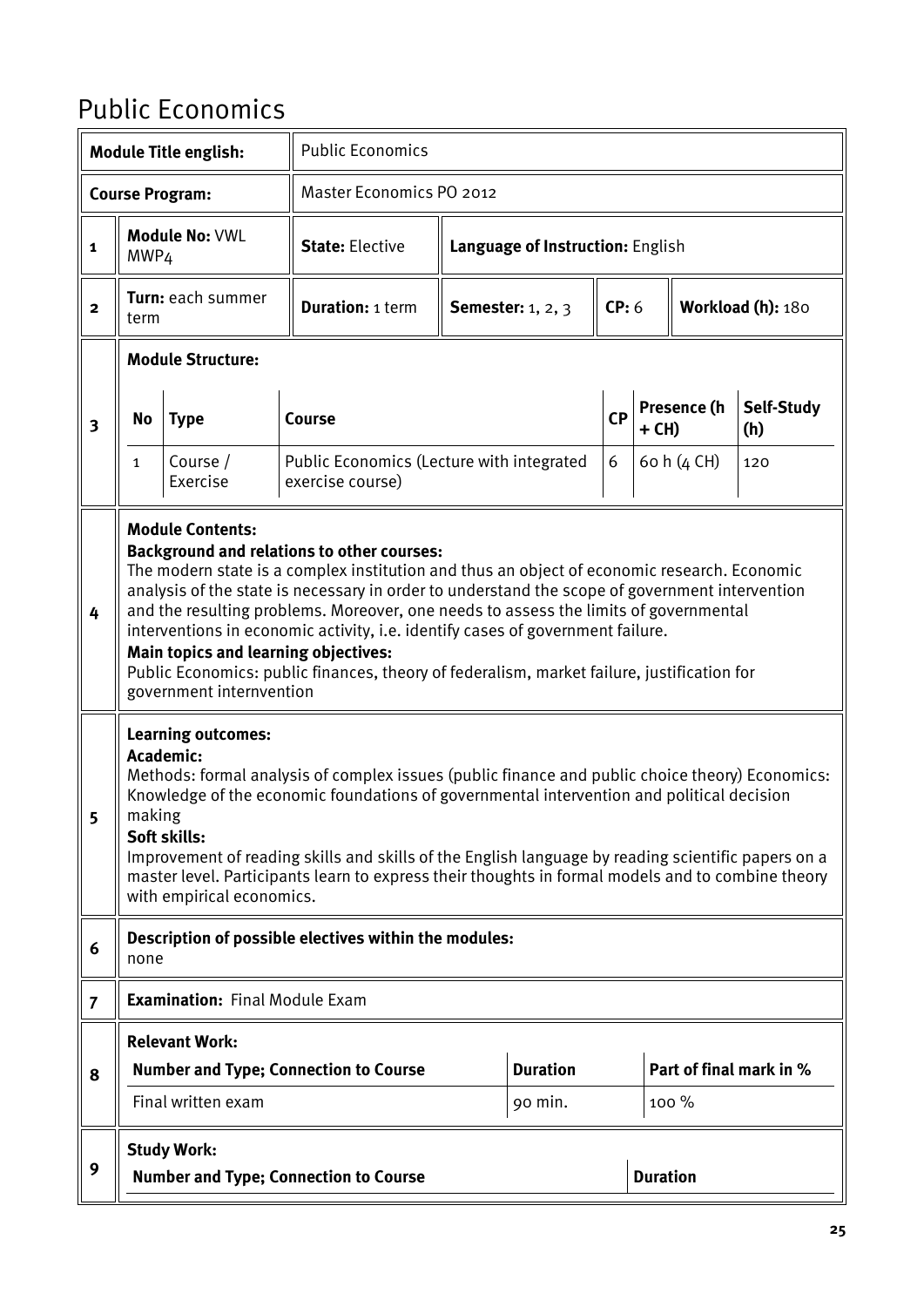|    | none                                                                                                                                                     |  |  |  |  |  |  |
|----|----------------------------------------------------------------------------------------------------------------------------------------------------------|--|--|--|--|--|--|
| 10 | <b>Prerequisites for Credit Points:</b><br>The credit points will be granted after all relevant work and study work have been successfully<br>completed. |  |  |  |  |  |  |
| 11 | Weight of the module grade for the overall grade:<br>5% (6 of 120 CP)                                                                                    |  |  |  |  |  |  |
| 12 | <b>Module Prerequisites:</b><br>none                                                                                                                     |  |  |  |  |  |  |
| 13 | <b>Presence:</b><br>Presence is strongly recommended to warrant learninig success.                                                                       |  |  |  |  |  |  |
| 14 | Use of the module for other course programs:<br>Master Business Administration, Master Economics, Master Mathematics, Master Human<br>Geography          |  |  |  |  |  |  |
| 15 | <b>Responsible Lecturer:</b><br>Department:<br>Professor Dr. Johannes Becker, Professor Dr. Aloys<br><b>School of Business and Economics</b><br>Prinz    |  |  |  |  |  |  |
| 16 | Misc.:                                                                                                                                                   |  |  |  |  |  |  |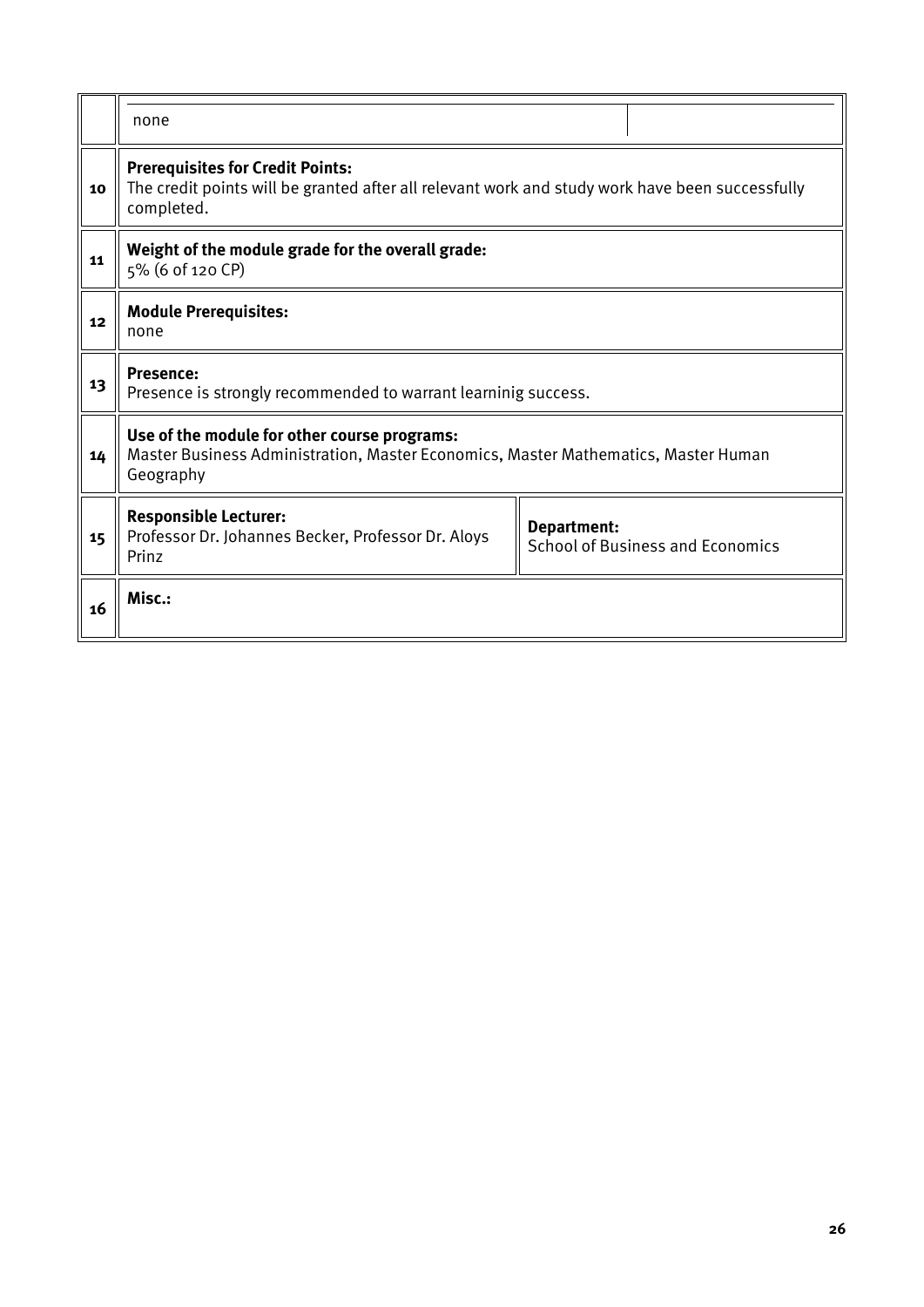### <span id="page-26-0"></span>History of Economics

|                |                                                                                                                                                                                                                                                                                                                                                                                                                                                                                                                                                                                                                                                                                                                                                                                                                                                                                                                                                                                                                                                                               | <b>Module Title english:</b>          |               | <b>History of Economics</b>                           |                          |                                 |           |                      |  |                   |  |
|----------------|-------------------------------------------------------------------------------------------------------------------------------------------------------------------------------------------------------------------------------------------------------------------------------------------------------------------------------------------------------------------------------------------------------------------------------------------------------------------------------------------------------------------------------------------------------------------------------------------------------------------------------------------------------------------------------------------------------------------------------------------------------------------------------------------------------------------------------------------------------------------------------------------------------------------------------------------------------------------------------------------------------------------------------------------------------------------------------|---------------------------------------|---------------|-------------------------------------------------------|--------------------------|---------------------------------|-----------|----------------------|--|-------------------|--|
|                |                                                                                                                                                                                                                                                                                                                                                                                                                                                                                                                                                                                                                                                                                                                                                                                                                                                                                                                                                                                                                                                                               | <b>Course Program:</b>                |               | Master Economics PO 2012                              |                          |                                 |           |                      |  |                   |  |
| $\mathbf{1}$   | MWP <sub>5</sub>                                                                                                                                                                                                                                                                                                                                                                                                                                                                                                                                                                                                                                                                                                                                                                                                                                                                                                                                                                                                                                                              | <b>Module No: VWL</b>                 |               | <b>State: Elective</b>                                |                          | Language of Instruction: German |           |                      |  |                   |  |
| $\mathbf 2$    | term                                                                                                                                                                                                                                                                                                                                                                                                                                                                                                                                                                                                                                                                                                                                                                                                                                                                                                                                                                                                                                                                          | Turn: each summer                     |               | <b>Duration: 1 term</b>                               | <b>Semester:</b> 1, 2, 3 |                                 | CP: 6     | Workload (h): 180    |  |                   |  |
|                |                                                                                                                                                                                                                                                                                                                                                                                                                                                                                                                                                                                                                                                                                                                                                                                                                                                                                                                                                                                                                                                                               | <b>Module Structure:</b>              |               |                                                       |                          |                                 |           |                      |  |                   |  |
| 3              | No                                                                                                                                                                                                                                                                                                                                                                                                                                                                                                                                                                                                                                                                                                                                                                                                                                                                                                                                                                                                                                                                            | <b>Type</b>                           | <b>Course</b> |                                                       |                          |                                 | <b>CP</b> | Presence (h +<br>CH) |  | Self-Study<br>(h) |  |
|                | $\mathbf{1}$                                                                                                                                                                                                                                                                                                                                                                                                                                                                                                                                                                                                                                                                                                                                                                                                                                                                                                                                                                                                                                                                  | Course                                |               | <b>History of Economics</b>                           |                          |                                 | 6         | 30 h (2 CH)          |  | 150               |  |
| 4              | <b>Module Contents:</b><br><b>Background and relations to other courses:</b><br>The course "History of Economics" describes and explains the basic theories in economic history.<br>There are no prerequisites for this course.<br><b>Main topics and learning objectives:</b><br>The primary purpose of the course is to develop an understanding of general economic thought,<br>its theory and its concepts. The students should be qualified to analyze and evaluate<br>development in the field of economic theory.<br><b>Learning objectives</b><br><b>Themes</b><br>Coherences in the history of dogmata at a glance<br>Students should get a comprehension of<br>Ancestors of Economics in the Ancient World and<br>economics. Forgotten and not current<br>Middle Ages Mercantilism and Cameralism<br>theoretical approaches. Interdisciplinary<br><b>Physiocrats Classical Economics</b><br>approach (historical coherences)<br><b>Countermovements to Classical Economics</b><br>Theoretical comparison of economic<br><b>Neoclassical Economics</b><br>approaches |                                       |               |                                                       |                          |                                 |           |                      |  |                   |  |
| 5              | <b>Learning outcomes:</b><br>Academic:<br>Formalization of economic statements and interpretation of formal theories. Ability for detailed<br>analysis of the history of dogmata<br>Soft skills:<br>Autonomous development of economic topics in small groups. Qualification to analyze complex<br>questions, discussions and the assessment of articles. Development and presentation of problem<br>solvings.                                                                                                                                                                                                                                                                                                                                                                                                                                                                                                                                                                                                                                                                |                                       |               |                                                       |                          |                                 |           |                      |  |                   |  |
| 6              | none                                                                                                                                                                                                                                                                                                                                                                                                                                                                                                                                                                                                                                                                                                                                                                                                                                                                                                                                                                                                                                                                          |                                       |               | Description of possible electives within the modules: |                          |                                 |           |                      |  |                   |  |
| $\overline{7}$ |                                                                                                                                                                                                                                                                                                                                                                                                                                                                                                                                                                                                                                                                                                                                                                                                                                                                                                                                                                                                                                                                               | <b>Examination: Final Module Exam</b> |               |                                                       |                          |                                 |           |                      |  |                   |  |
| 8              |                                                                                                                                                                                                                                                                                                                                                                                                                                                                                                                                                                                                                                                                                                                                                                                                                                                                                                                                                                                                                                                                               | <b>Relevant Work:</b>                 |               |                                                       |                          |                                 |           |                      |  |                   |  |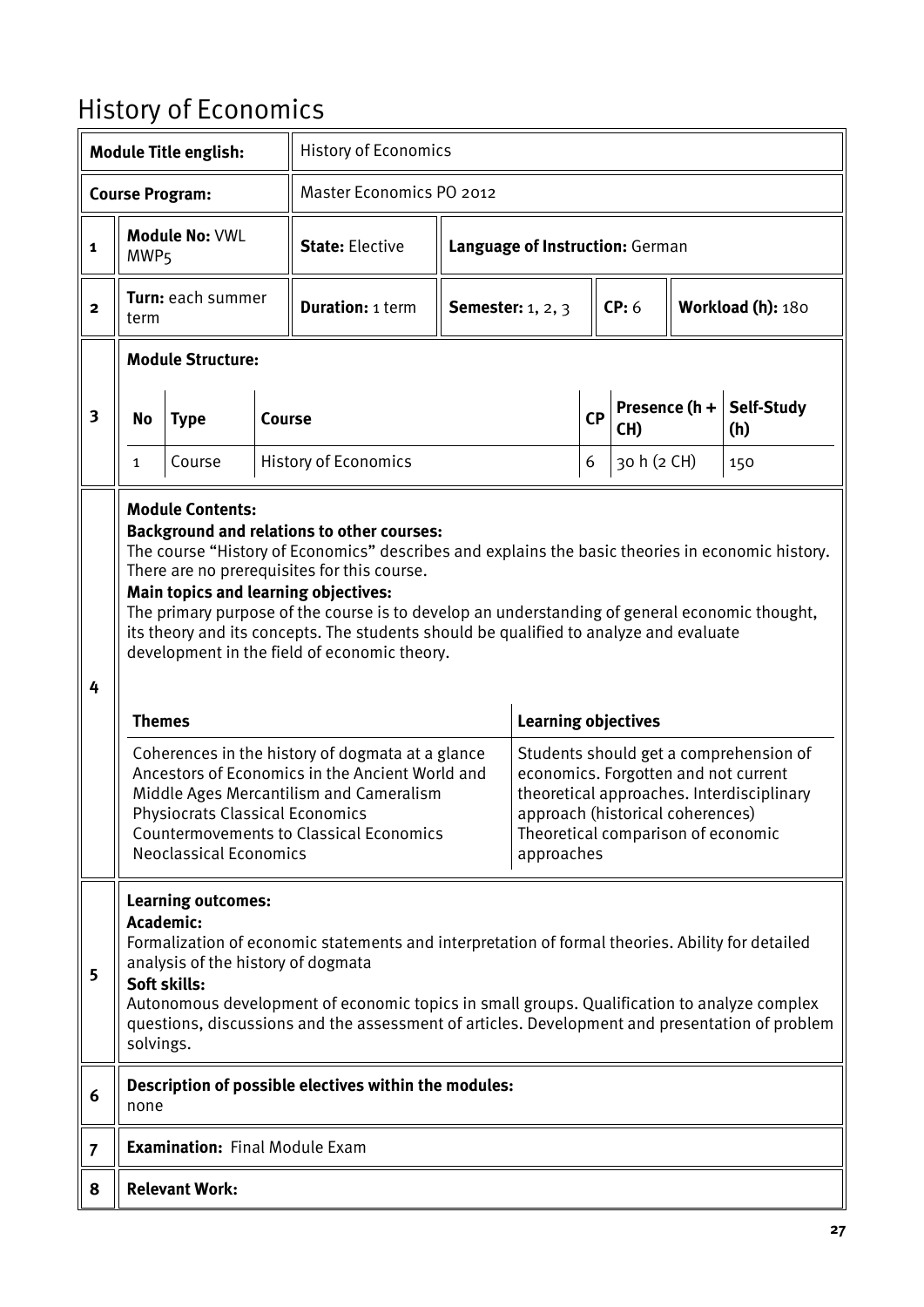|    | <b>Number and Type; Connection to Course</b>                                                                                                             | <b>Duration</b> | Part of final mark in % |  |  |  |  |
|----|----------------------------------------------------------------------------------------------------------------------------------------------------------|-----------------|-------------------------|--|--|--|--|
|    | Final written exam                                                                                                                                       | 90 min.         | 100 %                   |  |  |  |  |
|    | <b>Study Work:</b>                                                                                                                                       |                 |                         |  |  |  |  |
| 9  | <b>Number and Type; Connection to Course</b>                                                                                                             |                 | <b>Duration</b>         |  |  |  |  |
|    | none                                                                                                                                                     |                 |                         |  |  |  |  |
| 10 | <b>Prerequisites for Credit Points:</b><br>The credit points will be granted after all relevant work and study work have been successfully<br>completed. |                 |                         |  |  |  |  |
| 11 | Weight of the module grade for the overall grade:<br>5% (6 of 120 CP)                                                                                    |                 |                         |  |  |  |  |
| 12 | <b>Module Prerequisites:</b><br>none                                                                                                                     |                 |                         |  |  |  |  |
| 13 | <b>Presence:</b><br>The presence is recommended.                                                                                                         |                 |                         |  |  |  |  |
| 14 | Use of the module for other course programs:<br>Master Business Administration, Master Economics, Master Mathematics, Master Human<br>Geography          |                 |                         |  |  |  |  |
| 15 | <b>Responsible Lecturer:</b><br><b>Department:</b><br>Professor Dr. Ulrich Suntum<br><b>School of Business and Economics</b>                             |                 |                         |  |  |  |  |
| 16 | Misc.:                                                                                                                                                   |                 |                         |  |  |  |  |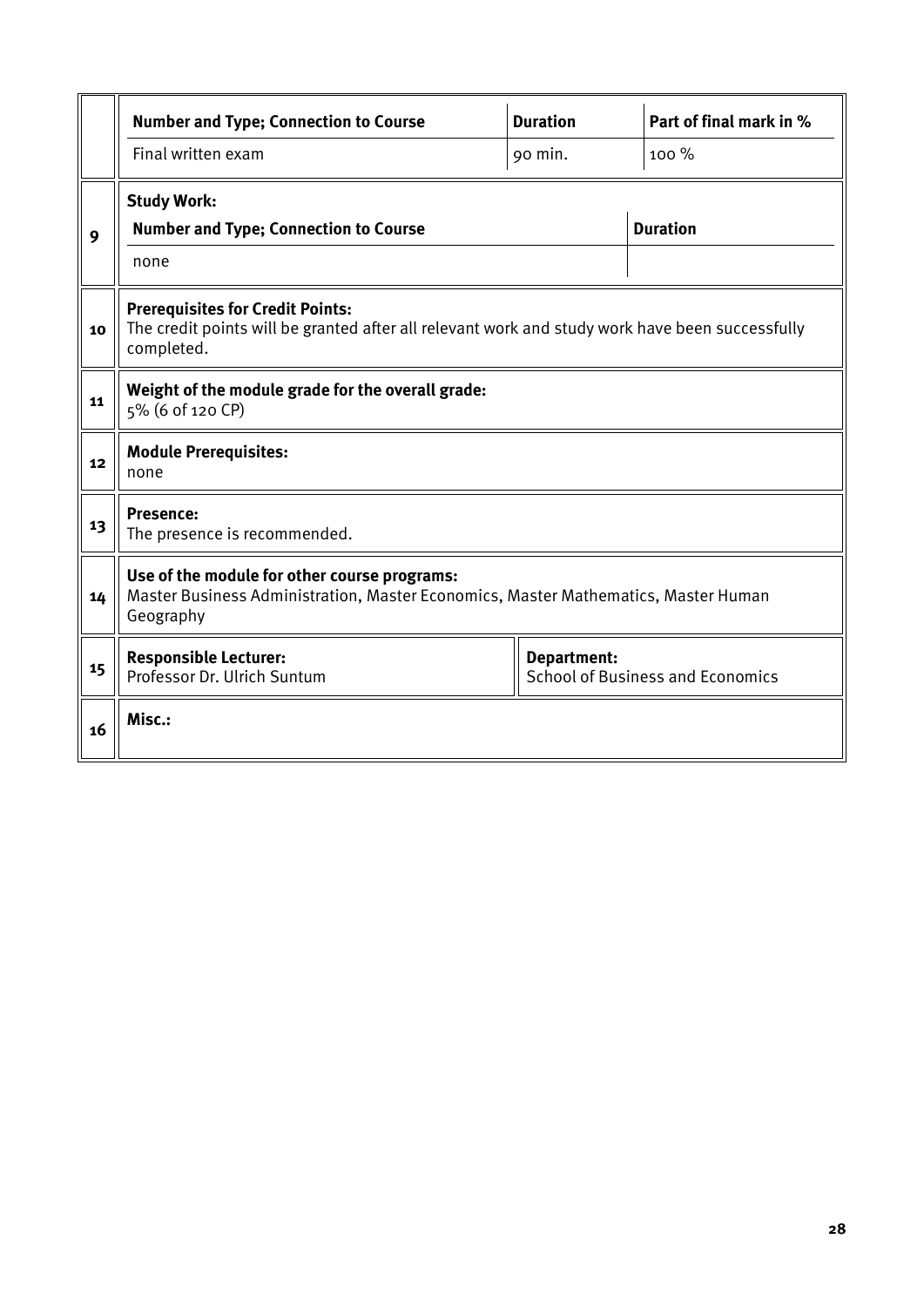#### <span id="page-28-0"></span>International Macroeconomics

| <b>International Macroeconomics</b><br><b>Module Title english:</b> |                                                                                                                                                                                                                                                                                                                                                                                                                                                                                                                                                                                                                                   |                                            |  |                                                                                                                                                                                                                                                                                                                                                                                                  |  |                                  |  |                |                                                                             |  |                                      |
|---------------------------------------------------------------------|-----------------------------------------------------------------------------------------------------------------------------------------------------------------------------------------------------------------------------------------------------------------------------------------------------------------------------------------------------------------------------------------------------------------------------------------------------------------------------------------------------------------------------------------------------------------------------------------------------------------------------------|--------------------------------------------|--|--------------------------------------------------------------------------------------------------------------------------------------------------------------------------------------------------------------------------------------------------------------------------------------------------------------------------------------------------------------------------------------------------|--|----------------------------------|--|----------------|-----------------------------------------------------------------------------|--|--------------------------------------|
|                                                                     |                                                                                                                                                                                                                                                                                                                                                                                                                                                                                                                                                                                                                                   | <b>Course Program:</b>                     |  | <b>Master Economics PO 2012</b>                                                                                                                                                                                                                                                                                                                                                                  |  |                                  |  |                |                                                                             |  |                                      |
| $\mathbf{1}$                                                        | MWP6                                                                                                                                                                                                                                                                                                                                                                                                                                                                                                                                                                                                                              | <b>Module No: VWL</b>                      |  | <b>State: Elective</b>                                                                                                                                                                                                                                                                                                                                                                           |  | Language of Instruction: English |  |                |                                                                             |  |                                      |
| $\overline{2}$                                                      | Turn: each winter<br><b>Duration: 1 term</b><br><b>Semester:</b> 1, 2, 3<br>term                                                                                                                                                                                                                                                                                                                                                                                                                                                                                                                                                  |                                            |  |                                                                                                                                                                                                                                                                                                                                                                                                  |  | CP: 6                            |  |                | Workload (h): 180                                                           |  |                                      |
|                                                                     |                                                                                                                                                                                                                                                                                                                                                                                                                                                                                                                                                                                                                                   | <b>Module Structure:</b>                   |  |                                                                                                                                                                                                                                                                                                                                                                                                  |  |                                  |  |                |                                                                             |  |                                      |
| $\overline{\mathbf{3}}$                                             | No                                                                                                                                                                                                                                                                                                                                                                                                                                                                                                                                                                                                                                | <b>Type</b>                                |  | Course                                                                                                                                                                                                                                                                                                                                                                                           |  |                                  |  | CP             | Presence $(h +$<br>CH)                                                      |  | Self-Study<br>(h)                    |
|                                                                     | 1                                                                                                                                                                                                                                                                                                                                                                                                                                                                                                                                                                                                                                 | Course                                     |  | <b>International Macroeconomics</b>                                                                                                                                                                                                                                                                                                                                                              |  |                                  |  | 4              | 30 h (2 CH)                                                                 |  | 90                                   |
|                                                                     | $\overline{2}$                                                                                                                                                                                                                                                                                                                                                                                                                                                                                                                                                                                                                    | Exercise                                   |  | <b>Tutorial International Macroeconomics</b>                                                                                                                                                                                                                                                                                                                                                     |  |                                  |  | $\overline{c}$ | 30 h (2 CH)                                                                 |  | 30                                   |
| 4                                                                   | <b>Themes</b>                                                                                                                                                                                                                                                                                                                                                                                                                                                                                                                                                                                                                     | <b>Module Contents:</b><br>economy models. |  | <b>Background and relations to other courses:</b><br>The course offers an introduction to advanced topics and methods in international finance. The<br>module builds upon the Bachelor module Macroeconomics III (International finance part).<br>Main topics and learning objectives:<br>Modelling interdependencies in money, goods, and FX<br>markets, intertemporal macroeconomics, new open |  |                                  |  |                | <b>Learning objectives</b><br>the field of international<br>macroeconomics. |  | Theoretical and empirical methods in |
| 5                                                                   | <b>Learning outcomes:</b><br>Academic:<br>The module deepens and broadens theoretical and quantitative methods of the theory of trade,<br>relevant in many fields of Business and Economics, especially for international organizations,<br>departments for foreign trade of ministries, research institutes, and international operating<br>enterprises. The module also prepares for an economic PhD thesis.<br>Soft skills:<br>The analysis of complex model structures gives the ability to solve problems, the solution of<br>problem sets in a group is promoting the co-operation-, organization- and communication skills |                                            |  |                                                                                                                                                                                                                                                                                                                                                                                                  |  |                                  |  |                |                                                                             |  |                                      |
| 6                                                                   | none                                                                                                                                                                                                                                                                                                                                                                                                                                                                                                                                                                                                                              |                                            |  | Description of possible electives within the modules:                                                                                                                                                                                                                                                                                                                                            |  |                                  |  |                |                                                                             |  |                                      |
| $\overline{7}$                                                      |                                                                                                                                                                                                                                                                                                                                                                                                                                                                                                                                                                                                                                   |                                            |  | <b>Examination:</b> Examinations for every part of the module                                                                                                                                                                                                                                                                                                                                    |  |                                  |  |                |                                                                             |  |                                      |
|                                                                     |                                                                                                                                                                                                                                                                                                                                                                                                                                                                                                                                                                                                                                   | <b>Relevant Work:</b>                      |  |                                                                                                                                                                                                                                                                                                                                                                                                  |  |                                  |  |                |                                                                             |  |                                      |
| 8                                                                   |                                                                                                                                                                                                                                                                                                                                                                                                                                                                                                                                                                                                                                   |                                            |  | <b>Number and Type; Connection to Course</b>                                                                                                                                                                                                                                                                                                                                                     |  | <b>Duration</b>                  |  |                |                                                                             |  | Part of final mark in %              |
|                                                                     |                                                                                                                                                                                                                                                                                                                                                                                                                                                                                                                                                                                                                                   | Final written exam                         |  |                                                                                                                                                                                                                                                                                                                                                                                                  |  | 90 min.                          |  |                | 70 %                                                                        |  |                                      |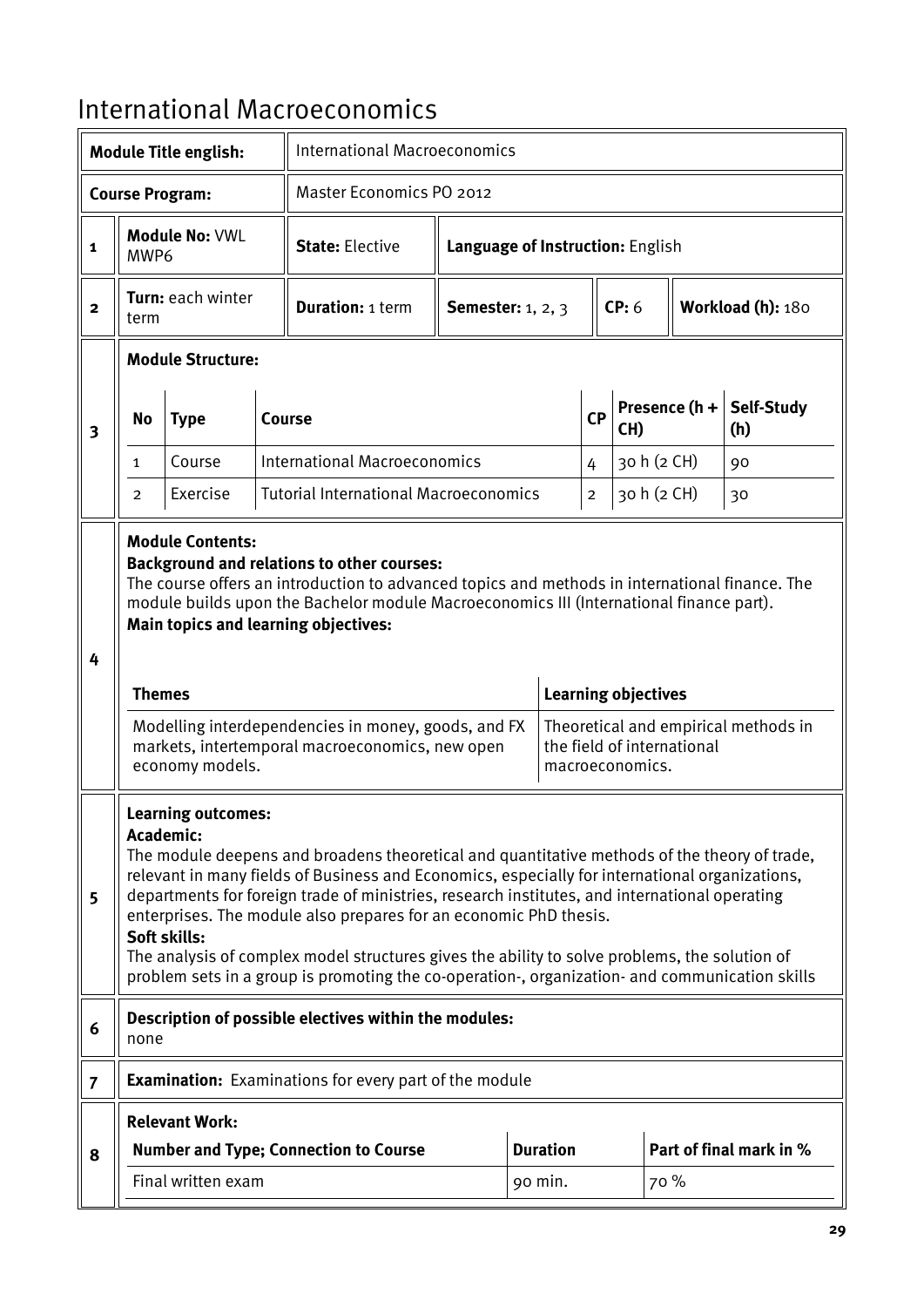|    | Problem sets                                                                                                                                             | 3 x 6-10 pages | 30%                                     |  |  |  |  |
|----|----------------------------------------------------------------------------------------------------------------------------------------------------------|----------------|-----------------------------------------|--|--|--|--|
| 9  | <b>Study Work:</b><br><b>Number and Type; Connection to Course</b><br>none                                                                               |                | <b>Duration</b>                         |  |  |  |  |
| 10 | <b>Prerequisites for Credit Points:</b><br>The credit points will be granted after all relevant work and study work have been successfully<br>completed. |                |                                         |  |  |  |  |
| 11 | Weight of the module grade for the overall grade:<br>5% (6 of 120 CP)                                                                                    |                |                                         |  |  |  |  |
| 12 | <b>Module Prerequisites:</b><br>none                                                                                                                     |                |                                         |  |  |  |  |
| 13 | <b>Presence:</b><br>Presence is recommended but not compulsory.                                                                                          |                |                                         |  |  |  |  |
| 14 | Use of the module for other course programs:<br>Master Business Administration, Master Economics, Master Mathematics, Master Human<br>Geography          |                |                                         |  |  |  |  |
| 15 | <b>Responsible Lecturer:</b><br>Professor Dr. Bernd Kempa, Dr. Jana Riedel                                                                               | Department:    | <b>School of Business and Economics</b> |  |  |  |  |
| 16 | Misc.:                                                                                                                                                   |                |                                         |  |  |  |  |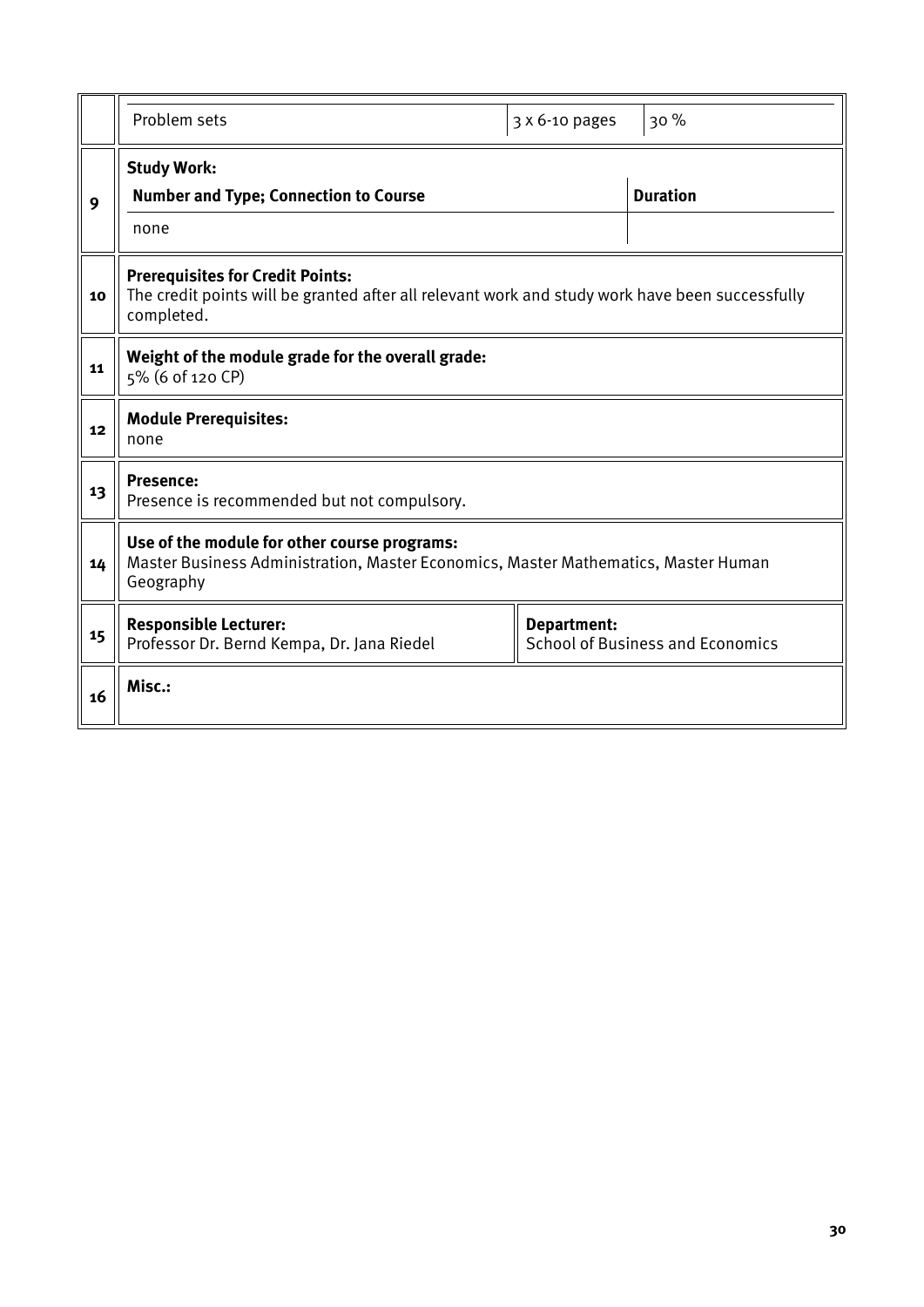## <span id="page-30-0"></span>Environmental Economics

| <b>Module Title english:</b>          |                  |                                                                              |  | <b>Environmental Economics</b>                                                                   |                          |                                                                                                                                                                                                                                                                                                                                                                                                                                                                                                                                                                                                                                                                                                                                                                                                                                                                                                                                                                                                                                                                                                                                                                                                                                                                                            |                         |             |               |                   |  |
|---------------------------------------|------------------|------------------------------------------------------------------------------|--|--------------------------------------------------------------------------------------------------|--------------------------|--------------------------------------------------------------------------------------------------------------------------------------------------------------------------------------------------------------------------------------------------------------------------------------------------------------------------------------------------------------------------------------------------------------------------------------------------------------------------------------------------------------------------------------------------------------------------------------------------------------------------------------------------------------------------------------------------------------------------------------------------------------------------------------------------------------------------------------------------------------------------------------------------------------------------------------------------------------------------------------------------------------------------------------------------------------------------------------------------------------------------------------------------------------------------------------------------------------------------------------------------------------------------------------------|-------------------------|-------------|---------------|-------------------|--|
| <b>Course Program:</b>                |                  |                                                                              |  |                                                                                                  | Master Economics PO 2012 |                                                                                                                                                                                                                                                                                                                                                                                                                                                                                                                                                                                                                                                                                                                                                                                                                                                                                                                                                                                                                                                                                                                                                                                                                                                                                            |                         |             |               |                   |  |
| Module No: VWL<br>$\mathbf 1$<br>MWP8 |                  |                                                                              |  | <b>State: Elective</b>                                                                           |                          | Language of Instruction: German                                                                                                                                                                                                                                                                                                                                                                                                                                                                                                                                                                                                                                                                                                                                                                                                                                                                                                                                                                                                                                                                                                                                                                                                                                                            |                         |             |               |                   |  |
| $\mathbf{2}$                          | term             | Turn: each winter                                                            |  | <b>Duration: 1 term</b>                                                                          |                          | <b>Semester:</b> 1, 2, 3                                                                                                                                                                                                                                                                                                                                                                                                                                                                                                                                                                                                                                                                                                                                                                                                                                                                                                                                                                                                                                                                                                                                                                                                                                                                   |                         | CP: 6       |               | Workload (h): 180 |  |
|                                       |                  | <b>Module Structure:</b>                                                     |  |                                                                                                  |                          |                                                                                                                                                                                                                                                                                                                                                                                                                                                                                                                                                                                                                                                                                                                                                                                                                                                                                                                                                                                                                                                                                                                                                                                                                                                                                            |                         |             |               |                   |  |
| $\overline{\mathbf{3}}$               | No               | <b>Type</b>                                                                  |  | <b>Course</b>                                                                                    |                          |                                                                                                                                                                                                                                                                                                                                                                                                                                                                                                                                                                                                                                                                                                                                                                                                                                                                                                                                                                                                                                                                                                                                                                                                                                                                                            | <b>CP</b>               | CH)         | Presence (h + | Self-Study<br>(h) |  |
|                                       | 1                | Course                                                                       |  | <b>Environmental Economic</b>                                                                    |                          |                                                                                                                                                                                                                                                                                                                                                                                                                                                                                                                                                                                                                                                                                                                                                                                                                                                                                                                                                                                                                                                                                                                                                                                                                                                                                            | 3                       | 30 h (2 CH) |               | 60                |  |
|                                       | 2                | Exercise                                                                     |  | <b>Tutorial on Environmental Economic</b>                                                        |                          |                                                                                                                                                                                                                                                                                                                                                                                                                                                                                                                                                                                                                                                                                                                                                                                                                                                                                                                                                                                                                                                                                                                                                                                                                                                                                            | $\overline{\mathbf{3}}$ | 30 h (2 CH) |               | 60                |  |
| 4                                     | <b>Themes</b>    | <b>Module Contents:</b>                                                      |  | <b>Background and relations to other courses:</b><br><b>Main topics and learning objectives:</b> |                          | The module "Environmental Economics" is based upon the basic courses for bachelor students<br>and deepens the student's knowledge and expertise in this area. The module complements the<br>master course modules "Climate Change Economics" and "Advanced Energy and Resource<br>Economics". Master students who have not yet completed successfully any basic course in<br>Environmental Economics are advised to complete the elective modules "Resource Economics",<br>"Energy Economics" and "Environmental and Climate Change Economics" first. However,<br>modules do not build on each other but focus on different aspects of the overall subject.<br>The module "Environmental Economics" will look at the impacts of human economic activities on<br>the environment. The course emphasizes the impact of the energy system on the environment,<br>e.g. in terms of air pollution and greenhouse gas emissions. Welfare-economic basics of<br>environmental economics, environmental-economic target setting and their implementation by<br>means of eco-political instruments with regards to local and global pollutants will be discussed.<br>Also, determination of costs and benefits of environmental-economic regulation will be analyzed.<br><b>Learning objectives</b> |                         |             |               |                   |  |
|                                       |                  | <b>Fundamentals of Environmental</b>                                         |  |                                                                                                  |                          | Understanding the importance of the environment for the                                                                                                                                                                                                                                                                                                                                                                                                                                                                                                                                                                                                                                                                                                                                                                                                                                                                                                                                                                                                                                                                                                                                                                                                                                    |                         |             |               |                   |  |
|                                       |                  | Economics                                                                    |  |                                                                                                  | regulation               | economy and the necessity of environmental-economic                                                                                                                                                                                                                                                                                                                                                                                                                                                                                                                                                                                                                                                                                                                                                                                                                                                                                                                                                                                                                                                                                                                                                                                                                                        |                         |             |               |                   |  |
|                                       |                  | Targets and Instruments of<br><b>Environmental Economics</b>                 |  |                                                                                                  | problems                 | Analyzing economic solution strategies for environmental                                                                                                                                                                                                                                                                                                                                                                                                                                                                                                                                                                                                                                                                                                                                                                                                                                                                                                                                                                                                                                                                                                                                                                                                                                   |                         |             |               |                   |  |
|                                       |                  | <b>Evaluation and Cost-benefit</b><br>analysis in Environmental<br>Economics |  |                                                                                                  | behavior                 | Knowing methods to assess costs of environmental<br>regulation and benefits of environmentally-friendly                                                                                                                                                                                                                                                                                                                                                                                                                                                                                                                                                                                                                                                                                                                                                                                                                                                                                                                                                                                                                                                                                                                                                                                    |                         |             |               |                   |  |
| 5                                     | <b>Academic:</b> | <b>Learning outcomes:</b>                                                    |  |                                                                                                  |                          |                                                                                                                                                                                                                                                                                                                                                                                                                                                                                                                                                                                                                                                                                                                                                                                                                                                                                                                                                                                                                                                                                                                                                                                                                                                                                            |                         |             |               |                   |  |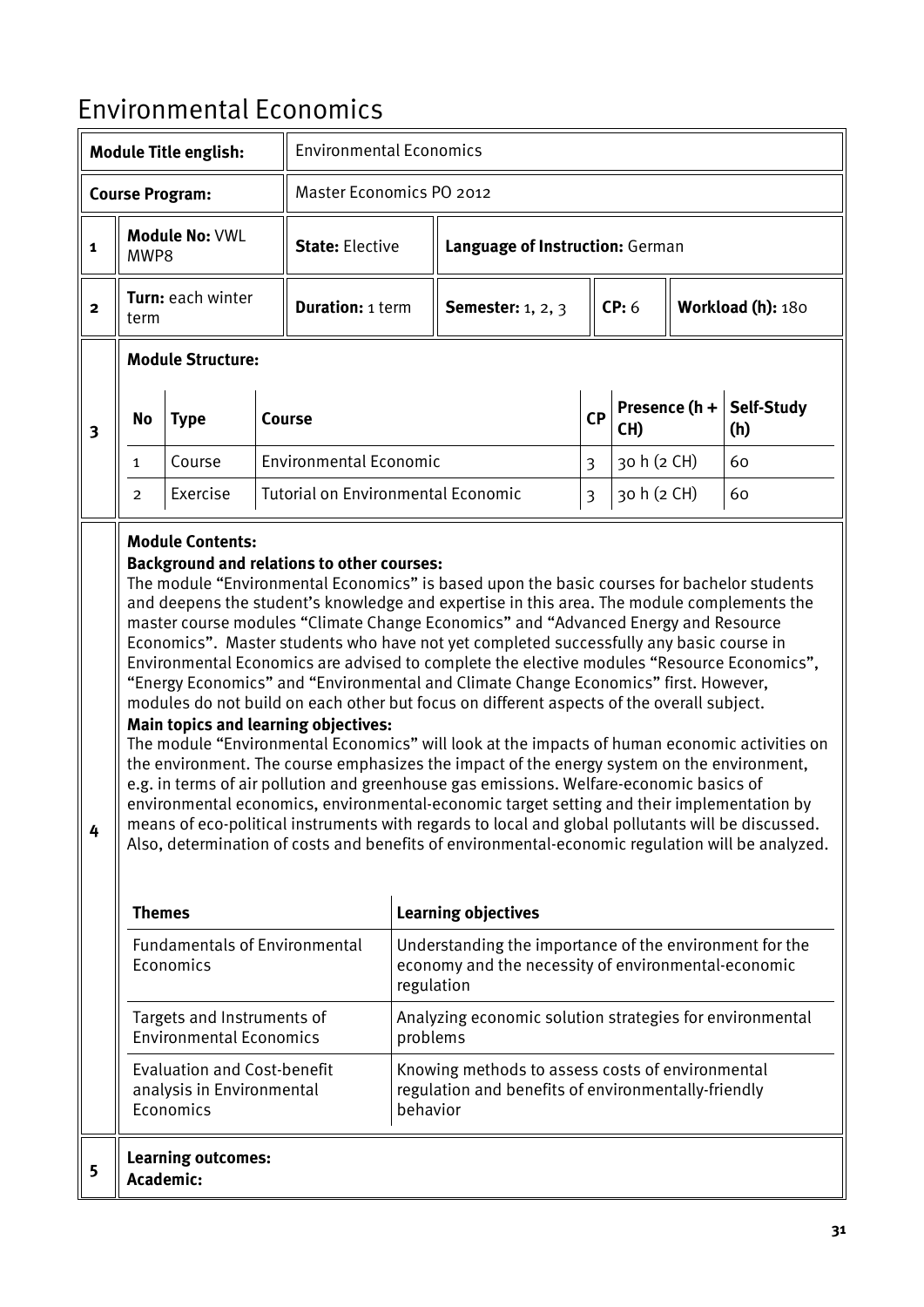|                | Students will learn to understand economic solution strategies for energy-related environmental<br>problems. Learners will get an overview on environmental-economic concepts and be enabled to<br>apply them into practice.<br>Soft skills:<br>Analytical skills |                 |                                         |  |  |  |  |  |
|----------------|-------------------------------------------------------------------------------------------------------------------------------------------------------------------------------------------------------------------------------------------------------------------|-----------------|-----------------------------------------|--|--|--|--|--|
| 6              | Description of possible electives within the modules:<br>none                                                                                                                                                                                                     |                 |                                         |  |  |  |  |  |
| $\overline{7}$ | <b>Examination: Final Module Exam</b>                                                                                                                                                                                                                             |                 |                                         |  |  |  |  |  |
|                | <b>Relevant Work:</b>                                                                                                                                                                                                                                             |                 |                                         |  |  |  |  |  |
| 8              | <b>Number and Type; Connection to Course</b>                                                                                                                                                                                                                      | <b>Duration</b> | Part of final mark in %                 |  |  |  |  |  |
|                | Final written exam<br>60 min.<br>100 %                                                                                                                                                                                                                            |                 |                                         |  |  |  |  |  |
|                | <b>Study Work:</b>                                                                                                                                                                                                                                                |                 |                                         |  |  |  |  |  |
| 9              | <b>Duration</b><br><b>Number and Type; Connection to Course</b>                                                                                                                                                                                                   |                 |                                         |  |  |  |  |  |
|                | none                                                                                                                                                                                                                                                              |                 |                                         |  |  |  |  |  |
| 10             | <b>Prerequisites for Credit Points:</b><br>The credit points will be granted after all relevant work and study work have been successfully<br>completed.                                                                                                          |                 |                                         |  |  |  |  |  |
| 11             | Weight of the module grade for the overall grade:<br>5% (6 of 120 CP)                                                                                                                                                                                             |                 |                                         |  |  |  |  |  |
| 12             | <b>Module Prerequisites:</b><br>none                                                                                                                                                                                                                              |                 |                                         |  |  |  |  |  |
| 13             | Presence:<br>Recommended.                                                                                                                                                                                                                                         |                 |                                         |  |  |  |  |  |
| 14             | Use of the module for other course programs:<br>Master Business Administration, Master Economics, Master Mathematics, Master Human<br>Geography                                                                                                                   |                 |                                         |  |  |  |  |  |
| 15             | <b>Responsible Lecturer:</b><br>Professor Dr. Andreas Löschel                                                                                                                                                                                                     | Department:     | <b>School of Business and Economics</b> |  |  |  |  |  |
| 16             | Misc.:                                                                                                                                                                                                                                                            |                 |                                         |  |  |  |  |  |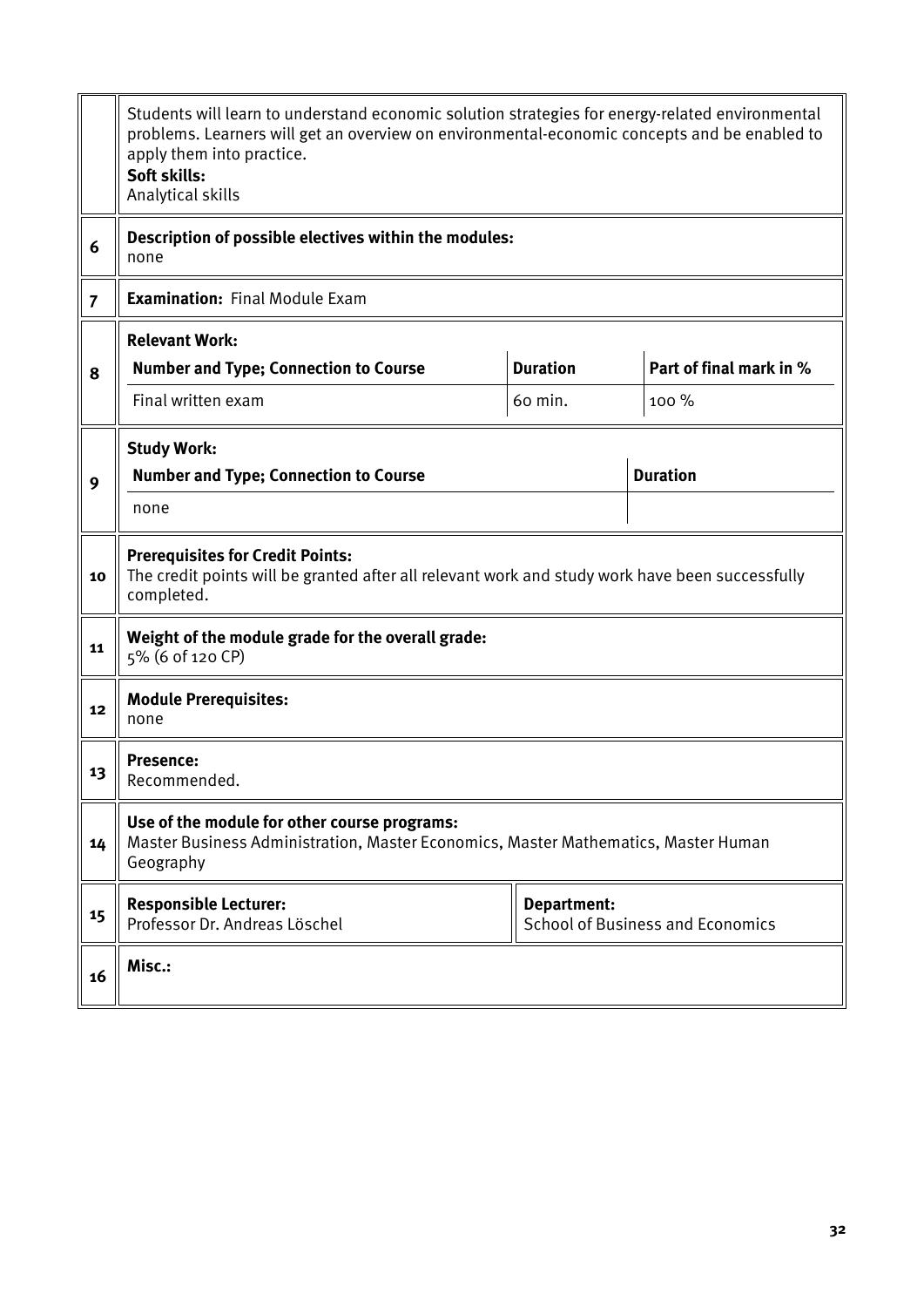## <span id="page-32-0"></span>Climate Change Economics

| <b>Module Title english:</b> |                                                                                                                                                                                                                                                                                                                                                                                                                                                                                                                                                                                                                                                                                                                                                                                                                                                                                                                                                                                                                                                                                                                                                                                                                                                                                                                                                                                                                                                                                        |                                        |        | <b>Climate Change Economics</b>             |                          |                                                                                                 |                |                      |  |                   |  |
|------------------------------|----------------------------------------------------------------------------------------------------------------------------------------------------------------------------------------------------------------------------------------------------------------------------------------------------------------------------------------------------------------------------------------------------------------------------------------------------------------------------------------------------------------------------------------------------------------------------------------------------------------------------------------------------------------------------------------------------------------------------------------------------------------------------------------------------------------------------------------------------------------------------------------------------------------------------------------------------------------------------------------------------------------------------------------------------------------------------------------------------------------------------------------------------------------------------------------------------------------------------------------------------------------------------------------------------------------------------------------------------------------------------------------------------------------------------------------------------------------------------------------|----------------------------------------|--------|---------------------------------------------|--------------------------|-------------------------------------------------------------------------------------------------|----------------|----------------------|--|-------------------|--|
|                              |                                                                                                                                                                                                                                                                                                                                                                                                                                                                                                                                                                                                                                                                                                                                                                                                                                                                                                                                                                                                                                                                                                                                                                                                                                                                                                                                                                                                                                                                                        | <b>Course Program:</b>                 |        |                                             | Master Economics PO 2012 |                                                                                                 |                |                      |  |                   |  |
| $\mathbf{1}$                 | MWP9                                                                                                                                                                                                                                                                                                                                                                                                                                                                                                                                                                                                                                                                                                                                                                                                                                                                                                                                                                                                                                                                                                                                                                                                                                                                                                                                                                                                                                                                                   | <b>Module No: VWL</b>                  |        | <b>State: Elective</b>                      |                          | Language of Instruction: English                                                                |                |                      |  |                   |  |
| $\mathbf{2}$                 | Turn: each summer<br>term                                                                                                                                                                                                                                                                                                                                                                                                                                                                                                                                                                                                                                                                                                                                                                                                                                                                                                                                                                                                                                                                                                                                                                                                                                                                                                                                                                                                                                                              |                                        |        | <b>Duration: 1 term</b>                     |                          | <b>Semester:</b> 1, 2, 3                                                                        |                | CP: 6                |  | Workload (h): 180 |  |
|                              |                                                                                                                                                                                                                                                                                                                                                                                                                                                                                                                                                                                                                                                                                                                                                                                                                                                                                                                                                                                                                                                                                                                                                                                                                                                                                                                                                                                                                                                                                        | <b>Module Structure:</b>               |        |                                             |                          |                                                                                                 |                |                      |  |                   |  |
| $\overline{\mathbf{3}}$      | No                                                                                                                                                                                                                                                                                                                                                                                                                                                                                                                                                                                                                                                                                                                                                                                                                                                                                                                                                                                                                                                                                                                                                                                                                                                                                                                                                                                                                                                                                     | <b>Type</b>                            | Course |                                             |                          |                                                                                                 | <b>CP</b>      | Presence (h +<br>CH) |  | Self-Study<br>(h) |  |
|                              | $\mathbf{1}$                                                                                                                                                                                                                                                                                                                                                                                                                                                                                                                                                                                                                                                                                                                                                                                                                                                                                                                                                                                                                                                                                                                                                                                                                                                                                                                                                                                                                                                                           | Seminar                                |        | <b>Climate Change Economics</b>             |                          |                                                                                                 | 4              | 30 h (2 CH)          |  | 90                |  |
|                              | $\overline{2}$                                                                                                                                                                                                                                                                                                                                                                                                                                                                                                                                                                                                                                                                                                                                                                                                                                                                                                                                                                                                                                                                                                                                                                                                                                                                                                                                                                                                                                                                         | Exercise                               |        | <b>Tutorial on Climate Change Economics</b> |                          |                                                                                                 | $\overline{c}$ | 15 h (1 CH)          |  | 45                |  |
|                              | <b>Module Contents:</b><br><b>Background and relations to other courses:</b><br>The module "Climate Change Economics" is based upon the basic courses for bachelor students<br>and deepens the student's knowledge and expertise in this area. The module complements the<br>master course modules "Environmental Economics" and "Advanced Energy and Resource<br>Economics". Master students who have not yet completed successfully any basic course in<br>Climate Change Economics are advised to complete the elective modules "Resource Economics",<br>"Energy Economics" and "Environmental and Climate Change Economics" first. However,<br>modules do not build on each other but focus on different aspects of the overall subject.<br><b>Main topics and learning objectives:</b><br>The module "Climate Change Economics" emphasizes the development of greenhouse gas<br>emissions and respective regulatory policies. It will discuss problems of international climate<br>politics as well as national and international attempts to mitigate climate change, such as the<br>European Emissions Trading System. Focus is placed on economic consequences of different<br>emission reduction policies. Students will gain insight into economic forecasting models used for<br>impact assessment. The course gives an introduction into climate modelling, covering simple<br>partial models, Input-Output models as well as Computable General Equilibrium (CGE) Models. |                                        |        |                                             |                          |                                                                                                 |                |                      |  |                   |  |
|                              | <b>Themes</b>                                                                                                                                                                                                                                                                                                                                                                                                                                                                                                                                                                                                                                                                                                                                                                                                                                                                                                                                                                                                                                                                                                                                                                                                                                                                                                                                                                                                                                                                          |                                        |        |                                             |                          | <b>Learning objectives</b>                                                                      |                |                      |  |                   |  |
|                              |                                                                                                                                                                                                                                                                                                                                                                                                                                                                                                                                                                                                                                                                                                                                                                                                                                                                                                                                                                                                                                                                                                                                                                                                                                                                                                                                                                                                                                                                                        | <b>International Climate Politics</b>  |        |                                             |                          | Understanding strategies aiming to mitigate greenhouse<br>gas emissions.                        |                |                      |  |                   |  |
|                              | <b>Regulation Policies in Climate</b><br>Knowledge of approaches to mitigate greenhouse gas<br>Economics<br>emissions, such as the European ETS.                                                                                                                                                                                                                                                                                                                                                                                                                                                                                                                                                                                                                                                                                                                                                                                                                                                                                                                                                                                                                                                                                                                                                                                                                                                                                                                                       |                                        |        |                                             |                          |                                                                                                 |                |                      |  |                   |  |
|                              | Impact assessment with respect to<br>Overview of quantitative modelling techniques.<br>climate change policies                                                                                                                                                                                                                                                                                                                                                                                                                                                                                                                                                                                                                                                                                                                                                                                                                                                                                                                                                                                                                                                                                                                                                                                                                                                                                                                                                                         |                                        |        |                                             |                          |                                                                                                 |                |                      |  |                   |  |
| 5                            |                                                                                                                                                                                                                                                                                                                                                                                                                                                                                                                                                                                                                                                                                                                                                                                                                                                                                                                                                                                                                                                                                                                                                                                                                                                                                                                                                                                                                                                                                        | <b>Learning outcomes:</b><br>Academic: |        |                                             |                          | The students acquire skills to understand different economic approaches to solve energy-related |                |                      |  |                   |  |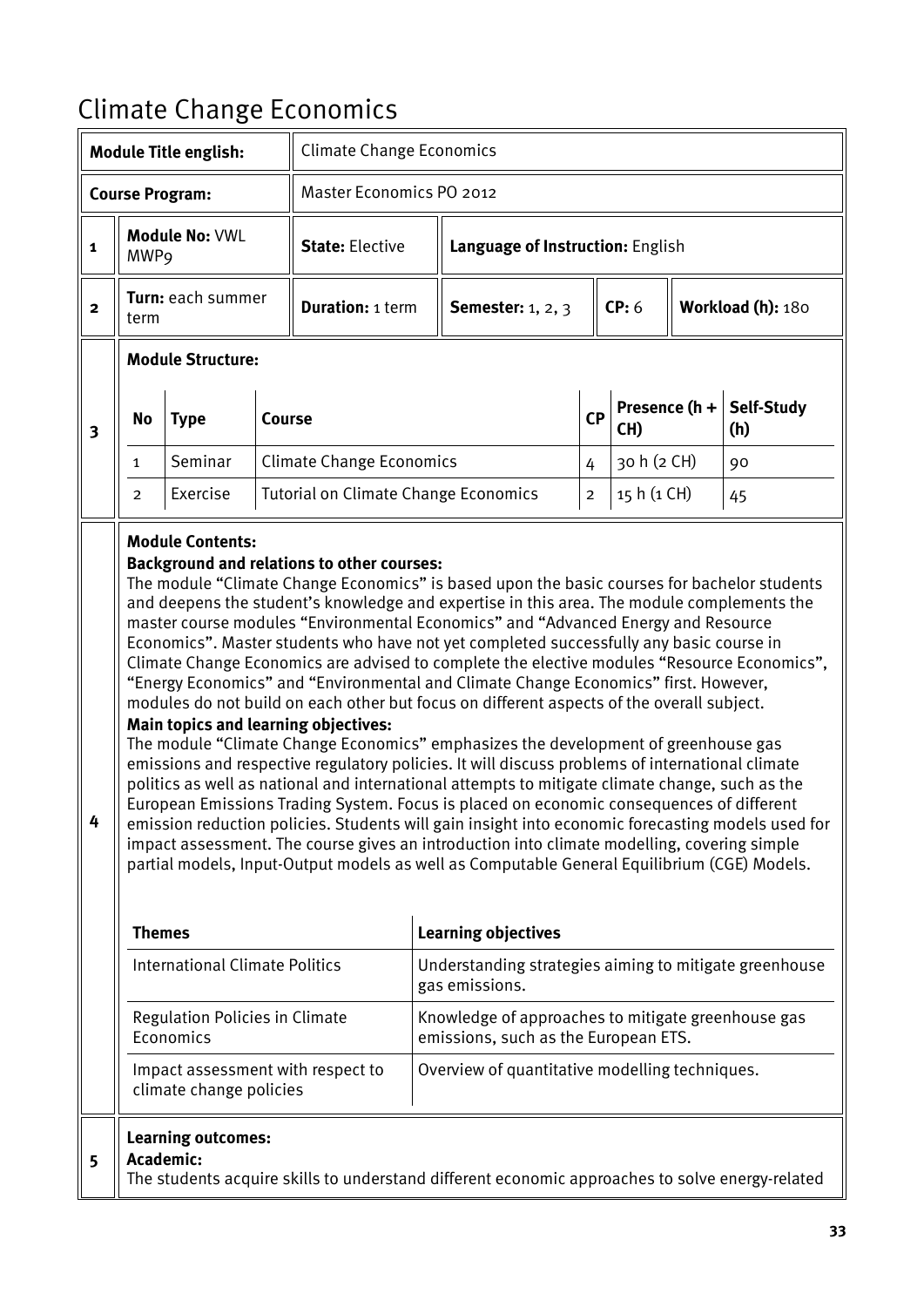|                | environmental problems and to analyze actual climate policies. Students gain an overview of<br>modelling methods used for impact assessment and their respective advantages and<br>disadvantages.<br>Soft skills:<br>Analytical skills |             |                                         |  |  |  |  |  |
|----------------|----------------------------------------------------------------------------------------------------------------------------------------------------------------------------------------------------------------------------------------|-------------|-----------------------------------------|--|--|--|--|--|
| 6              | Description of possible electives within the modules:<br>none                                                                                                                                                                          |             |                                         |  |  |  |  |  |
| $\overline{7}$ | <b>Examination: Final Module Exam</b>                                                                                                                                                                                                  |             |                                         |  |  |  |  |  |
|                | <b>Relevant Work:</b>                                                                                                                                                                                                                  |             |                                         |  |  |  |  |  |
| 8              | <b>Duration</b><br>Part of final mark in %<br><b>Number and Type; Connection to Course</b>                                                                                                                                             |             |                                         |  |  |  |  |  |
|                | Final written exam<br>60 min.<br>100 %                                                                                                                                                                                                 |             |                                         |  |  |  |  |  |
| 9              | <b>Study Work:</b><br><b>Duration</b><br><b>Number and Type; Connection to Course</b>                                                                                                                                                  |             |                                         |  |  |  |  |  |
|                | none                                                                                                                                                                                                                                   |             |                                         |  |  |  |  |  |
| 10             | <b>Prerequisites for Credit Points:</b><br>The credit points will be granted after all relevant work and study work have been successfully<br>completed.                                                                               |             |                                         |  |  |  |  |  |
| 11             | Weight of the module grade for the overall grade:<br>5% (6 of 120 CP)                                                                                                                                                                  |             |                                         |  |  |  |  |  |
| 12             | <b>Module Prerequisites:</b><br>none                                                                                                                                                                                                   |             |                                         |  |  |  |  |  |
| 13             | <b>Presence:</b><br>Presence is strongly recommended to warrant learning success.                                                                                                                                                      |             |                                         |  |  |  |  |  |
| 14             | Use of the module for other course programs:<br>Master Business Administration, Master Economics, Master Mathematics, Master Human<br>Geography                                                                                        |             |                                         |  |  |  |  |  |
| 15             | <b>Responsible Lecturer:</b><br>Professor Dr. Andreas Löschel                                                                                                                                                                          | Department: | <b>School of Business and Economics</b> |  |  |  |  |  |
| 16             | Misc.:                                                                                                                                                                                                                                 |             |                                         |  |  |  |  |  |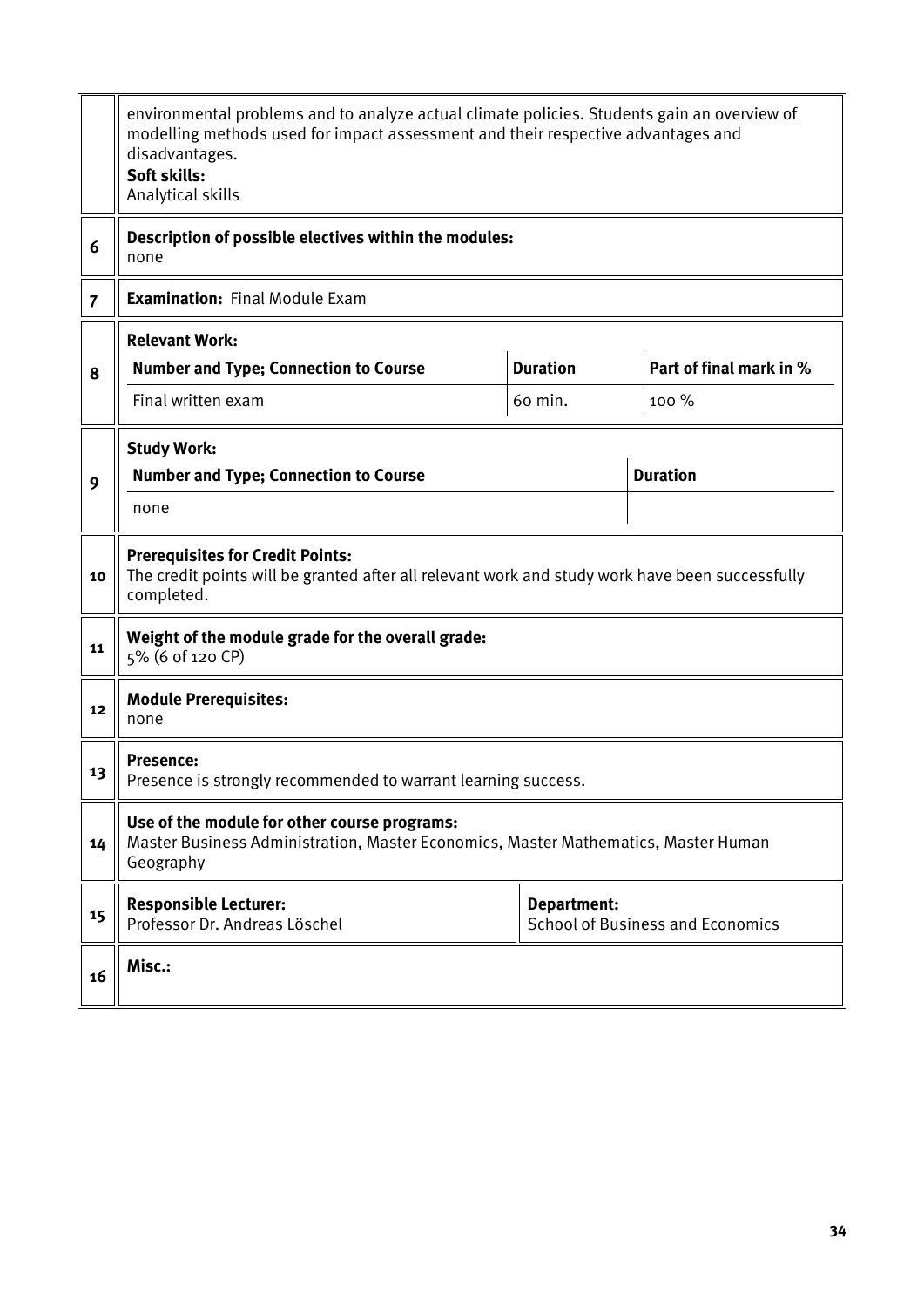# <span id="page-34-0"></span>Advanced Transport Economics

| <b>Module Title english:</b> |                                                                                                                                                                                                                                                                                                                                                                                                                                                                                                                                                                                                                                                                                                                                                                                                                                                                                                                      |                                                                          |        | <b>Advanced Transport Economics</b>                                                                                                                                                                                                                                                                                                                                                                                                                                                                                                                                                                                                                                                                                                                                                                                                                                                             |                                 |                                 |                            |               |                   |  |
|------------------------------|----------------------------------------------------------------------------------------------------------------------------------------------------------------------------------------------------------------------------------------------------------------------------------------------------------------------------------------------------------------------------------------------------------------------------------------------------------------------------------------------------------------------------------------------------------------------------------------------------------------------------------------------------------------------------------------------------------------------------------------------------------------------------------------------------------------------------------------------------------------------------------------------------------------------|--------------------------------------------------------------------------|--------|-------------------------------------------------------------------------------------------------------------------------------------------------------------------------------------------------------------------------------------------------------------------------------------------------------------------------------------------------------------------------------------------------------------------------------------------------------------------------------------------------------------------------------------------------------------------------------------------------------------------------------------------------------------------------------------------------------------------------------------------------------------------------------------------------------------------------------------------------------------------------------------------------|---------------------------------|---------------------------------|----------------------------|---------------|-------------------|--|
| <b>Course Program:</b>       |                                                                                                                                                                                                                                                                                                                                                                                                                                                                                                                                                                                                                                                                                                                                                                                                                                                                                                                      |                                                                          |        |                                                                                                                                                                                                                                                                                                                                                                                                                                                                                                                                                                                                                                                                                                                                                                                                                                                                                                 | <b>Master Economics PO 2012</b> |                                 |                            |               |                   |  |
| $\mathbf{1}$                 | MWP <sub>10</sub>                                                                                                                                                                                                                                                                                                                                                                                                                                                                                                                                                                                                                                                                                                                                                                                                                                                                                                    | Module No: VWL                                                           |        | <b>State: Elective</b>                                                                                                                                                                                                                                                                                                                                                                                                                                                                                                                                                                                                                                                                                                                                                                                                                                                                          |                                 | Language of Instruction: German |                            |               |                   |  |
| $\mathbf{2}$                 | term                                                                                                                                                                                                                                                                                                                                                                                                                                                                                                                                                                                                                                                                                                                                                                                                                                                                                                                 | Turn: each summer                                                        |        | <b>Duration: 1 term</b>                                                                                                                                                                                                                                                                                                                                                                                                                                                                                                                                                                                                                                                                                                                                                                                                                                                                         | <b>Semester:</b> 1, 2, 3        |                                 | CP: 6<br>Workload (h): 180 |               |                   |  |
|                              |                                                                                                                                                                                                                                                                                                                                                                                                                                                                                                                                                                                                                                                                                                                                                                                                                                                                                                                      | <b>Module Structure:</b>                                                 |        |                                                                                                                                                                                                                                                                                                                                                                                                                                                                                                                                                                                                                                                                                                                                                                                                                                                                                                 |                                 |                                 |                            |               |                   |  |
| $\overline{\mathbf{3}}$      | No                                                                                                                                                                                                                                                                                                                                                                                                                                                                                                                                                                                                                                                                                                                                                                                                                                                                                                                   | <b>Type</b>                                                              | Course |                                                                                                                                                                                                                                                                                                                                                                                                                                                                                                                                                                                                                                                                                                                                                                                                                                                                                                 |                                 | <b>CP</b>                       | CH)                        | Presence (h + | Self-Study<br>(h) |  |
|                              | $\mathbf{1}$                                                                                                                                                                                                                                                                                                                                                                                                                                                                                                                                                                                                                                                                                                                                                                                                                                                                                                         | Course                                                                   |        | <b>Advanced Transport Economics</b>                                                                                                                                                                                                                                                                                                                                                                                                                                                                                                                                                                                                                                                                                                                                                                                                                                                             |                                 | 4                               | 45 h (3 CH)                |               | 75                |  |
|                              | $\overline{2}$                                                                                                                                                                                                                                                                                                                                                                                                                                                                                                                                                                                                                                                                                                                                                                                                                                                                                                       | Exercise                                                                 |        | <b>Tutorial Advanced Transport Economics</b>                                                                                                                                                                                                                                                                                                                                                                                                                                                                                                                                                                                                                                                                                                                                                                                                                                                    |                                 | $\mathbf 2$                     | 15 h (1 CH)                |               | 45                |  |
| 4                            |                                                                                                                                                                                                                                                                                                                                                                                                                                                                                                                                                                                                                                                                                                                                                                                                                                                                                                                      | <b>Module Contents:</b><br>transport markets.<br>specific policy issues. |        | <b>Background and relations to other courses:</b><br>This module builds on basic courses of the bachelors program and deepens the knowledge<br>acquired there. The knowledge of the master-module Industrial Organization can be applied to<br><b>Main topics and learning objectives:</b><br>The knowledge that has been previously acquired within the bachelor-module Principles of<br>Transport Economics is deepened in this module. In particular, theoretical and empirical<br>knowledge is expanded and intensified. A detailed analysis of different transport carriers is<br>made, in which the latest research results are taken into account. Moreover, further issues with<br>regard to transport economics and policy are examined in detail. Beyond that, the aim is that<br>students develop the ability to evaluate theoretical models for their applicability with respect to |                                 |                                 |                            |               |                   |  |
| 5                            | <b>Learning outcomes:</b><br>Academic:<br>The module provides advanced theoretical and quantitative methods of Transport Economics,<br>which are of particular interest for competition authorities as cartel offices or the Federal Network<br>Agency, transport ministries, research institutes and associations. At the same time, the module<br>offers a preparation for the demands of a PhD-program in Economics.<br>Soft skills:<br>The analysis of complex models provides the students with the ability to solve problems. The<br>elaboration of exercises in small groups simultaneously promotes coordination, organization and<br>communication skills. Furthermore, the professional discourse in the lectures and tutorials as<br>well as practical application examples trains debating and communication skills, either needed<br>for a discussion with a professional or non-professional audience. |                                                                          |        |                                                                                                                                                                                                                                                                                                                                                                                                                                                                                                                                                                                                                                                                                                                                                                                                                                                                                                 |                                 |                                 |                            |               |                   |  |
| 6                            | none                                                                                                                                                                                                                                                                                                                                                                                                                                                                                                                                                                                                                                                                                                                                                                                                                                                                                                                 |                                                                          |        | Description of possible electives within the modules:                                                                                                                                                                                                                                                                                                                                                                                                                                                                                                                                                                                                                                                                                                                                                                                                                                           |                                 |                                 |                            |               |                   |  |
| $\overline{7}$               |                                                                                                                                                                                                                                                                                                                                                                                                                                                                                                                                                                                                                                                                                                                                                                                                                                                                                                                      | <b>Examination: Final Module Exam</b>                                    |        |                                                                                                                                                                                                                                                                                                                                                                                                                                                                                                                                                                                                                                                                                                                                                                                                                                                                                                 |                                 |                                 |                            |               |                   |  |
| 8                            |                                                                                                                                                                                                                                                                                                                                                                                                                                                                                                                                                                                                                                                                                                                                                                                                                                                                                                                      | <b>Relevant Work:</b>                                                    |        |                                                                                                                                                                                                                                                                                                                                                                                                                                                                                                                                                                                                                                                                                                                                                                                                                                                                                                 |                                 |                                 |                            |               |                   |  |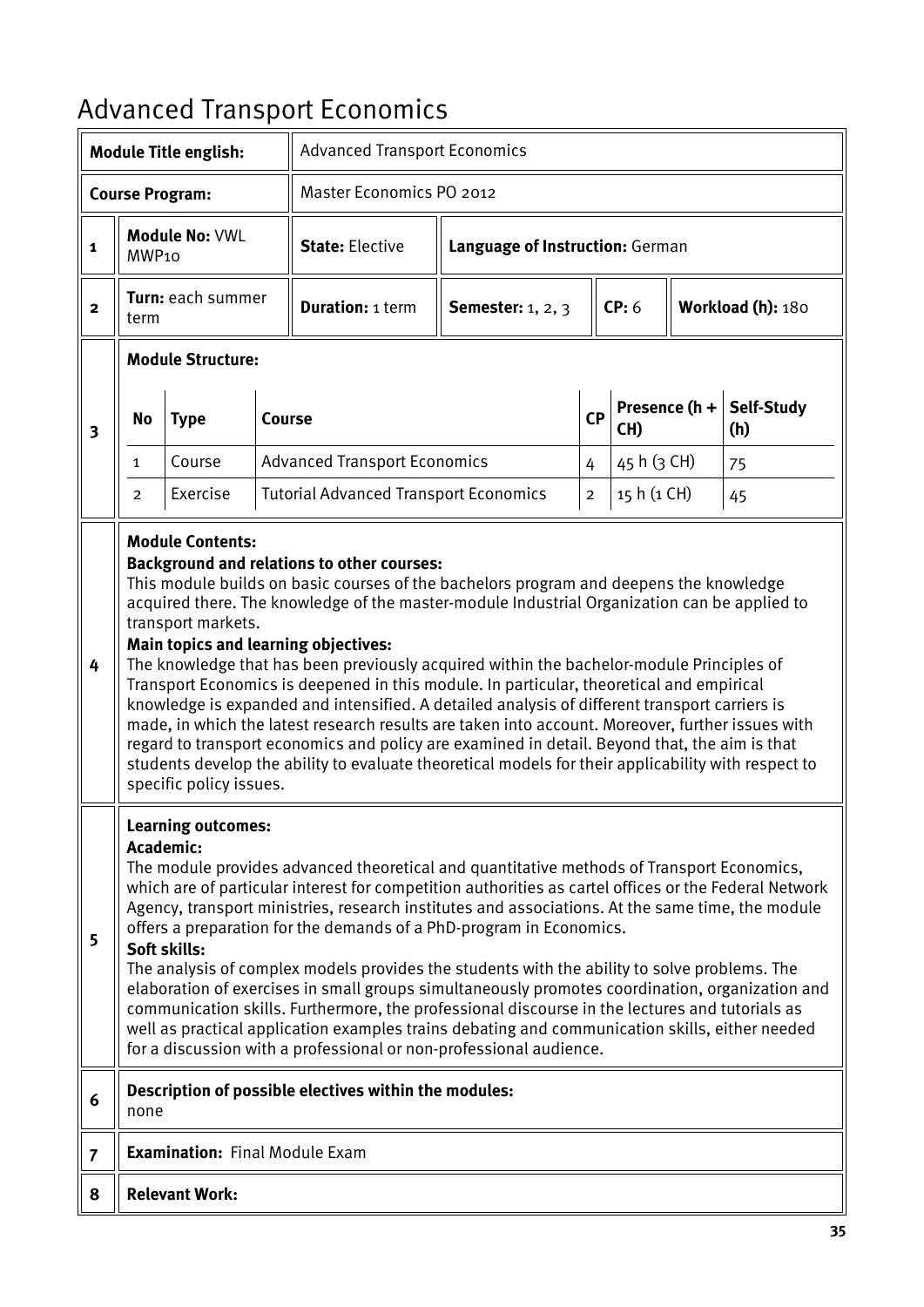|    | <b>Number and Type; Connection to Course</b>                                                                                                                                  | <b>Duration</b>    | Part of final mark in %                 |  |  |  |  |  |  |
|----|-------------------------------------------------------------------------------------------------------------------------------------------------------------------------------|--------------------|-----------------------------------------|--|--|--|--|--|--|
|    | Final written exam                                                                                                                                                            | 120 min.           | 100 %                                   |  |  |  |  |  |  |
| 9  | <b>Study Work:</b><br><b>Number and Type; Connection to Course</b><br>none                                                                                                    |                    | <b>Duration</b>                         |  |  |  |  |  |  |
| 10 | <b>Prerequisites for Credit Points:</b><br>The credit points will be granted after all relevant work and study work have been successfully<br>completed.                      |                    |                                         |  |  |  |  |  |  |
| 11 | Weight of the module grade for the overall grade:<br>5% (6 of 120 CP)                                                                                                         |                    |                                         |  |  |  |  |  |  |
| 12 | <b>Module Prerequisites:</b><br>Basic knowledge of transport economics. The prerequisites for the module are defined in § 7 par.<br>3 letter b of the examination regulation. |                    |                                         |  |  |  |  |  |  |
| 13 | Presence:<br>Presence is strongly recommended.                                                                                                                                |                    |                                         |  |  |  |  |  |  |
| 14 | Use of the module for other course programs:<br>Master Business Administration, Master Economics, Master Mathematics, Master Human<br>Geography                               |                    |                                         |  |  |  |  |  |  |
| 15 | <b>Responsible Lecturer:</b><br>Professor Dr. Gernot Sieg                                                                                                                     | <b>Department:</b> | <b>School of Business and Economics</b> |  |  |  |  |  |  |
| 16 | Misc.:                                                                                                                                                                        |                    |                                         |  |  |  |  |  |  |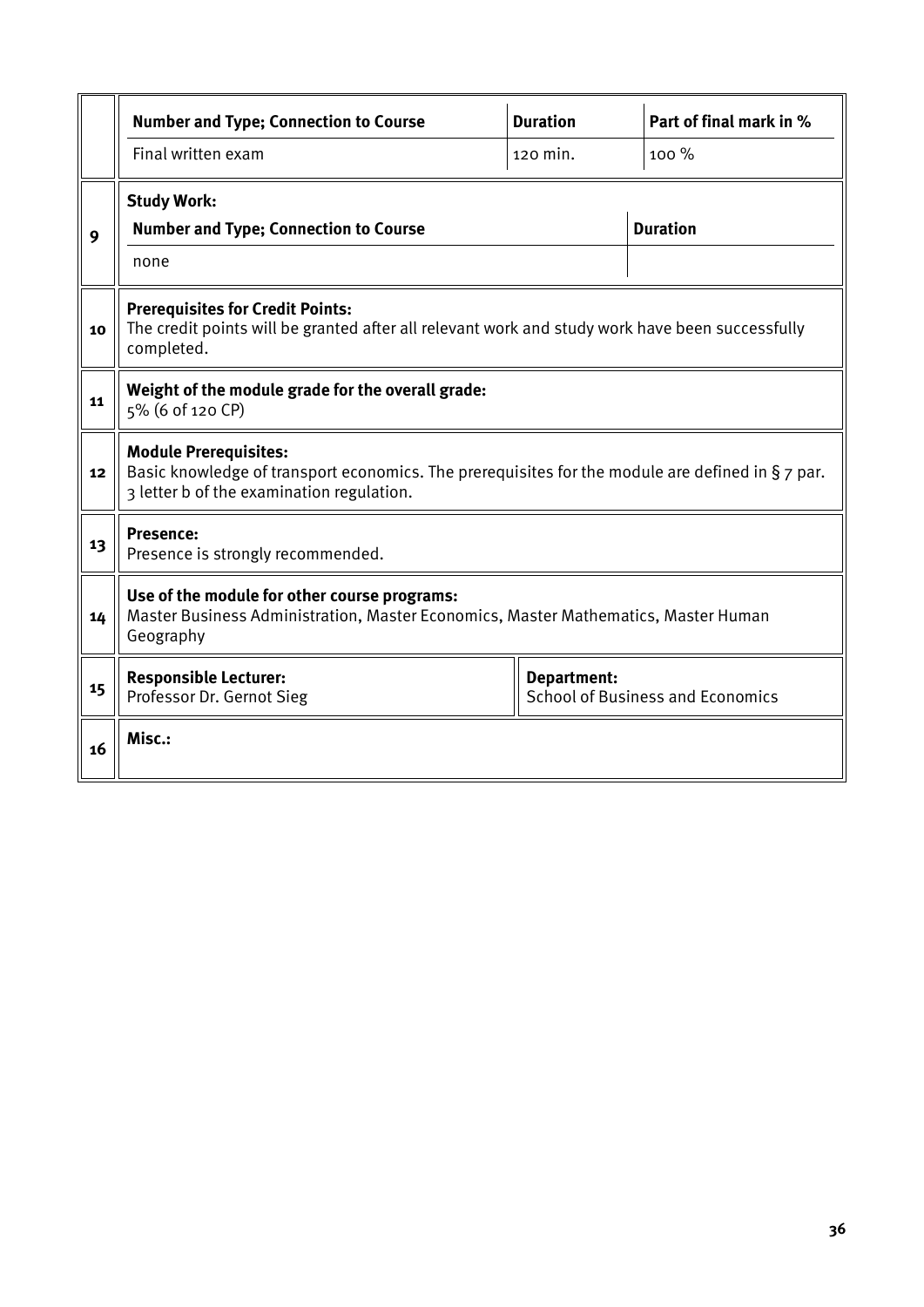# Current Topics in Monetary Economics

|                         |                                                                                                                                                                                                                                                                                                                                                                                                                 | <b>Module Title english:</b>              |        | <b>Current Topics in Monetary Economics</b>                                                                                                                                                                                                                                                                                                                                   |                                  |                 |           |             |                   |               |                         |  |
|-------------------------|-----------------------------------------------------------------------------------------------------------------------------------------------------------------------------------------------------------------------------------------------------------------------------------------------------------------------------------------------------------------------------------------------------------------|-------------------------------------------|--------|-------------------------------------------------------------------------------------------------------------------------------------------------------------------------------------------------------------------------------------------------------------------------------------------------------------------------------------------------------------------------------|----------------------------------|-----------------|-----------|-------------|-------------------|---------------|-------------------------|--|
|                         | <b>Course Program:</b>                                                                                                                                                                                                                                                                                                                                                                                          |                                           |        | Master Economics PO 2012                                                                                                                                                                                                                                                                                                                                                      |                                  |                 |           |             |                   |               |                         |  |
| $\mathbf{1}$            | MWP <sub>11</sub>                                                                                                                                                                                                                                                                                                                                                                                               | <b>Module No: VWL</b>                     |        | <b>State: Elective</b>                                                                                                                                                                                                                                                                                                                                                        | Language of Instruction: English |                 |           |             |                   |               |                         |  |
| $\mathbf{2}$            | term                                                                                                                                                                                                                                                                                                                                                                                                            | Turn: each winter                         |        | <b>Duration: 1 term</b>                                                                                                                                                                                                                                                                                                                                                       | Semester: $1, 2, 3$              | CP: 6           |           |             | Workload (h): 180 |               |                         |  |
|                         |                                                                                                                                                                                                                                                                                                                                                                                                                 | <b>Module Structure:</b>                  |        |                                                                                                                                                                                                                                                                                                                                                                               |                                  |                 |           |             |                   |               |                         |  |
| $\overline{\mathbf{3}}$ | <b>Type</b><br>Course<br>No                                                                                                                                                                                                                                                                                                                                                                                     |                                           |        |                                                                                                                                                                                                                                                                                                                                                                               |                                  |                 | <b>CP</b> | CH)         |                   | Presence (h + | Self-Study<br>(h)       |  |
|                         | $\mathbf{1}$                                                                                                                                                                                                                                                                                                                                                                                                    | Seminar                                   | Policy | Seminar Advanced Monetary Theory and                                                                                                                                                                                                                                                                                                                                          |                                  |                 | 6         | 30 h (2 CH) |                   |               | 150                     |  |
| 4                       | <b>Module Contents:</b><br>Main topics and learning objectives:<br>Students are expected to combine skills acquired in other by accomplishing an applied and<br>independent case study (term paper) on a current research topic. Theoretical, empirical and<br>methodological aspects have to be combined and the results of the individual papers have to be<br>presented and discussed in front of the class. |                                           |        |                                                                                                                                                                                                                                                                                                                                                                               |                                  |                 |           |             |                   |               |                         |  |
| 5                       | Academic:                                                                                                                                                                                                                                                                                                                                                                                                       | <b>Learning outcomes:</b><br>Soft skills: |        | This module enables students to empirically apply knowledge from previous lectures.<br>The seminar's participants write a term paper and present their findings in front of the class.<br>Hence, key skills for successful and scientific research are acquired and extended. Special focus<br>is given to the critical examination and discussion of the students' findings. |                                  |                 |           |             |                   |               |                         |  |
| 6                       | none                                                                                                                                                                                                                                                                                                                                                                                                            |                                           |        | Description of possible electives within the modules:                                                                                                                                                                                                                                                                                                                         |                                  |                 |           |             |                   |               |                         |  |
| $\overline{7}$          |                                                                                                                                                                                                                                                                                                                                                                                                                 |                                           |        | <b>Examination:</b> Examinations for every part of the module                                                                                                                                                                                                                                                                                                                 |                                  |                 |           |             |                   |               |                         |  |
|                         |                                                                                                                                                                                                                                                                                                                                                                                                                 | <b>Relevant Work:</b>                     |        |                                                                                                                                                                                                                                                                                                                                                                               |                                  |                 |           |             |                   |               |                         |  |
| 8                       |                                                                                                                                                                                                                                                                                                                                                                                                                 |                                           |        | <b>Number and Type; Connection to Course</b>                                                                                                                                                                                                                                                                                                                                  |                                  | <b>Duration</b> |           |             |                   |               | Part of final mark in % |  |
|                         |                                                                                                                                                                                                                                                                                                                                                                                                                 | Term paper                                |        |                                                                                                                                                                                                                                                                                                                                                                               |                                  | 10-15 pages     |           |             | 80 %              |               |                         |  |
|                         |                                                                                                                                                                                                                                                                                                                                                                                                                 | Presentation                              |        |                                                                                                                                                                                                                                                                                                                                                                               |                                  | 20 min.         |           |             | 20%               |               |                         |  |
|                         |                                                                                                                                                                                                                                                                                                                                                                                                                 | <b>Study Work:</b>                        |        |                                                                                                                                                                                                                                                                                                                                                                               |                                  |                 |           |             |                   |               |                         |  |
| 9                       |                                                                                                                                                                                                                                                                                                                                                                                                                 |                                           |        | <b>Number and Type; Connection to Course</b>                                                                                                                                                                                                                                                                                                                                  |                                  |                 |           |             | <b>Duration</b>   |               |                         |  |
|                         | none                                                                                                                                                                                                                                                                                                                                                                                                            |                                           |        |                                                                                                                                                                                                                                                                                                                                                                               |                                  |                 |           |             |                   |               |                         |  |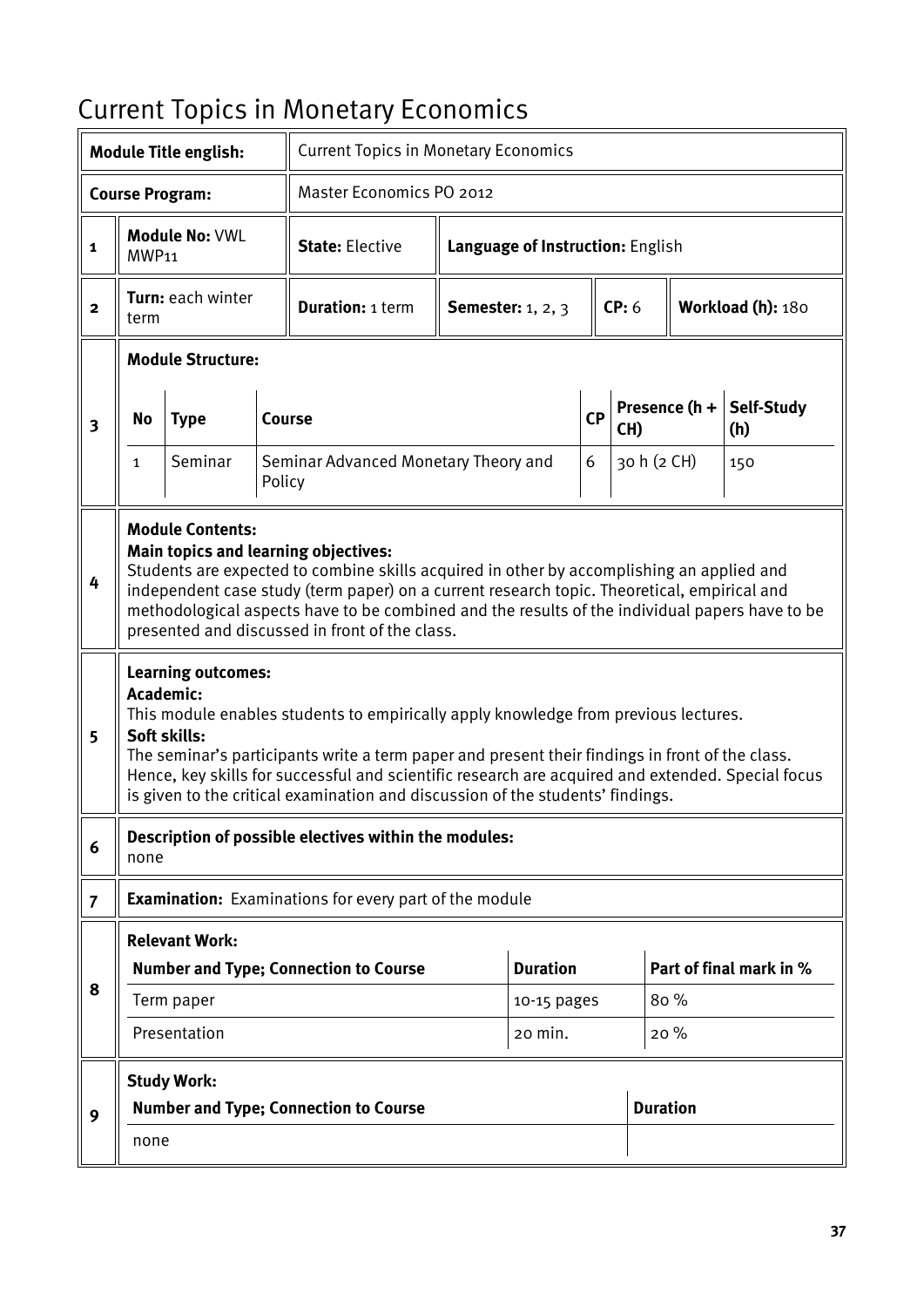| 10 | <b>Prerequisites for Credit Points:</b><br>The credit points will be granted after all relevant work and study work have been successfully<br>completed. |                                                        |  |  |  |  |  |
|----|----------------------------------------------------------------------------------------------------------------------------------------------------------|--------------------------------------------------------|--|--|--|--|--|
| 11 | Weight of the module grade for the overall grade:<br>5% (6 of 120 CP)                                                                                    |                                                        |  |  |  |  |  |
| 12 | <b>Module Prerequisites:</b><br>none                                                                                                                     |                                                        |  |  |  |  |  |
| 13 | <b>Presence:</b><br>Presence is strongly recommended to warrant learning success.                                                                        |                                                        |  |  |  |  |  |
| 14 | Use of the module for other course programs:<br>Master Business Administration, Master Economics, Master Mathematics, Master Human<br>Geography          |                                                        |  |  |  |  |  |
| 15 | <b>Responsible Lecturer:</b><br>Professor Dr. Martin Bohl                                                                                                | Department:<br><b>School of Business and Economics</b> |  |  |  |  |  |
| 16 | Misc.:                                                                                                                                                   |                                                        |  |  |  |  |  |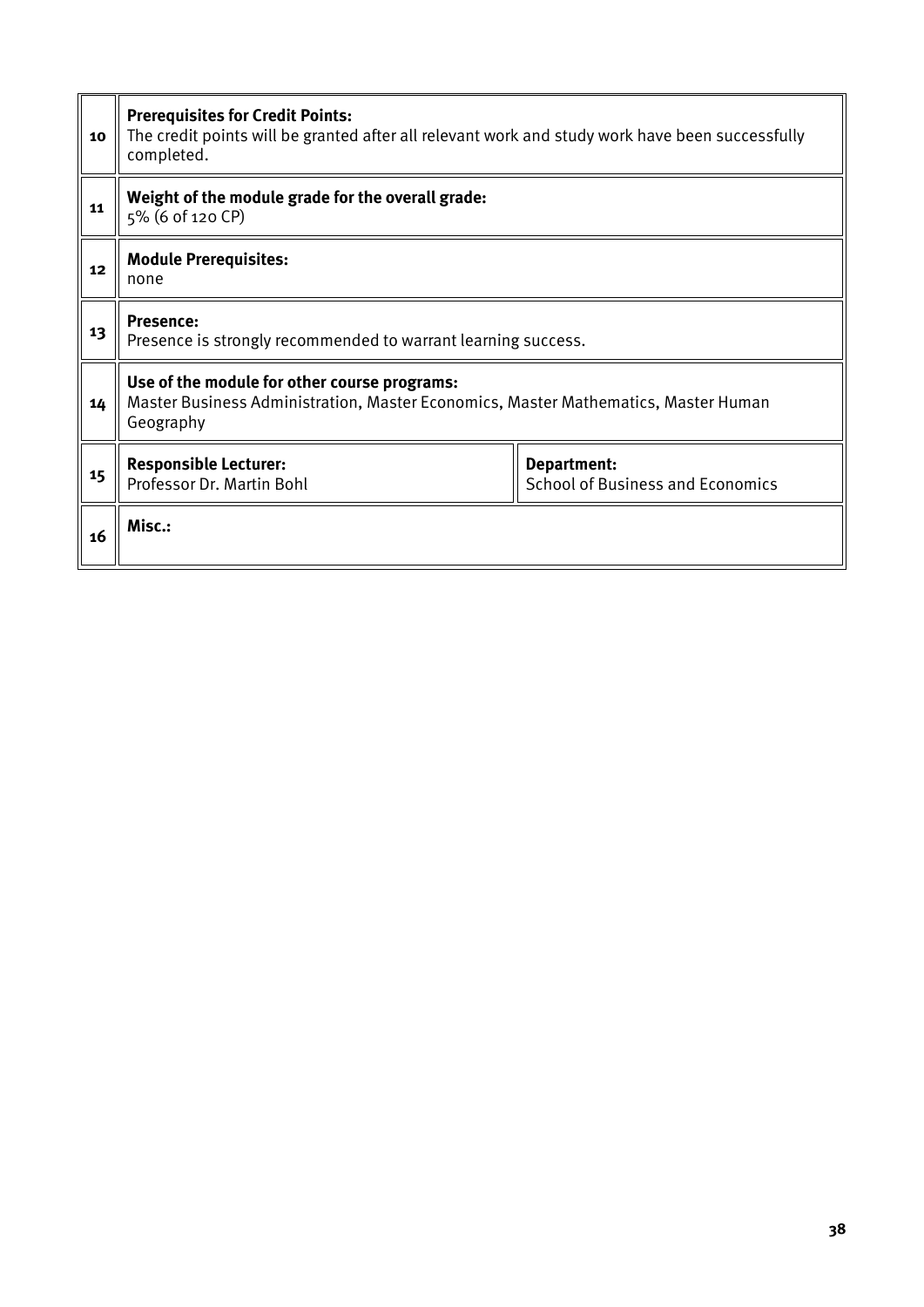# Advanced Quantitative Economic History

|                         |                   | <b>Module Title english:</b>                          |               | <b>Advanced Quantitative Economic History</b>                                                                                                                                                                                                                                                                                                                                                                                                                                                                                                                                                                                                                                                                                                                                                                                                                                             |                                  |                          |           |                      |                            |                         |  |
|-------------------------|-------------------|-------------------------------------------------------|---------------|-------------------------------------------------------------------------------------------------------------------------------------------------------------------------------------------------------------------------------------------------------------------------------------------------------------------------------------------------------------------------------------------------------------------------------------------------------------------------------------------------------------------------------------------------------------------------------------------------------------------------------------------------------------------------------------------------------------------------------------------------------------------------------------------------------------------------------------------------------------------------------------------|----------------------------------|--------------------------|-----------|----------------------|----------------------------|-------------------------|--|
|                         |                   | <b>Course Program:</b>                                |               | Master Economics PO 2012                                                                                                                                                                                                                                                                                                                                                                                                                                                                                                                                                                                                                                                                                                                                                                                                                                                                  |                                  |                          |           |                      |                            |                         |  |
| $\mathbf{1}$            | MWP <sub>12</sub> | Module No: VWL                                        |               | <b>State: Elective</b>                                                                                                                                                                                                                                                                                                                                                                                                                                                                                                                                                                                                                                                                                                                                                                                                                                                                    | Language of Instruction: English |                          |           |                      |                            |                         |  |
| $\overline{2}$          | term              | Turn: each summer                                     |               | <b>Duration: 1 term</b>                                                                                                                                                                                                                                                                                                                                                                                                                                                                                                                                                                                                                                                                                                                                                                                                                                                                   |                                  | <b>Semester:</b> 1, 2, 3 |           | CP: 6                |                            | Workload (h): 180       |  |
|                         |                   | <b>Module Structure:</b>                              |               |                                                                                                                                                                                                                                                                                                                                                                                                                                                                                                                                                                                                                                                                                                                                                                                                                                                                                           |                                  |                          |           |                      |                            |                         |  |
| $\overline{\mathbf{3}}$ | No                | <b>Type</b>                                           | <b>Course</b> |                                                                                                                                                                                                                                                                                                                                                                                                                                                                                                                                                                                                                                                                                                                                                                                                                                                                                           |                                  |                          | <b>CP</b> | Presence (h +<br>CH) |                            | Self-Study<br>(h)       |  |
|                         | 1                 | Seminar                                               |               | Selected Topics In Economic History                                                                                                                                                                                                                                                                                                                                                                                                                                                                                                                                                                                                                                                                                                                                                                                                                                                       |                                  |                          | 6         | 30 h (2 CH)          |                            | 150                     |  |
| 4                       |                   | <b>Module Contents:</b>                               |               |                                                                                                                                                                                                                                                                                                                                                                                                                                                                                                                                                                                                                                                                                                                                                                                                                                                                                           |                                  |                          |           |                      |                            |                         |  |
| 5<br>6                  | Academic:<br>none | <b>Learning outcomes:</b><br>Soft skills:             |               | The module teaches knowledge in the field of economic history. It also allows student to apply<br>economic theory and empirical methods to historical data.<br>The module teaches to the ability to analyze social phenomena in a model oriented way, and to<br>bring together theory and empirics. The students are specifically trained in reading English<br>literature/scientific articles and learn to discuss formal, quantitative as well as qualitative<br>arguments. Furthermore, the students train their presentation skills and improve their computer<br>knowledge. Students have to apply efficient techniques of self-organization in order to finish their<br>presentation in time. Last but not least, interdisciplinary communication skills will be improved<br>as presentations have to be given in grouped.<br>Description of possible electives within the modules: |                                  |                          |           |                      |                            |                         |  |
| $\overline{7}$          |                   | <b>Examination: Final Module Exam</b>                 |               |                                                                                                                                                                                                                                                                                                                                                                                                                                                                                                                                                                                                                                                                                                                                                                                                                                                                                           |                                  |                          |           |                      |                            |                         |  |
|                         |                   | <b>Relevant Work:</b>                                 |               |                                                                                                                                                                                                                                                                                                                                                                                                                                                                                                                                                                                                                                                                                                                                                                                                                                                                                           |                                  |                          |           |                      |                            |                         |  |
| 8                       |                   |                                                       |               | <b>Number and Type; Connection to Course</b>                                                                                                                                                                                                                                                                                                                                                                                                                                                                                                                                                                                                                                                                                                                                                                                                                                              |                                  | <b>Duration</b>          |           |                      |                            | Part of final mark in % |  |
|                         |                   | Seminar paper                                         |               |                                                                                                                                                                                                                                                                                                                                                                                                                                                                                                                                                                                                                                                                                                                                                                                                                                                                                           |                                  | 15-20 pages              |           |                      | 100 %                      |                         |  |
| 9                       |                   | <b>Study Work:</b><br>Presentation (as necessary)     |               | <b>Number and Type; Connection to Course</b>                                                                                                                                                                                                                                                                                                                                                                                                                                                                                                                                                                                                                                                                                                                                                                                                                                              |                                  |                          |           |                      | <b>Duration</b><br>45 min. |                         |  |
| 10                      |                   | <b>Prerequisites for Credit Points:</b><br>completed. |               | The credit points will be granted after all relevant work and study work have been successfully                                                                                                                                                                                                                                                                                                                                                                                                                                                                                                                                                                                                                                                                                                                                                                                           |                                  |                          |           |                      |                            |                         |  |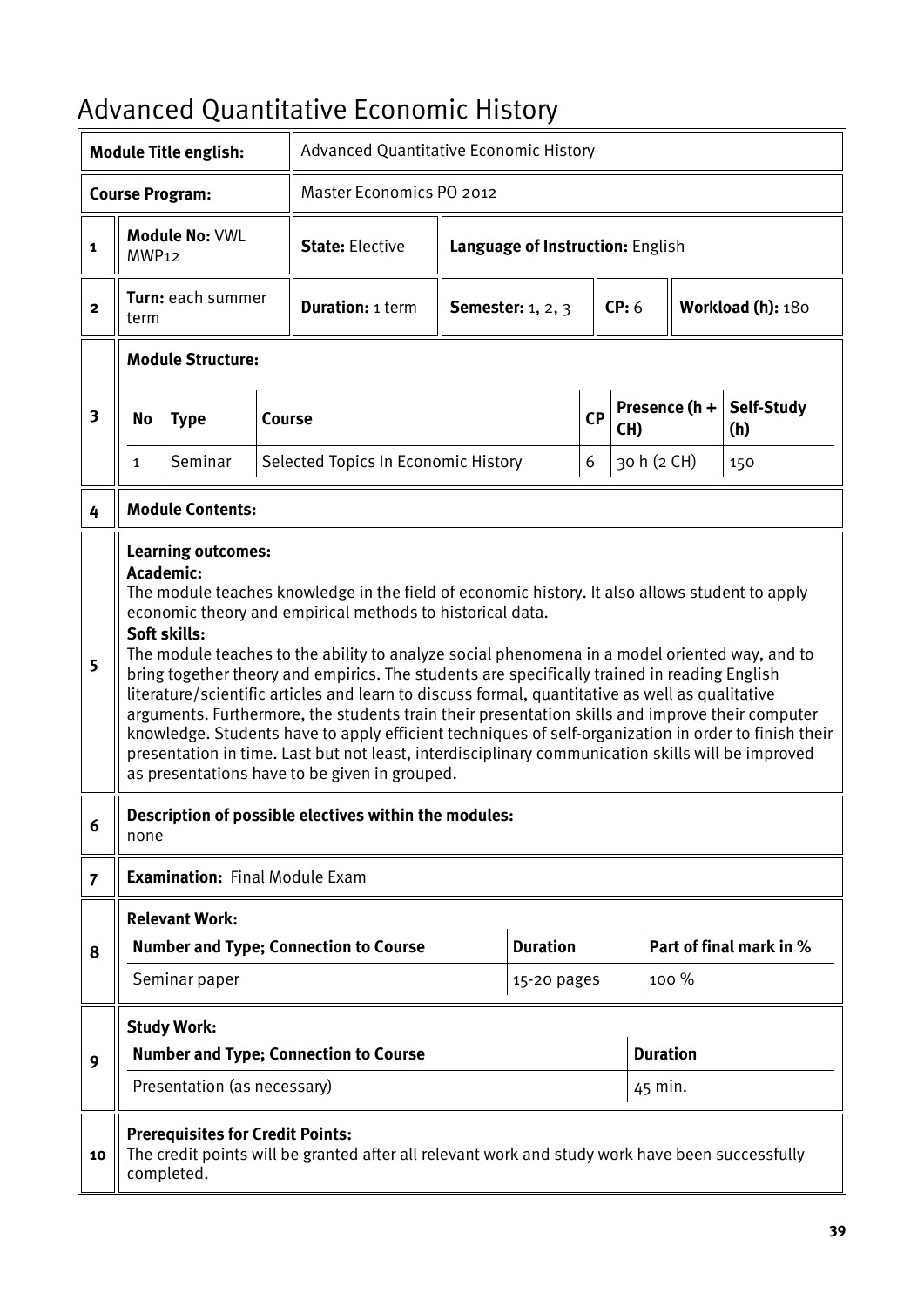| 11 | Weight of the module grade for the overall grade:<br>5% (6 of 120 CP)                                                                                            |                                                        |  |  |  |  |
|----|------------------------------------------------------------------------------------------------------------------------------------------------------------------|--------------------------------------------------------|--|--|--|--|
| 12 | <b>Module Prerequisites:</b><br>Introduction to Economics and Statistics at Bachelor's level necessary. Advanced statistics or<br>empirical methods recommended. |                                                        |  |  |  |  |
| 13 | <b>Presence:</b><br>Presence is strongly recommended to warrant learning success.                                                                                |                                                        |  |  |  |  |
| 14 | Use of the module for other course programs:<br>Master Business Administration, Master Economics, Master Mathematics, Master Human<br>Geography                  |                                                        |  |  |  |  |
| 15 | <b>Responsible Lecturer:</b><br>Professor Dr. Ulrich Pfister                                                                                                     | Department:<br><b>School of Business and Economics</b> |  |  |  |  |
| 16 | Misc.:                                                                                                                                                           |                                                        |  |  |  |  |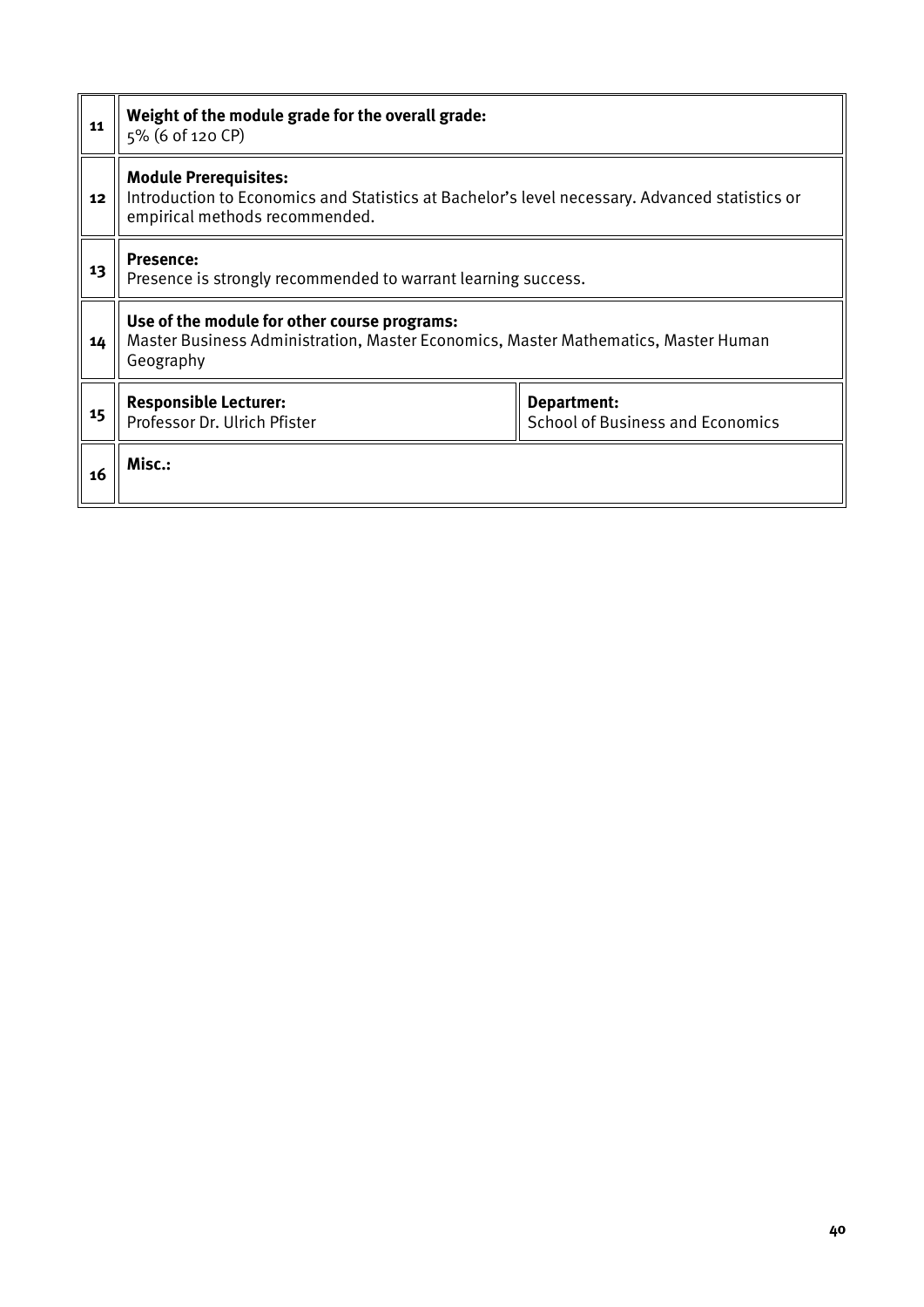### Trade and Company Law

|                         |                                                                                                                                                                                                                                                                                                                                                                                                                                                                                                                                                                                                                                                                                                                                                                                                        | <b>Module Title english:</b>                          |  | <b>Trade and Company Law</b>                                                                                                                                                                                                                                                                                                                                                                                                                                                                                                               |  |                                       |                |                      |                   |                         |
|-------------------------|--------------------------------------------------------------------------------------------------------------------------------------------------------------------------------------------------------------------------------------------------------------------------------------------------------------------------------------------------------------------------------------------------------------------------------------------------------------------------------------------------------------------------------------------------------------------------------------------------------------------------------------------------------------------------------------------------------------------------------------------------------------------------------------------------------|-------------------------------------------------------|--|--------------------------------------------------------------------------------------------------------------------------------------------------------------------------------------------------------------------------------------------------------------------------------------------------------------------------------------------------------------------------------------------------------------------------------------------------------------------------------------------------------------------------------------------|--|---------------------------------------|----------------|----------------------|-------------------|-------------------------|
|                         |                                                                                                                                                                                                                                                                                                                                                                                                                                                                                                                                                                                                                                                                                                                                                                                                        | <b>Course Program:</b>                                |  | Master Economics PO 2012                                                                                                                                                                                                                                                                                                                                                                                                                                                                                                                   |  |                                       |                |                      |                   |                         |
| 1                       | MWP <sub>13</sub>                                                                                                                                                                                                                                                                                                                                                                                                                                                                                                                                                                                                                                                                                                                                                                                      | <b>Module No: VWL</b>                                 |  | <b>State: Elective</b>                                                                                                                                                                                                                                                                                                                                                                                                                                                                                                                     |  | Language of Instruction: German       |                |                      |                   |                         |
| $\overline{2}$          |                                                                                                                                                                                                                                                                                                                                                                                                                                                                                                                                                                                                                                                                                                                                                                                                        | Turn: each term                                       |  | <b>Duration: 2 terms</b>                                                                                                                                                                                                                                                                                                                                                                                                                                                                                                                   |  | <b>Semester:</b> 1, 2, 3              | CP: 6          |                      | Workload (h): 180 |                         |
|                         |                                                                                                                                                                                                                                                                                                                                                                                                                                                                                                                                                                                                                                                                                                                                                                                                        | <b>Module Structure:</b>                              |  |                                                                                                                                                                                                                                                                                                                                                                                                                                                                                                                                            |  |                                       |                |                      |                   |                         |
| $\overline{\mathbf{3}}$ | No                                                                                                                                                                                                                                                                                                                                                                                                                                                                                                                                                                                                                                                                                                                                                                                                     | <b>Type</b>                                           |  | <b>Course</b>                                                                                                                                                                                                                                                                                                                                                                                                                                                                                                                              |  |                                       | <b>CP</b>      | Presence (h +<br>CH) |                   | Self-Study<br>(h)       |
|                         | $\mathbf{1}$                                                                                                                                                                                                                                                                                                                                                                                                                                                                                                                                                                                                                                                                                                                                                                                           | Course                                                |  | Trade law and Company Law I                                                                                                                                                                                                                                                                                                                                                                                                                                                                                                                |  |                                       | $\overline{3}$ | 30 h (2 CH)          |                   | 60                      |
|                         | 2                                                                                                                                                                                                                                                                                                                                                                                                                                                                                                                                                                                                                                                                                                                                                                                                      | Course                                                |  | Company Law II                                                                                                                                                                                                                                                                                                                                                                                                                                                                                                                             |  |                                       | $\mathfrak{Z}$ | 30 h (2 CH)          |                   | 60                      |
| 4                       | <b>Module Contents:</b><br><b>Main topics and learning objectives:</b><br>Introduction to Trade and Company Law. The lecture in Trade Law is based on skills obtained<br>earlier within the scope of the lecture in Civil Law. In detail, the lecture will deal with the term of<br>the trader, the commercial register, the company law, types of representation, and other<br>particularities of the trade law. In the field of Company Law I the lecture presents the German<br>types of partnerships (GbR, OHG and KG). The lecture in Company Law II introduces the German<br>types of incorporations (GmbH and AG) to the students. In Company Law I as well as in Company<br>Law II, the main topics and learning objectives are types of representation and different kinds of<br>liabilities. |                                                       |  |                                                                                                                                                                                                                                                                                                                                                                                                                                                                                                                                            |  |                                       |                |                      |                   |                         |
| К                       | Academic:                                                                                                                                                                                                                                                                                                                                                                                                                                                                                                                                                                                                                                                                                                                                                                                              | <b>Learning outcomes:</b>                             |  | The lectures in Trade and Company Law provide an overview on all fields of law relevant to<br>companies. The learning outcomes are expected to be beneficial for future managers to come to<br>strategic and useful business decisions. The students will encounter all relevant legal norms<br>within the Trade Law and will know which type of company is best to apply. Eventually, the<br>students are able to evaluate and assess powers of representation and risks of liability that are<br>inherent to certain types of companies. |  |                                       |                |                      |                   |                         |
| 6                       | none                                                                                                                                                                                                                                                                                                                                                                                                                                                                                                                                                                                                                                                                                                                                                                                                   |                                                       |  | Description of possible electives within the modules:                                                                                                                                                                                                                                                                                                                                                                                                                                                                                      |  |                                       |                |                      |                   |                         |
| $\overline{7}$          |                                                                                                                                                                                                                                                                                                                                                                                                                                                                                                                                                                                                                                                                                                                                                                                                        |                                                       |  | <b>Examination:</b> Examinations for every part of the module                                                                                                                                                                                                                                                                                                                                                                                                                                                                              |  |                                       |                |                      |                   |                         |
| 8                       |                                                                                                                                                                                                                                                                                                                                                                                                                                                                                                                                                                                                                                                                                                                                                                                                        | <b>Relevant Work:</b><br>Final Exam in Company Law II |  | <b>Number and Type; Connection to Course</b><br>Final Exam in Trade law and Company Law I                                                                                                                                                                                                                                                                                                                                                                                                                                                  |  | <b>Duration</b><br>60 min.<br>60 min. |                | 50 %<br>50%          |                   | Part of final mark in % |
| 9                       |                                                                                                                                                                                                                                                                                                                                                                                                                                                                                                                                                                                                                                                                                                                                                                                                        | <b>Study Work:</b>                                    |  |                                                                                                                                                                                                                                                                                                                                                                                                                                                                                                                                            |  |                                       |                |                      |                   |                         |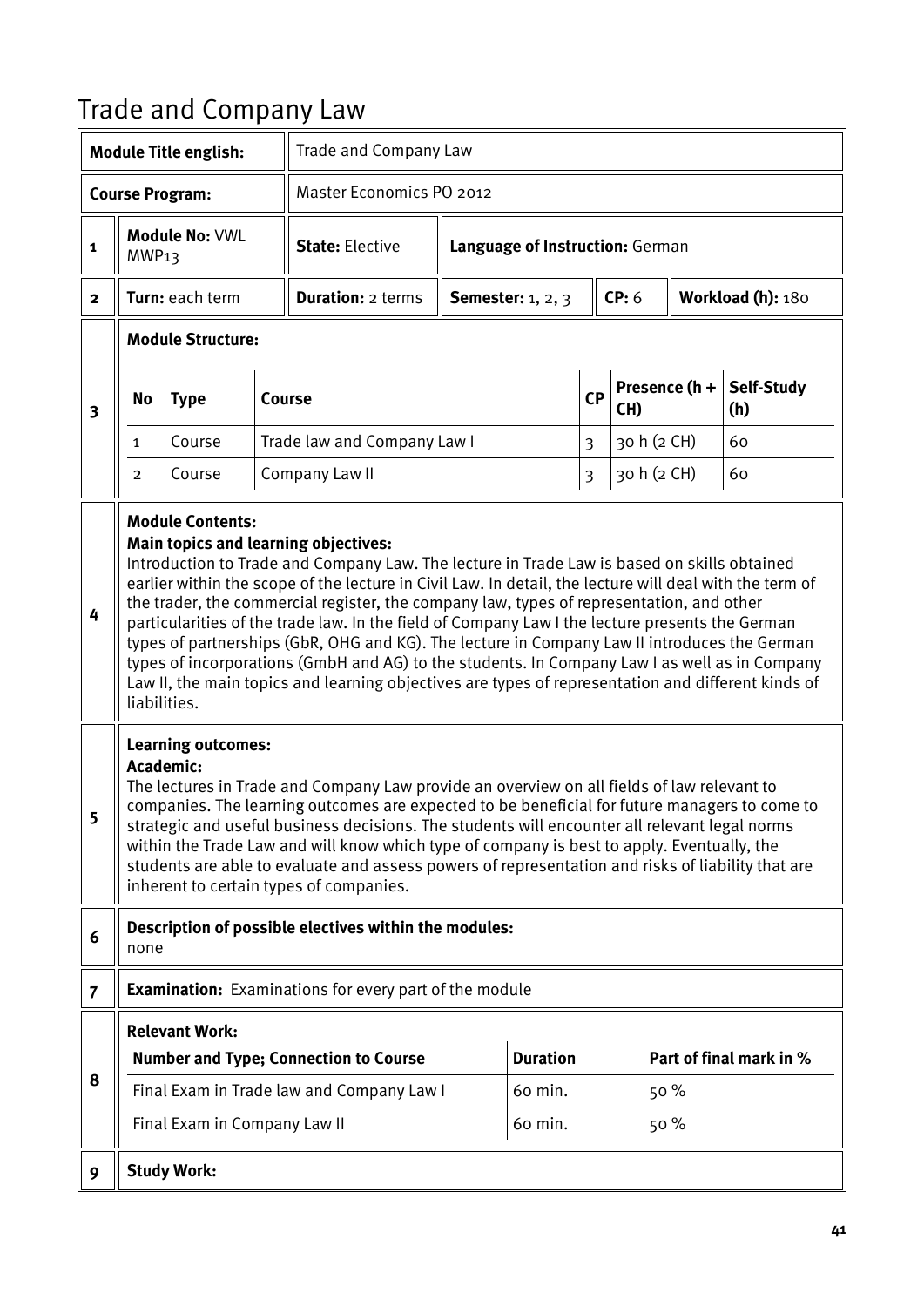|    | <b>Number and Type; Connection to Course</b>                                                                                                             |             | <b>Duration</b>                         |  |  |  |  |
|----|----------------------------------------------------------------------------------------------------------------------------------------------------------|-------------|-----------------------------------------|--|--|--|--|
|    | none                                                                                                                                                     |             |                                         |  |  |  |  |
| 10 | <b>Prerequisites for Credit Points:</b><br>The credit points will be granted after all relevant work and study work have been successfully<br>completed. |             |                                         |  |  |  |  |
| 11 | Weight of the module grade for the overall grade:<br>5% (6 of 120 CP)                                                                                    |             |                                         |  |  |  |  |
| 12 | <b>Module Prerequisites:</b><br>none                                                                                                                     |             |                                         |  |  |  |  |
| 13 | <b>Presence:</b><br>Attendance is recommended.                                                                                                           |             |                                         |  |  |  |  |
| 14 | Use of the module for other course programs:<br><b>Master Business Administration, Master Economics</b>                                                  |             |                                         |  |  |  |  |
| 15 | <b>Responsible Lecturer:</b><br>Professor Dr. Johann Winfried Kindl                                                                                      | Department: | <b>School of Business and Economics</b> |  |  |  |  |
| 16 | Misc.:<br>The lecture in Trade and Company Law I will be held every summer semester, the lecture in<br>Company Law II every winter semester.             |             |                                         |  |  |  |  |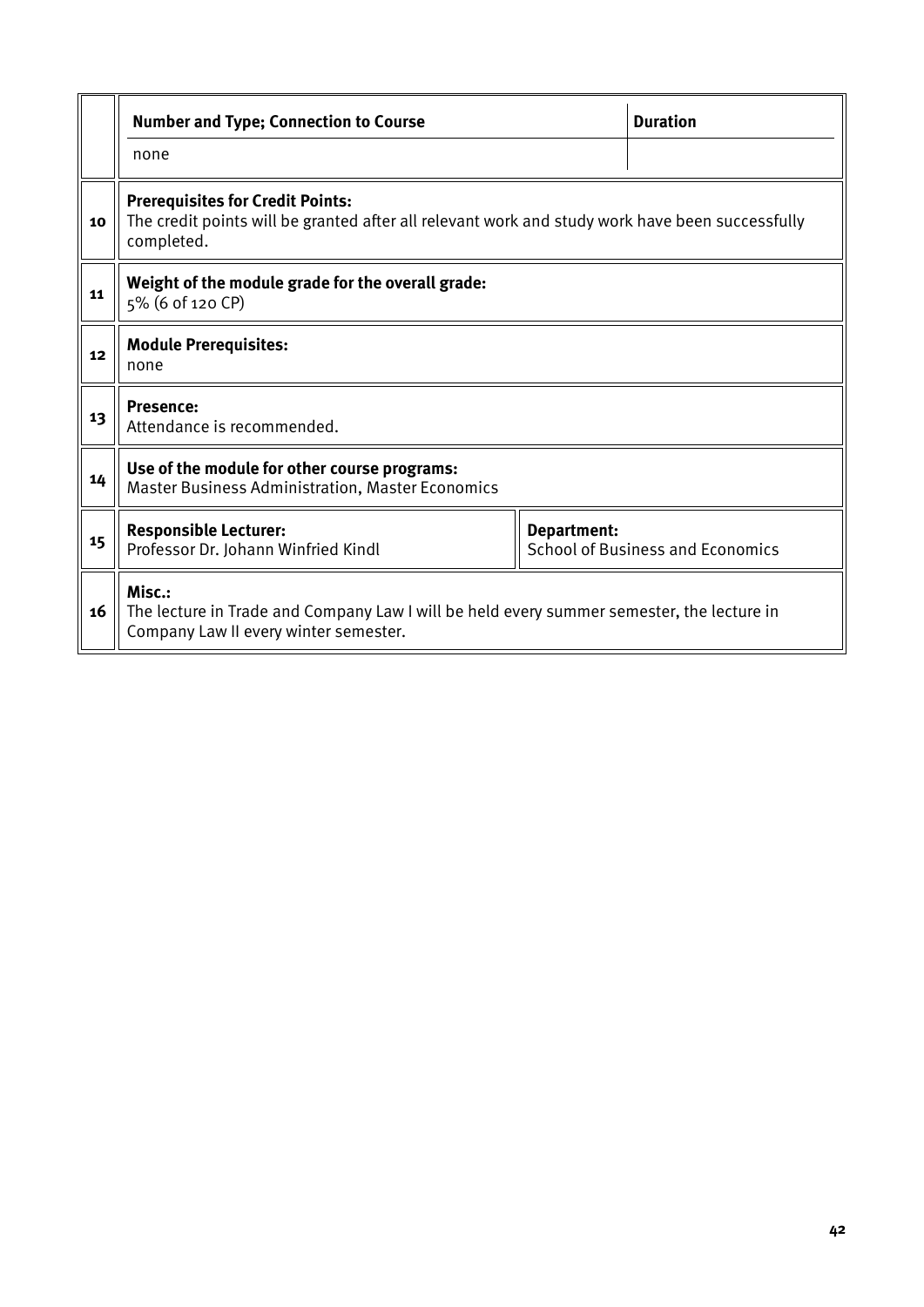#### Business Cooperation: Mergers and Acquisitions

|                         |                                                                                                                                                                                                                                                                                                                                                                                                                                                                                                                                                                                                                                                                                                                                                                                                                                                                                                                                                                                                                                                                                                                                                                                                                                                                                                                                                                                                                                                                                              | <b>Module Title english:</b> |  | <b>Business Cooperation: Mergers and Acquisitions</b>              |  |                                                                                                                 |       |                |                        |                   |  |
|-------------------------|----------------------------------------------------------------------------------------------------------------------------------------------------------------------------------------------------------------------------------------------------------------------------------------------------------------------------------------------------------------------------------------------------------------------------------------------------------------------------------------------------------------------------------------------------------------------------------------------------------------------------------------------------------------------------------------------------------------------------------------------------------------------------------------------------------------------------------------------------------------------------------------------------------------------------------------------------------------------------------------------------------------------------------------------------------------------------------------------------------------------------------------------------------------------------------------------------------------------------------------------------------------------------------------------------------------------------------------------------------------------------------------------------------------------------------------------------------------------------------------------|------------------------------|--|--------------------------------------------------------------------|--|-----------------------------------------------------------------------------------------------------------------|-------|----------------|------------------------|-------------------|--|
|                         |                                                                                                                                                                                                                                                                                                                                                                                                                                                                                                                                                                                                                                                                                                                                                                                                                                                                                                                                                                                                                                                                                                                                                                                                                                                                                                                                                                                                                                                                                              | <b>Course Program:</b>       |  | Master Economics PO 2012                                           |  |                                                                                                                 |       |                |                        |                   |  |
| $\mathbf{1}$            | MWP14                                                                                                                                                                                                                                                                                                                                                                                                                                                                                                                                                                                                                                                                                                                                                                                                                                                                                                                                                                                                                                                                                                                                                                                                                                                                                                                                                                                                                                                                                        | Module No: VWL               |  | <b>State: Elective</b>                                             |  | Language of Instruction: German and English                                                                     |       |                |                        |                   |  |
| $\overline{\mathbf{2}}$ | term                                                                                                                                                                                                                                                                                                                                                                                                                                                                                                                                                                                                                                                                                                                                                                                                                                                                                                                                                                                                                                                                                                                                                                                                                                                                                                                                                                                                                                                                                         | Turn: each winter            |  | <b>Duration: 1 term</b>                                            |  | <b>Semester:</b> 1, 2, 3                                                                                        | CP: 6 |                |                        | Workload (h): 180 |  |
|                         |                                                                                                                                                                                                                                                                                                                                                                                                                                                                                                                                                                                                                                                                                                                                                                                                                                                                                                                                                                                                                                                                                                                                                                                                                                                                                                                                                                                                                                                                                              | <b>Module Structure:</b>     |  |                                                                    |  |                                                                                                                 |       |                |                        |                   |  |
|                         | No                                                                                                                                                                                                                                                                                                                                                                                                                                                                                                                                                                                                                                                                                                                                                                                                                                                                                                                                                                                                                                                                                                                                                                                                                                                                                                                                                                                                                                                                                           | <b>Type</b>                  |  | Course                                                             |  |                                                                                                                 |       |                | Presence (h<br>$+$ CH) | Self-Study<br>(h) |  |
|                         | $\mathbf{1}$                                                                                                                                                                                                                                                                                                                                                                                                                                                                                                                                                                                                                                                                                                                                                                                                                                                                                                                                                                                                                                                                                                                                                                                                                                                                                                                                                                                                                                                                                 | Course                       |  | <b>Business Cooperation: Mergers and</b><br>Acquisitions           |  |                                                                                                                 |       | 4              | 45 h (3 CH)            | 75                |  |
| 3                       | $\overline{2}$                                                                                                                                                                                                                                                                                                                                                                                                                                                                                                                                                                                                                                                                                                                                                                                                                                                                                                                                                                                                                                                                                                                                                                                                                                                                                                                                                                                                                                                                               | Exercise                     |  | Tutorial: Business Cooperation: Mergers and<br>Acquisitions        |  |                                                                                                                 |       | $\overline{2}$ | 15 h (1 CH)            | 45                |  |
|                         | 3                                                                                                                                                                                                                                                                                                                                                                                                                                                                                                                                                                                                                                                                                                                                                                                                                                                                                                                                                                                                                                                                                                                                                                                                                                                                                                                                                                                                                                                                                            | Course                       |  | <b>Business Cooperation: Mergers and</b><br>Acquisitions (english) |  |                                                                                                                 |       | 4              | 45 h (3 CH)            | 75                |  |
|                         | Exercise<br>Tutorial: Business Cooperation: Mergers and<br>4<br>Acquisitions (english)                                                                                                                                                                                                                                                                                                                                                                                                                                                                                                                                                                                                                                                                                                                                                                                                                                                                                                                                                                                                                                                                                                                                                                                                                                                                                                                                                                                                       |                              |  |                                                                    |  |                                                                                                                 |       | $\overline{2}$ | 15 h (1 CH)            | 45                |  |
| 4                       | <b>Module Contents:</b><br><b>Background and relations to other courses:</b><br>Mergers & Acquisitions are a widespread phenomenon in the world's globalized economy.<br>Merging and/or acquiring firms accelerate external corporate growth, facilitate foreign market<br>entries and help to gain knowledge and new technologies. Thus, managing both the M&A process<br>and the subsequent post merger integration has become an important task in the field of<br>strategic management. The module is linked to other fields of economics and business<br>administration. It draws on courses on institutional economics, theory of the firm and<br>competition policy as well as courses on business cooperations, organization theory and strategic<br>management. The course knowledge can be applied in a seminar on current M&A transactions.<br><b>Main topics and learning objectives:</b><br>Lecture and exercises aim to introduce students to the world of mergers & acquisitions. Therefore<br>it starts with an overview of the historic and actual developments in the M&A market.<br>Furthermore, motives for M&A and external influences on the market are presented. The course<br>will put forward the economic analysis of competitive impacts of acquisition activities and how<br>those are covered by European and national law. Moreover, the challenges of M&A management,<br>adequate management approaches as well as sucess and failure factors are discussed. |                              |  |                                                                    |  |                                                                                                                 |       |                |                        |                   |  |
|                         |                                                                                                                                                                                                                                                                                                                                                                                                                                                                                                                                                                                                                                                                                                                                                                                                                                                                                                                                                                                                                                                                                                                                                                                                                                                                                                                                                                                                                                                                                              | <b>Themes</b>                |  |                                                                    |  | <b>Learning objectives</b>                                                                                      |       |                |                        |                   |  |
|                         |                                                                                                                                                                                                                                                                                                                                                                                                                                                                                                                                                                                                                                                                                                                                                                                                                                                                                                                                                                                                                                                                                                                                                                                                                                                                                                                                                                                                                                                                                              | 1. Recent M&A trends         |  |                                                                    |  | To learn about the latest developments in global M&A under the<br>impact of the current financial crisis.       |       |                |                        |                   |  |
|                         |                                                                                                                                                                                                                                                                                                                                                                                                                                                                                                                                                                                                                                                                                                                                                                                                                                                                                                                                                                                                                                                                                                                                                                                                                                                                                                                                                                                                                                                                                              | 2. M&A history               |  |                                                                    |  | To learn that M&A is a cyclical phenomenon and to understand<br>the main economic drivers for each merger wave. |       |                |                        |                   |  |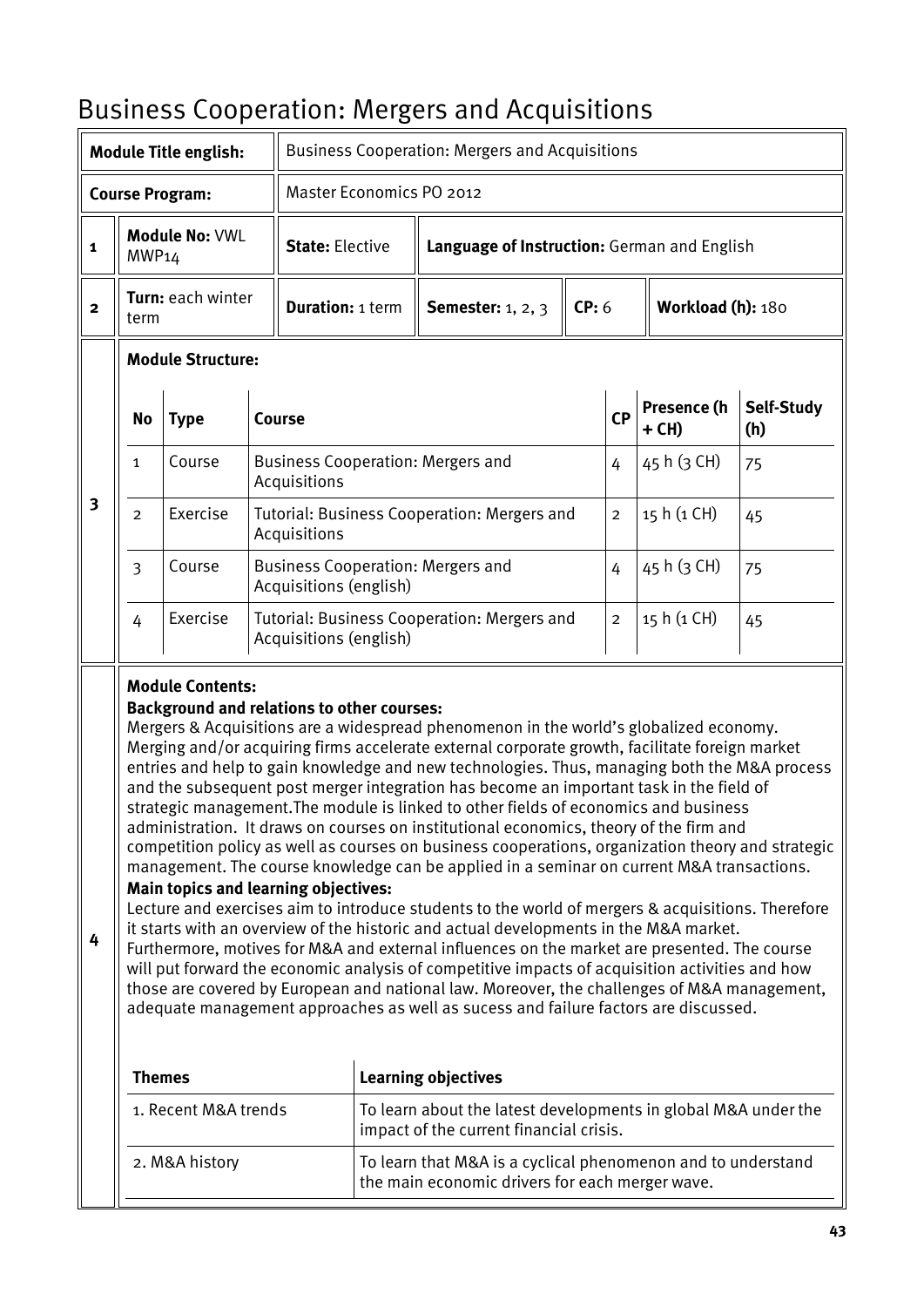|                | 3. The economic impact of<br>M&A                                                                                                                                                                                                                                                                                                                                                                                                                                                                                                                                                                                                                                                                                                                                                                                                                                 | factors influence the market for M&A.                             |                 | To understand the rationale for M&A and learn which external                                                               |  |  |  |  |
|----------------|------------------------------------------------------------------------------------------------------------------------------------------------------------------------------------------------------------------------------------------------------------------------------------------------------------------------------------------------------------------------------------------------------------------------------------------------------------------------------------------------------------------------------------------------------------------------------------------------------------------------------------------------------------------------------------------------------------------------------------------------------------------------------------------------------------------------------------------------------------------|-------------------------------------------------------------------|-----------------|----------------------------------------------------------------------------------------------------------------------------|--|--|--|--|
|                | 4. Regulation                                                                                                                                                                                                                                                                                                                                                                                                                                                                                                                                                                                                                                                                                                                                                                                                                                                    | To understand the economic purpose of governmental<br>regulation. |                 | regulations and the relationship between European and national                                                             |  |  |  |  |
|                | 5. M&A management $-$<br>Requirements, contents,<br>implementation                                                                                                                                                                                                                                                                                                                                                                                                                                                                                                                                                                                                                                                                                                                                                                                               | To understand the requirements for managing mergers &<br>company. |                 | acquisitions. To derive the contents of M&A management. To<br>learn different options for implementing M&A management in a |  |  |  |  |
|                | 6. Post Merger Integration                                                                                                                                                                                                                                                                                                                                                                                                                                                                                                                                                                                                                                                                                                                                                                                                                                       | inbound acquisitions.                                             |                 | To examine the factors which affect the successful integration of                                                          |  |  |  |  |
| 5              | <b>Learning outcomes:</b><br>Academic:<br>After completing that module, students have sound knowledge in the area of Mergers &<br>Acquisitions. They are able to recognize the macroeconomic consequences of a M&A transaction<br>as well as the motives of a company sale or merger. They are familiar with the characteristics of<br>the market for companies and able to interpret developments correctly. Students master the<br>instruments for the steering of a M&A process and on this base, they are able to make the correct<br>economic organizational choice.<br>Soft skills:<br>Students learn to analyse complex problems with multiple influences, as well as abstract and<br>integrated thinking. In the tutorials, students have to come to their own solutions, present and<br>discuss them. The independent solution of problems is promoted. |                                                                   |                 |                                                                                                                            |  |  |  |  |
| 6              | Description of possible electives within the modules:<br>Either the german course/exercise or the english course/exercise have to be absolved.                                                                                                                                                                                                                                                                                                                                                                                                                                                                                                                                                                                                                                                                                                                   |                                                                   |                 |                                                                                                                            |  |  |  |  |
|                | <b>Examination: Final Module Exam</b>                                                                                                                                                                                                                                                                                                                                                                                                                                                                                                                                                                                                                                                                                                                                                                                                                            |                                                                   |                 |                                                                                                                            |  |  |  |  |
| $\overline{7}$ |                                                                                                                                                                                                                                                                                                                                                                                                                                                                                                                                                                                                                                                                                                                                                                                                                                                                  |                                                                   |                 |                                                                                                                            |  |  |  |  |
|                | <b>Relevant Work:</b>                                                                                                                                                                                                                                                                                                                                                                                                                                                                                                                                                                                                                                                                                                                                                                                                                                            |                                                                   |                 |                                                                                                                            |  |  |  |  |
| 8              | <b>Number and Type; Connection to Course</b>                                                                                                                                                                                                                                                                                                                                                                                                                                                                                                                                                                                                                                                                                                                                                                                                                     |                                                                   | <b>Duration</b> | Part of final mark in %                                                                                                    |  |  |  |  |
|                | Final written exam                                                                                                                                                                                                                                                                                                                                                                                                                                                                                                                                                                                                                                                                                                                                                                                                                                               |                                                                   | 120 min.        | 100 %                                                                                                                      |  |  |  |  |
|                | <b>Study Work:</b>                                                                                                                                                                                                                                                                                                                                                                                                                                                                                                                                                                                                                                                                                                                                                                                                                                               |                                                                   |                 |                                                                                                                            |  |  |  |  |
| 9              | <b>Number and Type; Connection to Course</b><br>none                                                                                                                                                                                                                                                                                                                                                                                                                                                                                                                                                                                                                                                                                                                                                                                                             |                                                                   |                 | <b>Duration</b>                                                                                                            |  |  |  |  |
| 10             | <b>Prerequisites for Credit Points:</b><br>The credit points will be granted after all relevant work and study work have been successfully<br>completed.                                                                                                                                                                                                                                                                                                                                                                                                                                                                                                                                                                                                                                                                                                         |                                                                   |                 |                                                                                                                            |  |  |  |  |
| 11             | Weight of the module grade for the overall grade:<br>5% (6 of 120 CP)                                                                                                                                                                                                                                                                                                                                                                                                                                                                                                                                                                                                                                                                                                                                                                                            |                                                                   |                 |                                                                                                                            |  |  |  |  |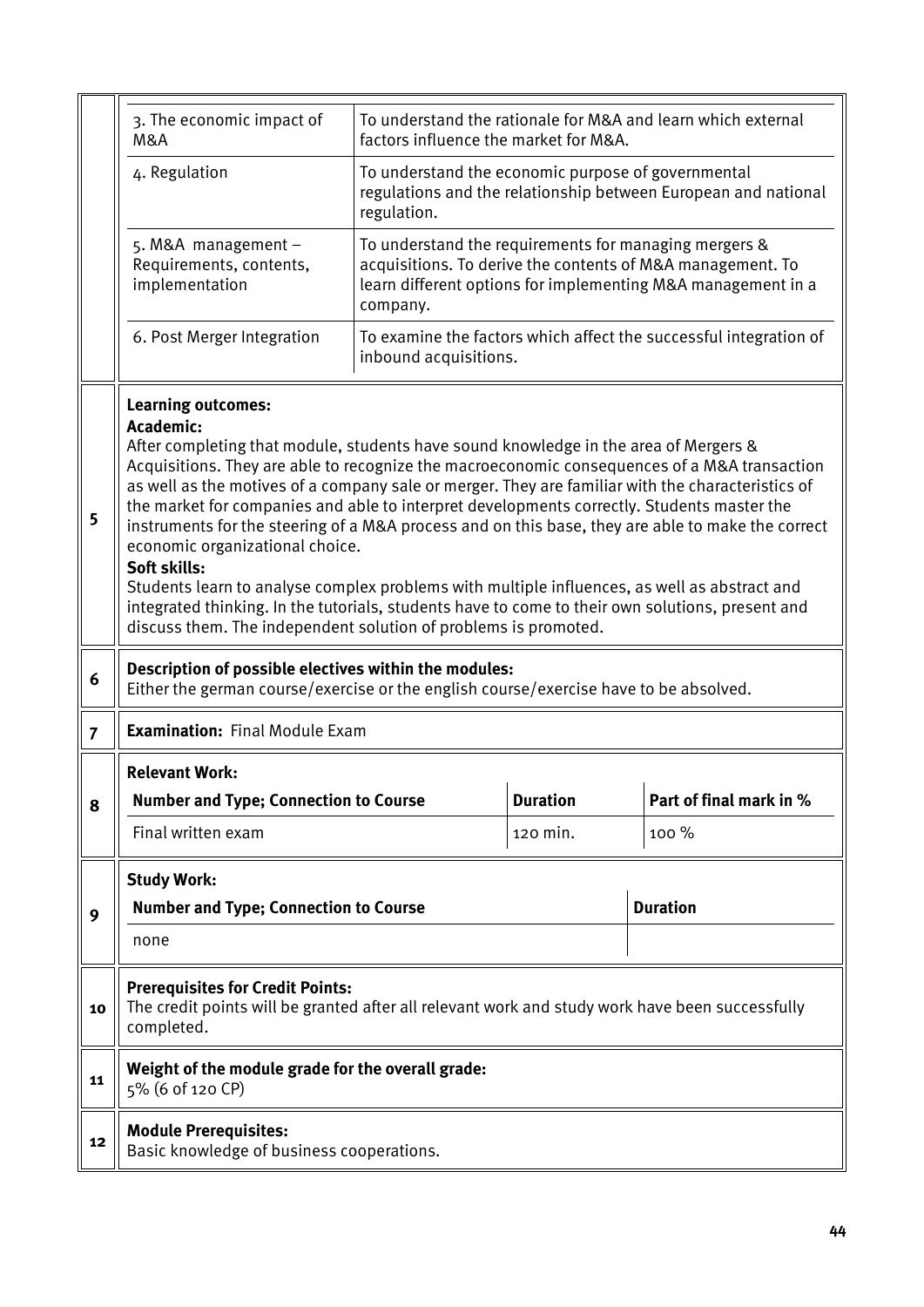| 13 | Presence:<br>Presence is strongly recommended to warrant learning success.                                                                      |                                                        |  |  |  |  |  |
|----|-------------------------------------------------------------------------------------------------------------------------------------------------|--------------------------------------------------------|--|--|--|--|--|
| 14 | Use of the module for other course programs:<br>Master Business Administration, Master Economics, Master Mathematics, Master Human<br>Geography |                                                        |  |  |  |  |  |
| 15 | <b>Responsible Lecturer:</b><br>Prof. Dr. Theresia Theurl                                                                                       | Department:<br><b>School of Business and Economics</b> |  |  |  |  |  |
| 16 | Misc.:                                                                                                                                          |                                                        |  |  |  |  |  |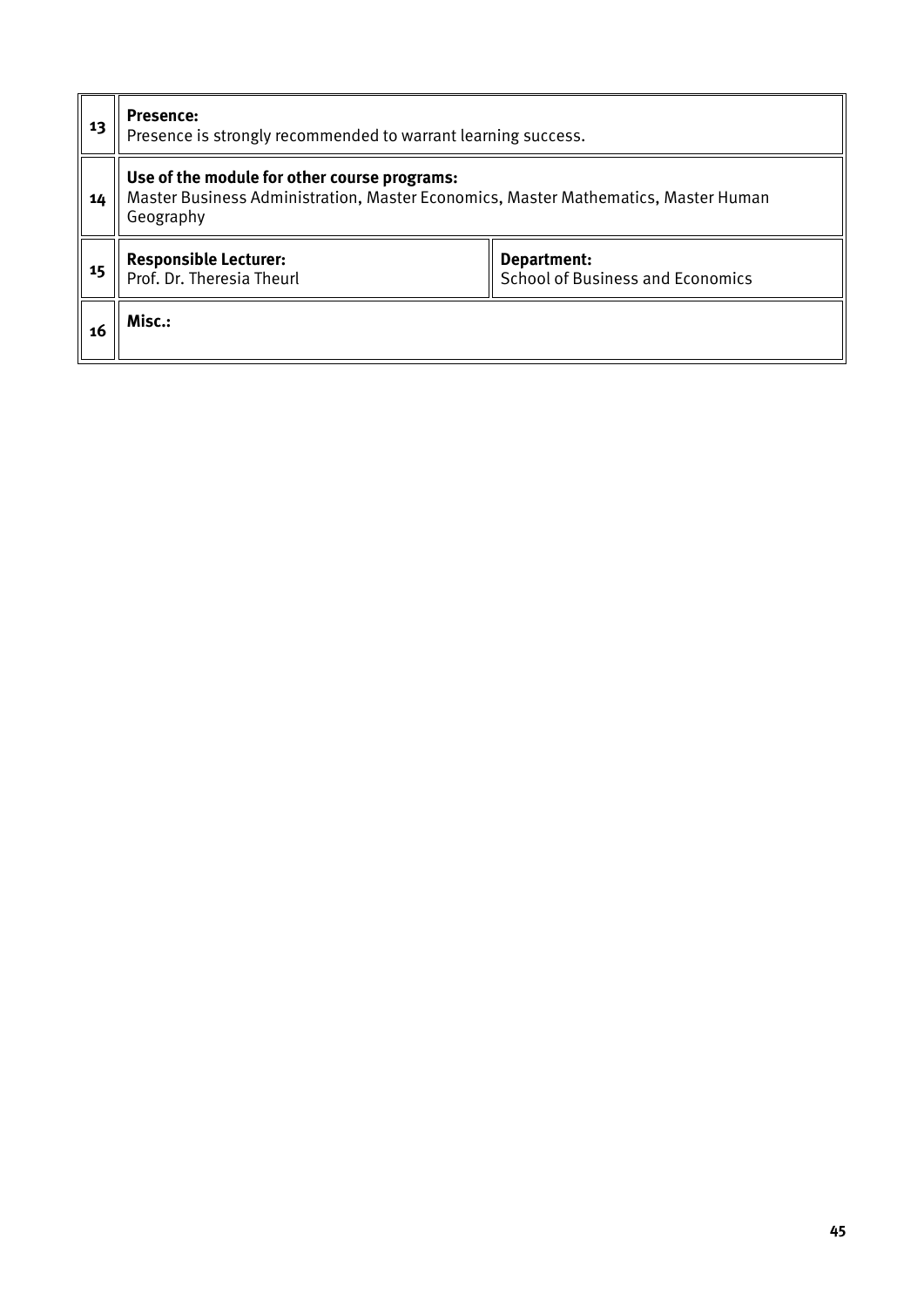# Current Cases of Mergers and Acquisitions

|                         |                        | <b>Module Title english:</b>                                                                                                              |        |              |                                                                                                                                                                                                                                                                                                                                                                                                                                                                                                                                                                                                                                                                                                                                                                                               | <b>Current Cases of Mergers and Acquisitions</b>                                                                                                                                                                                                                                                                                                                                                                                                                                                                                                                                                                                                                                                                     |           |             |             |                   |
|-------------------------|------------------------|-------------------------------------------------------------------------------------------------------------------------------------------|--------|--------------|-----------------------------------------------------------------------------------------------------------------------------------------------------------------------------------------------------------------------------------------------------------------------------------------------------------------------------------------------------------------------------------------------------------------------------------------------------------------------------------------------------------------------------------------------------------------------------------------------------------------------------------------------------------------------------------------------------------------------------------------------------------------------------------------------|----------------------------------------------------------------------------------------------------------------------------------------------------------------------------------------------------------------------------------------------------------------------------------------------------------------------------------------------------------------------------------------------------------------------------------------------------------------------------------------------------------------------------------------------------------------------------------------------------------------------------------------------------------------------------------------------------------------------|-----------|-------------|-------------|-------------------|
|                         |                        | <b>Course Program:</b>                                                                                                                    |        |              | Master Economics PO 2012                                                                                                                                                                                                                                                                                                                                                                                                                                                                                                                                                                                                                                                                                                                                                                      |                                                                                                                                                                                                                                                                                                                                                                                                                                                                                                                                                                                                                                                                                                                      |           |             |             |                   |
| 1                       | MWP15                  | <b>Module No: VWL</b>                                                                                                                     |        |              | <b>State: Elective</b>                                                                                                                                                                                                                                                                                                                                                                                                                                                                                                                                                                                                                                                                                                                                                                        | Language of Instruction: German                                                                                                                                                                                                                                                                                                                                                                                                                                                                                                                                                                                                                                                                                      |           |             |             |                   |
| $\mathbf{2}$            |                        | Turn: each term                                                                                                                           |        |              | <b>Duration: 1 term</b>                                                                                                                                                                                                                                                                                                                                                                                                                                                                                                                                                                                                                                                                                                                                                                       | <b>Semester:</b> 1, 2, 3                                                                                                                                                                                                                                                                                                                                                                                                                                                                                                                                                                                                                                                                                             |           | CP: 6       |             | Workload (h): 180 |
|                         |                        | <b>Module Structure:</b>                                                                                                                  |        |              |                                                                                                                                                                                                                                                                                                                                                                                                                                                                                                                                                                                                                                                                                                                                                                                               |                                                                                                                                                                                                                                                                                                                                                                                                                                                                                                                                                                                                                                                                                                                      |           |             |             |                   |
| $\overline{\mathbf{3}}$ | <b>No</b>              | <b>Type</b>                                                                                                                               | Course |              |                                                                                                                                                                                                                                                                                                                                                                                                                                                                                                                                                                                                                                                                                                                                                                                               |                                                                                                                                                                                                                                                                                                                                                                                                                                                                                                                                                                                                                                                                                                                      | <b>CP</b> | + CH)       | Presence (h | Self-Study<br>(h) |
|                         | 1                      | Seminar                                                                                                                                   |        | Acquisitions |                                                                                                                                                                                                                                                                                                                                                                                                                                                                                                                                                                                                                                                                                                                                                                                               | Seminar Current Cases of Mergers and                                                                                                                                                                                                                                                                                                                                                                                                                                                                                                                                                                                                                                                                                 | 6         | 30 h (2 CH) |             | 150               |
| 4                       | <b>Themes</b><br>Essay | <b>Module Contents:</b><br><b>Main topics and learning objectives:</b><br>operative arrangement.<br>Presentation<br>Discussion moderation |        |              | <b>Background and relations to other courses:</b><br><b>Learning objectives</b>                                                                                                                                                                                                                                                                                                                                                                                                                                                                                                                                                                                                                                                                                                               | Students will learn to analyse actual business cases regarding mergers and acquisitions with<br>applied economic theories. The seminar draws on courses on business cooperations (Mergers<br>and Akquisitions), on institutional economics and on the theory of the firm.<br>The seminar trains students in applying their knowledge on business co-operation to cases. The<br>cases are selected out of a diverse range of industries like the automotive industry, the services<br>industry, the financial industry, or the sports industry. Students will learn how to analyze a co-<br>Literature research; executing an economic analysis<br>Presenting before an audience<br>Moderating an economic discussion |           |             |             |                   |
|                         |                        | Discussion participation                                                                                                                  |        |              |                                                                                                                                                                                                                                                                                                                                                                                                                                                                                                                                                                                                                                                                                                                                                                                               | Contributing adequate comments and questions                                                                                                                                                                                                                                                                                                                                                                                                                                                                                                                                                                                                                                                                         |           |             |             |                   |
| 5                       |                        | <b>Learning outcomes:</b><br>Academic:<br>enterprise co-operation.<br>Soft skills:                                                        |        |              | Students are able to analyze current practical cases on the basis of co-operationtheoretic<br>concepts. They learn how to use approaches of the new institutional economics, industrial<br>economics, business or law on relevant practical cases. With the help of these approaches<br>students can give a sound assessment about real phenomena, not only out of the area of<br>Students learn the most important skills for writing a scientific thesis, e.g. literature research,<br>subject-oriented literature assessment, literature-based transformation of content, consistent<br>argument and review of argument, writing scientifically, free presentation and defence of one's<br>owns work in front of a critical and constructive audience. After completing the seminar, every |                                                                                                                                                                                                                                                                                                                                                                                                                                                                                                                                                                                                                                                                                                                      |           |             |             |                   |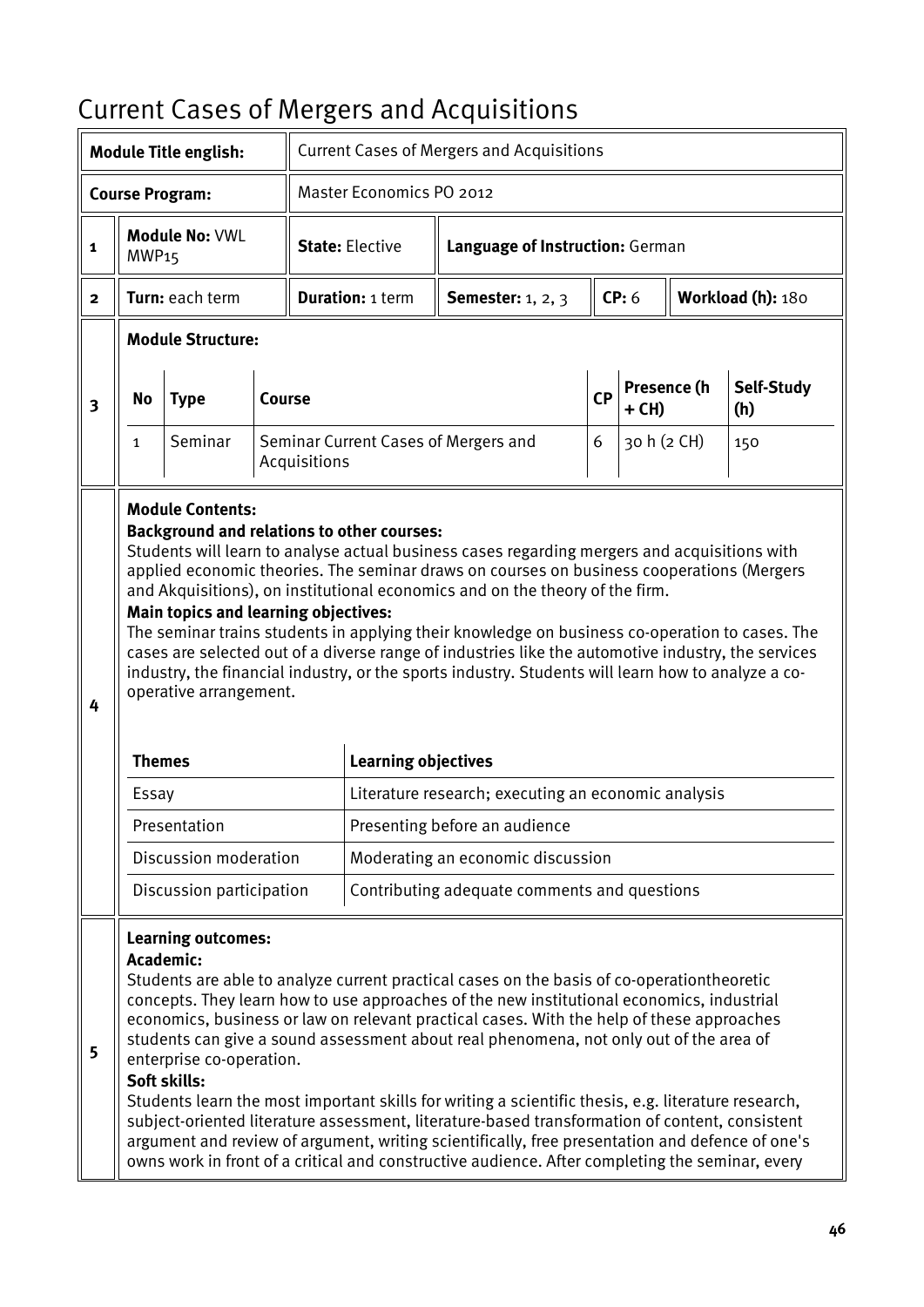|                | student gets a detailed feedback-by his adviser on his/her abilities concerning problem solving<br>and communication skills.                                    |                                                               |                 |                                   |  |  |  |  |  |
|----------------|-----------------------------------------------------------------------------------------------------------------------------------------------------------------|---------------------------------------------------------------|-----------------|-----------------------------------|--|--|--|--|--|
| 6              | Description of possible electives within the modules:<br>none                                                                                                   |                                                               |                 |                                   |  |  |  |  |  |
| $\overline{7}$ | <b>Examination: Final Module Exam</b>                                                                                                                           |                                                               |                 |                                   |  |  |  |  |  |
|                | <b>Relevant Work:</b>                                                                                                                                           |                                                               |                 |                                   |  |  |  |  |  |
| 8              | <b>Number and Type; Connection to Course</b>                                                                                                                    | <b>Duration</b>                                               |                 | <b>Part of final</b><br>mark in % |  |  |  |  |  |
|                | Written essay, presentation and defence, participation in<br>seminar (in small groups with a maximum of 10 participants)                                        | min.                                                          | 15 pages, 90    | 100 %                             |  |  |  |  |  |
|                | <b>Study Work:</b>                                                                                                                                              |                                                               |                 |                                   |  |  |  |  |  |
| 9              | <b>Number and Type; Connection to Course</b>                                                                                                                    |                                                               | <b>Duration</b> |                                   |  |  |  |  |  |
|                | none                                                                                                                                                            |                                                               |                 |                                   |  |  |  |  |  |
| 10             | <b>Prerequisites for Credit Points:</b><br>The credit points will be granted after all relevant work and study work have been successfully<br>completed.        |                                                               |                 |                                   |  |  |  |  |  |
| 11             | Weight of the module grade for the overall grade:<br>5% (6 of 120 CP)                                                                                           |                                                               |                 |                                   |  |  |  |  |  |
| 12             | <b>Module Prerequisites:</b><br>Basic knowledge concerning business co-operation.                                                                               |                                                               |                 |                                   |  |  |  |  |  |
| 13             | <b>Presence:</b><br>Presence is strongly recommended to warrant learning success.                                                                               |                                                               |                 |                                   |  |  |  |  |  |
| 14             | Use of the module for other course programs:<br>Master Business Administration, Master Economics, Master Mathematics, Master Physics, Master<br>Human Geography |                                                               |                 |                                   |  |  |  |  |  |
| 15             | <b>Responsible Lecturer:</b><br>Prof. Dr. Theresia Theurl                                                                                                       | <b>Department:</b><br><b>School of Business and Economics</b> |                 |                                   |  |  |  |  |  |
| 16             | Misc.:                                                                                                                                                          |                                                               |                 |                                   |  |  |  |  |  |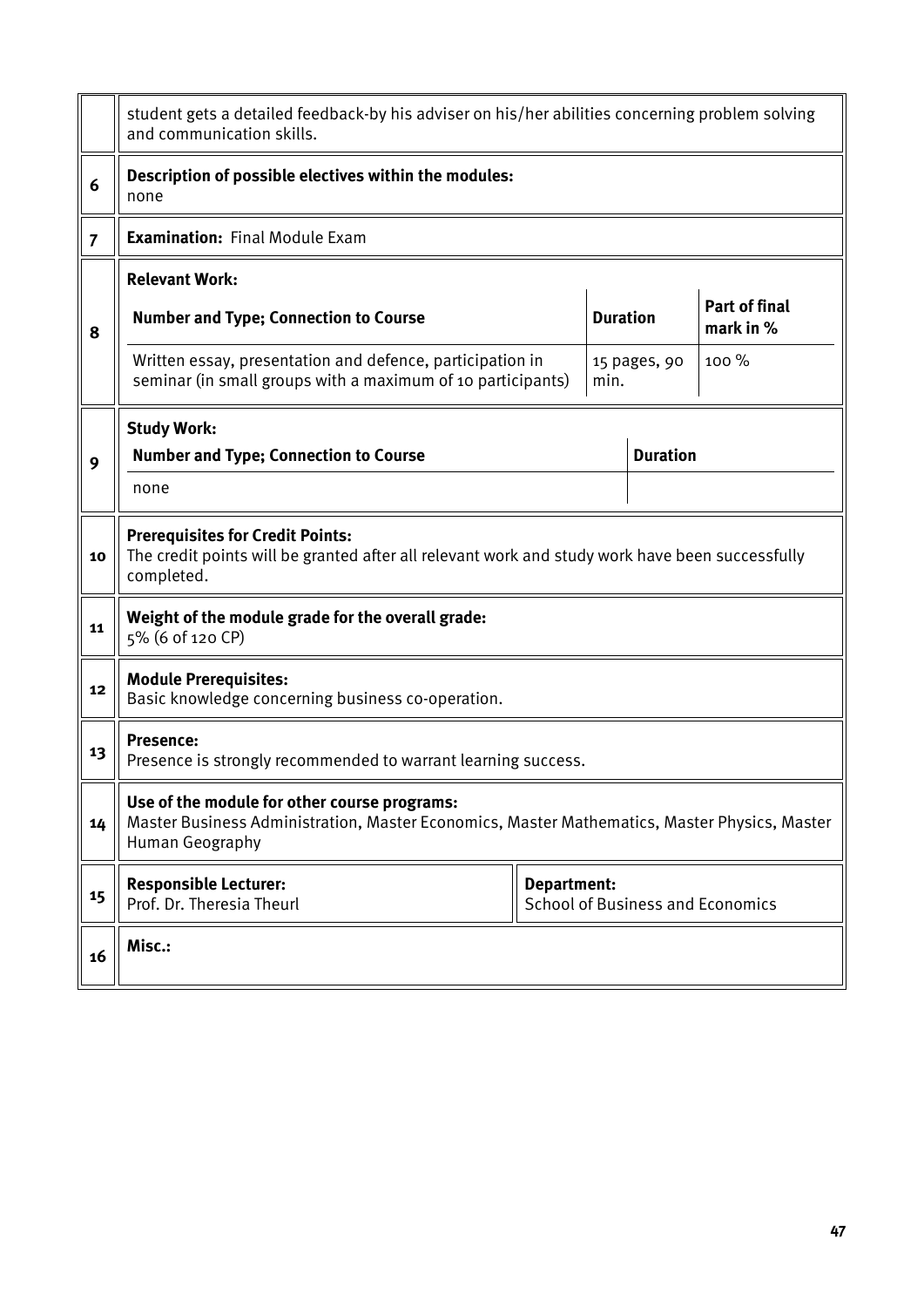### Advanced Microeconomics II

|                         |                                                                                                                                                                                                                                                                                                                                                                                                                                                                                                                                                 | <b>Module Title english:</b>                           |                                                                                                                                                                                                                                                                                                                                                                              | <b>Advanced Microeconomics II</b> |                                  |   |             |                 |                         |  |
|-------------------------|-------------------------------------------------------------------------------------------------------------------------------------------------------------------------------------------------------------------------------------------------------------------------------------------------------------------------------------------------------------------------------------------------------------------------------------------------------------------------------------------------------------------------------------------------|--------------------------------------------------------|------------------------------------------------------------------------------------------------------------------------------------------------------------------------------------------------------------------------------------------------------------------------------------------------------------------------------------------------------------------------------|-----------------------------------|----------------------------------|---|-------------|-----------------|-------------------------|--|
|                         |                                                                                                                                                                                                                                                                                                                                                                                                                                                                                                                                                 | <b>Course Program:</b>                                 | <b>Master Economics PO 2012</b>                                                                                                                                                                                                                                                                                                                                              |                                   |                                  |   |             |                 |                         |  |
| $\mathbf{1}$            | MWP <sub>16</sub>                                                                                                                                                                                                                                                                                                                                                                                                                                                                                                                               | <b>Module No: VWL</b>                                  | <b>State: Elective</b>                                                                                                                                                                                                                                                                                                                                                       |                                   | Language of Instruction: English |   |             |                 |                         |  |
| $\overline{2}$          | term                                                                                                                                                                                                                                                                                                                                                                                                                                                                                                                                            | Turn: each summer                                      | <b>Duration: 1 term</b>                                                                                                                                                                                                                                                                                                                                                      |                                   | <b>Semester:</b> 1, 2, 3         |   | CP: 6       |                 | Workload (h): 180       |  |
|                         |                                                                                                                                                                                                                                                                                                                                                                                                                                                                                                                                                 | <b>Module Structure:</b>                               |                                                                                                                                                                                                                                                                                                                                                                              |                                   |                                  |   |             |                 |                         |  |
| $\overline{\mathbf{3}}$ | No                                                                                                                                                                                                                                                                                                                                                                                                                                                                                                                                              | <b>Type</b>                                            | Course                                                                                                                                                                                                                                                                                                                                                                       |                                   |                                  |   | + CH)       | Presence (h     | Self-Study<br>(h)       |  |
|                         | $\mathbf{1}$                                                                                                                                                                                                                                                                                                                                                                                                                                                                                                                                    | Course /<br>Exercise                                   | <b>Advanced Microeconomics II</b>                                                                                                                                                                                                                                                                                                                                            |                                   |                                  | 6 | 60 h (4 CH) |                 | 120                     |  |
| 4                       | <b>Module Contents:</b><br><b>Background and relations to other courses:</b><br>In combination with the lecture 'Advanced Microeconomics I' this course provides the students<br>with knowledge of the formal methods of modern microeconomic theory, similar to leading<br>graduate schools.<br><b>Main topics and learning objectives:</b><br>'Advanced Microeconomics II' introduces students to static and dynamic game theory, market<br>failures (e.g. externalities, market power, asymmetrical information) and basic welfare analysis. |                                                        |                                                                                                                                                                                                                                                                                                                                                                              |                                   |                                  |   |             |                 |                         |  |
| 5                       | skills.                                                                                                                                                                                                                                                                                                                                                                                                                                                                                                                                         | <b>Learning outcomes:</b><br>Academic:<br>Soft skills: | This module provides knowledge of formal methods which are state-of-the-art in modern<br>microeconomic research. Thus, the course is a corner stone for students pursuing a Ph.D. in<br>economics. It aims at research-orientated master students and graduate students.<br>By presenting solutions to the problem sets participants improve their language and presentation |                                   |                                  |   |             |                 |                         |  |
| 6                       | none                                                                                                                                                                                                                                                                                                                                                                                                                                                                                                                                            |                                                        | Description of possible electives within the modules:                                                                                                                                                                                                                                                                                                                        |                                   |                                  |   |             |                 |                         |  |
| $\overline{7}$          |                                                                                                                                                                                                                                                                                                                                                                                                                                                                                                                                                 | <b>Examination: Final Module Exam</b>                  |                                                                                                                                                                                                                                                                                                                                                                              |                                   |                                  |   |             |                 |                         |  |
|                         |                                                                                                                                                                                                                                                                                                                                                                                                                                                                                                                                                 | <b>Relevant Work:</b>                                  |                                                                                                                                                                                                                                                                                                                                                                              |                                   |                                  |   |             |                 |                         |  |
| 8                       |                                                                                                                                                                                                                                                                                                                                                                                                                                                                                                                                                 | Final written exam                                     | <b>Number and Type; Connection to Course</b>                                                                                                                                                                                                                                                                                                                                 |                                   | <b>Duration</b><br>60 min.       |   |             | 100 %           | Part of final mark in % |  |
|                         |                                                                                                                                                                                                                                                                                                                                                                                                                                                                                                                                                 |                                                        |                                                                                                                                                                                                                                                                                                                                                                              |                                   |                                  |   |             |                 |                         |  |
| 9                       |                                                                                                                                                                                                                                                                                                                                                                                                                                                                                                                                                 | <b>Study Work:</b>                                     | <b>Number and Type; Connection to Course</b>                                                                                                                                                                                                                                                                                                                                 |                                   |                                  |   |             | <b>Duration</b> |                         |  |
|                         | none                                                                                                                                                                                                                                                                                                                                                                                                                                                                                                                                            |                                                        |                                                                                                                                                                                                                                                                                                                                                                              |                                   |                                  |   |             |                 |                         |  |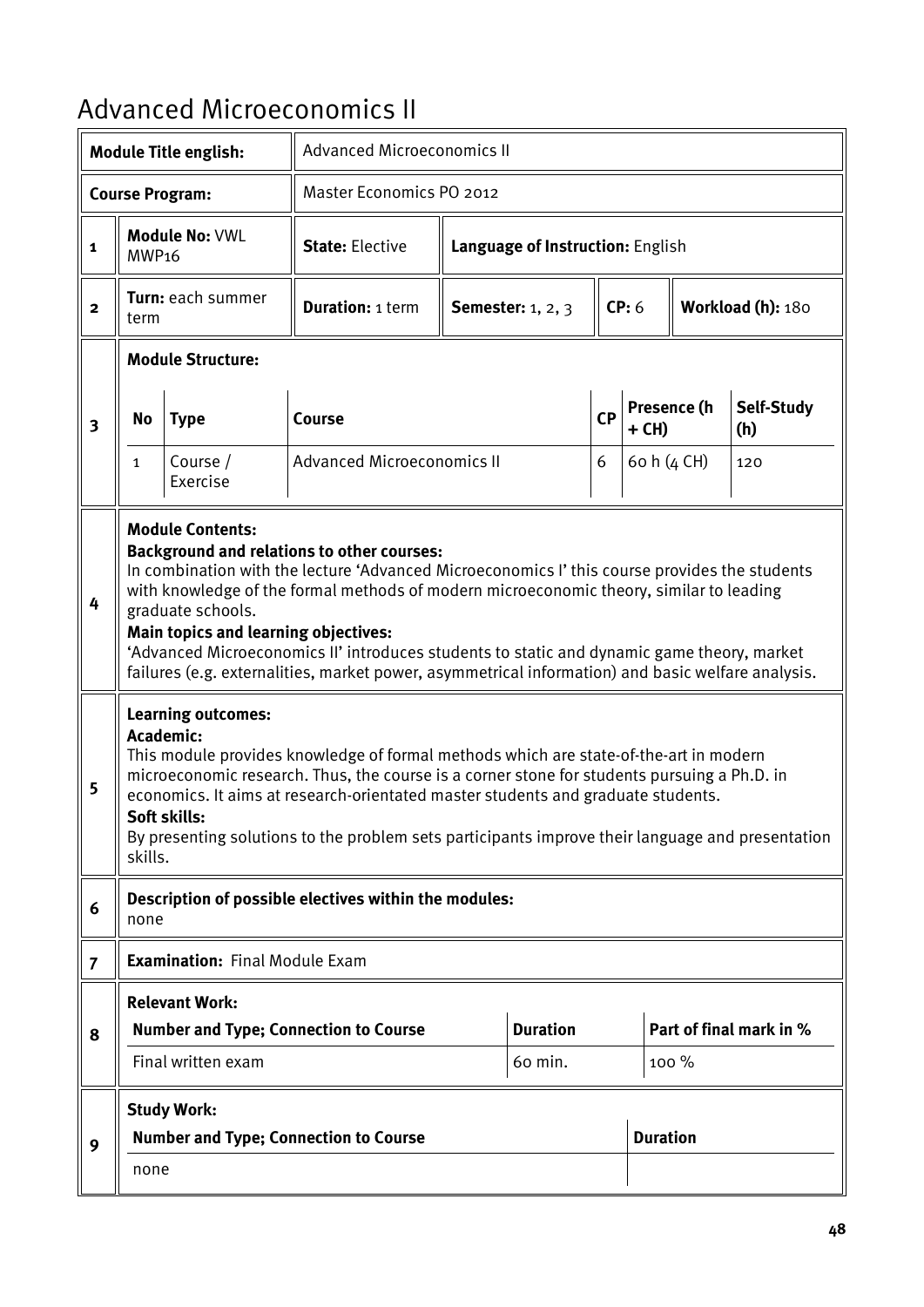| 10 | <b>Prerequisites for Credit Points:</b><br>The credit points will be granted after all relevant work and study work have been successfully<br>completed. |                                                        |  |  |  |  |  |  |  |
|----|----------------------------------------------------------------------------------------------------------------------------------------------------------|--------------------------------------------------------|--|--|--|--|--|--|--|
| 11 | Weight of the module grade for the overall grade:<br>5% (6 of 120 CP)                                                                                    |                                                        |  |  |  |  |  |  |  |
| 12 | <b>Module Prerequisites:</b><br>none                                                                                                                     |                                                        |  |  |  |  |  |  |  |
| 13 | <b>Presence:</b><br>Presence is recommended.                                                                                                             |                                                        |  |  |  |  |  |  |  |
| 14 | Use of the module for other course programs:<br>Master Business Administration, Master Economics, Master Mathematics, Master Human<br>Geography          |                                                        |  |  |  |  |  |  |  |
| 15 | <b>Responsible Lecturer:</b><br>Professor Dr. Johannes Becker                                                                                            | Department:<br><b>School of Business and Economics</b> |  |  |  |  |  |  |  |
| 16 | Misc.:                                                                                                                                                   |                                                        |  |  |  |  |  |  |  |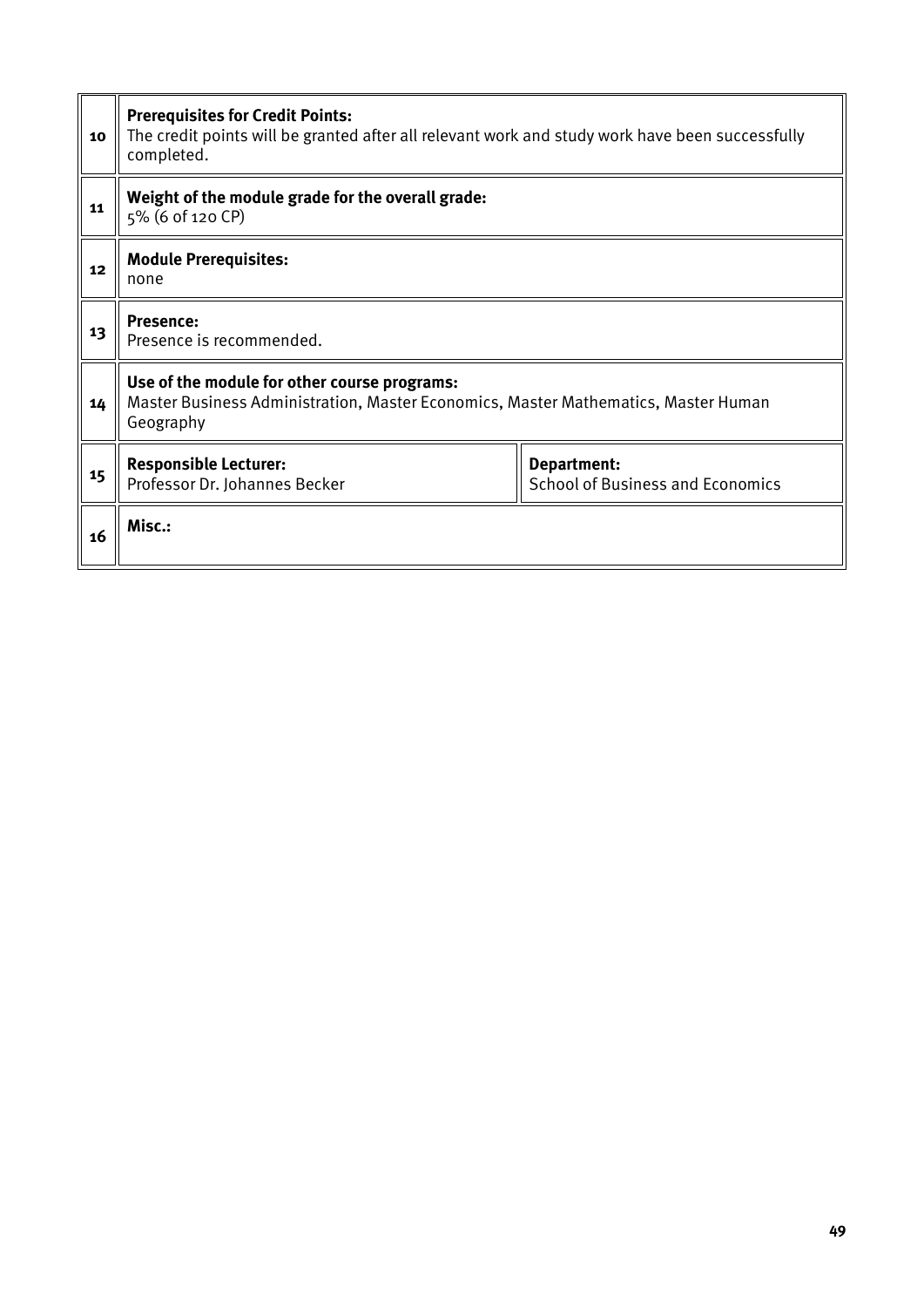# Applied Microeconometrics

|                         |                     | <b>Module Title english:</b>                                                      |               |                                                                                                                                                                                                                                                                                                                                                                                                                   | <b>Applied Microeconometrics</b>    |                                                                                                                   |   |             |                   |                                                  |
|-------------------------|---------------------|-----------------------------------------------------------------------------------|---------------|-------------------------------------------------------------------------------------------------------------------------------------------------------------------------------------------------------------------------------------------------------------------------------------------------------------------------------------------------------------------------------------------------------------------|-------------------------------------|-------------------------------------------------------------------------------------------------------------------|---|-------------|-------------------|--------------------------------------------------|
|                         |                     | <b>Course Program:</b>                                                            |               | Master Economics PO 2012                                                                                                                                                                                                                                                                                                                                                                                          |                                     |                                                                                                                   |   |             |                   |                                                  |
| 1                       | MWP <sub>17</sub>   | <b>Module No: VWL</b>                                                             |               | <b>State: Elective</b>                                                                                                                                                                                                                                                                                                                                                                                            |                                     | Language of Instruction: English                                                                                  |   |             |                   |                                                  |
| $\overline{\mathbf{2}}$ | term                | Turn: each winter                                                                 |               | <b>Duration: 1 term</b>                                                                                                                                                                                                                                                                                                                                                                                           |                                     | <b>Semester:</b> 1, 2, 3                                                                                          |   | CP: 6       | Workload (h): 180 |                                                  |
|                         |                     | <b>Module Structure:</b>                                                          |               |                                                                                                                                                                                                                                                                                                                                                                                                                   |                                     |                                                                                                                   |   |             |                   |                                                  |
| $\overline{\mathbf{3}}$ | <b>No</b>           | <b>Type</b>                                                                       | <b>Course</b> |                                                                                                                                                                                                                                                                                                                                                                                                                   | Presence $(h +$<br>CP<br>CH)<br>(h) |                                                                                                                   |   | Self-Study  |                   |                                                  |
|                         | $\mathbf{1}$        | Course                                                                            |               | Microeconometrics                                                                                                                                                                                                                                                                                                                                                                                                 |                                     |                                                                                                                   |   |             | 30 h (2 CH)       | 60                                               |
|                         | 2                   | Exercise                                                                          |               | <b>Tutorial Microeconometrics</b>                                                                                                                                                                                                                                                                                                                                                                                 |                                     |                                                                                                                   | 3 | 30 h (2 CH) |                   | 60                                               |
| 4                       | <b>Themes</b>       | <b>Module Contents:</b><br>econometric methods are learned.<br>software packages. |               | <b>Background and relations to other courses:</b><br>Based on the courses statistics, empirical methods, advanced statistics, econometrics   &   <br>Main topics and learning objectives:<br>The most common methods of modern microeconometrics are going to be discussed and used in<br>Instrumental variables Regression<br>Discontinuity Design Panel-data models<br>Quantile regression Truncated regression |                                     | <b>Learning objectives</b><br>discussed, while in the tutorial datasets are<br>analyzed, presented and discussed. |   |             |                   | In the course theories and scientific papers are |
| 5                       | Academic:<br>alone. | <b>Learning outcomes:</b><br>Soft skills:                                         |               | Participants should be able (i) to evaluate the applicability of the discussed methods to concrete<br>economic questions/problems and (ii) to implement those methods practically.<br>Analyzing (discussion, valuation, and presentation) microeconometric topics in small groups and                                                                                                                             |                                     |                                                                                                                   |   |             |                   |                                                  |
| 6                       | none                |                                                                                   |               | Description of possible electives within the modules:                                                                                                                                                                                                                                                                                                                                                             |                                     |                                                                                                                   |   |             |                   |                                                  |
| $\overline{7}$          |                     | <b>Examination: Final Module Exam</b>                                             |               |                                                                                                                                                                                                                                                                                                                                                                                                                   |                                     |                                                                                                                   |   |             |                   |                                                  |
|                         |                     | <b>Relevant Work:</b>                                                             |               |                                                                                                                                                                                                                                                                                                                                                                                                                   |                                     |                                                                                                                   |   |             |                   |                                                  |
| 8                       |                     |                                                                                   |               | <b>Number and Type; Connection to Course</b>                                                                                                                                                                                                                                                                                                                                                                      |                                     | <b>Duration</b>                                                                                                   |   |             |                   | Part of final mark in %                          |
|                         |                     | Final written exam                                                                |               |                                                                                                                                                                                                                                                                                                                                                                                                                   |                                     | 90 min.                                                                                                           |   |             | 100 %             |                                                  |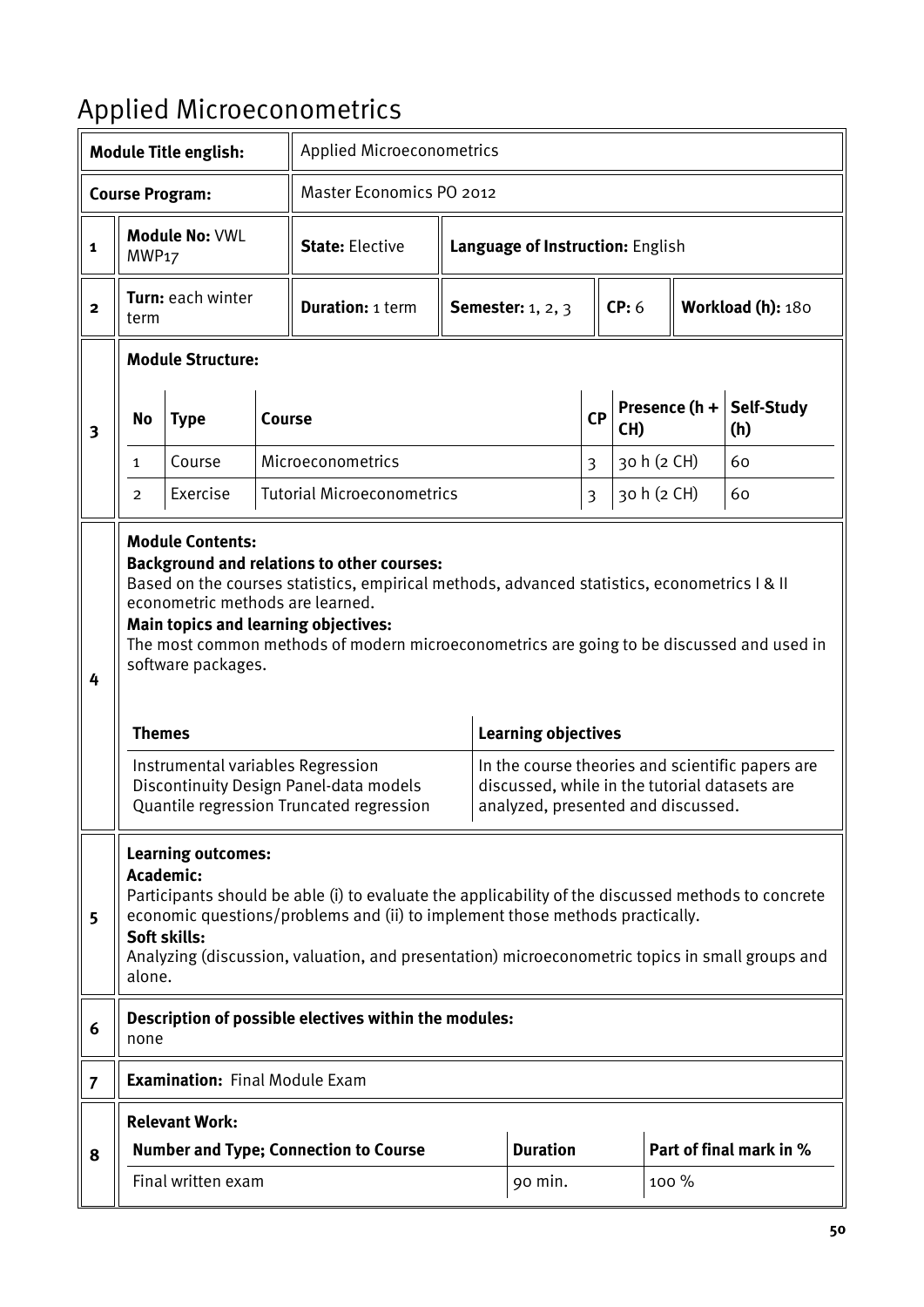|    | <b>Study Work:</b>                                                                                                                                            |  |                 |  |  |  |  |  |  |
|----|---------------------------------------------------------------------------------------------------------------------------------------------------------------|--|-----------------|--|--|--|--|--|--|
| 9  | <b>Number and Type; Connection to Course</b>                                                                                                                  |  | <b>Duration</b> |  |  |  |  |  |  |
|    | Participation in the lecture and accompanying literature study                                                                                                |  |                 |  |  |  |  |  |  |
| 10 | <b>Prerequisites for Credit Points:</b><br>The credit points will be granted after all relevant work and study work have been successfully<br>completed.      |  |                 |  |  |  |  |  |  |
| 11 | Weight of the module grade for the overall grade:<br>5% (6 of 120 CP)                                                                                         |  |                 |  |  |  |  |  |  |
| 12 | <b>Module Prerequisites:</b><br>Recommended: Statistics, Empirical Methods (Master's level), Advanced Statistics, Econometrics<br>I and II (Bachelor's level) |  |                 |  |  |  |  |  |  |
| 13 | <b>Presence:</b><br>The presence is recommended.                                                                                                              |  |                 |  |  |  |  |  |  |
| 14 | Use of the module for other course programs:<br>Master Business Administration, Master Economics, Master Mathematics, Master Human<br>Geography               |  |                 |  |  |  |  |  |  |
| 15 | <b>Responsible Lecturer:</b><br>Department:<br>Dr. Tobias Böhm<br><b>School of Business and Economics</b>                                                     |  |                 |  |  |  |  |  |  |
| 16 | Misc.:                                                                                                                                                        |  |                 |  |  |  |  |  |  |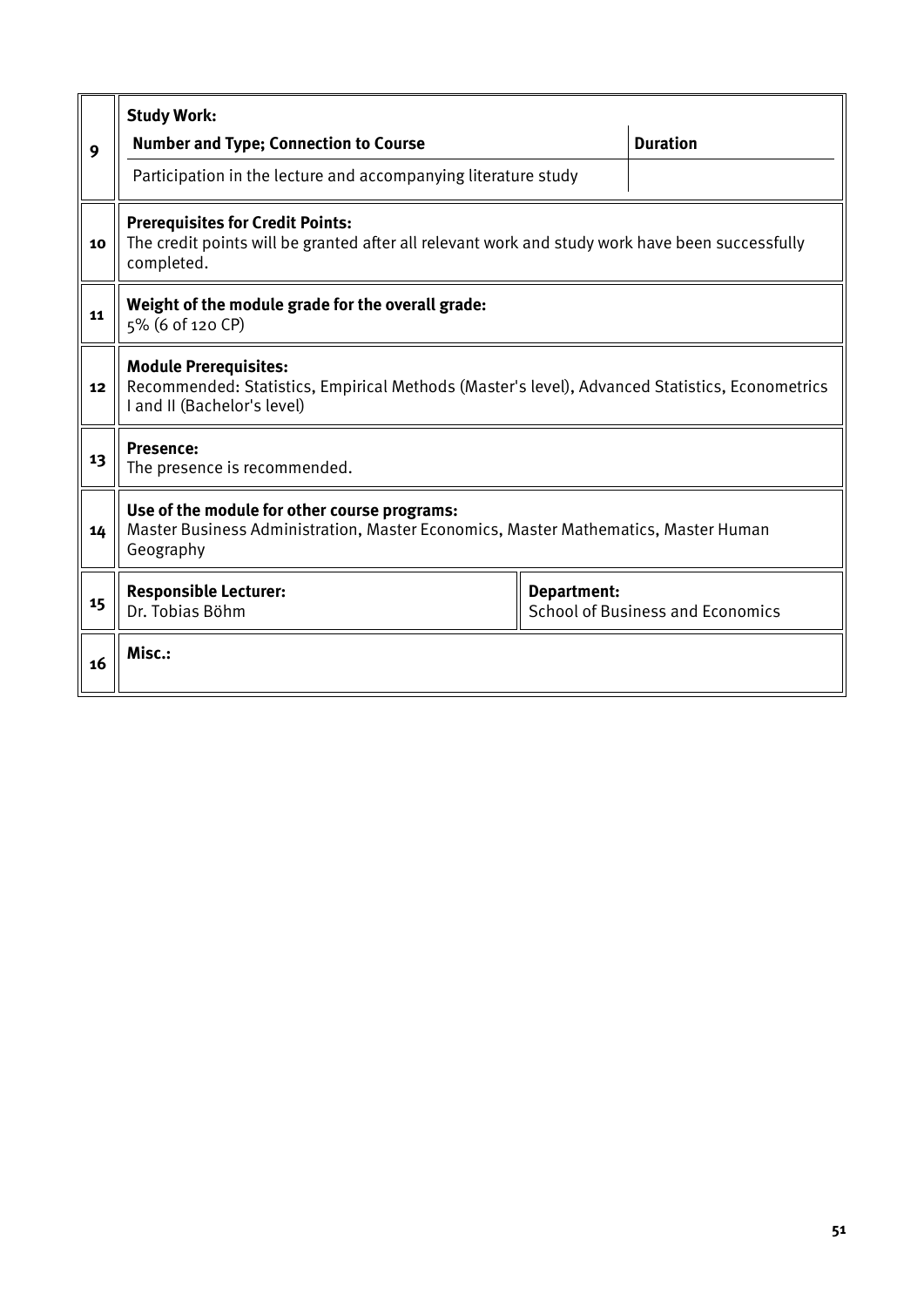# Time Series Analysis

|                         |                                                                                                                                                                                                                                                                                                                                                                                                                                                                                                                                                                                                    | <b>Module Title english:</b>                                                               |               | <b>Time Series Analysis</b>                                                                      |                |                                  |       |             |                                    |                         |
|-------------------------|----------------------------------------------------------------------------------------------------------------------------------------------------------------------------------------------------------------------------------------------------------------------------------------------------------------------------------------------------------------------------------------------------------------------------------------------------------------------------------------------------------------------------------------------------------------------------------------------------|--------------------------------------------------------------------------------------------|---------------|--------------------------------------------------------------------------------------------------|----------------|----------------------------------|-------|-------------|------------------------------------|-------------------------|
|                         |                                                                                                                                                                                                                                                                                                                                                                                                                                                                                                                                                                                                    | <b>Course Program:</b>                                                                     |               | Master Economics PO 2012                                                                         |                |                                  |       |             |                                    |                         |
| $\mathbf{1}$            | MWP <sub>18</sub>                                                                                                                                                                                                                                                                                                                                                                                                                                                                                                                                                                                  | <b>Module No: VWL</b>                                                                      |               | <b>State: Elective</b>                                                                           |                | Language of Instruction: English |       |             |                                    |                         |
| $\mathbf{2}$            | term                                                                                                                                                                                                                                                                                                                                                                                                                                                                                                                                                                                               | <b>Turn: each winter</b>                                                                   |               | <b>Duration: 1 term</b>                                                                          |                | <b>Semester:</b> 1, 2, 3         | CP: 6 |             |                                    | Workload (h): 180       |
|                         |                                                                                                                                                                                                                                                                                                                                                                                                                                                                                                                                                                                                    | <b>Module Structure:</b>                                                                   |               |                                                                                                  |                |                                  |       |             |                                    |                         |
| $\overline{\mathbf{3}}$ | No                                                                                                                                                                                                                                                                                                                                                                                                                                                                                                                                                                                                 | <b>Type</b>                                                                                | <b>Course</b> |                                                                                                  | CP             |                                  |       | CH)         | Presence (h +<br>Self-Study<br>(h) |                         |
|                         | 1                                                                                                                                                                                                                                                                                                                                                                                                                                                                                                                                                                                                  | Course                                                                                     |               | <b>Time Series Analysis</b>                                                                      | $\overline{3}$ |                                  |       |             | 30 h (2 CH)                        | 60                      |
|                         | 2                                                                                                                                                                                                                                                                                                                                                                                                                                                                                                                                                                                                  | Exercise                                                                                   |               | <b>Class Time Series Analysis</b>                                                                |                |                                  | 3     | 30 h (2 CH) |                                    | 60                      |
| 4                       | <b>Module Contents:</b><br><b>Background and relations to other courses:</b><br>This module introduces the basic methodological devices required for understanding the time<br>series analysis approaches used in empirical economics.<br>Main topics and learning objectives:<br><b>Learning objectives</b><br><b>Themes</b><br>To understand and be able to<br>Univariate times series; stochastic processes; stationarity;<br>moment functions; ergodicity; random walks; white noise; ARMA<br>apply time series methods.<br>processes; estimation methods; unit root tests; GACRH<br>processes |                                                                                            |               |                                                                                                  |                |                                  |       |             |                                    |                         |
| 5                       |                                                                                                                                                                                                                                                                                                                                                                                                                                                                                                                                                                                                    | <b>Learning outcomes:</b><br>Academic:<br>are sensible.<br>Soft skills:<br>Clear thinking. |               | The students learn time series methods. They can assess if the methods used in empirical studies |                |                                  |       |             |                                    |                         |
| 6                       | none                                                                                                                                                                                                                                                                                                                                                                                                                                                                                                                                                                                               |                                                                                            |               | Description of possible electives within the modules:                                            |                |                                  |       |             |                                    |                         |
| $\overline{7}$          |                                                                                                                                                                                                                                                                                                                                                                                                                                                                                                                                                                                                    | <b>Examination: Final Module Exam</b>                                                      |               |                                                                                                  |                |                                  |       |             |                                    |                         |
|                         |                                                                                                                                                                                                                                                                                                                                                                                                                                                                                                                                                                                                    | <b>Relevant Work:</b>                                                                      |               |                                                                                                  |                |                                  |       |             |                                    |                         |
| 8                       |                                                                                                                                                                                                                                                                                                                                                                                                                                                                                                                                                                                                    |                                                                                            |               | <b>Number and Type; Connection to Course</b>                                                     |                | <b>Duration</b>                  |       |             |                                    | Part of final mark in % |
|                         |                                                                                                                                                                                                                                                                                                                                                                                                                                                                                                                                                                                                    | Final written exam                                                                         |               |                                                                                                  |                | 90 min.                          |       |             | 100 %                              |                         |
| 9                       |                                                                                                                                                                                                                                                                                                                                                                                                                                                                                                                                                                                                    | <b>Study Work:</b>                                                                         |               |                                                                                                  |                |                                  |       |             |                                    |                         |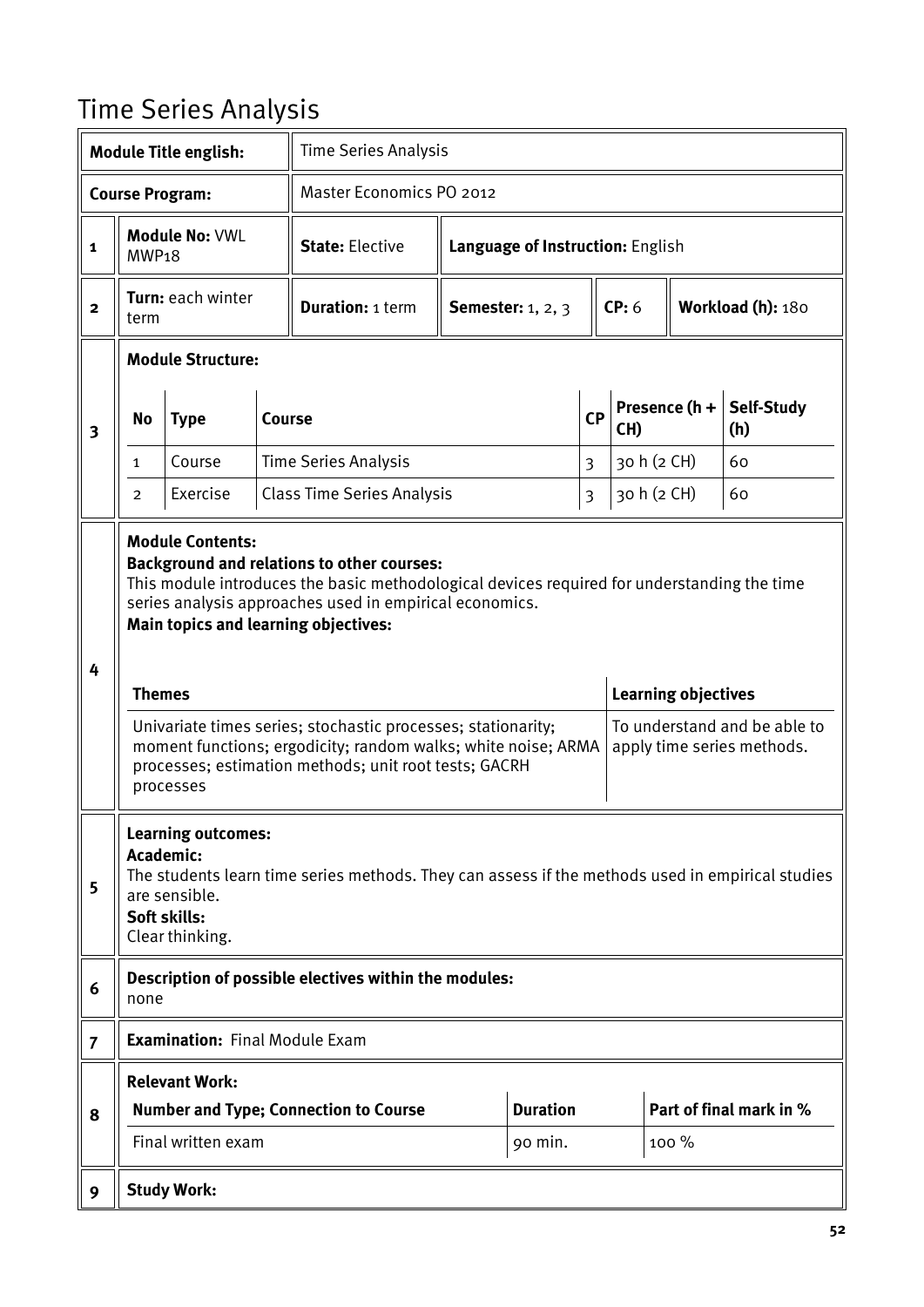|    | <b>Number and Type; Connection to Course</b>                                                                                                             |  | <b>Duration</b> |  |  |  |  |  |
|----|----------------------------------------------------------------------------------------------------------------------------------------------------------|--|-----------------|--|--|--|--|--|
|    | none                                                                                                                                                     |  |                 |  |  |  |  |  |
| 10 | <b>Prerequisites for Credit Points:</b><br>The credit points will be granted after all relevant work and study work have been successfully<br>completed. |  |                 |  |  |  |  |  |
| 11 | Weight of the module grade for the overall grade:<br>5% (6 of 120 CP)                                                                                    |  |                 |  |  |  |  |  |
| 12 | <b>Module Prerequisites:</b><br>none                                                                                                                     |  |                 |  |  |  |  |  |
| 13 | <b>Presence:</b><br>recommended                                                                                                                          |  |                 |  |  |  |  |  |
| 14 | Use of the module for other course programs:<br>Master Business Administration, Master Economics, Master Mathematics, Master Human<br>Geography          |  |                 |  |  |  |  |  |
| 15 | <b>Responsible Lecturer:</b><br>Department:<br><b>School of Business and Economics</b><br>Prof. Dr. Mark Trede, Professor Dr. Bernd Wilfling             |  |                 |  |  |  |  |  |
| 16 | Misc.:                                                                                                                                                   |  |                 |  |  |  |  |  |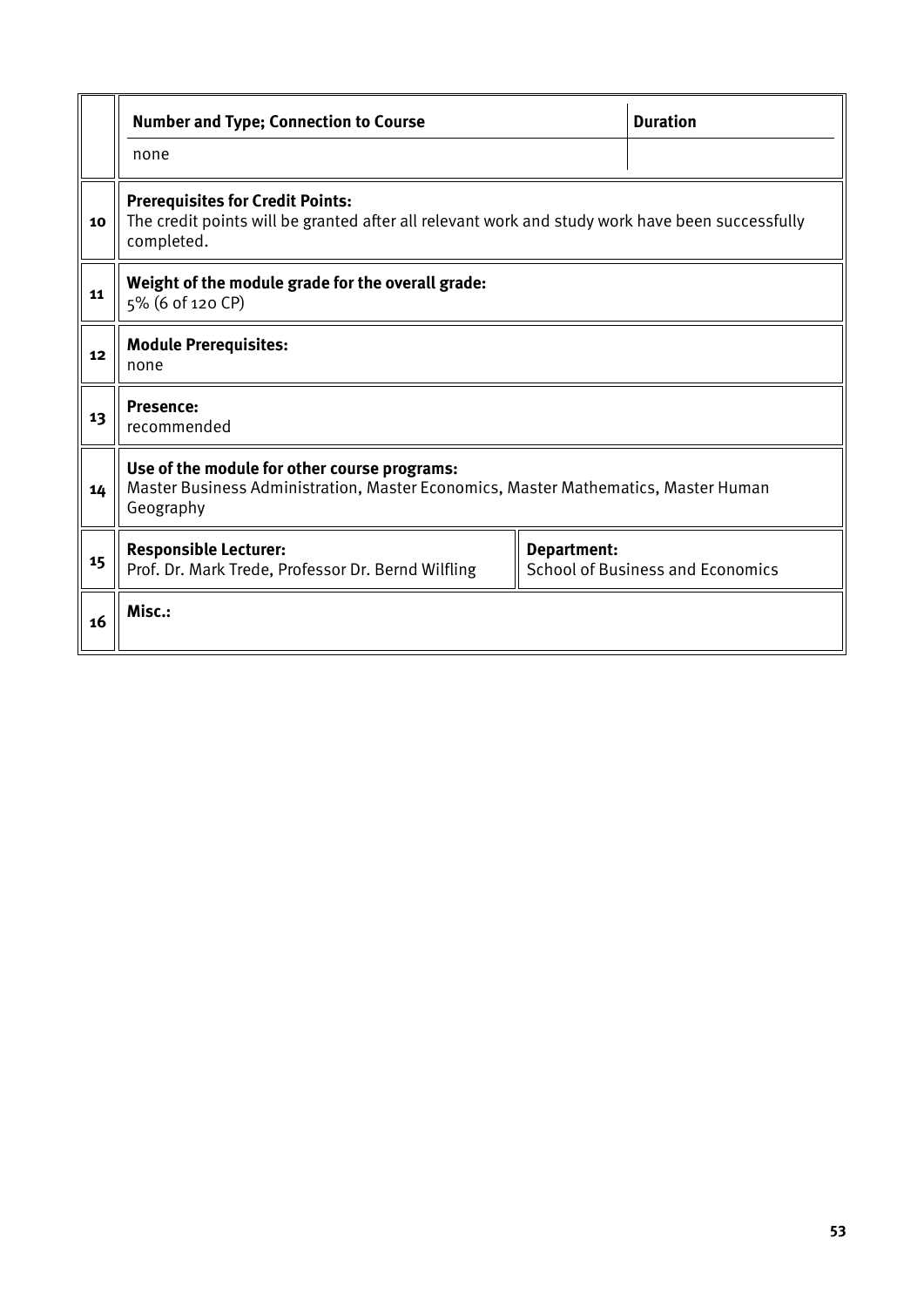#### Selected Topics in Econometrics, Statistics and Empirical Economics I

|                |                   | <b>Module Title english:</b>                                                                                                                                                                                                                                           |               | Selected Topics in Econometrics, Statistics and Empirical Economics I                                                 |                                                                                                   |       |  |                      |                    |  |  |
|----------------|-------------------|------------------------------------------------------------------------------------------------------------------------------------------------------------------------------------------------------------------------------------------------------------------------|---------------|-----------------------------------------------------------------------------------------------------------------------|---------------------------------------------------------------------------------------------------|-------|--|----------------------|--------------------|--|--|
|                |                   | <b>Course Program:</b>                                                                                                                                                                                                                                                 |               | Master Economics PO 2012                                                                                              |                                                                                                   |       |  |                      |                    |  |  |
| 1              | MWP <sub>19</sub> | Module No: VWL                                                                                                                                                                                                                                                         |               | <b>State: Elective</b>                                                                                                | Language of Instruction: English                                                                  |       |  |                      |                    |  |  |
| $\mathbf{2}$   |                   | Turn: each term                                                                                                                                                                                                                                                        |               | <b>Duration: 1 term</b>                                                                                               | <b>Semester:</b> 1, 2, 3                                                                          | CP: 6 |  | Workload (h): 180    |                    |  |  |
|                |                   | <b>Module Structure:</b>                                                                                                                                                                                                                                               |               |                                                                                                                       |                                                                                                   |       |  |                      |                    |  |  |
|                | <b>No</b>         | <b>Type</b>                                                                                                                                                                                                                                                            | <b>Course</b> |                                                                                                                       |                                                                                                   | CP    |  | Presence (h<br>+ CH) | Self-<br>Study (h) |  |  |
| 3              | 1                 | Course                                                                                                                                                                                                                                                                 |               | Course on Selected Topics in Econometrics,<br><b>Statistics and Empirical Economics I</b>                             |                                                                                                   | 3     |  | 30 h (2 CH)          | 60                 |  |  |
|                | $\overline{2}$    | Exercise                                                                                                                                                                                                                                                               |               | Class on Selected Topics in Econometrics,<br><b>Statistics and Empirical Economics I</b>                              |                                                                                                   | 3     |  | 30 h (2 CH)          | 60                 |  |  |
|                | $\overline{3}$    | Seminar                                                                                                                                                                                                                                                                |               | Seminar on Selected Topics in Econometrics,<br>6<br>30 h (2 CH)<br>150<br><b>Statistics and Empirical Economics I</b> |                                                                                                   |       |  |                      |                    |  |  |
| 4              |                   | <b>Module Contents:</b><br><b>Background and relations to other courses:</b><br>This course builds on the basic courses in econometrics.<br><b>Main topics and learning objectives:</b><br>Selected current topics in econometrics, statistics or empirical economics. |               |                                                                                                                       |                                                                                                   |       |  |                      |                    |  |  |
|                |                   | <b>Themes</b>                                                                                                                                                                                                                                                          |               |                                                                                                                       | <b>Learning objectives</b>                                                                        |       |  |                      |                    |  |  |
|                |                   | empirisches economics.                                                                                                                                                                                                                                                 |               | Topics in econometrics, statistics or                                                                                 | To understand and to be able to apply advanced<br>econometric methods.                            |       |  |                      |                    |  |  |
| 5              |                   | <b>Learning outcomes:</b><br>Academic:<br>elementary own research<br>Soft skills:<br><b>Clear Thinking</b>                                                                                                                                                             |               |                                                                                                                       | Knowledge of current literature and research, reproduction of relevant papers, perform            |       |  |                      |                    |  |  |
| 6              |                   | and write and present a paper                                                                                                                                                                                                                                          |               | Description of possible electives within the modules:                                                                 | You have to visit either the lectures and classes and take the final written exam, or the seminar |       |  |                      |                    |  |  |
| $\overline{7}$ |                   |                                                                                                                                                                                                                                                                        |               | <b>Examination:</b> Examinations for every part of the module                                                         |                                                                                                   |       |  |                      |                    |  |  |
| 8              |                   | <b>Relevant Work:</b>                                                                                                                                                                                                                                                  |               |                                                                                                                       |                                                                                                   |       |  |                      |                    |  |  |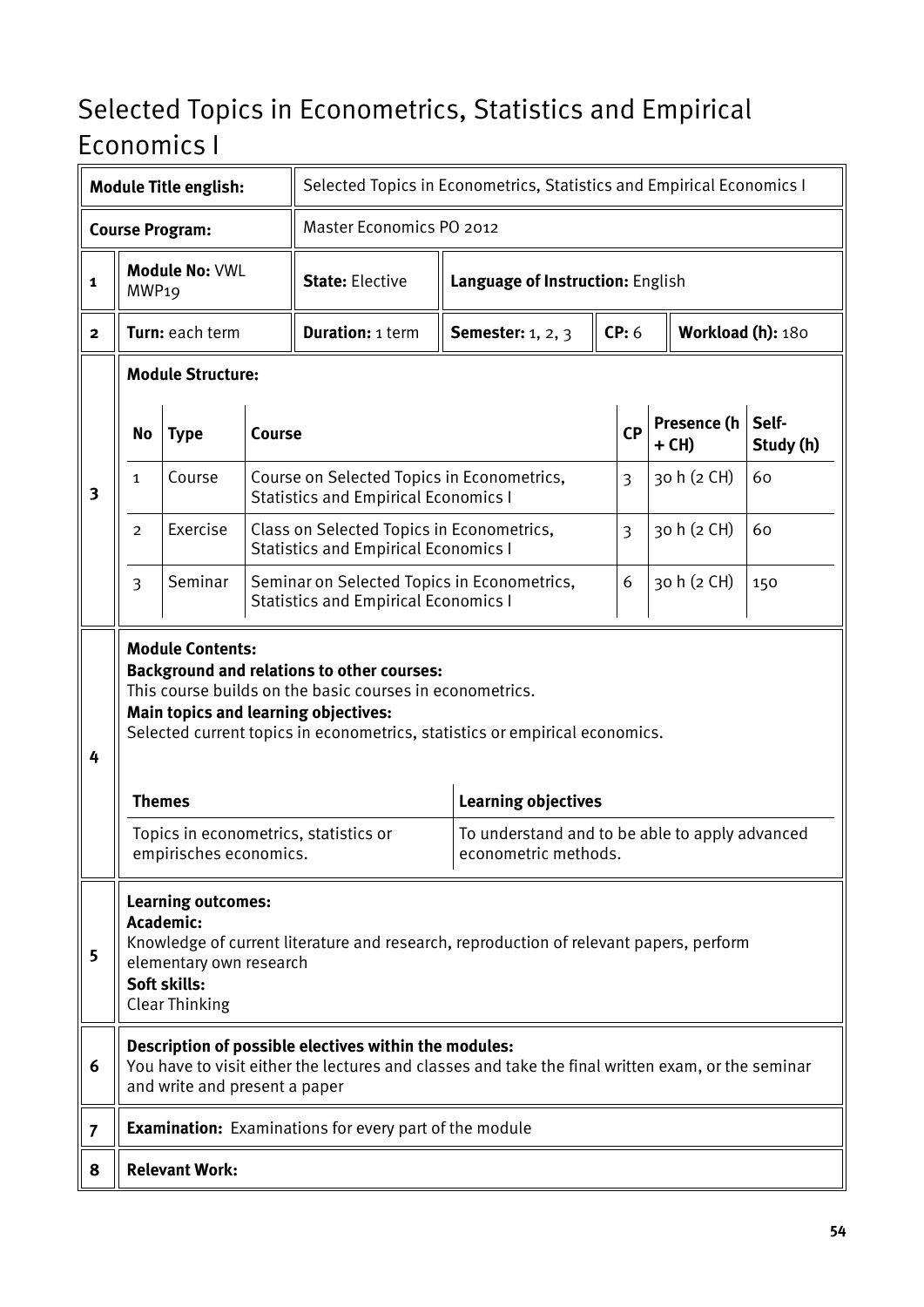|    | <b>Number and Type; Connection to Course</b>                                                                                                                                                                                                   | <b>Duration</b>    | Part of final mark in %                 |  |  |  |  |  |  |
|----|------------------------------------------------------------------------------------------------------------------------------------------------------------------------------------------------------------------------------------------------|--------------------|-----------------------------------------|--|--|--|--|--|--|
|    | Final written exam                                                                                                                                                                                                                             | 90 min.            | 100 %                                   |  |  |  |  |  |  |
|    | OR (Visit of seminar): paper                                                                                                                                                                                                                   | ca. 20 pages       | 50 %                                    |  |  |  |  |  |  |
|    | Presentation                                                                                                                                                                                                                                   | 45 min.            | 50 %                                    |  |  |  |  |  |  |
|    | <b>Study Work:</b>                                                                                                                                                                                                                             |                    |                                         |  |  |  |  |  |  |
| 9  | <b>Number and Type; Connection to Course</b>                                                                                                                                                                                                   |                    | <b>Duration</b>                         |  |  |  |  |  |  |
|    | none                                                                                                                                                                                                                                           |                    |                                         |  |  |  |  |  |  |
| 10 | <b>Prerequisites for Credit Points:</b><br>The credit points will be granted after all relevant work and study work have been successfully<br>completed.                                                                                       |                    |                                         |  |  |  |  |  |  |
| 11 | Weight of the module grade for the overall grade:<br>5% (6 of 120 CP)                                                                                                                                                                          |                    |                                         |  |  |  |  |  |  |
| 12 | <b>Module Prerequisites:</b><br>Recommended: Basic knowledge of econometrics/statistics (modules Statistics, Empirical<br>Economics, Advanced Statistics, Econometrics I + II from Bachelor's level, Empirical Methods from<br>Master's level) |                    |                                         |  |  |  |  |  |  |
| 13 | <b>Presence:</b><br>Attendance is recommended.                                                                                                                                                                                                 |                    |                                         |  |  |  |  |  |  |
| 14 | Use of the module for other course programs:<br>Master Business Administration, Master Economics, Master Mathematics, Master Human<br>Geography                                                                                                |                    |                                         |  |  |  |  |  |  |
| 15 | <b>Responsible Lecturer:</b><br>Prof. Dr. Mark Trede, Professor Dr. Bernd Wilfling                                                                                                                                                             | <b>Department:</b> | <b>School of Business and Economics</b> |  |  |  |  |  |  |
| 16 | Misc.:                                                                                                                                                                                                                                         |                    |                                         |  |  |  |  |  |  |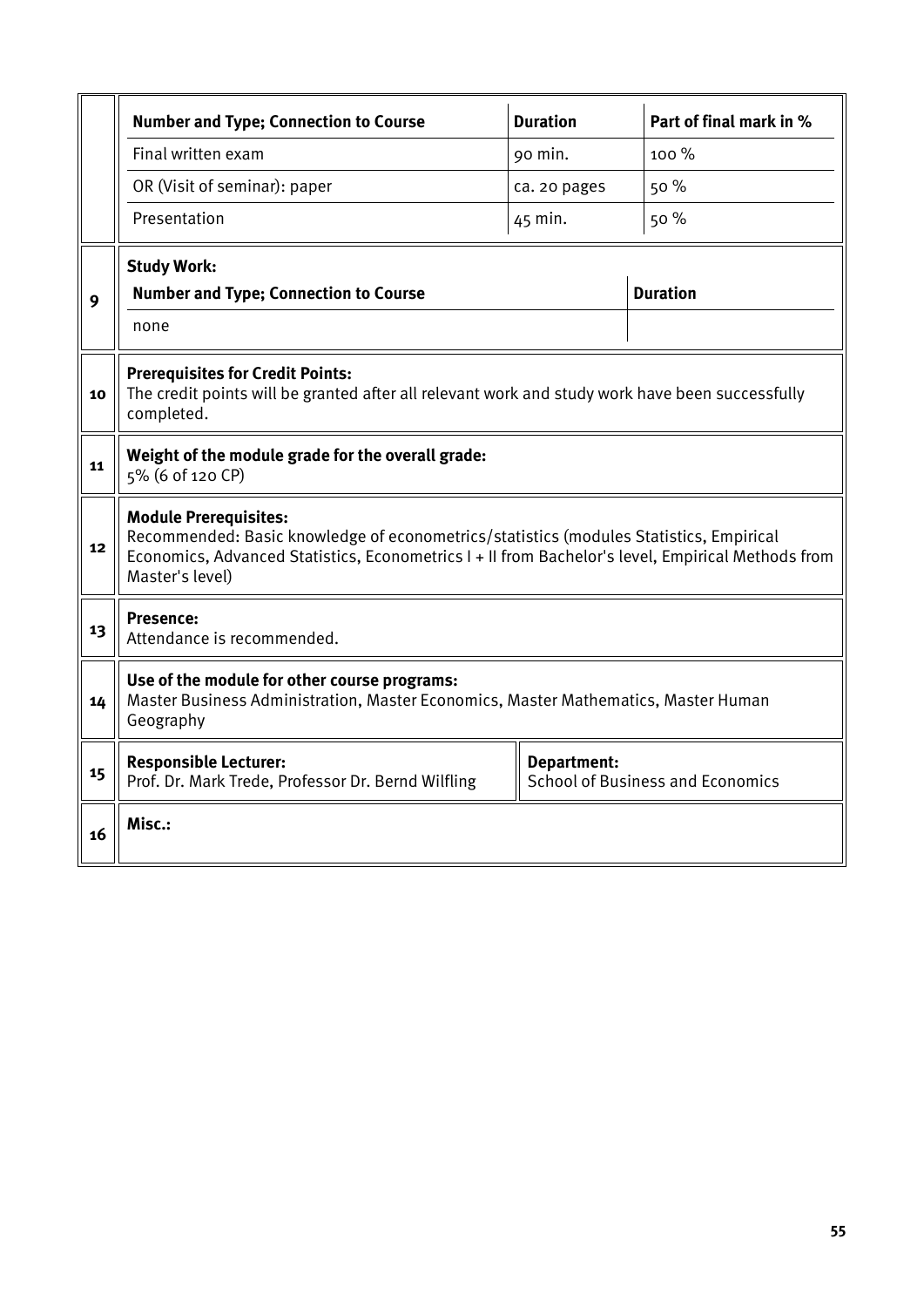#### Selected Topics in Econometrics, Statistics and Empirical Economics II

|                |                                                                                                                                                                                                                                                                                                                       | <b>Module Title english:</b>                                                                               |                                                                                                                        |                                                                                                                                                               | Selected Topics in Econometrics, Statistics and Empirical Economics II |                                                                        |                |                   |                        |                    |  |
|----------------|-----------------------------------------------------------------------------------------------------------------------------------------------------------------------------------------------------------------------------------------------------------------------------------------------------------------------|------------------------------------------------------------------------------------------------------------|------------------------------------------------------------------------------------------------------------------------|---------------------------------------------------------------------------------------------------------------------------------------------------------------|------------------------------------------------------------------------|------------------------------------------------------------------------|----------------|-------------------|------------------------|--------------------|--|
|                |                                                                                                                                                                                                                                                                                                                       | <b>Course Program:</b>                                                                                     |                                                                                                                        | Master Economics PO 2012                                                                                                                                      |                                                                        |                                                                        |                |                   |                        |                    |  |
| 1              | MWP <sub>20</sub>                                                                                                                                                                                                                                                                                                     | Module No: VWL                                                                                             |                                                                                                                        | <b>State: Elective</b>                                                                                                                                        |                                                                        | Language of Instruction: English                                       |                |                   |                        |                    |  |
| 2              |                                                                                                                                                                                                                                                                                                                       | Turn: each term                                                                                            |                                                                                                                        | <b>Duration: 1 term</b>                                                                                                                                       |                                                                        | <b>Semester:</b> 1, 2, 3                                               | CP: 6          | Workload (h): 180 |                        |                    |  |
|                |                                                                                                                                                                                                                                                                                                                       | <b>Module Structure:</b>                                                                                   |                                                                                                                        |                                                                                                                                                               |                                                                        |                                                                        |                |                   |                        |                    |  |
|                | <b>No</b>                                                                                                                                                                                                                                                                                                             | <b>Type</b>                                                                                                | <b>Course</b>                                                                                                          |                                                                                                                                                               |                                                                        |                                                                        | CP             |                   | Presence (h<br>$+$ CH) | Self-<br>Study (h) |  |
| 3              | 1                                                                                                                                                                                                                                                                                                                     | Course                                                                                                     |                                                                                                                        | Course on Selected Topics in Econometrics,<br><b>Statistics and Empirical Economics II</b>                                                                    |                                                                        |                                                                        | 3              |                   | 30 h (2 CH)            | 60                 |  |
|                | $\overline{2}$                                                                                                                                                                                                                                                                                                        | Exercise                                                                                                   |                                                                                                                        | Class on Selected Topics in Econometrics,<br><b>Statistics and Empirical Economics II</b>                                                                     |                                                                        |                                                                        | $\overline{3}$ |                   | 30 h (2 CH)            | 60                 |  |
|                | $\overline{3}$                                                                                                                                                                                                                                                                                                        | Seminar                                                                                                    | Seminar on Selected Topics in Econometrics,<br>30 h (2 CH)<br>6<br>150<br><b>Statistics and Empirical Economics II</b> |                                                                                                                                                               |                                                                        |                                                                        |                |                   |                        |                    |  |
| 4              | <b>Module Contents:</b><br><b>Background and relations to other courses:</b><br>This course builds on the basic courses in econometrics.<br><b>Main topics and learning objectives:</b><br>Selected current topics in econometrics, statistics or empirical economics.<br><b>Learning objectives</b><br><b>Themes</b> |                                                                                                            |                                                                                                                        |                                                                                                                                                               |                                                                        |                                                                        |                |                   |                        |                    |  |
|                |                                                                                                                                                                                                                                                                                                                       | empirical economics.                                                                                       |                                                                                                                        | Current topics in econometrics, statistics or                                                                                                                 |                                                                        | To understand and to be able to apply advanced<br>econometric methods. |                |                   |                        |                    |  |
| 5              |                                                                                                                                                                                                                                                                                                                       | <b>Learning outcomes:</b><br>Academic:<br>elementary own research<br>Soft skills:<br><b>Clear Thinking</b> |                                                                                                                        | Knowledge of current literature and research, reproduction of relevant papers, perform                                                                        |                                                                        |                                                                        |                |                   |                        |                    |  |
| 6              |                                                                                                                                                                                                                                                                                                                       | write and present a paper                                                                                  |                                                                                                                        | Description of possible electives within the modules:<br>You have to visit either the lectures and classes and sit the final written exam, or the seminar and |                                                                        |                                                                        |                |                   |                        |                    |  |
| $\overline{7}$ |                                                                                                                                                                                                                                                                                                                       |                                                                                                            |                                                                                                                        | <b>Examination:</b> Examinations for every part of the module                                                                                                 |                                                                        |                                                                        |                |                   |                        |                    |  |
| 8              |                                                                                                                                                                                                                                                                                                                       | <b>Relevant Work:</b>                                                                                      |                                                                                                                        |                                                                                                                                                               |                                                                        |                                                                        |                |                   |                        |                    |  |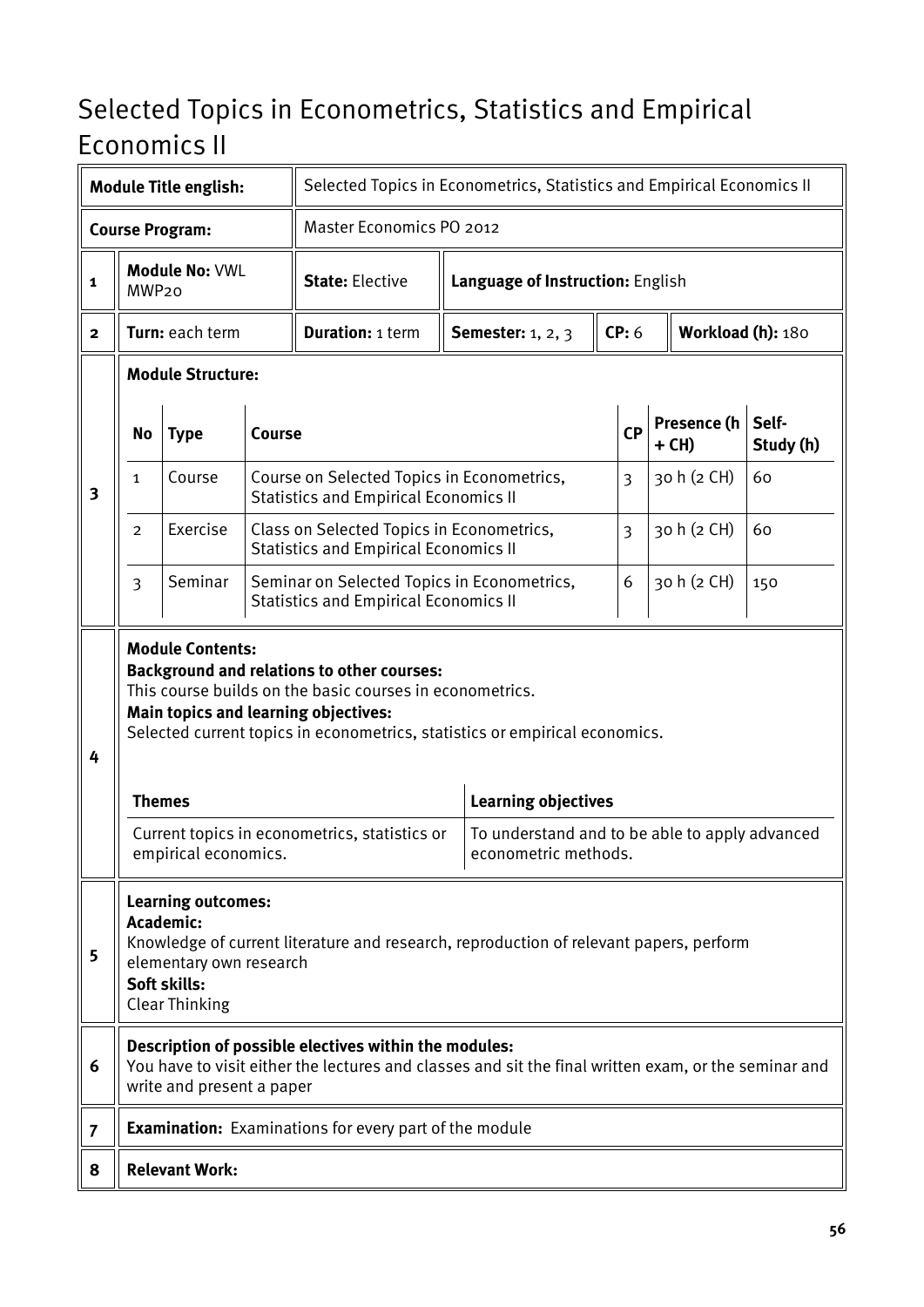|    | <b>Number and Type; Connection to Course</b>                                                                                                                                                                                                        | <b>Duration</b>    | Part of final mark in %                 |  |  |  |  |  |  |
|----|-----------------------------------------------------------------------------------------------------------------------------------------------------------------------------------------------------------------------------------------------------|--------------------|-----------------------------------------|--|--|--|--|--|--|
|    | <b>Final Written Exam</b>                                                                                                                                                                                                                           | 90 min.            | 100 %                                   |  |  |  |  |  |  |
|    | OR (visit of Seminar): paper                                                                                                                                                                                                                        | ca. 20 pages       | 50 %                                    |  |  |  |  |  |  |
|    | Presentation                                                                                                                                                                                                                                        | 45 min.            | 50%                                     |  |  |  |  |  |  |
|    | <b>Study Work:</b>                                                                                                                                                                                                                                  |                    |                                         |  |  |  |  |  |  |
| 9  | <b>Number and Type; Connection to Course</b>                                                                                                                                                                                                        |                    | <b>Duration</b>                         |  |  |  |  |  |  |
|    | none                                                                                                                                                                                                                                                |                    |                                         |  |  |  |  |  |  |
| 10 | <b>Prerequisites for Credit Points:</b><br>The credit points will be granted after all relevant work and study work have been successfully<br>completed.                                                                                            |                    |                                         |  |  |  |  |  |  |
| 11 | Weight of the module grade for the overall grade:<br>5% (6 of 120 CP)                                                                                                                                                                               |                    |                                         |  |  |  |  |  |  |
| 12 | <b>Module Prerequisites:</b><br>Recommended: Good basic knowledge in Econometrics/Statistics (Modules Statistics, Empiricao<br>Economics, Advanced Statistics, Econometrics I + II from Bachelor's level, Empirical Methods from<br>Master's level) |                    |                                         |  |  |  |  |  |  |
| 13 | <b>Presence:</b><br>Attendance is recommended.                                                                                                                                                                                                      |                    |                                         |  |  |  |  |  |  |
| 14 | Use of the module for other course programs:<br>Master Business Administration, Master Economics, Master Mathematics, Master Human<br>Geography                                                                                                     |                    |                                         |  |  |  |  |  |  |
| 15 | <b>Responsible Lecturer:</b><br>Prof. Dr. Mark Trede, Professor Dr. Bernd Wilfling                                                                                                                                                                  | <b>Department:</b> | <b>School of Business and Economics</b> |  |  |  |  |  |  |
| 16 | Misc.:                                                                                                                                                                                                                                              |                    |                                         |  |  |  |  |  |  |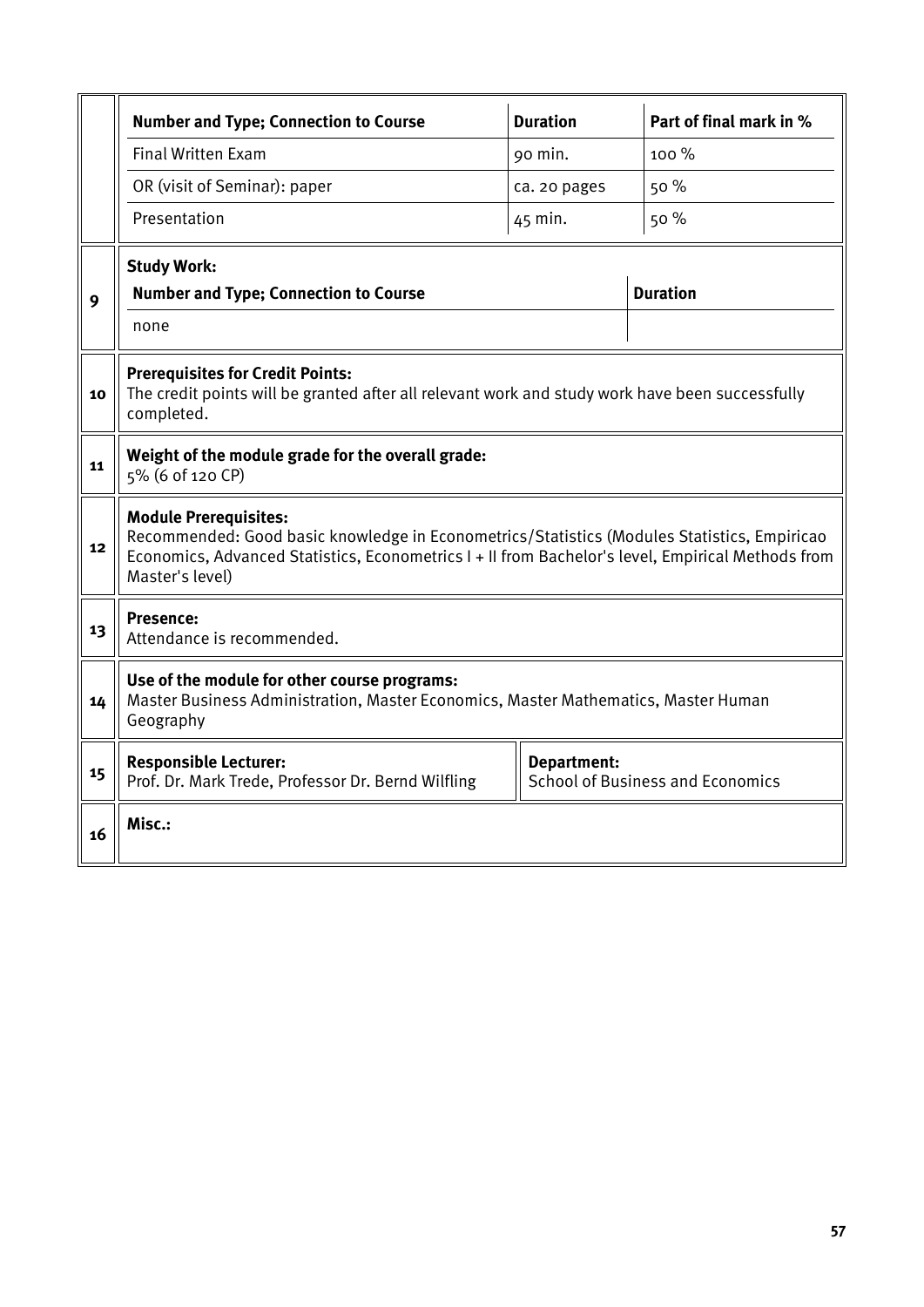# Labour Market and Employment Policy

|                         |                                                                                                                                                                                                                                                                                                                                                                                                                                                                                                   | <b>Module Title english:</b>                                                                                                                                                       |  |                         |                                 | Labour Market and Employment Policy                                                                                                                                                                                                                                                                                                                                                                                                                                                                                                                                                                 |           |                      |                   |
|-------------------------|---------------------------------------------------------------------------------------------------------------------------------------------------------------------------------------------------------------------------------------------------------------------------------------------------------------------------------------------------------------------------------------------------------------------------------------------------------------------------------------------------|------------------------------------------------------------------------------------------------------------------------------------------------------------------------------------|--|-------------------------|---------------------------------|-----------------------------------------------------------------------------------------------------------------------------------------------------------------------------------------------------------------------------------------------------------------------------------------------------------------------------------------------------------------------------------------------------------------------------------------------------------------------------------------------------------------------------------------------------------------------------------------------------|-----------|----------------------|-------------------|
|                         |                                                                                                                                                                                                                                                                                                                                                                                                                                                                                                   | <b>Course Program:</b>                                                                                                                                                             |  |                         | <b>Master Economics PO 2012</b> |                                                                                                                                                                                                                                                                                                                                                                                                                                                                                                                                                                                                     |           |                      |                   |
| $\mathbf{1}$            | MWP <sub>21</sub>                                                                                                                                                                                                                                                                                                                                                                                                                                                                                 | <b>Module No: VWL</b>                                                                                                                                                              |  | <b>State: Elective</b>  |                                 | Language of Instruction: German                                                                                                                                                                                                                                                                                                                                                                                                                                                                                                                                                                     |           |                      |                   |
| $\overline{2}$          | term                                                                                                                                                                                                                                                                                                                                                                                                                                                                                              | Turn: each winter                                                                                                                                                                  |  | <b>Duration: 1 term</b> |                                 | <b>Semester:</b> 1, 2, 3                                                                                                                                                                                                                                                                                                                                                                                                                                                                                                                                                                            |           | CP: 6                | Workload (h): 180 |
|                         |                                                                                                                                                                                                                                                                                                                                                                                                                                                                                                   | <b>Module Structure:</b>                                                                                                                                                           |  |                         |                                 |                                                                                                                                                                                                                                                                                                                                                                                                                                                                                                                                                                                                     |           |                      |                   |
| $\overline{\mathbf{3}}$ | Course<br>No<br><b>Type</b>                                                                                                                                                                                                                                                                                                                                                                                                                                                                       |                                                                                                                                                                                    |  |                         |                                 |                                                                                                                                                                                                                                                                                                                                                                                                                                                                                                                                                                                                     | <b>CP</b> | Presence (h<br>+ CH) | Self-Study<br>(h) |
|                         | $\mathbf{1}$                                                                                                                                                                                                                                                                                                                                                                                                                                                                                      | Seminar<br>seminar: labour markets and Employment<br>Policy                                                                                                                        |  |                         |                                 |                                                                                                                                                                                                                                                                                                                                                                                                                                                                                                                                                                                                     |           | 30 h (2 CH)          | 150               |
| 4                       | <b>Themes</b><br>varies                                                                                                                                                                                                                                                                                                                                                                                                                                                                           | <b>Module Contents:</b><br><b>Background and relations to other courses:</b><br>Main topics and learning objectives:<br>priorities vary each turn.<br>The main focus of the course |  |                         |                                 | The Seminar intends to deepen the knowledge of the students in relation to the labor market and<br>employment policy which they have gained already in respective lectures.<br>Focused are the theory and empiricism of labor demand, coordination of labor supply and<br>demand (matching process), institutions of the labor market, wage determination and as well<br>theoretical explanatory approaches of unemployment and its empirical funding. Especially the<br>linkage of theoretical derivation/arguments with empirical aspects will be focused. Thematic<br><b>Learning objectives</b> |           |                      |                   |
| 5                       | <b>Learning outcomes:</b><br><b>Academic:</b><br>Having successfully finished this module, students have an advanced knowledge of economic<br>and economic-political coherences of labour economics. They are able to draw up, to present<br>theoretical valid/profound and qualified labour market studies on their own. They learn to<br>analyze and to value international labour market studies and varying labour market concepts.<br>Soft skills:<br>Scientific work alone and in the team. |                                                                                                                                                                                    |  |                         |                                 |                                                                                                                                                                                                                                                                                                                                                                                                                                                                                                                                                                                                     |           |                      |                   |
| 6                       | none                                                                                                                                                                                                                                                                                                                                                                                                                                                                                              | Description of possible electives within the modules:                                                                                                                              |  |                         |                                 |                                                                                                                                                                                                                                                                                                                                                                                                                                                                                                                                                                                                     |           |                      |                   |
| $\overline{7}$          |                                                                                                                                                                                                                                                                                                                                                                                                                                                                                                   |                                                                                                                                                                                    |  |                         |                                 | <b>Examination:</b> Examinations for every part of the module                                                                                                                                                                                                                                                                                                                                                                                                                                                                                                                                       |           |                      |                   |
| 8                       |                                                                                                                                                                                                                                                                                                                                                                                                                                                                                                   | <b>Relevant Work:</b>                                                                                                                                                              |  |                         |                                 |                                                                                                                                                                                                                                                                                                                                                                                                                                                                                                                                                                                                     |           |                      |                   |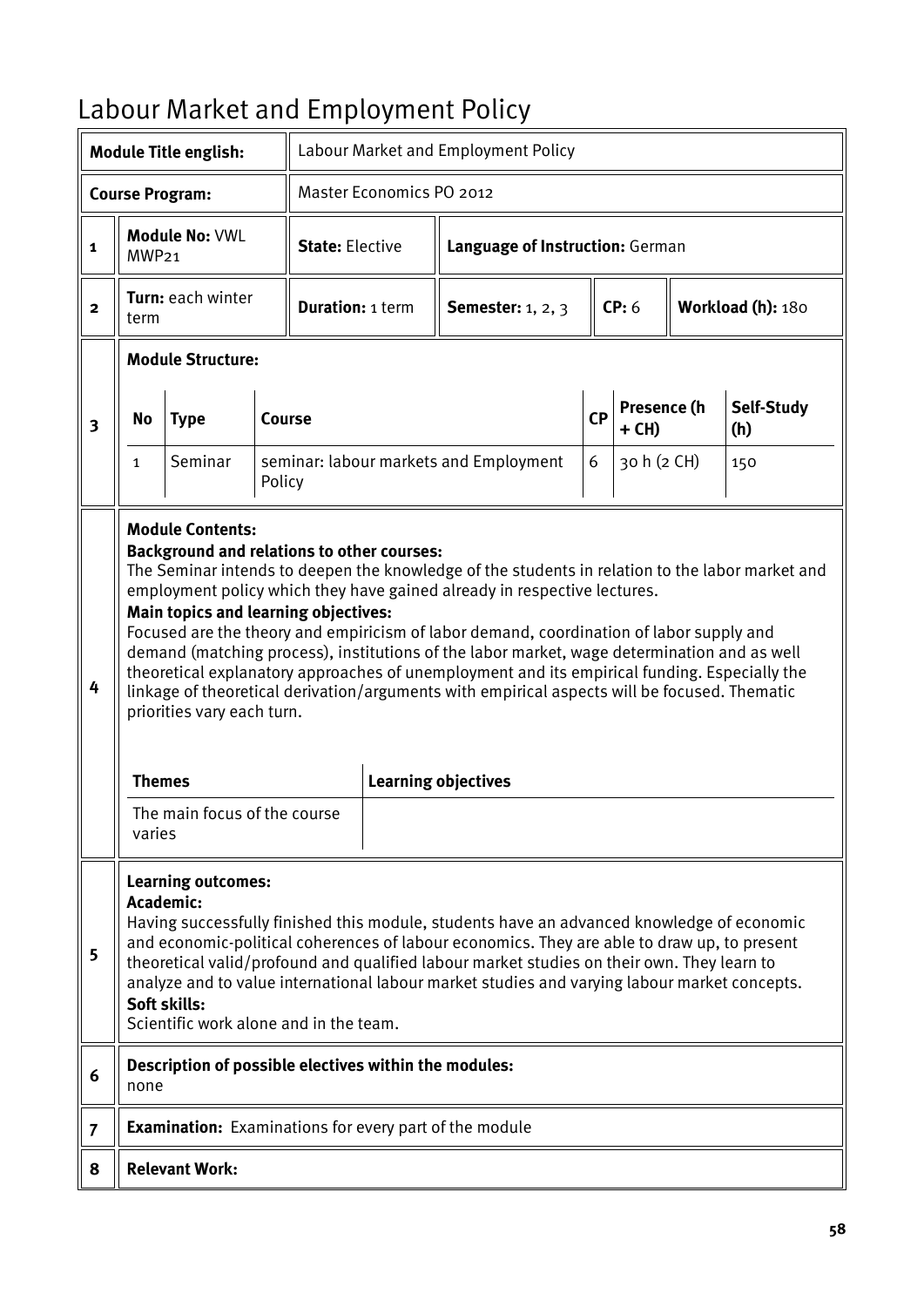|    | <b>Number and Type; Connection to Course</b>                                                                                                                                                                                                           | <b>Duration</b>                                        | Part of final mark in % |  |  |  |  |  |  |
|----|--------------------------------------------------------------------------------------------------------------------------------------------------------------------------------------------------------------------------------------------------------|--------------------------------------------------------|-------------------------|--|--|--|--|--|--|
|    | Preparation of a seminar paper                                                                                                                                                                                                                         | 15 pages                                               | 70 %                    |  |  |  |  |  |  |
|    | Presentation and discussion of the contents of the<br>seminar                                                                                                                                                                                          | 30 min.                                                | 30%                     |  |  |  |  |  |  |
|    | <b>Study Work:</b>                                                                                                                                                                                                                                     |                                                        |                         |  |  |  |  |  |  |
| 9  | <b>Number and Type; Connection to Course</b>                                                                                                                                                                                                           |                                                        | <b>Duration</b>         |  |  |  |  |  |  |
|    | none                                                                                                                                                                                                                                                   |                                                        |                         |  |  |  |  |  |  |
| 10 | <b>Prerequisites for Credit Points:</b><br>The credit points will be granted after all relevant work and study work have been successfully<br>completed.                                                                                               |                                                        |                         |  |  |  |  |  |  |
| 11 | Weight of the module grade for the overall grade:<br>5% (6 of 120 CP)                                                                                                                                                                                  |                                                        |                         |  |  |  |  |  |  |
| 12 | <b>Module Prerequisites:</b><br>Application at the Institut für Siedlungs- und Wohnungswesen is required. Further information<br>find at the course announcement. Please note the rules for application at the examination office.                     |                                                        |                         |  |  |  |  |  |  |
| 13 | Presence:<br>Presence is strongly recommended to warrant learning success.                                                                                                                                                                             |                                                        |                         |  |  |  |  |  |  |
| 14 | Use of the module for other course programs:<br>Master Business Administration, Master Economics, Master Mathematics, Master Human<br>Geography                                                                                                        |                                                        |                         |  |  |  |  |  |  |
| 15 | <b>Responsible Lecturer:</b><br>Professor Dr. Ulrich Suntum                                                                                                                                                                                            | Department:<br><b>School of Business and Economics</b> |                         |  |  |  |  |  |  |
| 16 | Misc.:<br>Topics are announced in summer and the topics are allocated to the students in the end of the<br>summer-term. The seminar paper can be written during the summer holidays. A later begin is<br>possible after consultation of the institute. |                                                        |                         |  |  |  |  |  |  |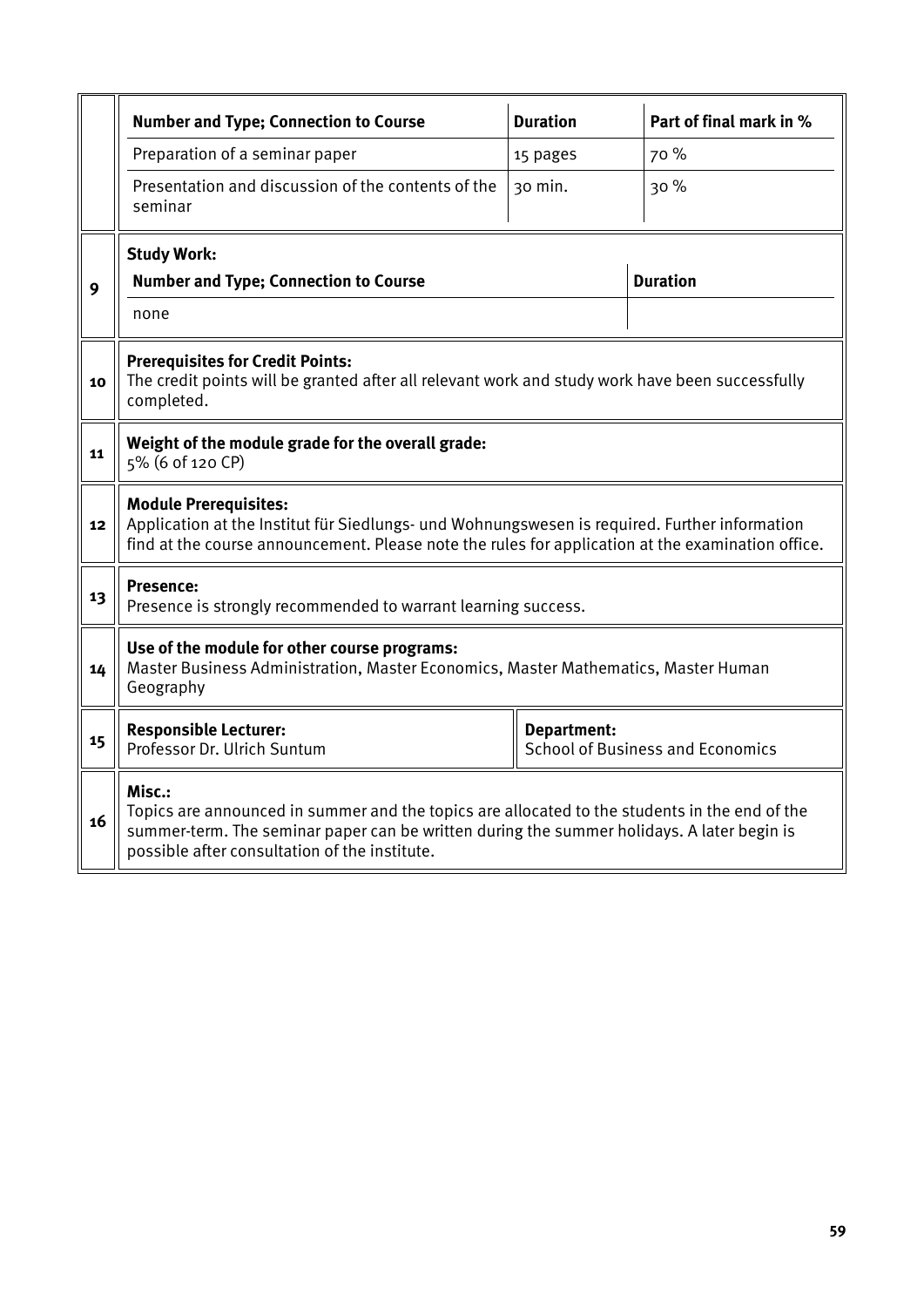# Advanced Regional Economics

|                |                                                                                                                                                                                                                                                                                                                                                                                                                                                                                                                                                               | <b>Module Title english:</b>                                                                                                                                                       |        |                        |                            | <b>Advanced Regional Economics</b>                                                                                                                                                                                                                                                                                                                                                                                                                                                                                                                                                                                                                                                       |           |             |               |                          |  |
|----------------|---------------------------------------------------------------------------------------------------------------------------------------------------------------------------------------------------------------------------------------------------------------------------------------------------------------------------------------------------------------------------------------------------------------------------------------------------------------------------------------------------------------------------------------------------------------|------------------------------------------------------------------------------------------------------------------------------------------------------------------------------------|--------|------------------------|----------------------------|------------------------------------------------------------------------------------------------------------------------------------------------------------------------------------------------------------------------------------------------------------------------------------------------------------------------------------------------------------------------------------------------------------------------------------------------------------------------------------------------------------------------------------------------------------------------------------------------------------------------------------------------------------------------------------------|-----------|-------------|---------------|--------------------------|--|
|                |                                                                                                                                                                                                                                                                                                                                                                                                                                                                                                                                                               | <b>Course Program:</b>                                                                                                                                                             |        |                        | Master Economics PO 2012   |                                                                                                                                                                                                                                                                                                                                                                                                                                                                                                                                                                                                                                                                                          |           |             |               |                          |  |
| $\mathbf{1}$   | MWP <sub>22</sub>                                                                                                                                                                                                                                                                                                                                                                                                                                                                                                                                             | <b>Module No: VWL</b>                                                                                                                                                              |        | <b>State: Elective</b> |                            | Language of Instruction: German                                                                                                                                                                                                                                                                                                                                                                                                                                                                                                                                                                                                                                                          |           |             |               |                          |  |
| $\mathbf{2}$   | term                                                                                                                                                                                                                                                                                                                                                                                                                                                                                                                                                          | Turn: each summer                                                                                                                                                                  |        |                        | <b>Duration: 1 term</b>    | <b>Semester:</b> 1, 2, 3                                                                                                                                                                                                                                                                                                                                                                                                                                                                                                                                                                                                                                                                 |           | CP: 6       |               | Workload (h): 180        |  |
|                |                                                                                                                                                                                                                                                                                                                                                                                                                                                                                                                                                               | <b>Module Structure:</b>                                                                                                                                                           |        |                        |                            |                                                                                                                                                                                                                                                                                                                                                                                                                                                                                                                                                                                                                                                                                          |           |             |               |                          |  |
| 3              | <b>No</b>                                                                                                                                                                                                                                                                                                                                                                                                                                                                                                                                                     | <b>Type</b>                                                                                                                                                                        | Course |                        |                            |                                                                                                                                                                                                                                                                                                                                                                                                                                                                                                                                                                                                                                                                                          | <b>CP</b> | CH)         | Presence (h + | <b>Self-Study</b><br>(h) |  |
|                | 1                                                                                                                                                                                                                                                                                                                                                                                                                                                                                                                                                             | Seminar                                                                                                                                                                            |        |                        |                            | Seminar Advanced Regional Economics                                                                                                                                                                                                                                                                                                                                                                                                                                                                                                                                                                                                                                                      | 6         | 30 h (2 CH) |               | 150                      |  |
| 4              | markets.<br><b>Themes</b><br>term                                                                                                                                                                                                                                                                                                                                                                                                                                                                                                                             | <b>Module Contents:</b><br><b>Background and relations to other courses:</b><br><b>Main topics and learning objectives:</b><br>empirical results.<br>Main topics vary from term to |        |                        | <b>Learning objectives</b> | This module is based on the Bachelor-module Regional economics and imparts the scientific<br>methods for an autonomously analysis of regional economic impact relations on goods and factor<br>In the foreground are the basics of spatial econometrics, theoretical and empirical approaches of<br>regional economics in relation to the theory of growth an foreign trade, the theoretical an<br>empirical analysis of regional labor- and housing markets, as well as innovative theoretical<br>explanatory approach of regional growth and the impact analysis of regional political<br>instruments. A special focus is on the integration of theoretical approaches and models with |           |             |               |                          |  |
| 5              | <b>Learning outcomes:</b><br>Academic:<br>The module teaches advanced theoretical and quantitative methods of regional economics which<br>are of peculiar interest in most economic fields of activity especially in government agencies,<br>international organizations, in ministries and research institutes. At the same time this module<br>prepares for the requirements of a PhD in economics, i.e. the skill of self-organized working and<br>working in a group under academic conditions.<br>Soft skills:<br>Scientific work alone and in the team. |                                                                                                                                                                                    |        |                        |                            |                                                                                                                                                                                                                                                                                                                                                                                                                                                                                                                                                                                                                                                                                          |           |             |               |                          |  |
| 6              | none                                                                                                                                                                                                                                                                                                                                                                                                                                                                                                                                                          | Description of possible electives within the modules:                                                                                                                              |        |                        |                            |                                                                                                                                                                                                                                                                                                                                                                                                                                                                                                                                                                                                                                                                                          |           |             |               |                          |  |
| $\overline{7}$ |                                                                                                                                                                                                                                                                                                                                                                                                                                                                                                                                                               |                                                                                                                                                                                    |        |                        |                            | <b>Examination:</b> Examinations for every part of the module                                                                                                                                                                                                                                                                                                                                                                                                                                                                                                                                                                                                                            |           |             |               |                          |  |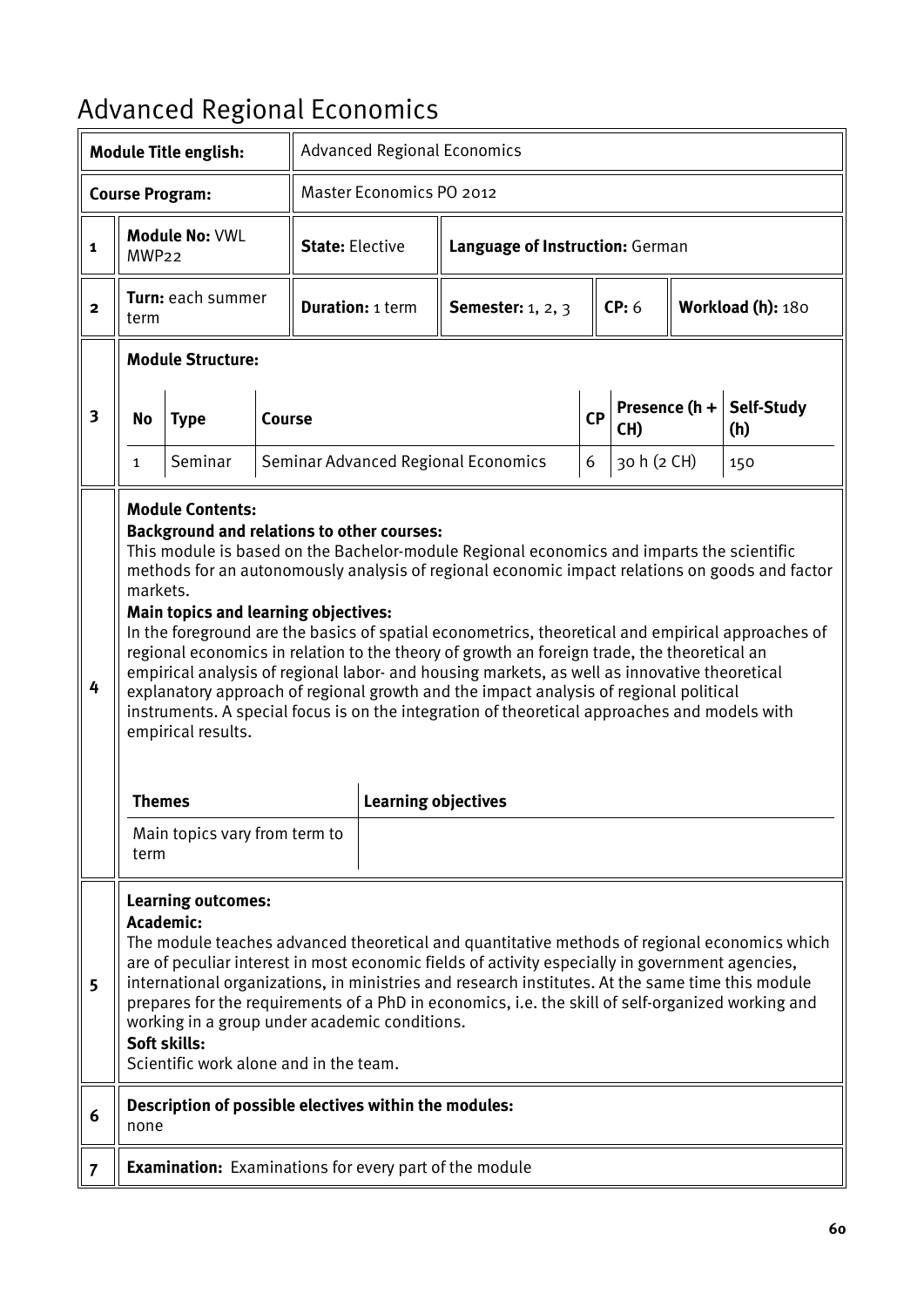|    | <b>Relevant Work:</b>                                                                                                                                                                                                                                                                                                                                                     |                 |                                         |  |  |  |  |  |  |  |
|----|---------------------------------------------------------------------------------------------------------------------------------------------------------------------------------------------------------------------------------------------------------------------------------------------------------------------------------------------------------------------------|-----------------|-----------------------------------------|--|--|--|--|--|--|--|
|    | <b>Number and Type; Connection to Course</b>                                                                                                                                                                                                                                                                                                                              | <b>Duration</b> | Part of final mark in %                 |  |  |  |  |  |  |  |
| 8  | Preparation of a seminar paper                                                                                                                                                                                                                                                                                                                                            | 15 pages        | 70 %                                    |  |  |  |  |  |  |  |
|    | Presentation and discussion of the contents of the<br>seminar                                                                                                                                                                                                                                                                                                             | 30 min.         | 30%                                     |  |  |  |  |  |  |  |
|    | <b>Study Work:</b>                                                                                                                                                                                                                                                                                                                                                        |                 |                                         |  |  |  |  |  |  |  |
| 9  | <b>Number and Type; Connection to Course</b>                                                                                                                                                                                                                                                                                                                              |                 | <b>Duration</b>                         |  |  |  |  |  |  |  |
|    | none                                                                                                                                                                                                                                                                                                                                                                      |                 |                                         |  |  |  |  |  |  |  |
| 10 | <b>Prerequisites for Credit Points:</b><br>The credit points will be granted after all relevant work and study work have been successfully<br>completed.                                                                                                                                                                                                                  |                 |                                         |  |  |  |  |  |  |  |
| 11 | Weight of the module grade for the overall grade:<br>5% (6 of 120 CP)                                                                                                                                                                                                                                                                                                     |                 |                                         |  |  |  |  |  |  |  |
| 12 | <b>Module Prerequisites:</b><br>The bachelor course regional economics or equivalent is recommended. Application at the Institut<br>für Siedlungs- und Wohnungswesen is required. Further information find at the course<br>announcement. Please note the rules for application at the examination office.                                                                |                 |                                         |  |  |  |  |  |  |  |
| 13 | <b>Presence:</b><br>Presence is strongly recommended to warrant learning success.                                                                                                                                                                                                                                                                                         |                 |                                         |  |  |  |  |  |  |  |
| 14 | Use of the module for other course programs:<br>Master Business Administration, Master Economics, Master Mathematics, Master Human<br>Geography                                                                                                                                                                                                                           |                 |                                         |  |  |  |  |  |  |  |
| 15 | <b>Responsible Lecturer:</b><br>Professor Dr. Ulrich Suntum                                                                                                                                                                                                                                                                                                               | Department:     | <b>School of Business and Economics</b> |  |  |  |  |  |  |  |
| 16 | Misc.:<br>Topics are announced in mid of the winter term and the topics are allocated to the students in the<br>end of the term. The seminar paper can be written during the holidays. A later begin is possible<br>after consultation of the institute. The last offer of this module will be in summer 2018. After that<br>date, only repetition exams will be offered. |                 |                                         |  |  |  |  |  |  |  |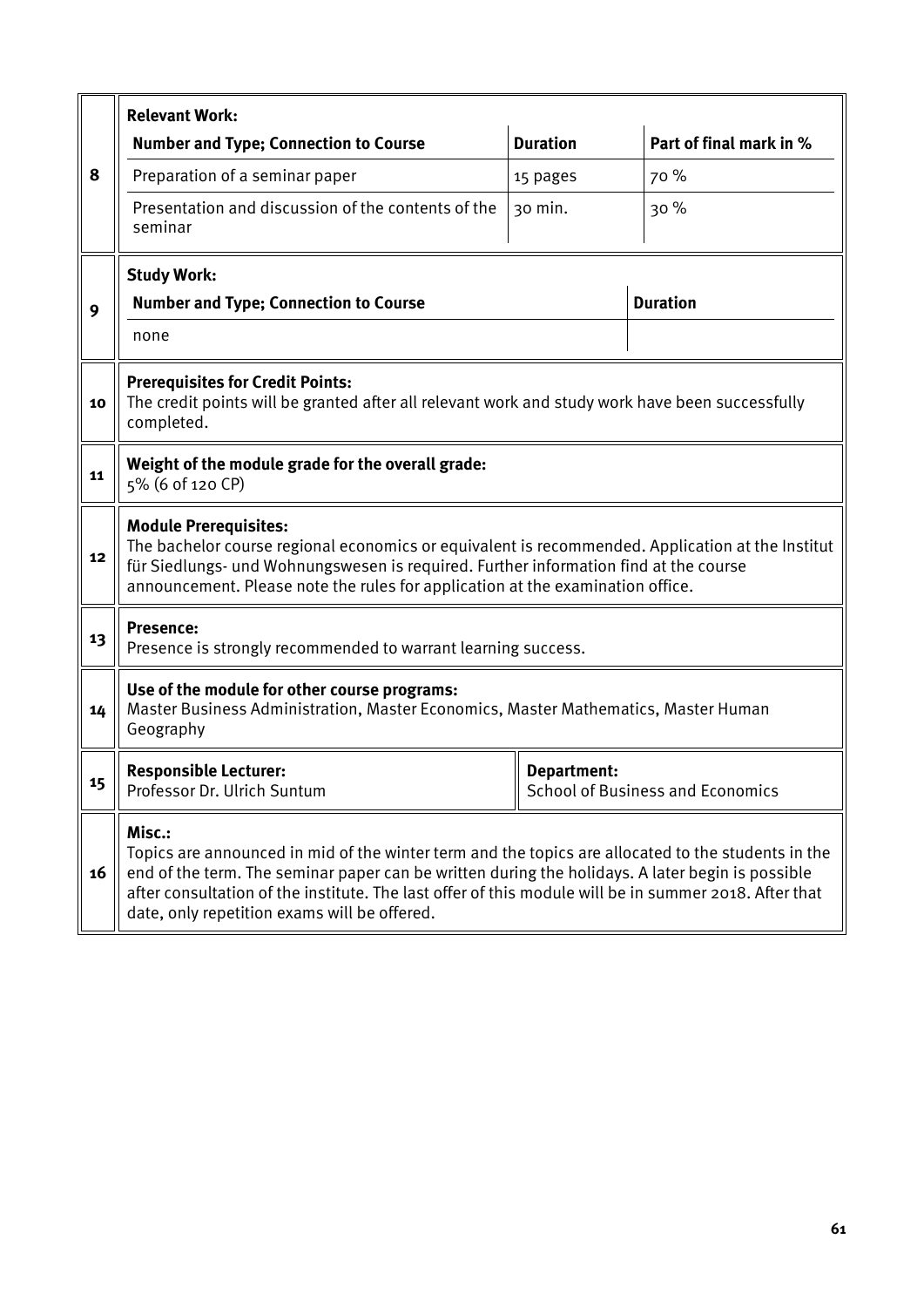# Current Economic Developments

|                | <b>Module Title english:</b>                                                                                                                                                                                                                                                                                                                                                                                                                                                                                                                                                                                                                                                                                                                                                                                                                                                                                                                                                                                                                                                                                                                                                                                                                                                                                                                                                                                                                                                                              |                                 |  | <b>Current Economic Developments</b> |                                                                        |             |     |                   |                          |
|----------------|-----------------------------------------------------------------------------------------------------------------------------------------------------------------------------------------------------------------------------------------------------------------------------------------------------------------------------------------------------------------------------------------------------------------------------------------------------------------------------------------------------------------------------------------------------------------------------------------------------------------------------------------------------------------------------------------------------------------------------------------------------------------------------------------------------------------------------------------------------------------------------------------------------------------------------------------------------------------------------------------------------------------------------------------------------------------------------------------------------------------------------------------------------------------------------------------------------------------------------------------------------------------------------------------------------------------------------------------------------------------------------------------------------------------------------------------------------------------------------------------------------------|---------------------------------|--|--------------------------------------|------------------------------------------------------------------------|-------------|-----|-------------------|--------------------------|
|                | <b>Course Program:</b>                                                                                                                                                                                                                                                                                                                                                                                                                                                                                                                                                                                                                                                                                                                                                                                                                                                                                                                                                                                                                                                                                                                                                                                                                                                                                                                                                                                                                                                                                    |                                 |  | Master Economics PO 2012             |                                                                        |             |     |                   |                          |
| 1              | MWP24                                                                                                                                                                                                                                                                                                                                                                                                                                                                                                                                                                                                                                                                                                                                                                                                                                                                                                                                                                                                                                                                                                                                                                                                                                                                                                                                                                                                                                                                                                     | <b>Module No: VWL</b>           |  | <b>State: Elective</b>               | Language of Instruction: German and English                            |             |     |                   |                          |
| $\overline{2}$ |                                                                                                                                                                                                                                                                                                                                                                                                                                                                                                                                                                                                                                                                                                                                                                                                                                                                                                                                                                                                                                                                                                                                                                                                                                                                                                                                                                                                                                                                                                           | Turn: each term                 |  | <b>Duration: 1 term</b>              | <b>Semester:</b> 1, 2, 3                                               | CP: 6       |     | Workload (h): 180 |                          |
|                |                                                                                                                                                                                                                                                                                                                                                                                                                                                                                                                                                                                                                                                                                                                                                                                                                                                                                                                                                                                                                                                                                                                                                                                                                                                                                                                                                                                                                                                                                                           | <b>Module Structure:</b>        |  |                                      |                                                                        |             |     |                   |                          |
| 3              | No                                                                                                                                                                                                                                                                                                                                                                                                                                                                                                                                                                                                                                                                                                                                                                                                                                                                                                                                                                                                                                                                                                                                                                                                                                                                                                                                                                                                                                                                                                        | <b>Type</b>                     |  | Course                               |                                                                        | <b>CP</b>   | CH) | Presence (h +     | <b>Self-Study</b><br>(h) |
|                | Seminar<br>Seminar: Current Economic Developments<br>1                                                                                                                                                                                                                                                                                                                                                                                                                                                                                                                                                                                                                                                                                                                                                                                                                                                                                                                                                                                                                                                                                                                                                                                                                                                                                                                                                                                                                                                    |                                 |  |                                      |                                                                        | 30 h (2 CH) | 150 |                   |                          |
| 4              | 6<br><b>Module Contents:</b><br><b>Background and relations to other courses:</b><br>In this seminar students apply their knowledge from different lectures (e.g. Economic Policy or<br>Economics of Regulation) to current economic policy problems. By analyzing e.g. the regulation of<br>network sectors and financial markets there is a close relation to modules in energy economics,<br>transport economics or to finance modules.<br><b>Main topics and learning objectives:</b><br>In this module students apply their knowledge from the lectures to economic policy problems by<br>preparing seminar papers, doing case studies and intensively discussing their results. The<br>economic policy problems are chosen from the current economic development and vary each<br>semester according to current economic policy developments. In addition, students learn how to<br>prepare a scientific report and present and discuss their ideas in a group. Research assistants<br>support students in the preparation of their seminar papers.<br><b>Learning objectives</b><br><b>Themes</b><br>Preparing a paper on<br>To learn how to research and evaluate relevant bibliography. To<br>an economic policy<br>development scientific hypotheses based on the researched<br>case study<br>bibliography. To reasonably suggest solutions for the economic policy<br>problem of the case study at hand.<br>To present and discuss the economic problem and the developed<br>Presenting a case |                                 |  |                                      |                                                                        |             |     |                   |                          |
|                |                                                                                                                                                                                                                                                                                                                                                                                                                                                                                                                                                                                                                                                                                                                                                                                                                                                                                                                                                                                                                                                                                                                                                                                                                                                                                                                                                                                                                                                                                                           | Discussion of the<br>case study |  |                                      | To assess other reports and to identify remaining fields for research. |             |     |                   |                          |
| 5              | <b>Learning outcomes:</b><br>Academic:<br>Students acquire a solid knowledge of economic policy issues and are able to suggest solutions<br>for these problems. They are able to apply their knowledge to national and international<br>economic policy problems. They have learned how to prepare a paper, derive research<br>hypotheses and present their work and to discuss their ideas in class.<br>Soft skills:<br>Students learned soft skills in writing a scientific paper, which prepares them for writing their                                                                                                                                                                                                                                                                                                                                                                                                                                                                                                                                                                                                                                                                                                                                                                                                                                                                                                                                                                                |                                 |  |                                      |                                                                        |             |     |                   |                          |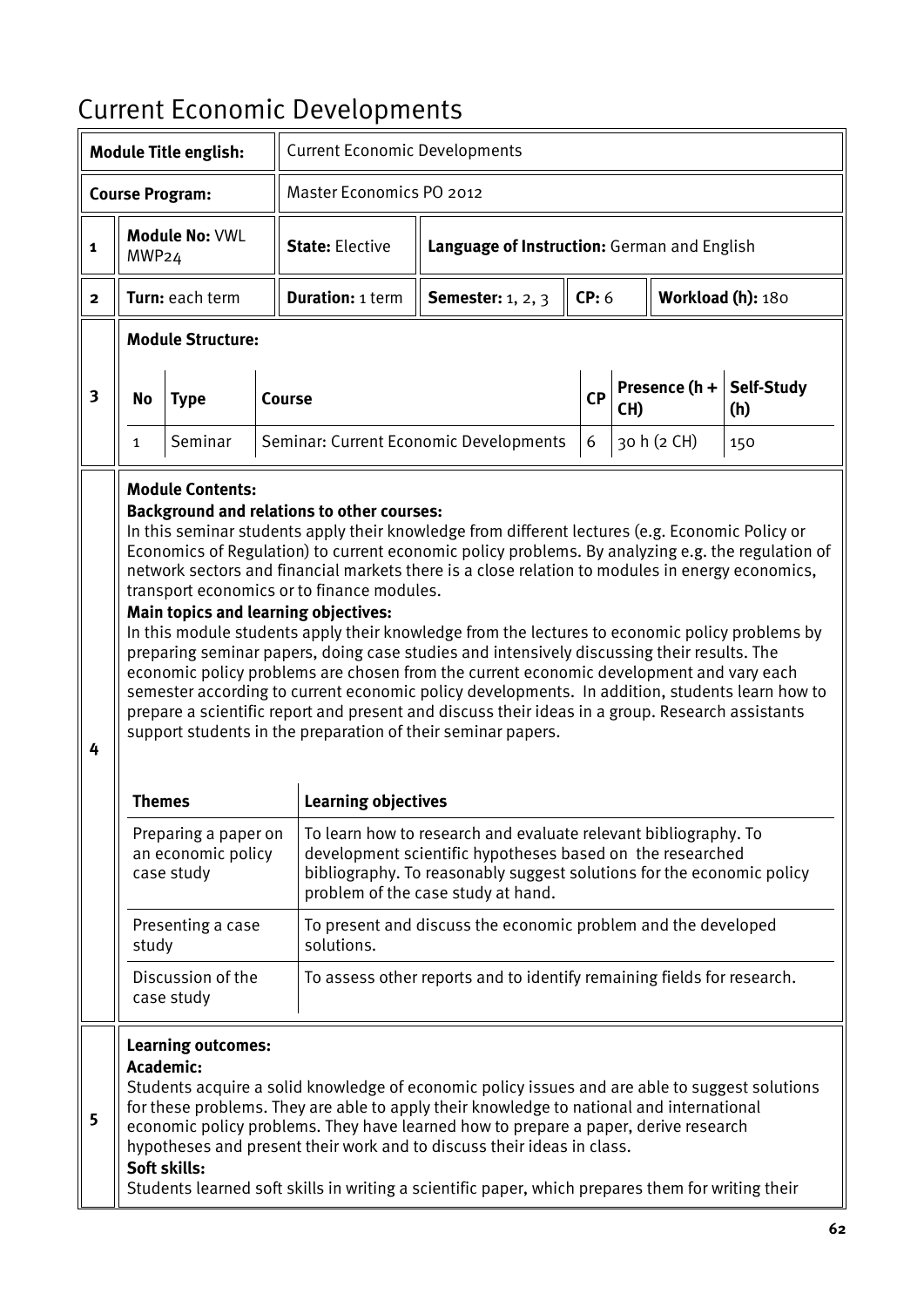|                | master thesis. Such sift skills are: targeted researching of literature, evaluating the existing<br>literature, applying the literature to the case study, deriving hypotheses, consistently reasoning<br>and verifying the own reasoning. Moreover, students learn how to concisely present their work<br>and their ideas for solving the problem and they learn how to discuss and defend their ideas in<br>class. |                                                               |                         |  |  |  |  |  |
|----------------|----------------------------------------------------------------------------------------------------------------------------------------------------------------------------------------------------------------------------------------------------------------------------------------------------------------------------------------------------------------------------------------------------------------------|---------------------------------------------------------------|-------------------------|--|--|--|--|--|
| 6              | Description of possible electives within the modules:<br>none                                                                                                                                                                                                                                                                                                                                                        |                                                               |                         |  |  |  |  |  |
| $\overline{7}$ | <b>Examination: Final Module Exam</b>                                                                                                                                                                                                                                                                                                                                                                                |                                                               |                         |  |  |  |  |  |
|                | <b>Relevant Work:</b>                                                                                                                                                                                                                                                                                                                                                                                                |                                                               |                         |  |  |  |  |  |
| 8              | <b>Number and Type; Connection to Course</b>                                                                                                                                                                                                                                                                                                                                                                         | <b>Duration</b>                                               | Part of final mark in % |  |  |  |  |  |
|                | Academic paper, and presentation and discussion<br>of paper / results                                                                                                                                                                                                                                                                                                                                                | 15 pages, 90<br>min.                                          | 100 %                   |  |  |  |  |  |
|                | <b>Study Work:</b>                                                                                                                                                                                                                                                                                                                                                                                                   |                                                               |                         |  |  |  |  |  |
| 9              | <b>Number and Type; Connection to Course</b>                                                                                                                                                                                                                                                                                                                                                                         | <b>Duration</b>                                               |                         |  |  |  |  |  |
|                | none                                                                                                                                                                                                                                                                                                                                                                                                                 |                                                               |                         |  |  |  |  |  |
| 10             | <b>Prerequisites for Credit Points:</b><br>The credit points will be granted after all relevant work and study work have been successfully<br>completed.                                                                                                                                                                                                                                                             |                                                               |                         |  |  |  |  |  |
| 11             | Weight of the module grade for the overall grade:<br>5% (6 of 120 CP)                                                                                                                                                                                                                                                                                                                                                |                                                               |                         |  |  |  |  |  |
| 12             | <b>Module Prerequisites:</b><br>Recommendet: Content of modules "Applied Economic Research I - III"                                                                                                                                                                                                                                                                                                                  |                                                               |                         |  |  |  |  |  |
| 13             | Presence:<br>Presence is strongly recommended to warrant learning success.                                                                                                                                                                                                                                                                                                                                           |                                                               |                         |  |  |  |  |  |
| 14             | Use of the module for other course programs:<br>Master Business Administration, Master Economics, Master Mathematics, Master Human<br>Geography                                                                                                                                                                                                                                                                      |                                                               |                         |  |  |  |  |  |
| 15             | <b>Responsible Lecturer:</b><br>Prof. Dr. Theresia Theurl                                                                                                                                                                                                                                                                                                                                                            | <b>Department:</b><br><b>School of Business and Economics</b> |                         |  |  |  |  |  |
| 16             | Misc.:<br>Might be in co-operaton with other universities. Discussion of subjects with students of other<br>universities. The offering varies from semester to semester                                                                                                                                                                                                                                              |                                                               |                         |  |  |  |  |  |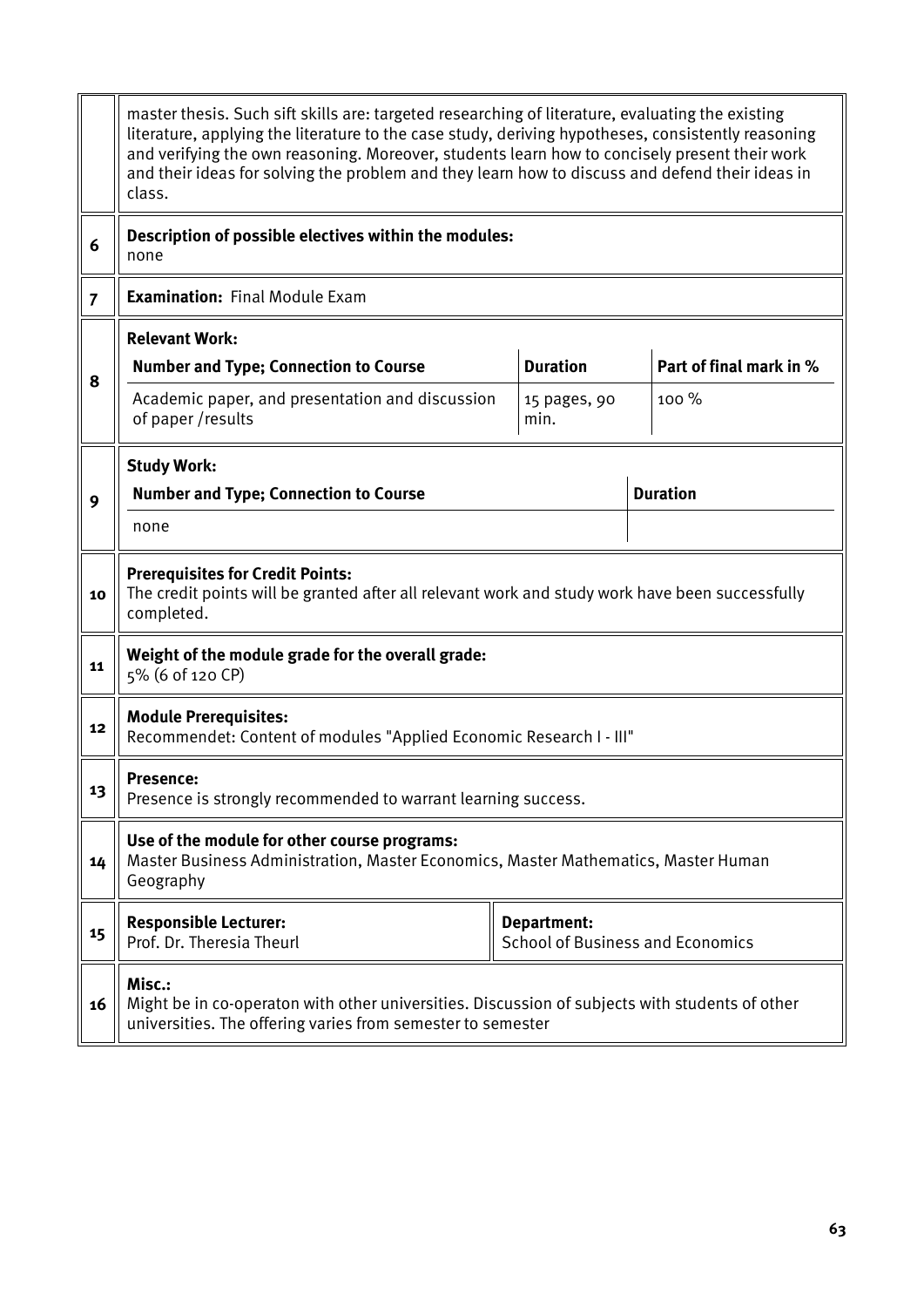# Current Topics in Economics

|                         |                                                                                                                                                                                                                                                                                                                                                                                                                              | <b>Module Title english:</b>              |                          | <b>Current Topics in Economics</b>                                                                                                                                                                                                                                                                                                                                                                                                                                                                 |                                              |                                             |             |                 |                   |                         |  |  |
|-------------------------|------------------------------------------------------------------------------------------------------------------------------------------------------------------------------------------------------------------------------------------------------------------------------------------------------------------------------------------------------------------------------------------------------------------------------|-------------------------------------------|--------------------------|----------------------------------------------------------------------------------------------------------------------------------------------------------------------------------------------------------------------------------------------------------------------------------------------------------------------------------------------------------------------------------------------------------------------------------------------------------------------------------------------------|----------------------------------------------|---------------------------------------------|-------------|-----------------|-------------------|-------------------------|--|--|
|                         |                                                                                                                                                                                                                                                                                                                                                                                                                              | <b>Course Program:</b>                    |                          | Master Economics PO 2012                                                                                                                                                                                                                                                                                                                                                                                                                                                                           |                                              |                                             |             |                 |                   |                         |  |  |
| $\mathbf{1}$            | MWP <sub>25</sub>                                                                                                                                                                                                                                                                                                                                                                                                            | Module No: VWL                            |                          | <b>State: Elective</b>                                                                                                                                                                                                                                                                                                                                                                                                                                                                             |                                              | Language of Instruction: German and English |             |                 |                   |                         |  |  |
| $\mathbf{2}$            | term                                                                                                                                                                                                                                                                                                                                                                                                                         | Turn: each summer                         |                          | <b>Duration: 1 term</b>                                                                                                                                                                                                                                                                                                                                                                                                                                                                            | <b>Semester:</b> 1, 2, 3                     |                                             | CP: 6       |                 | Workload (h): 180 |                         |  |  |
|                         |                                                                                                                                                                                                                                                                                                                                                                                                                              | <b>Module Structure:</b>                  |                          |                                                                                                                                                                                                                                                                                                                                                                                                                                                                                                    |                                              |                                             |             |                 |                   |                         |  |  |
| $\overline{\mathbf{3}}$ | No                                                                                                                                                                                                                                                                                                                                                                                                                           | <b>Type</b>                               |                          | Course                                                                                                                                                                                                                                                                                                                                                                                                                                                                                             | <b>CP</b>                                    |                                             |             | CH)             | Presence (h +     | Self-Study<br>(h)       |  |  |
|                         | 1                                                                                                                                                                                                                                                                                                                                                                                                                            | Seminar                                   | <b>Seminar Economics</b> |                                                                                                                                                                                                                                                                                                                                                                                                                                                                                                    |                                              |                                             | 6           |                 | 30 h (2 CH)       | 150                     |  |  |
| 4                       | <b>Module Contents:</b><br><b>Main topics and learning objectives:</b><br>In this module, acquired skills of other economic modules are applied in an independent work on<br>specific economic issues. Thereby theoretical, empirical, methodological and institutional<br>aspects are combined. The content of the seminar is devoted to different topics, while in<br>particular niches of economic research are examined. |                                           |                          |                                                                                                                                                                                                                                                                                                                                                                                                                                                                                                    |                                              |                                             |             |                 |                   |                         |  |  |
| 5                       | <b>Academic:</b>                                                                                                                                                                                                                                                                                                                                                                                                             | <b>Learning outcomes:</b><br>Soft skills: |                          | This module supports the interdisciplinary analysis of economic problems and enables the<br>practical application of acquired knowledge.<br>On the basis of relevant and substantial literature the participants produce a term paper and<br>present these to their fellow students. Thereby, the central key skills for successful scientific work<br>are acquired and reinforced. Through the discussion in the context of the session lecture topics<br>and viewpoints are critically examined. |                                              |                                             |             |                 |                   |                         |  |  |
| 6                       | none                                                                                                                                                                                                                                                                                                                                                                                                                         |                                           |                          | Description of possible electives within the modules:                                                                                                                                                                                                                                                                                                                                                                                                                                              |                                              |                                             |             |                 |                   |                         |  |  |
| $\overline{7}$          |                                                                                                                                                                                                                                                                                                                                                                                                                              |                                           |                          | <b>Examination:</b> Examinations for every part of the module                                                                                                                                                                                                                                                                                                                                                                                                                                      |                                              |                                             |             |                 |                   |                         |  |  |
|                         |                                                                                                                                                                                                                                                                                                                                                                                                                              | <b>Relevant Work:</b>                     |                          |                                                                                                                                                                                                                                                                                                                                                                                                                                                                                                    |                                              |                                             |             |                 |                   |                         |  |  |
| 8                       |                                                                                                                                                                                                                                                                                                                                                                                                                              |                                           |                          | <b>Number and Type; Connection to Course</b>                                                                                                                                                                                                                                                                                                                                                                                                                                                       |                                              | <b>Duration</b>                             |             |                 |                   | Part of final mark in % |  |  |
|                         |                                                                                                                                                                                                                                                                                                                                                                                                                              | term paper<br>presentation                |                          |                                                                                                                                                                                                                                                                                                                                                                                                                                                                                                    |                                              | 20 min.                                     | 10-15 pages |                 | 80%<br>20%        |                         |  |  |
|                         |                                                                                                                                                                                                                                                                                                                                                                                                                              | <b>Study Work:</b>                        |                          |                                                                                                                                                                                                                                                                                                                                                                                                                                                                                                    |                                              |                                             |             |                 |                   |                         |  |  |
| 9                       |                                                                                                                                                                                                                                                                                                                                                                                                                              |                                           |                          |                                                                                                                                                                                                                                                                                                                                                                                                                                                                                                    | <b>Number and Type; Connection to Course</b> |                                             |             | <b>Duration</b> |                   |                         |  |  |
|                         | none                                                                                                                                                                                                                                                                                                                                                                                                                         |                                           |                          |                                                                                                                                                                                                                                                                                                                                                                                                                                                                                                    |                                              |                                             |             |                 |                   |                         |  |  |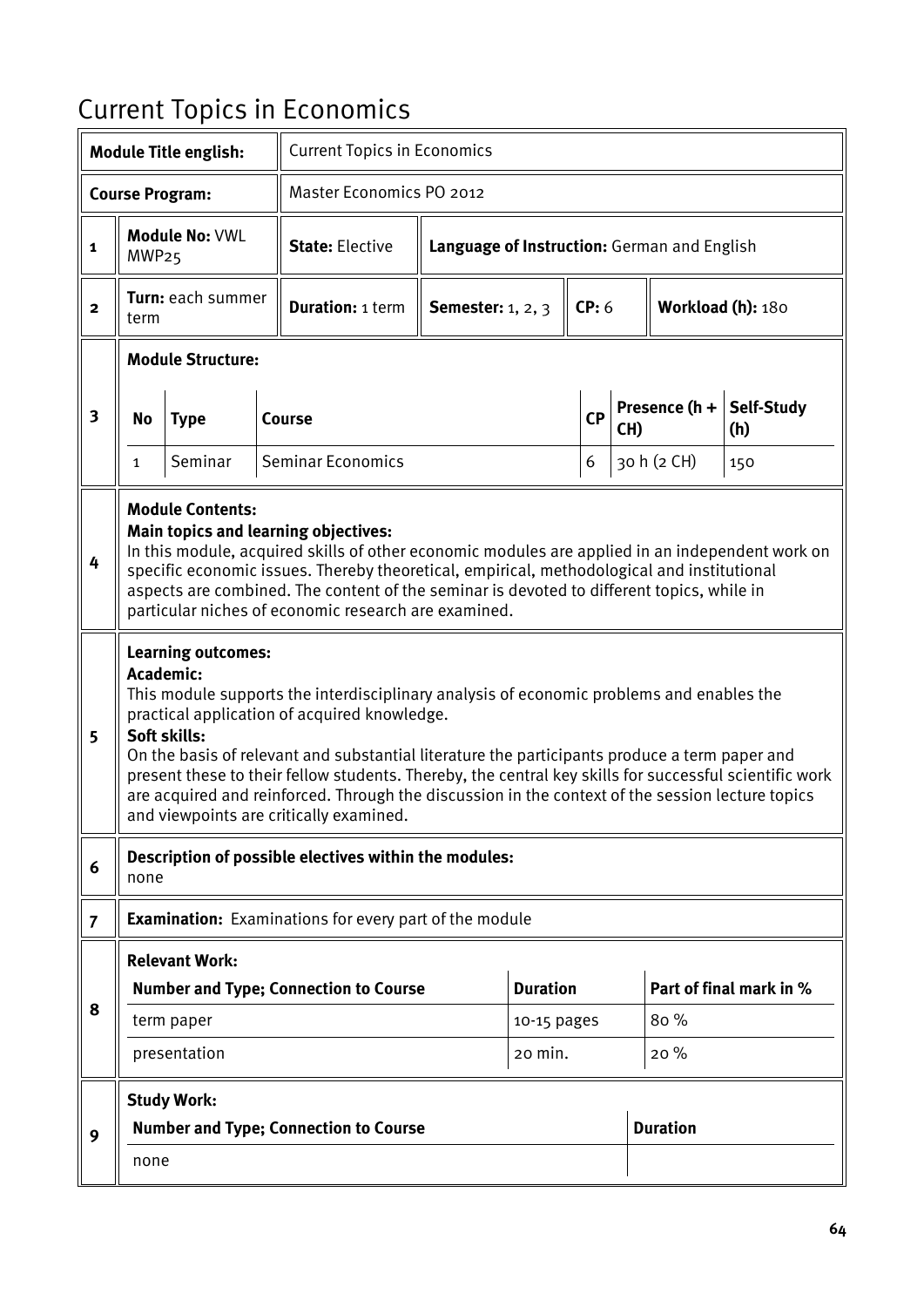| 10 | <b>Prerequisites for Credit Points:</b><br>The credit points will be granted after all relevant work and study work have been successfully<br>completed. |                                                        |  |  |  |  |  |  |
|----|----------------------------------------------------------------------------------------------------------------------------------------------------------|--------------------------------------------------------|--|--|--|--|--|--|
| 11 | Weight of the module grade for the overall grade:<br>5% (6 of 120 CP)                                                                                    |                                                        |  |  |  |  |  |  |
| 12 | <b>Module Prerequisites:</b><br>none                                                                                                                     |                                                        |  |  |  |  |  |  |
| 13 | Presence:<br>Presence is strongly recommended to warrant learning success.                                                                               |                                                        |  |  |  |  |  |  |
| 14 | Use of the module for other course programs:<br>Master Business Administration, Master Economics, Master Mathematics, Master Human<br>Geography          |                                                        |  |  |  |  |  |  |
| 15 | <b>Responsible Lecturer:</b><br>Professor Dr. Martin Bohl, Professor Dr. Gernot<br><b>Sieg</b>                                                           | Department:<br><b>School of Business and Economics</b> |  |  |  |  |  |  |
| 16 | Misc.:                                                                                                                                                   |                                                        |  |  |  |  |  |  |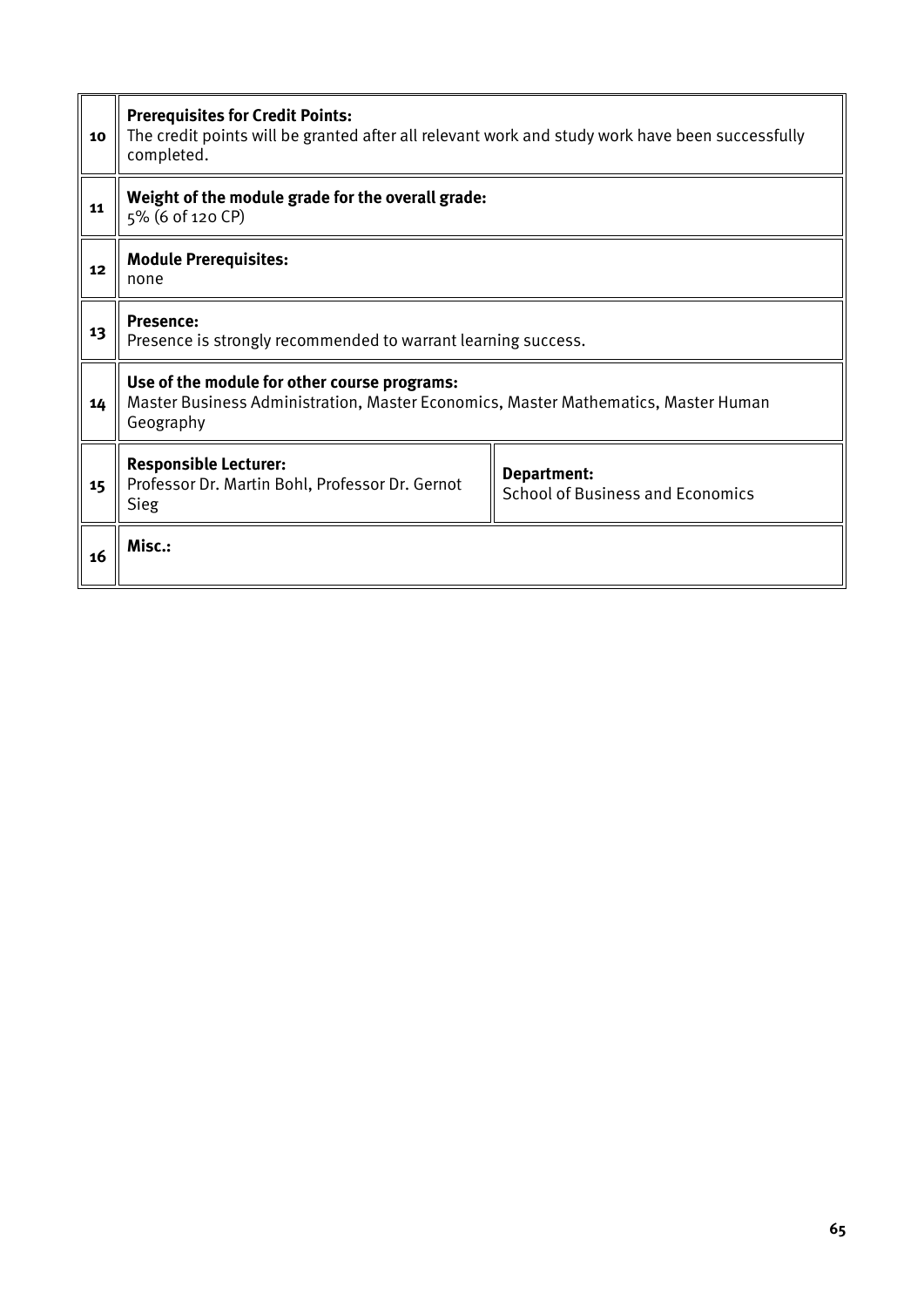### Selected Issues in Economics

|                |                                                                                                                                                                                                                                                                                                                                                                                                                                                                                                                                | <b>Module Title english:</b>              |                                              | Selected Issues in Economics                                                                                                                                                                                                                                                                                                                                                                                                                          |                                  |                                   |           |             |                         |                   |  |
|----------------|--------------------------------------------------------------------------------------------------------------------------------------------------------------------------------------------------------------------------------------------------------------------------------------------------------------------------------------------------------------------------------------------------------------------------------------------------------------------------------------------------------------------------------|-------------------------------------------|----------------------------------------------|-------------------------------------------------------------------------------------------------------------------------------------------------------------------------------------------------------------------------------------------------------------------------------------------------------------------------------------------------------------------------------------------------------------------------------------------------------|----------------------------------|-----------------------------------|-----------|-------------|-------------------------|-------------------|--|
|                |                                                                                                                                                                                                                                                                                                                                                                                                                                                                                                                                | <b>Course Program:</b>                    |                                              | Master Economics PO 2012                                                                                                                                                                                                                                                                                                                                                                                                                              |                                  |                                   |           |             |                         |                   |  |
| 1              | MWP <sub>26</sub>                                                                                                                                                                                                                                                                                                                                                                                                                                                                                                              | Module No: VWL                            |                                              | <b>State: Elective</b>                                                                                                                                                                                                                                                                                                                                                                                                                                | Language of Instruction: English |                                   |           |             |                         |                   |  |
| $\mathbf{2}$   | term                                                                                                                                                                                                                                                                                                                                                                                                                                                                                                                           | Turn: each winter                         |                                              | <b>Duration: 1 term</b>                                                                                                                                                                                                                                                                                                                                                                                                                               |                                  | CP: 6<br><b>Semester:</b> 1, 2, 3 |           |             |                         | Workload (h): 180 |  |
|                |                                                                                                                                                                                                                                                                                                                                                                                                                                                                                                                                | <b>Module Structure:</b>                  |                                              |                                                                                                                                                                                                                                                                                                                                                                                                                                                       |                                  |                                   |           |             |                         |                   |  |
| 3              | <b>No</b>                                                                                                                                                                                                                                                                                                                                                                                                                                                                                                                      | <b>Type</b>                               | <b>Course</b>                                |                                                                                                                                                                                                                                                                                                                                                                                                                                                       |                                  |                                   | <b>CP</b> | CH)         | Presence (h +           | Self-Study<br>(h) |  |
|                | 1                                                                                                                                                                                                                                                                                                                                                                                                                                                                                                                              | Course                                    |                                              | Lecture: Selected Issues in Economics                                                                                                                                                                                                                                                                                                                                                                                                                 |                                  |                                   | 6         | 30 h (2 CH) |                         | 150               |  |
| 4              | <b>Module Contents:</b><br><b>Background and relations to other courses:</b><br>Built on the basic modules studied in Bachelor and Master this module aims to achieve deeper<br>knowledge in a specific topic (topics change each term).<br>Main topics and learning objectives:<br>This module provides the opportunity working on selected economic theories and problems<br>which are out of the standard syllabus. For instance topics can be related to history of dogma or<br>as well current economic-political topics. |                                           |                                              |                                                                                                                                                                                                                                                                                                                                                                                                                                                       |                                  |                                   |           |             |                         |                   |  |
| 5              | Academic:                                                                                                                                                                                                                                                                                                                                                                                                                                                                                                                      | <b>Learning outcomes:</b><br>Soft skills: |                                              | The module aims to think out of the box of the standard syllabus in economics and to open one's<br>mind towards interdisciplinary contents and unconventional ways of thinking. Hence students<br>will be able to bring their knowhow into question as well to apply their knowledge referred to<br>other intellectual approaches and sociopolitical topics.<br>Students are able to analyze complex questions on their own and to develop solutions. |                                  |                                   |           |             |                         |                   |  |
| 6              | none                                                                                                                                                                                                                                                                                                                                                                                                                                                                                                                           |                                           |                                              | Description of possible electives within the modules:                                                                                                                                                                                                                                                                                                                                                                                                 |                                  |                                   |           |             |                         |                   |  |
| $\overline{7}$ |                                                                                                                                                                                                                                                                                                                                                                                                                                                                                                                                | <b>Examination: Final Module Exam</b>     |                                              |                                                                                                                                                                                                                                                                                                                                                                                                                                                       |                                  |                                   |           |             |                         |                   |  |
|                |                                                                                                                                                                                                                                                                                                                                                                                                                                                                                                                                | <b>Relevant Work:</b>                     |                                              |                                                                                                                                                                                                                                                                                                                                                                                                                                                       |                                  |                                   |           |             |                         |                   |  |
| 8              |                                                                                                                                                                                                                                                                                                                                                                                                                                                                                                                                | Final written exam                        | <b>Number and Type; Connection to Course</b> |                                                                                                                                                                                                                                                                                                                                                                                                                                                       | <b>Duration</b><br>60 min.       |                                   |           | 100 %       | Part of final mark in % |                   |  |
|                |                                                                                                                                                                                                                                                                                                                                                                                                                                                                                                                                | <b>Study Work:</b>                        |                                              |                                                                                                                                                                                                                                                                                                                                                                                                                                                       |                                  |                                   |           |             |                         |                   |  |
| 9              | <b>Number and Type; Connection to Course</b>                                                                                                                                                                                                                                                                                                                                                                                                                                                                                   |                                           |                                              |                                                                                                                                                                                                                                                                                                                                                                                                                                                       |                                  |                                   |           |             | <b>Duration</b>         |                   |  |
|                |                                                                                                                                                                                                                                                                                                                                                                                                                                                                                                                                |                                           |                                              | Participation in the lecture and accompanying literature study                                                                                                                                                                                                                                                                                                                                                                                        |                                  |                                   |           |             |                         |                   |  |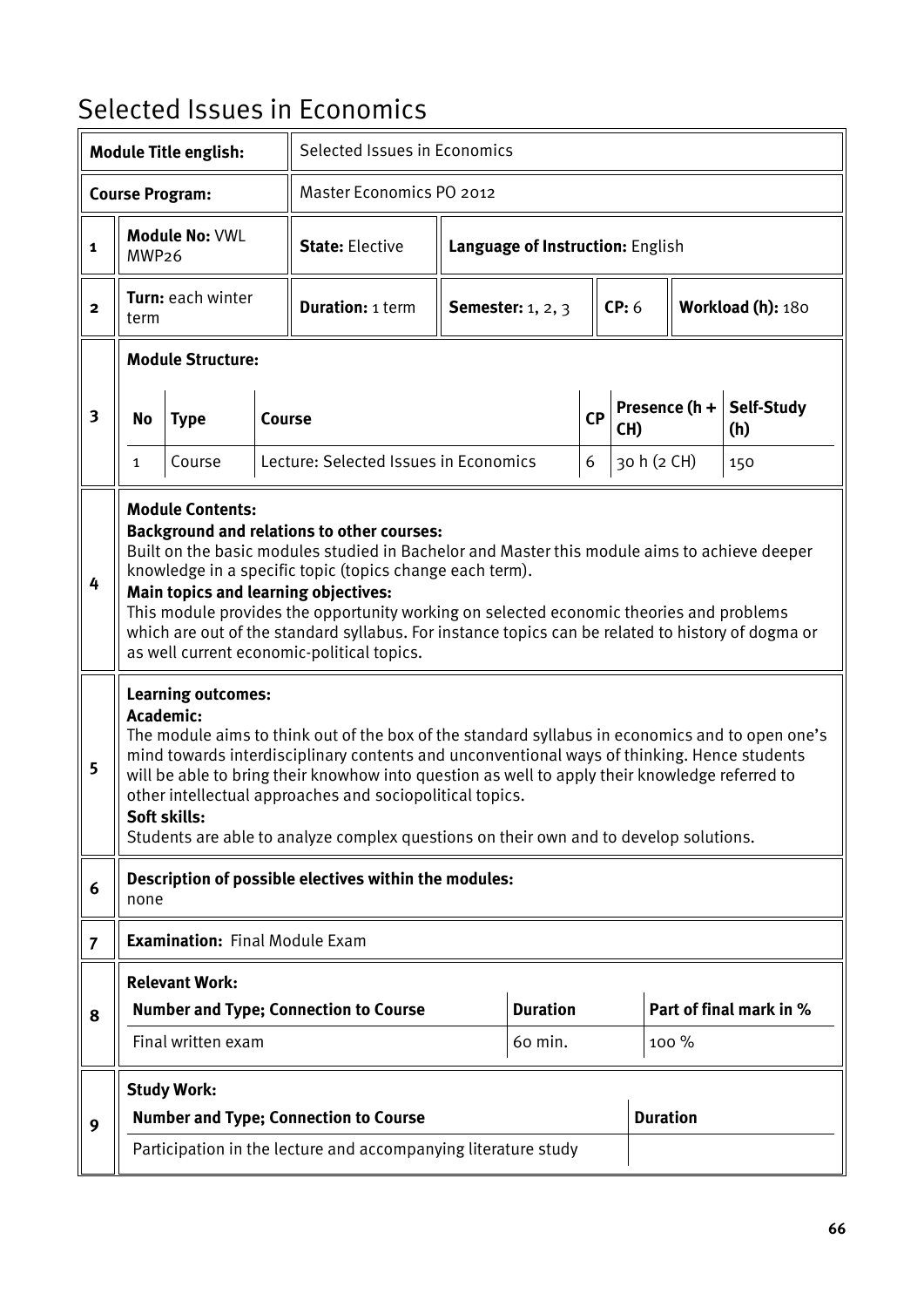| 10 | <b>Prerequisites for Credit Points:</b><br>The credit points will be granted after all relevant work and study work have been successfully<br>completed.        |                                                        |  |  |  |  |  |  |  |
|----|-----------------------------------------------------------------------------------------------------------------------------------------------------------------|--------------------------------------------------------|--|--|--|--|--|--|--|
| 11 | Weight of the module grade for the overall grade:<br>5% (6 of 120 CP)                                                                                           |                                                        |  |  |  |  |  |  |  |
| 12 | <b>Module Prerequisites:</b><br>none                                                                                                                            |                                                        |  |  |  |  |  |  |  |
| 13 | <b>Presence:</b><br>The presence is recommended.                                                                                                                |                                                        |  |  |  |  |  |  |  |
| 14 | Use of the module for other course programs:<br>Master Business Administration, Master Economics, Master Mathematics, Master Physics, Master<br>Human Geography |                                                        |  |  |  |  |  |  |  |
| 15 | <b>Responsible Lecturer:</b><br>Professor Dr. Ulrich Suntum                                                                                                     | Department:<br><b>School of Business and Economics</b> |  |  |  |  |  |  |  |
| 16 | Misc.:<br>This module is preferably lectured by guest lecturers in English.                                                                                     |                                                        |  |  |  |  |  |  |  |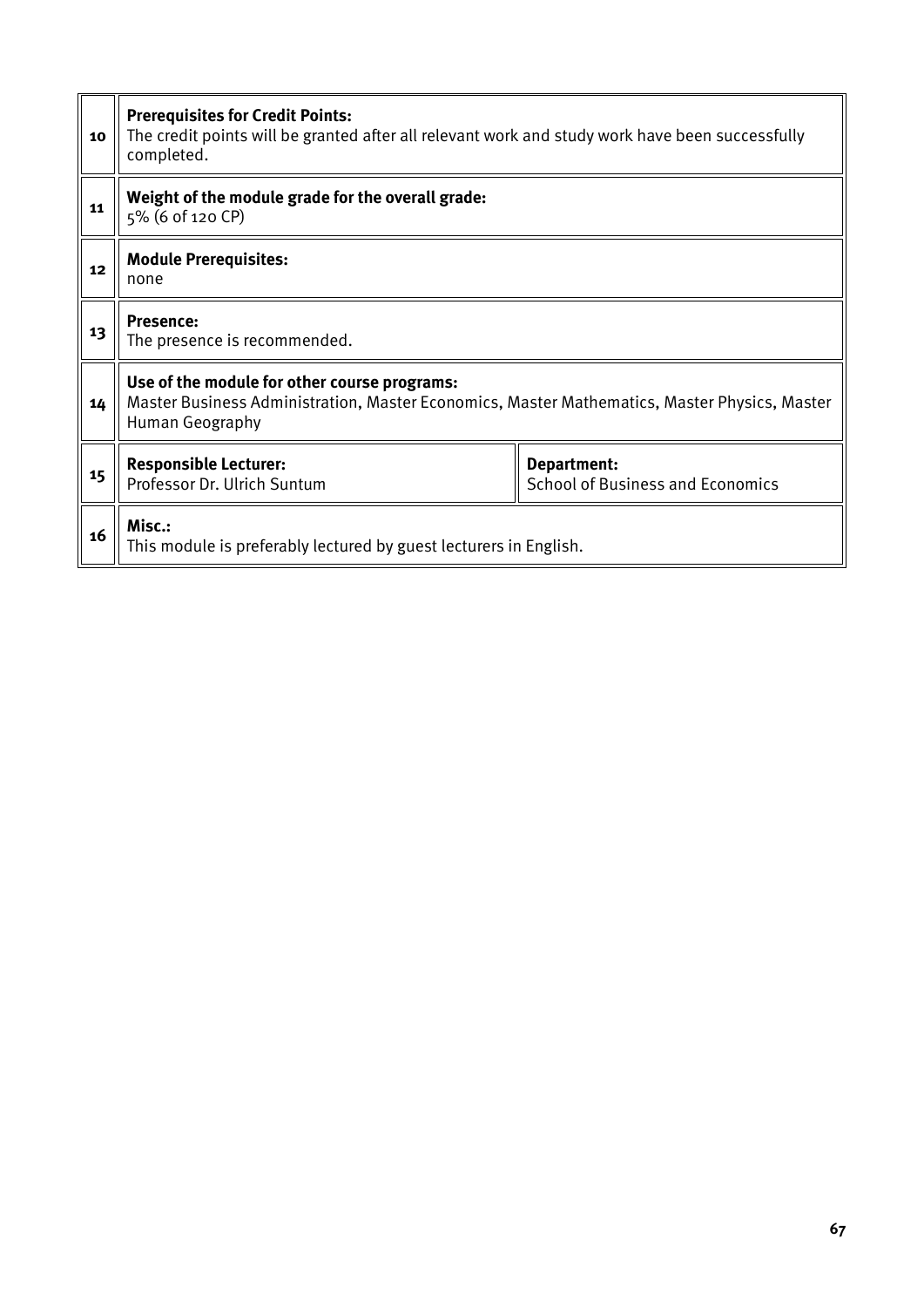# Seminar Public Economics

|                         |                                                                                                                                                                                                                                                                                                                                                                                                                                                                                                                                                                                                                                                                                                                                                                                                                                                                     | <b>Module Title english:</b>                                                                    |               | <b>Seminar Public Economics</b>                                                                                                                                                                                                                                  |  |                                 |           |             |                 |                         |
|-------------------------|---------------------------------------------------------------------------------------------------------------------------------------------------------------------------------------------------------------------------------------------------------------------------------------------------------------------------------------------------------------------------------------------------------------------------------------------------------------------------------------------------------------------------------------------------------------------------------------------------------------------------------------------------------------------------------------------------------------------------------------------------------------------------------------------------------------------------------------------------------------------|-------------------------------------------------------------------------------------------------|---------------|------------------------------------------------------------------------------------------------------------------------------------------------------------------------------------------------------------------------------------------------------------------|--|---------------------------------|-----------|-------------|-----------------|-------------------------|
|                         |                                                                                                                                                                                                                                                                                                                                                                                                                                                                                                                                                                                                                                                                                                                                                                                                                                                                     | <b>Course Program:</b>                                                                          |               | <b>Master Economics PO 2012</b>                                                                                                                                                                                                                                  |  |                                 |           |             |                 |                         |
| $\mathbf{1}$            | MWP <sub>27</sub>                                                                                                                                                                                                                                                                                                                                                                                                                                                                                                                                                                                                                                                                                                                                                                                                                                                   | Module No: VWL                                                                                  |               | <b>State: Elective</b>                                                                                                                                                                                                                                           |  | Language of Instruction: German |           |             |                 |                         |
| $\mathbf{2}$            |                                                                                                                                                                                                                                                                                                                                                                                                                                                                                                                                                                                                                                                                                                                                                                                                                                                                     | Turn: each term                                                                                 |               | <b>Duration: 1 term</b>                                                                                                                                                                                                                                          |  | <b>Semester:</b> 1, 2, 3        |           | CP: 6       |                 | Workload (h): 180       |
|                         |                                                                                                                                                                                                                                                                                                                                                                                                                                                                                                                                                                                                                                                                                                                                                                                                                                                                     | <b>Module Structure:</b>                                                                        |               |                                                                                                                                                                                                                                                                  |  |                                 |           |             |                 |                         |
| $\overline{\mathbf{3}}$ | No                                                                                                                                                                                                                                                                                                                                                                                                                                                                                                                                                                                                                                                                                                                                                                                                                                                                  | <b>Type</b>                                                                                     | <b>Course</b> |                                                                                                                                                                                                                                                                  |  |                                 | CP<br>CH) |             | Presence $(h +$ | Self-Study<br>(h)       |
|                         | 1                                                                                                                                                                                                                                                                                                                                                                                                                                                                                                                                                                                                                                                                                                                                                                                                                                                                   | Seminar                                                                                         |               | <b>Seminar Public Economics</b>                                                                                                                                                                                                                                  |  |                                 | 6         | 30 h (2 CH) |                 | 150                     |
| 4                       | <b>Module Contents:</b><br><b>Background and relations to other courses:</b><br>To understand and to solve the financial problems of governments in developed and less<br>developed countries requires the application of economic methods according to the state of the<br>art in public economics. As a consequence, a good knowledge of microeconomic theory and<br>empirical methods is a precondition for a thorough analysis of government policies.<br><b>Main topics and learning objectives:</b><br>In this module, the module 'Ökonomische Theorie des Staates (Public Economics)' in the<br>bachelor studs will be enhanced and extended. Aspects of novel research, as well as current<br>issues in fiscal and social policy, should be worked out in form of presentations on a high<br>academic level.<br><b>Themes</b><br><b>Learning objectives</b> |                                                                                                 |               |                                                                                                                                                                                                                                                                  |  |                                 |           |             |                 |                         |
| 5                       |                                                                                                                                                                                                                                                                                                                                                                                                                                                                                                                                                                                                                                                                                                                                                                                                                                                                     | <b>Learning outcomes:</b><br>Academic:<br>analyses of the corresponding issues.<br>Soft skills: |               | After the completion of this module, students should be able to analyze economically<br>governmental economic behavior. Moreover, students should provide their own qualified<br>Writing a paper in economics, as well as presenting and discussing its results. |  |                                 |           |             |                 |                         |
| 6                       | none                                                                                                                                                                                                                                                                                                                                                                                                                                                                                                                                                                                                                                                                                                                                                                                                                                                                |                                                                                                 |               | Description of possible electives within the modules:                                                                                                                                                                                                            |  |                                 |           |             |                 |                         |
| $\overline{7}$          |                                                                                                                                                                                                                                                                                                                                                                                                                                                                                                                                                                                                                                                                                                                                                                                                                                                                     |                                                                                                 |               | <b>Examination:</b> Examinations for every part of the module                                                                                                                                                                                                    |  |                                 |           |             |                 |                         |
|                         |                                                                                                                                                                                                                                                                                                                                                                                                                                                                                                                                                                                                                                                                                                                                                                                                                                                                     | <b>Relevant Work:</b>                                                                           |               |                                                                                                                                                                                                                                                                  |  |                                 |           |             |                 |                         |
| 8                       |                                                                                                                                                                                                                                                                                                                                                                                                                                                                                                                                                                                                                                                                                                                                                                                                                                                                     | <b>Number and Type; Connection to Course</b>                                                    |               |                                                                                                                                                                                                                                                                  |  | <b>Duration</b>                 |           |             |                 | Part of final mark in % |
|                         |                                                                                                                                                                                                                                                                                                                                                                                                                                                                                                                                                                                                                                                                                                                                                                                                                                                                     | Academic paper                                                                                  |               |                                                                                                                                                                                                                                                                  |  | 15 pages                        |           |             | 70 %            |                         |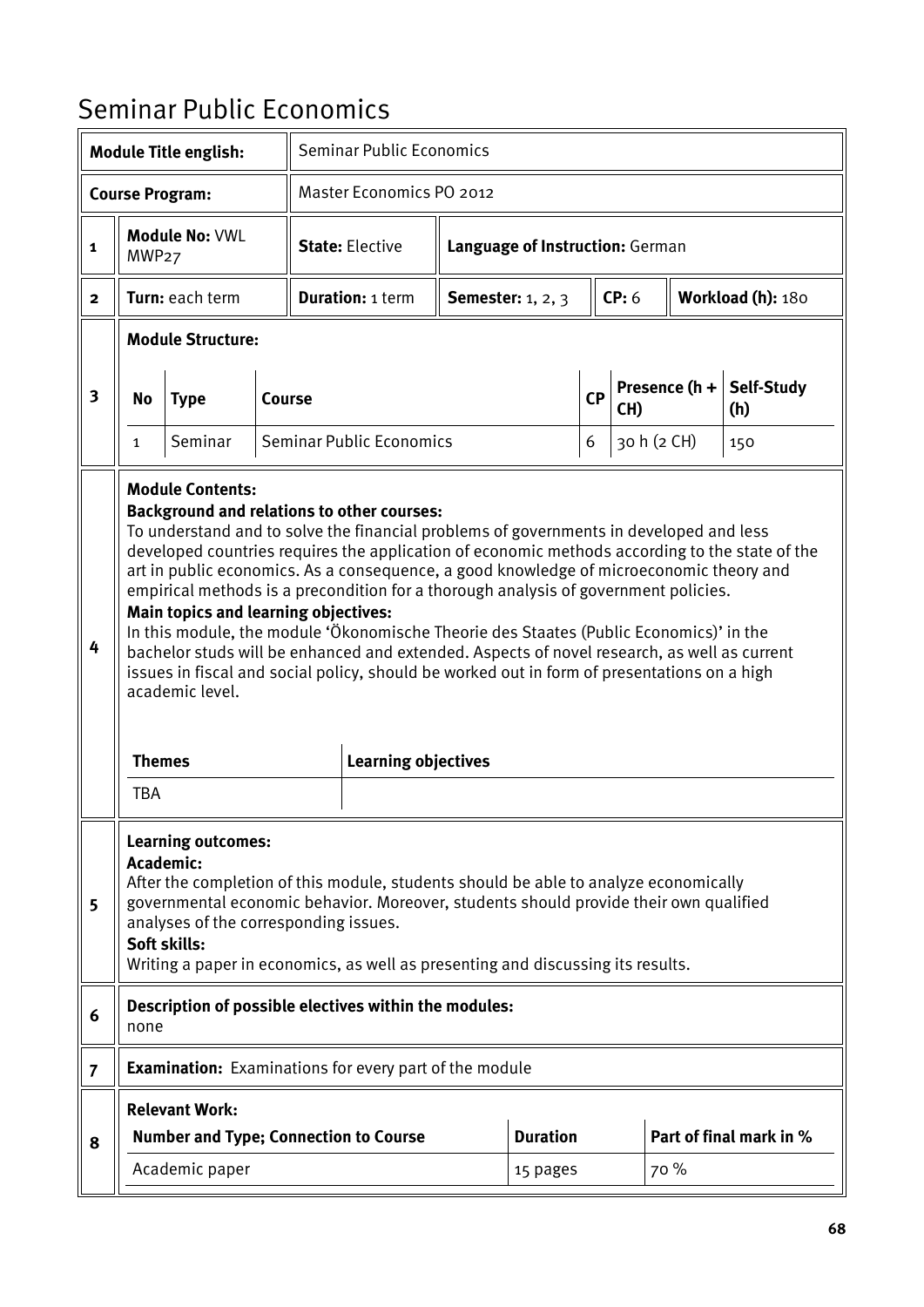|    | Presentation of paper/results                                                                                                                                                                                                                                                                                                             | 45 min.            | 30%                                     |  |  |  |  |  |  |
|----|-------------------------------------------------------------------------------------------------------------------------------------------------------------------------------------------------------------------------------------------------------------------------------------------------------------------------------------------|--------------------|-----------------------------------------|--|--|--|--|--|--|
| 9  | <b>Study Work:</b><br><b>Number and Type; Connection to Course</b><br>none                                                                                                                                                                                                                                                                |                    | <b>Duration</b>                         |  |  |  |  |  |  |
| 10 | <b>Prerequisites for Credit Points:</b><br>The credit points will be granted after all relevant work and study work have been successfully<br>completed.                                                                                                                                                                                  |                    |                                         |  |  |  |  |  |  |
| 11 | Weight of the module grade for the overall grade:<br>5% (6 of 120 CP)                                                                                                                                                                                                                                                                     |                    |                                         |  |  |  |  |  |  |
| 12 | <b>Module Prerequisites:</b><br>The registration rules of the examination office are to be followed. Furthermore, a registration at<br>the respective professorship is required. Knowledge of microeconomics is assumed. A successful<br>completion of the module 'Ökonomische Theorie des Staates (Public Economics)' is<br>recommended. |                    |                                         |  |  |  |  |  |  |
| 13 | <b>Presence:</b><br>Presence is strongly recommended to warrant learning success.                                                                                                                                                                                                                                                         |                    |                                         |  |  |  |  |  |  |
| 14 | Use of the module for other course programs:<br>Master Business Administration, Master Economics, Master Mathematics, Master Human<br>Geography                                                                                                                                                                                           |                    |                                         |  |  |  |  |  |  |
| 15 | <b>Responsible Lecturer:</b><br>Professor Dr. Aloys Prinz                                                                                                                                                                                                                                                                                 | <b>Department:</b> | <b>School of Business and Economics</b> |  |  |  |  |  |  |
| 16 | Misc.:                                                                                                                                                                                                                                                                                                                                    |                    |                                         |  |  |  |  |  |  |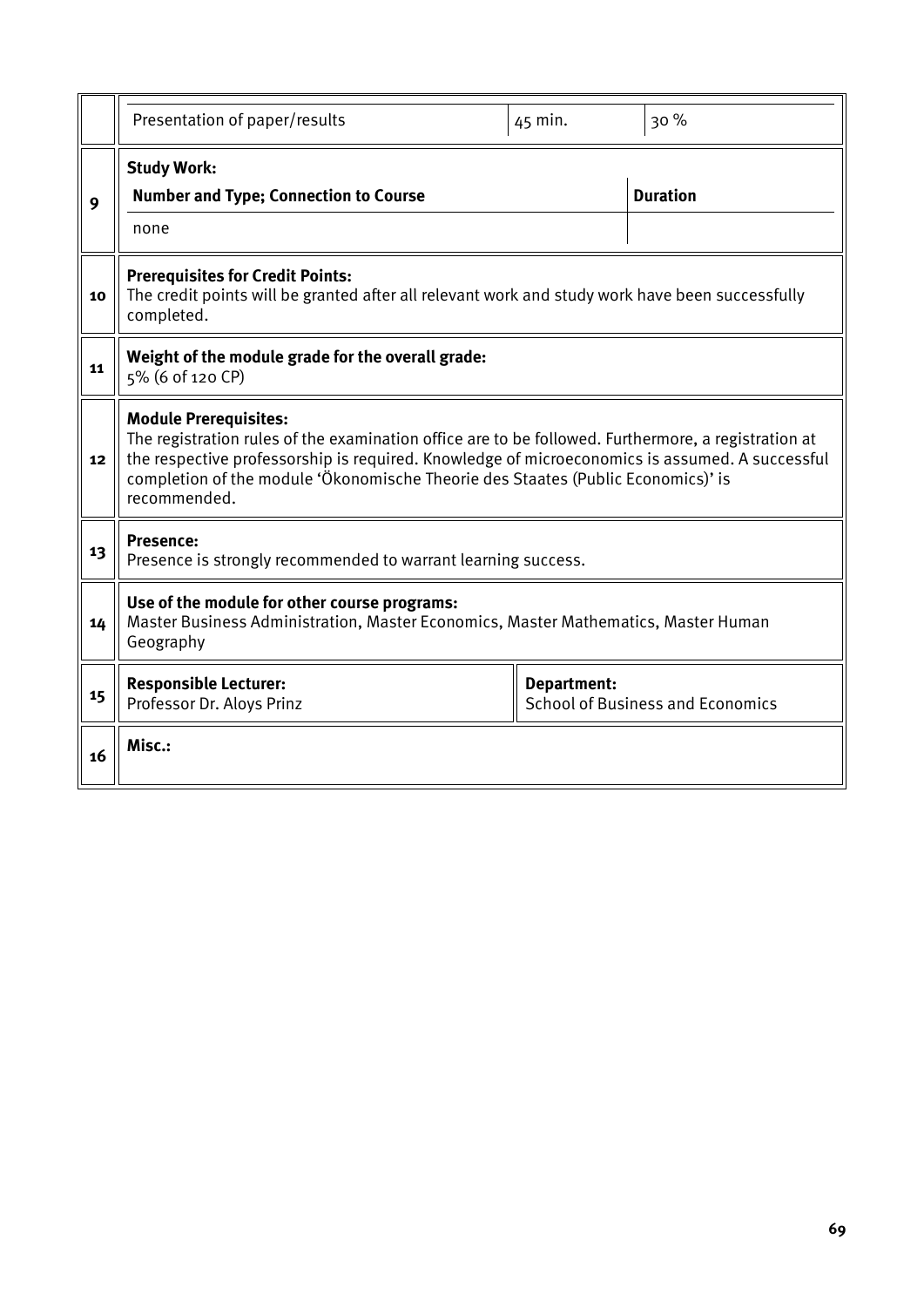### Advanced Public Economics

|                |                                                                                                                                                                                                                                                                                                                                                                           | <b>Module Title english:</b>                           |        | <b>Advanced Public Economics</b>                                                                                                                                                                                                                                                                                                                                                                                                                  |                     |                                  |   |                      |                 |                         |  |
|----------------|---------------------------------------------------------------------------------------------------------------------------------------------------------------------------------------------------------------------------------------------------------------------------------------------------------------------------------------------------------------------------|--------------------------------------------------------|--------|---------------------------------------------------------------------------------------------------------------------------------------------------------------------------------------------------------------------------------------------------------------------------------------------------------------------------------------------------------------------------------------------------------------------------------------------------|---------------------|----------------------------------|---|----------------------|-----------------|-------------------------|--|
|                |                                                                                                                                                                                                                                                                                                                                                                           | <b>Course Program:</b>                                 |        | <b>Master Economics PO 2012</b>                                                                                                                                                                                                                                                                                                                                                                                                                   |                     |                                  |   |                      |                 |                         |  |
| $\mathbf{1}$   | MWP <sub>28</sub>                                                                                                                                                                                                                                                                                                                                                         | <b>Module No: VWL</b>                                  |        | <b>State: Elective</b>                                                                                                                                                                                                                                                                                                                                                                                                                            |                     | Language of Instruction: English |   |                      |                 |                         |  |
| $\mathbf{2}$   | term                                                                                                                                                                                                                                                                                                                                                                      | Turn: each winter                                      |        | <b>Duration: 1 term</b>                                                                                                                                                                                                                                                                                                                                                                                                                           | Semester: $1, 2, 3$ |                                  |   | CP: 6                |                 | Workload (h): 180       |  |
|                |                                                                                                                                                                                                                                                                                                                                                                           | <b>Module Structure:</b>                               |        |                                                                                                                                                                                                                                                                                                                                                                                                                                                   |                     |                                  |   |                      |                 |                         |  |
| 3              | <b>No</b>                                                                                                                                                                                                                                                                                                                                                                 | <b>Type</b>                                            | Course |                                                                                                                                                                                                                                                                                                                                                                                                                                                   | <b>CP</b>           |                                  |   | Presence (h +<br>CH) |                 | Self-Study<br>(h)       |  |
|                | 1                                                                                                                                                                                                                                                                                                                                                                         | Course                                                 |        | Lecture Public Economics                                                                                                                                                                                                                                                                                                                                                                                                                          |                     |                                  | 6 | 30 h (2 CH)          |                 | 150                     |  |
| 4              | <b>Module Contents:</b><br>Main topics and learning objectives:<br>In this course students will discuss scientific papers in public economics. The main focus is on<br>the methodology of recent research in this field. This includes mathematical models and<br>estimation procedures. The course aims at research-orientated master students and graduate<br>students. |                                                        |        |                                                                                                                                                                                                                                                                                                                                                                                                                                                   |                     |                                  |   |                      |                 |                         |  |
| 5              |                                                                                                                                                                                                                                                                                                                                                                           | <b>Learning outcomes:</b><br>Academic:<br>Soft skills: |        | The course gives an overview of the most recent research papers and methods in public<br>economics. Participants will be able to read, analyse and classify scientific papers. Learning how<br>to work with formal models and apply recent estimation techniques is an important requirement<br>for the students' own research within a master or doctoral thesis.<br>Participants will learn how to think at a highly formal and abstract level. |                     |                                  |   |                      |                 |                         |  |
| 6              | none                                                                                                                                                                                                                                                                                                                                                                      |                                                        |        | Description of possible electives within the modules:                                                                                                                                                                                                                                                                                                                                                                                             |                     |                                  |   |                      |                 |                         |  |
| $\overline{7}$ |                                                                                                                                                                                                                                                                                                                                                                           | <b>Examination: Final Module Exam</b>                  |        |                                                                                                                                                                                                                                                                                                                                                                                                                                                   |                     |                                  |   |                      |                 |                         |  |
|                |                                                                                                                                                                                                                                                                                                                                                                           | <b>Relevant Work:</b>                                  |        |                                                                                                                                                                                                                                                                                                                                                                                                                                                   |                     |                                  |   |                      |                 |                         |  |
| 8              |                                                                                                                                                                                                                                                                                                                                                                           | Final written exam                                     |        | <b>Number and Type; Connection to Course</b>                                                                                                                                                                                                                                                                                                                                                                                                      |                     | <b>Duration</b><br>60 min.       |   |                      | 100 %           | Part of final mark in % |  |
|                |                                                                                                                                                                                                                                                                                                                                                                           |                                                        |        |                                                                                                                                                                                                                                                                                                                                                                                                                                                   |                     |                                  |   |                      |                 |                         |  |
| 9              | <b>Study Work:</b><br><b>Number and Type; Connection to Course</b><br>none                                                                                                                                                                                                                                                                                                |                                                        |        |                                                                                                                                                                                                                                                                                                                                                                                                                                                   |                     |                                  |   |                      | <b>Duration</b> |                         |  |
| 10             |                                                                                                                                                                                                                                                                                                                                                                           | <b>Prerequisites for Credit Points:</b><br>completed.  |        | The credit points will be granted after all relevant work and study work have been successfully                                                                                                                                                                                                                                                                                                                                                   |                     |                                  |   |                      |                 |                         |  |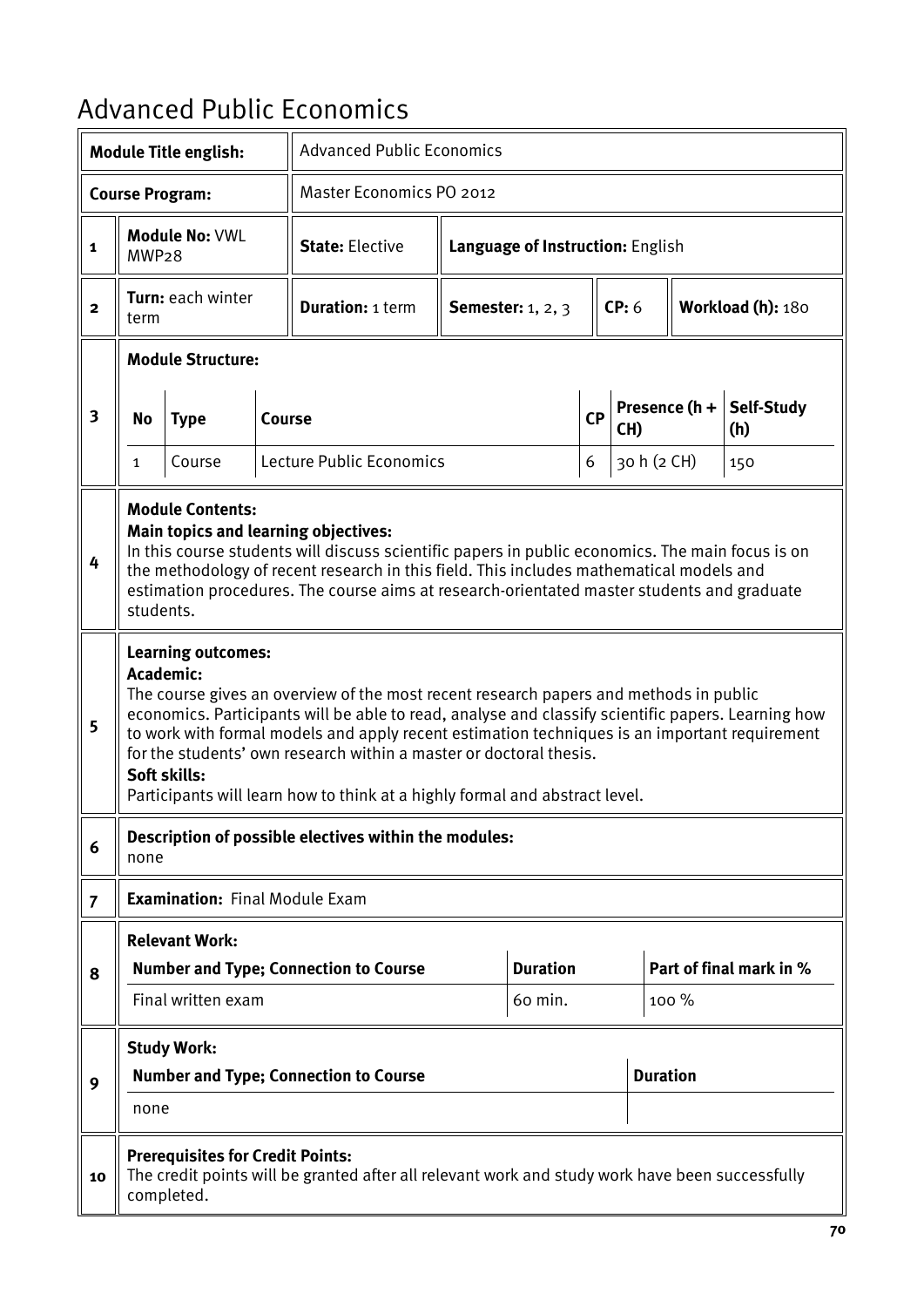| 11 | Weight of the module grade for the overall grade:<br>5% (6 of 120 CP)                                                                                                                                               |                                                        |  |  |  |  |  |
|----|---------------------------------------------------------------------------------------------------------------------------------------------------------------------------------------------------------------------|--------------------------------------------------------|--|--|--|--|--|
| 12 | <b>Module Prerequisites:</b><br>Good knowledge in microeconomic theory and econometrics, strong interest in scientific<br>research, participation in the course 'Public Economics' is recommended but not required. |                                                        |  |  |  |  |  |
| 13 | <b>Presence:</b><br>Presence is strongly recommended to warrant learning success.                                                                                                                                   |                                                        |  |  |  |  |  |
| 14 | Use of the module for other course programs:<br>Master Business Administration, Master Economics, Master Mathematics, Master Human<br>Geography                                                                     |                                                        |  |  |  |  |  |
| 15 | <b>Responsible Lecturer:</b><br>Professor Dr. Johannes Becker                                                                                                                                                       | Department:<br><b>School of Business and Economics</b> |  |  |  |  |  |
| 16 | Misc.:                                                                                                                                                                                                              |                                                        |  |  |  |  |  |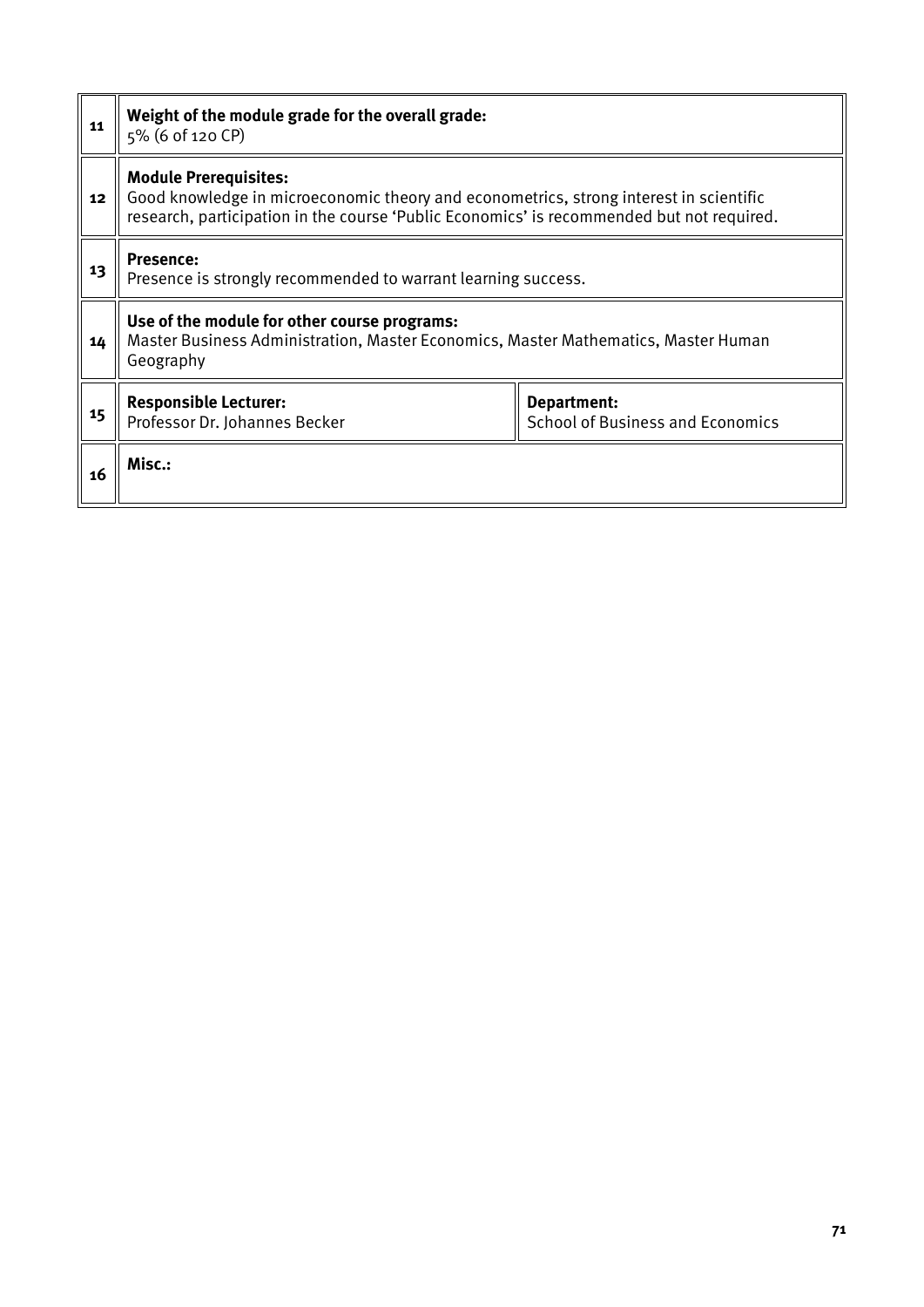# Empirical Public Economics

|                         |                                                                                                                                                                                                                                                                                                                                                                                                                                                                                                                                           | <b>Module Title english:</b>                                             |               | <b>Empirical Public Economics</b>                                                                                                                                                                                                                                                                                                                                                                                                                                                                                                                                                                                                                                                      |  |                                  |   |                      |                 |                          |  |
|-------------------------|-------------------------------------------------------------------------------------------------------------------------------------------------------------------------------------------------------------------------------------------------------------------------------------------------------------------------------------------------------------------------------------------------------------------------------------------------------------------------------------------------------------------------------------------|--------------------------------------------------------------------------|---------------|----------------------------------------------------------------------------------------------------------------------------------------------------------------------------------------------------------------------------------------------------------------------------------------------------------------------------------------------------------------------------------------------------------------------------------------------------------------------------------------------------------------------------------------------------------------------------------------------------------------------------------------------------------------------------------------|--|----------------------------------|---|----------------------|-----------------|--------------------------|--|
|                         |                                                                                                                                                                                                                                                                                                                                                                                                                                                                                                                                           | <b>Course Program:</b>                                                   |               | Master Economics PO 2012                                                                                                                                                                                                                                                                                                                                                                                                                                                                                                                                                                                                                                                               |  |                                  |   |                      |                 |                          |  |
| 1                       | MWP <sub>29</sub>                                                                                                                                                                                                                                                                                                                                                                                                                                                                                                                         | <b>Module No: VWL</b>                                                    |               | <b>State: Elective</b>                                                                                                                                                                                                                                                                                                                                                                                                                                                                                                                                                                                                                                                                 |  | Language of Instruction: English |   |                      |                 |                          |  |
| $\overline{2}$          |                                                                                                                                                                                                                                                                                                                                                                                                                                                                                                                                           | Turn: each term                                                          |               | <b>Duration: 1 term</b>                                                                                                                                                                                                                                                                                                                                                                                                                                                                                                                                                                                                                                                                |  | <b>Semester:</b> 1, 2, 3         |   | CP: 6                |                 | Workload (h): 180        |  |
|                         |                                                                                                                                                                                                                                                                                                                                                                                                                                                                                                                                           | <b>Module Structure:</b>                                                 |               |                                                                                                                                                                                                                                                                                                                                                                                                                                                                                                                                                                                                                                                                                        |  |                                  |   |                      |                 |                          |  |
| $\overline{\mathbf{3}}$ | No                                                                                                                                                                                                                                                                                                                                                                                                                                                                                                                                        | <b>Type</b>                                                              | <b>Course</b> | CP                                                                                                                                                                                                                                                                                                                                                                                                                                                                                                                                                                                                                                                                                     |  |                                  |   | Presence (h +<br>CH) |                 | <b>Self-Study</b><br>(h) |  |
|                         | 1                                                                                                                                                                                                                                                                                                                                                                                                                                                                                                                                         | Seminar                                                                  |               | <b>Seminar Empirical Public Economics</b>                                                                                                                                                                                                                                                                                                                                                                                                                                                                                                                                                                                                                                              |  |                                  | 6 | 30 h (2 CH)          |                 | 150                      |  |
| 4                       | <b>Module Contents:</b><br>Main topics and learning objectives:<br>In this course students will discuss recent state-of-the-art research papers. The main focus is on<br>empirical questions in public and social economics. This can include various topics such as the<br>sustainability of public debt, the evaluation of microcredit programs or the impact of gender and<br>religion on developing capital markets. Students will learn how to present the methodology and<br>results of an academic paper to a scientific audience. |                                                                          |               |                                                                                                                                                                                                                                                                                                                                                                                                                                                                                                                                                                                                                                                                                        |  |                                  |   |                      |                 |                          |  |
| 5                       |                                                                                                                                                                                                                                                                                                                                                                                                                                                                                                                                           | <b>Learning outcomes:</b><br>Academic:<br>Soft skills:                   |               | As the main focus is on empirical questions, participants will strengthen their knowledge in<br>empirical methods, e.g. how to with the issue of endogeneity or omitted variables. Moreover, the<br>course will give insights into how modern scientific papers are written, i.e. what is the typical<br>structure of a scientific paper, what is the choice of methods, how are results presented.<br>As scientific papers are written in English, this course can help to improve the participants'<br>language skills. By giving a presentation, students learn how to give a brief and correct summary<br>on a rather complex subject, and thus improve their presentation skills. |  |                                  |   |                      |                 |                          |  |
| 6                       | none                                                                                                                                                                                                                                                                                                                                                                                                                                                                                                                                      |                                                                          |               | Description of possible electives within the modules:                                                                                                                                                                                                                                                                                                                                                                                                                                                                                                                                                                                                                                  |  |                                  |   |                      |                 |                          |  |
| $\overline{7}$          |                                                                                                                                                                                                                                                                                                                                                                                                                                                                                                                                           |                                                                          |               | <b>Examination:</b> Examinations for every part of the module                                                                                                                                                                                                                                                                                                                                                                                                                                                                                                                                                                                                                          |  |                                  |   |                      |                 |                          |  |
| 8                       |                                                                                                                                                                                                                                                                                                                                                                                                                                                                                                                                           | <b>Relevant Work:</b><br>Academic paper<br>Presentation of paper/results |               | <b>Number and Type; Connection to Course</b>                                                                                                                                                                                                                                                                                                                                                                                                                                                                                                                                                                                                                                           |  | <b>Duration</b><br>15 pages      |   | 50 %                 |                 | Part of final mark in %  |  |
|                         |                                                                                                                                                                                                                                                                                                                                                                                                                                                                                                                                           |                                                                          |               |                                                                                                                                                                                                                                                                                                                                                                                                                                                                                                                                                                                                                                                                                        |  | 45 min.                          |   |                      | 50 %            |                          |  |
| 9                       | none                                                                                                                                                                                                                                                                                                                                                                                                                                                                                                                                      | <b>Study Work:</b>                                                       |               | <b>Number and Type; Connection to Course</b>                                                                                                                                                                                                                                                                                                                                                                                                                                                                                                                                                                                                                                           |  |                                  |   |                      | <b>Duration</b> |                          |  |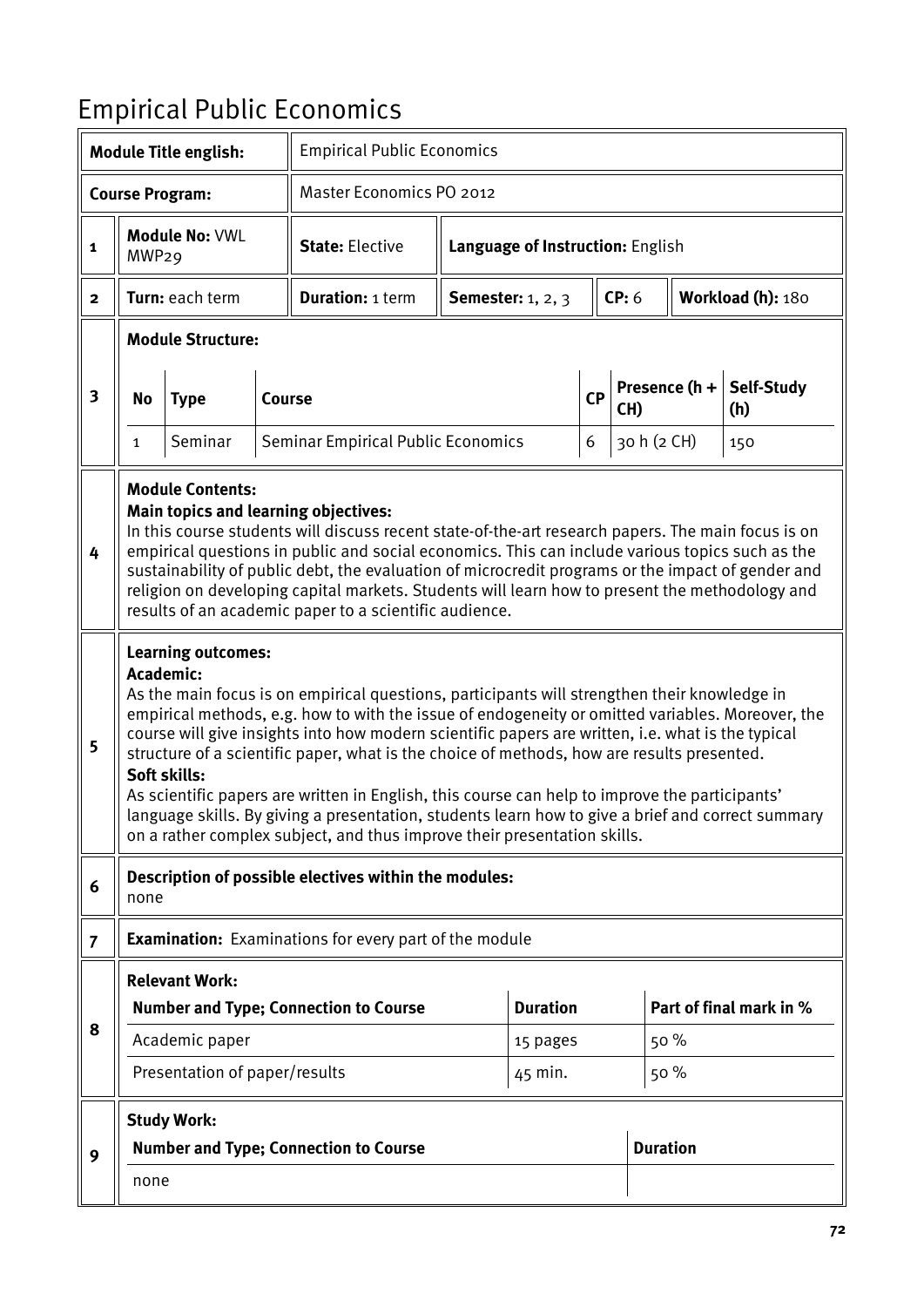| 10 | <b>Prerequisites for Credit Points:</b><br>The credit points will be granted after all relevant work and study work have been successfully<br>completed.   |  |  |  |  |  |  |
|----|------------------------------------------------------------------------------------------------------------------------------------------------------------|--|--|--|--|--|--|
| 11 | Weight of the module grade for the overall grade:<br>5% (6 of 120 CP)                                                                                      |  |  |  |  |  |  |
| 12 | <b>Module Prerequisites:</b><br>Good knowledge of microeconomic theory, participation in the course 'Public Economics' is<br>recommended but not required. |  |  |  |  |  |  |
| 13 | <b>Presence:</b><br>Presence is strongly recommended to warrant learning success.                                                                          |  |  |  |  |  |  |
| 14 | Use of the module for other course programs:<br>Master Business Administration, Master Economics, Master Mathematics, Master Human<br>Geography            |  |  |  |  |  |  |
| 15 | <b>Responsible Lecturer:</b><br>Department:<br>Professor Dr. Johannes Becker<br><b>School of Business and Economics</b>                                    |  |  |  |  |  |  |
| 16 | Misc.:                                                                                                                                                     |  |  |  |  |  |  |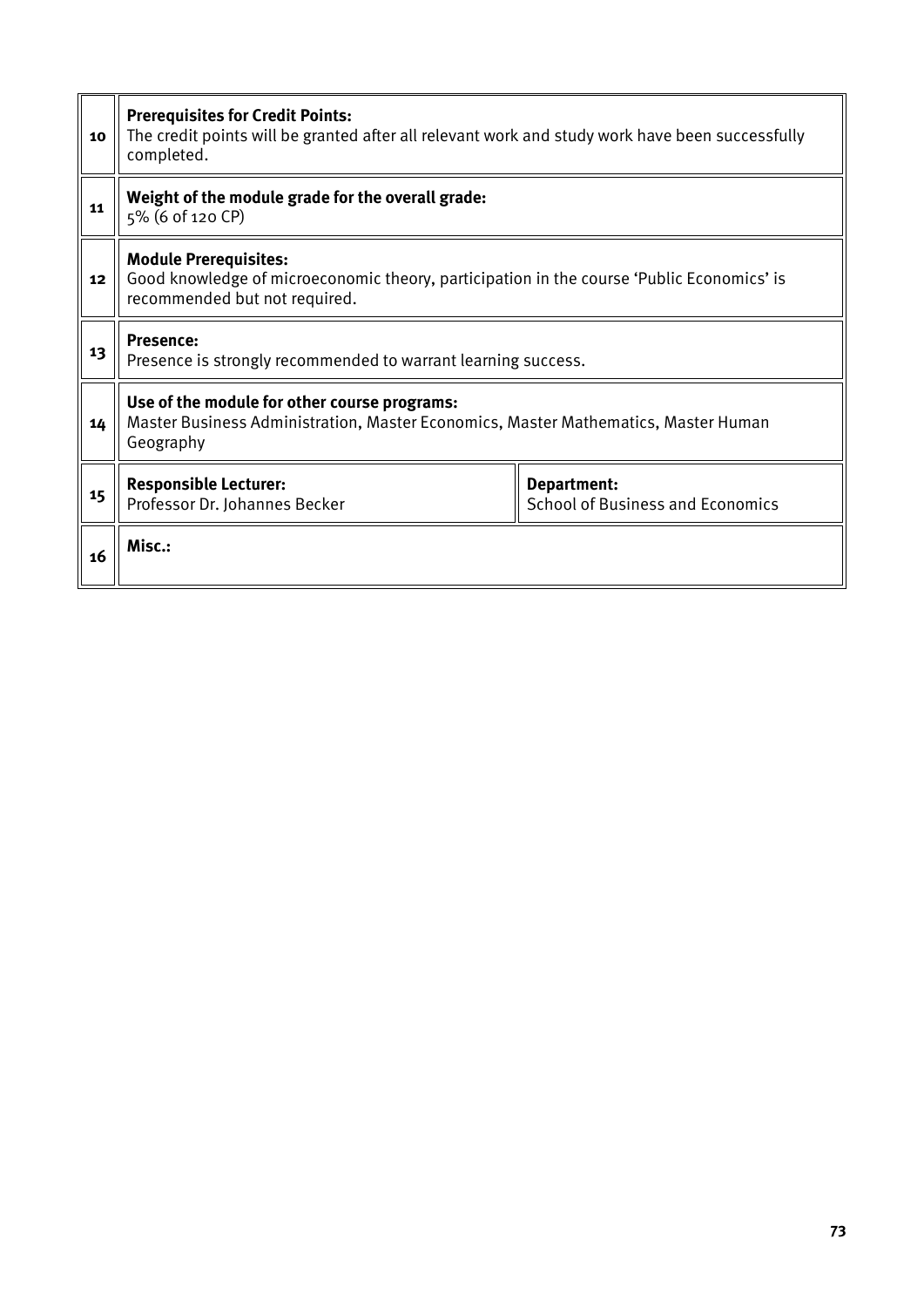## Fiscal Policy

|                                                                                                    |                                                                                                                                                                                                                                                                                                                                                              | <b>Module Title english:</b>                                            |  | <b>Fiscal Policy</b>                                                                            |                          |                            |   |                                 |       |                         |  |
|----------------------------------------------------------------------------------------------------|--------------------------------------------------------------------------------------------------------------------------------------------------------------------------------------------------------------------------------------------------------------------------------------------------------------------------------------------------------------|-------------------------------------------------------------------------|--|-------------------------------------------------------------------------------------------------|--------------------------|----------------------------|---|---------------------------------|-------|-------------------------|--|
|                                                                                                    |                                                                                                                                                                                                                                                                                                                                                              | <b>Course Program:</b>                                                  |  | <b>Master Economics PO 2012</b>                                                                 |                          |                            |   |                                 |       |                         |  |
| 1                                                                                                  | MWP30                                                                                                                                                                                                                                                                                                                                                        | <b>Module No: VWL</b>                                                   |  | <b>State: Elective</b>                                                                          |                          |                            |   | Language of Instruction: German |       |                         |  |
| $\mathbf{2}$                                                                                       | term                                                                                                                                                                                                                                                                                                                                                         | Turn: each winter                                                       |  | <b>Duration: 1 term</b>                                                                         | <b>Semester:</b> 1, 2, 3 |                            |   | CP: 6                           |       | Workload (h): 180       |  |
|                                                                                                    | <b>Module Structure:</b>                                                                                                                                                                                                                                                                                                                                     |                                                                         |  |                                                                                                 |                          |                            |   |                                 |       |                         |  |
| Presence (h +<br>$\overline{\mathbf{3}}$<br><b>CP</b><br><b>Type</b><br>No<br><b>Course</b><br>CH) |                                                                                                                                                                                                                                                                                                                                                              |                                                                         |  |                                                                                                 |                          | Self-Study<br>(h)          |   |                                 |       |                         |  |
|                                                                                                    | 1                                                                                                                                                                                                                                                                                                                                                            | Course                                                                  |  | Lecture Fiscal Policy                                                                           |                          |                            | 6 | 30 h (2 CH)                     |       | 150                     |  |
| 4                                                                                                  | <b>Module Contents:</b><br>Main topics and learning objectives:<br>This course will cover three main subjects: (1) Financial equalisation between the states<br>(horizontal equilisation) as well as between the federal government and the states, (2) financial<br>equilisation at local level in North Rhine-Westphalia, (3) public debt and derivatives. |                                                                         |  |                                                                                                 |                          |                            |   |                                 |       |                         |  |
| 5                                                                                                  | <b>Learning outcomes:</b><br>Academic:<br>Within this course students acquire advanced knowledge of the German system of financial<br>equalization. Students will be able to analyse and judge recent problems of fiscal federalism in<br>Germany.                                                                                                           |                                                                         |  |                                                                                                 |                          |                            |   |                                 |       |                         |  |
| 6                                                                                                  | none                                                                                                                                                                                                                                                                                                                                                         |                                                                         |  | Description of possible electives within the modules:                                           |                          |                            |   |                                 |       |                         |  |
| $\overline{7}$                                                                                     |                                                                                                                                                                                                                                                                                                                                                              | <b>Examination:</b> Final Module Exam                                   |  |                                                                                                 |                          |                            |   |                                 |       |                         |  |
| 8                                                                                                  |                                                                                                                                                                                                                                                                                                                                                              | <b>Relevant Work:</b><br>Final written exam                             |  | <b>Number and Type; Connection to Course</b>                                                    |                          | <b>Duration</b><br>60 min. |   |                                 | 100 % | Part of final mark in % |  |
|                                                                                                    |                                                                                                                                                                                                                                                                                                                                                              | <b>Study Work:</b>                                                      |  |                                                                                                 |                          |                            |   |                                 |       |                         |  |
| 9                                                                                                  |                                                                                                                                                                                                                                                                                                                                                              | <b>Duration</b><br><b>Number and Type; Connection to Course</b><br>none |  |                                                                                                 |                          |                            |   |                                 |       |                         |  |
| 10                                                                                                 |                                                                                                                                                                                                                                                                                                                                                              | <b>Prerequisites for Credit Points:</b><br>completed.                   |  | The credit points will be granted after all relevant work and study work have been successfully |                          |                            |   |                                 |       |                         |  |
| 11                                                                                                 |                                                                                                                                                                                                                                                                                                                                                              | 5% (6 of 120 CP)                                                        |  | Weight of the module grade for the overall grade:                                               |                          |                            |   |                                 |       |                         |  |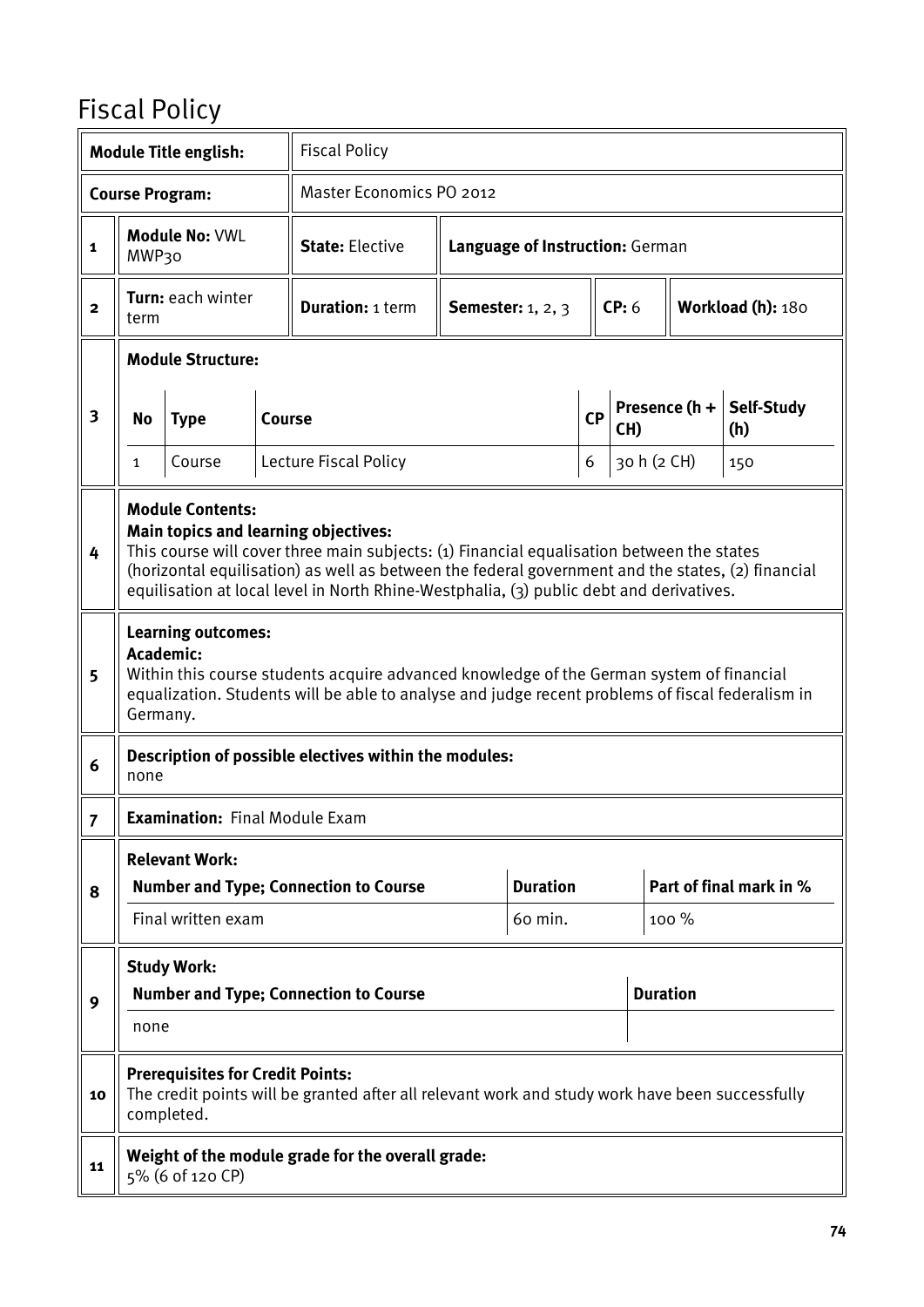| 12 | <b>Module Prerequisites:</b><br>Recommended: Module Public Economics                                                                            |                                                        |  |  |  |  |  |  |
|----|-------------------------------------------------------------------------------------------------------------------------------------------------|--------------------------------------------------------|--|--|--|--|--|--|
| 13 | <b>Presence:</b><br>Presence is recommended.                                                                                                    |                                                        |  |  |  |  |  |  |
| 14 | Use of the module for other course programs:<br>Master Business Administration, Master Economics, Master Mathematics, Master Human<br>Geography |                                                        |  |  |  |  |  |  |
| 15 | <b>Responsible Lecturer:</b><br>Professor Dr. Johannes Becker                                                                                   | Department:<br><b>School of Business and Economics</b> |  |  |  |  |  |  |
| 16 | Misc.:                                                                                                                                          |                                                        |  |  |  |  |  |  |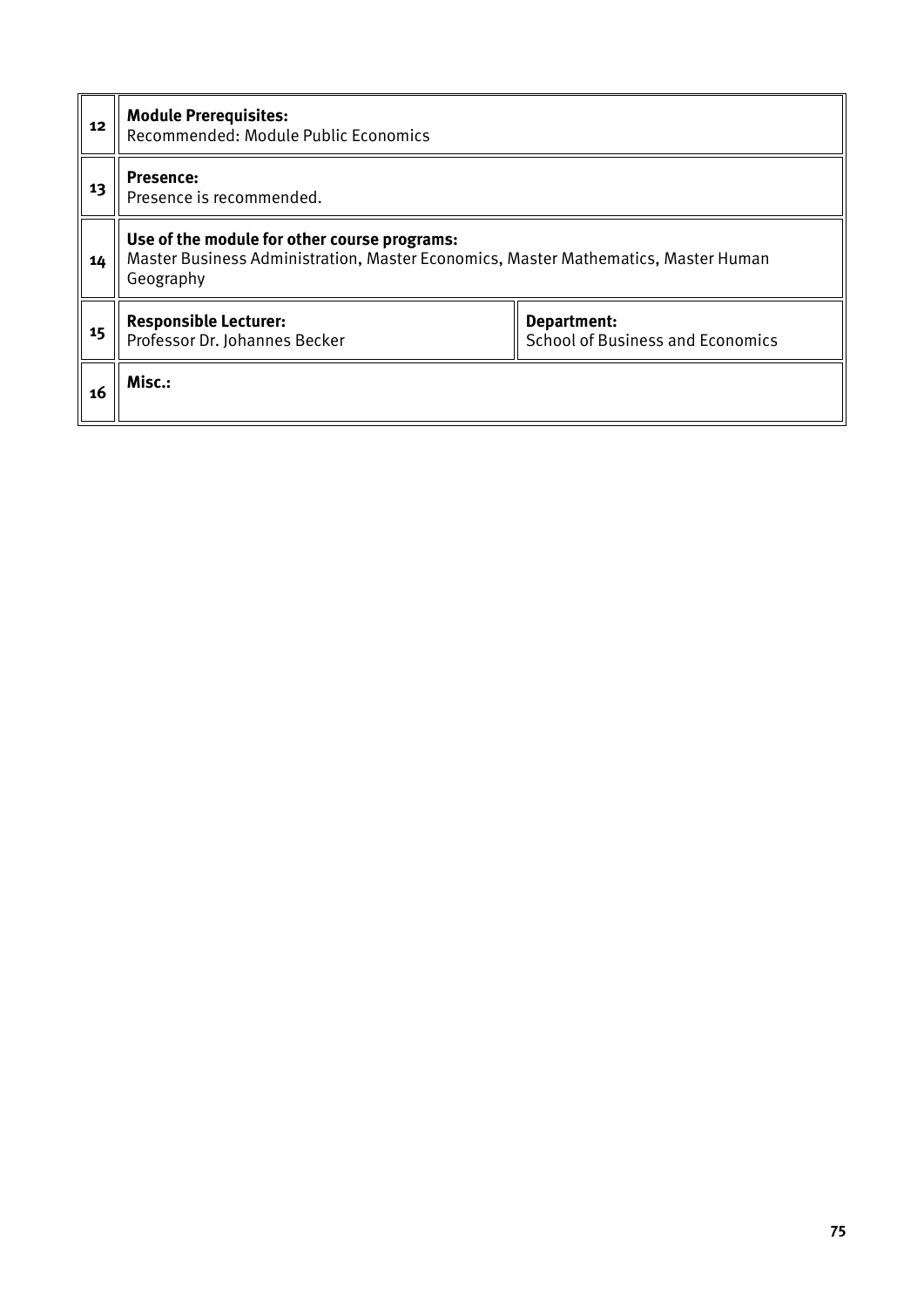## Practial Courses in Research

|                |                                                                                                                                                                                                                                                                                                                                                                                                                                                                                                                                | <b>Module Title english:</b>                                                                                                               |  | <b>Practial Courses in Research</b>                                                              |  |                                                                                                                                                                                                                                                                                                                                                                                                                                                                                                                                                                                                                                                                                                                                                                                                                                                                                                                                       |       |                        |                   |                   |  |  |
|----------------|--------------------------------------------------------------------------------------------------------------------------------------------------------------------------------------------------------------------------------------------------------------------------------------------------------------------------------------------------------------------------------------------------------------------------------------------------------------------------------------------------------------------------------|--------------------------------------------------------------------------------------------------------------------------------------------|--|--------------------------------------------------------------------------------------------------|--|---------------------------------------------------------------------------------------------------------------------------------------------------------------------------------------------------------------------------------------------------------------------------------------------------------------------------------------------------------------------------------------------------------------------------------------------------------------------------------------------------------------------------------------------------------------------------------------------------------------------------------------------------------------------------------------------------------------------------------------------------------------------------------------------------------------------------------------------------------------------------------------------------------------------------------------|-------|------------------------|-------------------|-------------------|--|--|
|                |                                                                                                                                                                                                                                                                                                                                                                                                                                                                                                                                | <b>Course Program:</b>                                                                                                                     |  | Master Economics PO 2012                                                                         |  |                                                                                                                                                                                                                                                                                                                                                                                                                                                                                                                                                                                                                                                                                                                                                                                                                                                                                                                                       |       |                        |                   |                   |  |  |
| 1              | MWP31                                                                                                                                                                                                                                                                                                                                                                                                                                                                                                                          | <b>Module No: VWL</b>                                                                                                                      |  | <b>State: Elective</b>                                                                           |  | Language of Instruction: German and English                                                                                                                                                                                                                                                                                                                                                                                                                                                                                                                                                                                                                                                                                                                                                                                                                                                                                           |       |                        |                   |                   |  |  |
| $\mathbf{2}$   |                                                                                                                                                                                                                                                                                                                                                                                                                                                                                                                                | Turn: each term                                                                                                                            |  | <b>Duration: 1 term</b>                                                                          |  | <b>Semester:</b> 1, 2, 3                                                                                                                                                                                                                                                                                                                                                                                                                                                                                                                                                                                                                                                                                                                                                                                                                                                                                                              | CP: 6 |                        | Workload (h): 180 |                   |  |  |
|                |                                                                                                                                                                                                                                                                                                                                                                                                                                                                                                                                | <b>Module Structure:</b>                                                                                                                   |  |                                                                                                  |  |                                                                                                                                                                                                                                                                                                                                                                                                                                                                                                                                                                                                                                                                                                                                                                                                                                                                                                                                       |       |                        |                   |                   |  |  |
| 3              | No                                                                                                                                                                                                                                                                                                                                                                                                                                                                                                                             | <b>Type</b>                                                                                                                                |  | <b>Course</b>                                                                                    |  |                                                                                                                                                                                                                                                                                                                                                                                                                                                                                                                                                                                                                                                                                                                                                                                                                                                                                                                                       | CP    | Presence $(h +$<br>CH) |                   | Self-Study<br>(h) |  |  |
|                | $\mathbf{1}$                                                                                                                                                                                                                                                                                                                                                                                                                                                                                                                   | Seminar                                                                                                                                    |  |                                                                                                  |  | <b>Practical Courses in Economic Research</b>                                                                                                                                                                                                                                                                                                                                                                                                                                                                                                                                                                                                                                                                                                                                                                                                                                                                                         | 6     |                        | 45 h (3 CH)       | 135               |  |  |
| 4              | <b>Themes</b>                                                                                                                                                                                                                                                                                                                                                                                                                                                                                                                  | <b>Module Contents:</b><br>is a basis for empirical studies.<br>1. Datastream and other<br>economic databases<br>2. SOEP (and Mikrozensus) |  | <b>Background and relations to other courses:</b><br><b>Main topics and learning objectives:</b> |  | In this module students learn methodical knowledge and it is connected to many other courses. It<br>This module aims to teach scientific empirical work. Contextual emphases are getting to know<br>different sources of data, collecting and editing data and introducing usual statistic software. The<br>students are able to relate to the content of the module as they are working with the software<br>simultaneously to the lecture. They will be tested in an exam. As part of this module, students will<br>be conducting an independent empirical study which will be presented in a seminar paper.<br>Therefore, the scientific evaluation of the relevant literature and its documentation are required<br>as well as the compilation and analysis of appropriate data.<br><b>Learning objectives</b><br>Getting knowledge about datastream and other databases.<br>Analyze and value datasets.<br>Introduction in Stata |       |                        |                   |                   |  |  |
| 5              | <b>Learning outcomes:</b><br><b>Academic:</b><br>This module aims to teach scientific empirical work, students are able to develop and analyse an<br>independent empirical study. The lecture gives a better understanding of academic papers.<br>Caused by the applied view of the lecture, students learn basic knowledge for working on an own<br>publication.<br>Soft skills:<br>Analyzing skills and media knowledge are learned in this course. The students learn the use of<br>Databases and structuring the datasets. |                                                                                                                                            |  |                                                                                                  |  |                                                                                                                                                                                                                                                                                                                                                                                                                                                                                                                                                                                                                                                                                                                                                                                                                                                                                                                                       |       |                        |                   |                   |  |  |
| 6              | none                                                                                                                                                                                                                                                                                                                                                                                                                                                                                                                           |                                                                                                                                            |  | Description of possible electives within the modules:                                            |  |                                                                                                                                                                                                                                                                                                                                                                                                                                                                                                                                                                                                                                                                                                                                                                                                                                                                                                                                       |       |                        |                   |                   |  |  |
| $\overline{7}$ |                                                                                                                                                                                                                                                                                                                                                                                                                                                                                                                                |                                                                                                                                            |  |                                                                                                  |  | <b>Examination:</b> Examinations for every part of the module                                                                                                                                                                                                                                                                                                                                                                                                                                                                                                                                                                                                                                                                                                                                                                                                                                                                         |       |                        |                   |                   |  |  |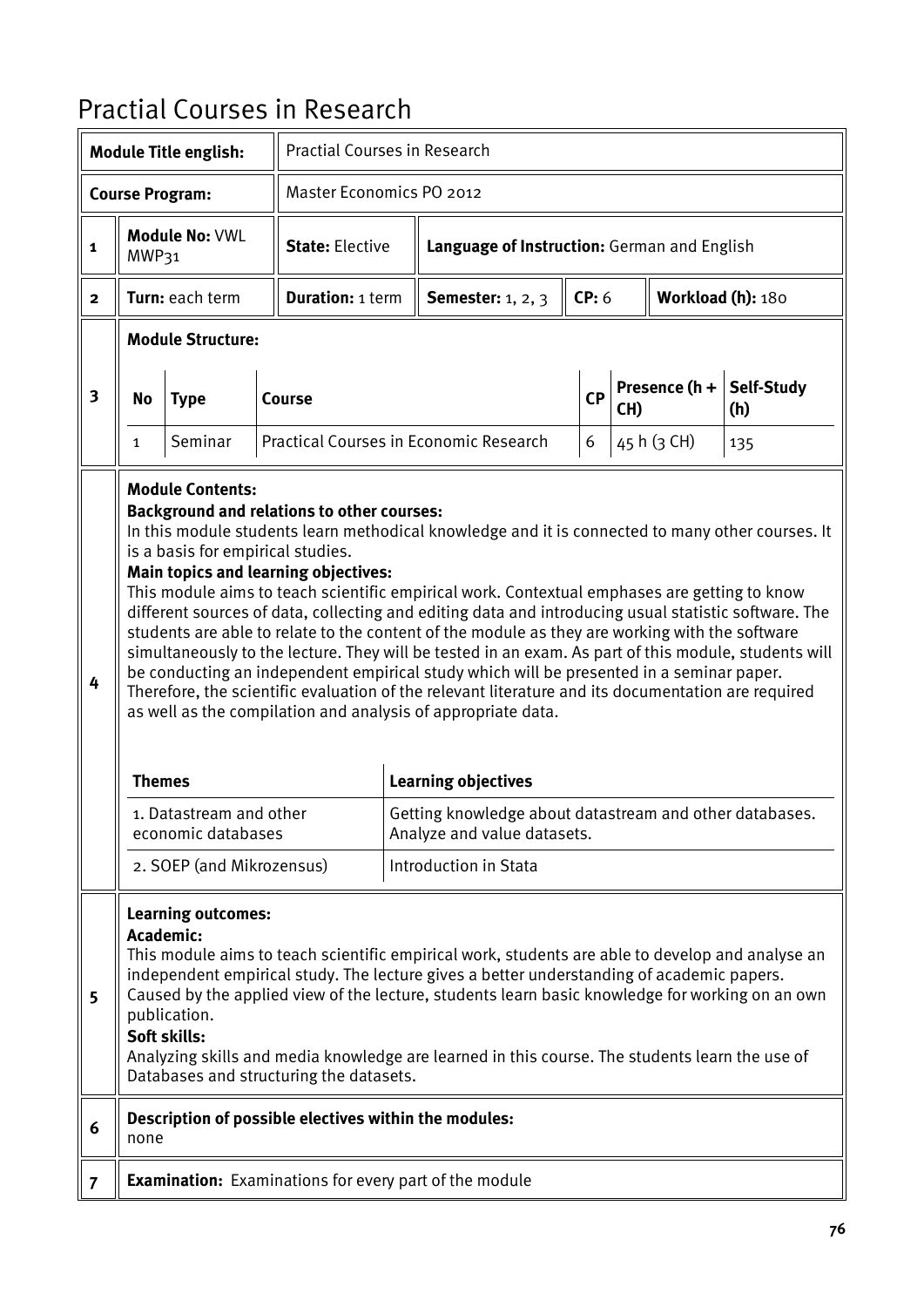|    | <b>Relevant Work:</b>                                                                                                                                      |                 |                         |  |  |  |  |  |  |  |
|----|------------------------------------------------------------------------------------------------------------------------------------------------------------|-----------------|-------------------------|--|--|--|--|--|--|--|
|    | <b>Number and Type; Connection to Course</b>                                                                                                               | <b>Duration</b> | Part of final mark in % |  |  |  |  |  |  |  |
| 8  | Preparation of a seminar paper                                                                                                                             | 15 pages        | 70 %                    |  |  |  |  |  |  |  |
|    | Presentation and discussion of the contents of the<br>seminar                                                                                              | 30 min.         | 30%                     |  |  |  |  |  |  |  |
|    | <b>Study Work:</b>                                                                                                                                         |                 |                         |  |  |  |  |  |  |  |
| 9  | <b>Number and Type; Connection to Course</b>                                                                                                               |                 | <b>Duration</b>         |  |  |  |  |  |  |  |
|    | none                                                                                                                                                       |                 |                         |  |  |  |  |  |  |  |
| 10 | <b>Prerequisites for Credit Points:</b><br>The credit points will be granted after all relevant work and study work have been successfully<br>completed.   |                 |                         |  |  |  |  |  |  |  |
| 11 | Weight of the module grade for the overall grade:<br>5% (6 of 120 CP)                                                                                      |                 |                         |  |  |  |  |  |  |  |
| 12 | <b>Module Prerequisites:</b><br>none                                                                                                                       |                 |                         |  |  |  |  |  |  |  |
| 13 | <b>Presence:</b><br>Presence is strongly recommended to warrant learning success.                                                                          |                 |                         |  |  |  |  |  |  |  |
| 14 | Use of the module for other course programs:<br>Master Business Administration, Master Economics, Master Mathematics, Master Human<br>Geography            |                 |                         |  |  |  |  |  |  |  |
| 15 | <b>Responsible Lecturer:</b><br><b>Department:</b><br>Professor Dr. Ulrich Suntum, Prof. Dr. Theresia<br><b>School of Business and Economics</b><br>Theurl |                 |                         |  |  |  |  |  |  |  |
| 16 | Misc.:<br>The practical Course in Economic Research will be offered as a cooperation of both chairs.                                                       |                 |                         |  |  |  |  |  |  |  |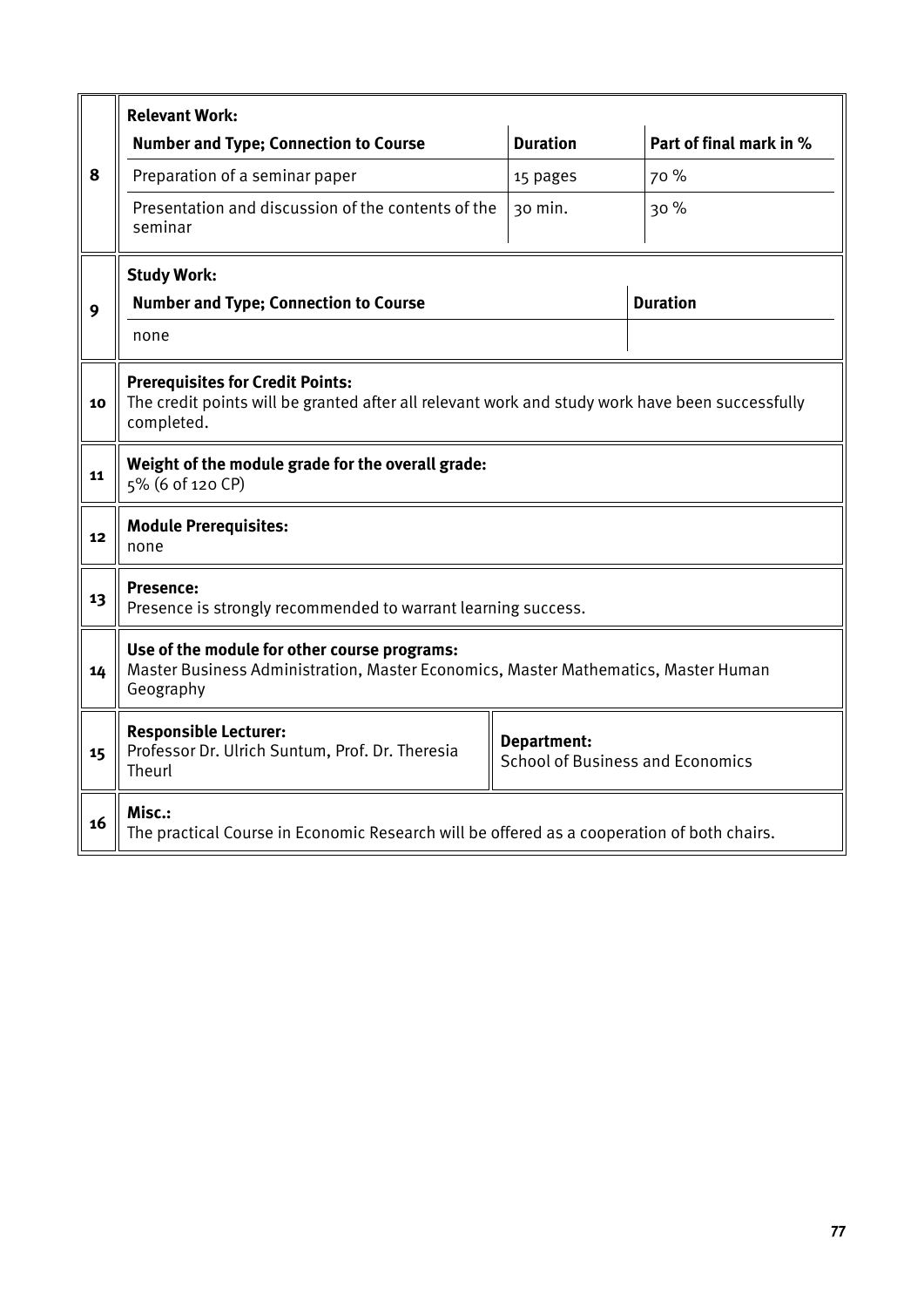# Advanced Sports Economics

|                         |                                                                                                                                                                                                                                                                                                                                                                                                                                                                                                                                                                                                                                                                                                                                                                      | <b>Module Title english:</b>                                                   |                                                                                                                                                                        | <b>Advanced Sports Economics</b>      |                                   |  |                 |                    |                         |  |  |
|-------------------------|----------------------------------------------------------------------------------------------------------------------------------------------------------------------------------------------------------------------------------------------------------------------------------------------------------------------------------------------------------------------------------------------------------------------------------------------------------------------------------------------------------------------------------------------------------------------------------------------------------------------------------------------------------------------------------------------------------------------------------------------------------------------|--------------------------------------------------------------------------------|------------------------------------------------------------------------------------------------------------------------------------------------------------------------|---------------------------------------|-----------------------------------|--|-----------------|--------------------|-------------------------|--|--|
|                         |                                                                                                                                                                                                                                                                                                                                                                                                                                                                                                                                                                                                                                                                                                                                                                      | <b>Course Program:</b>                                                         | Master Economics PO 2012                                                                                                                                               |                                       |                                   |  |                 |                    |                         |  |  |
| $\mathbf{1}$            | MWP32                                                                                                                                                                                                                                                                                                                                                                                                                                                                                                                                                                                                                                                                                                                                                                | <b>Module No: VWL</b>                                                          | <b>State: Elective</b>                                                                                                                                                 | Language of Instruction: German       |                                   |  |                 |                    |                         |  |  |
| $\mathbf{2}$            | term                                                                                                                                                                                                                                                                                                                                                                                                                                                                                                                                                                                                                                                                                                                                                                 | Turn: each summer                                                              | <b>Duration: 1 term</b>                                                                                                                                                |                                       | CP: 6<br><b>Semester:</b> 1, 2, 3 |  |                 | Workload (h): 180  |                         |  |  |
|                         |                                                                                                                                                                                                                                                                                                                                                                                                                                                                                                                                                                                                                                                                                                                                                                      | <b>Module Structure:</b>                                                       |                                                                                                                                                                        |                                       |                                   |  |                 |                    |                         |  |  |
| $\overline{\mathbf{3}}$ | No                                                                                                                                                                                                                                                                                                                                                                                                                                                                                                                                                                                                                                                                                                                                                                   | <b>Type</b>                                                                    | Course                                                                                                                                                                 |                                       |                                   |  | + CH)           | Presence (h        | Self-Study<br>(h)       |  |  |
|                         | $\mathbf{1}$                                                                                                                                                                                                                                                                                                                                                                                                                                                                                                                                                                                                                                                                                                                                                         | Course /<br>Exercise                                                           |                                                                                                                                                                        | <b>Advanced Sports Economics</b><br>6 |                                   |  |                 | 60 h (4 CH)<br>120 |                         |  |  |
| 4                       | <b>Module Contents:</b><br><b>Background and relations to other courses:</b><br>In Advanced Sport Economics, the relevant topics are analyzed more thoroughly. The focus is on<br>formal economic methods to analyzing sports markets. Therefore, research papers are the basis<br>for this course. The theoretical and empirical background of these papers is studied extensively.<br>Advanced Sports Economics is related to the topics of the bachelor module "Sports Economics".<br><b>Main topics and learning objectives:</b><br>Advanced Sports Economics is focused on the theoretical and empirical analysis of sports<br>markets with respect to competition, players' labor markets, as well as public interventions<br>subsidies for sports facilities. |                                                                                |                                                                                                                                                                        |                                       |                                   |  |                 |                    |                         |  |  |
| 5                       |                                                                                                                                                                                                                                                                                                                                                                                                                                                                                                                                                                                                                                                                                                                                                                      | <b>Learning outcomes:</b><br>Academic:<br>Soft skills:<br>the papers' methods. | Enabling students to write a research paper is sports economics.<br>Reading and using research literature. Presentation of research studies and critical discussion of |                                       |                                   |  |                 |                    |                         |  |  |
| 6                       | none                                                                                                                                                                                                                                                                                                                                                                                                                                                                                                                                                                                                                                                                                                                                                                 |                                                                                | Description of possible electives within the modules:                                                                                                                  |                                       |                                   |  |                 |                    |                         |  |  |
| $\overline{7}$          |                                                                                                                                                                                                                                                                                                                                                                                                                                                                                                                                                                                                                                                                                                                                                                      | <b>Examination: Final Module Exam</b>                                          |                                                                                                                                                                        |                                       |                                   |  |                 |                    |                         |  |  |
| 8                       |                                                                                                                                                                                                                                                                                                                                                                                                                                                                                                                                                                                                                                                                                                                                                                      | <b>Relevant Work:</b><br>Final written exam                                    | <b>Number and Type; Connection to Course</b>                                                                                                                           |                                       | <b>Duration</b><br>90 min.        |  |                 | $100\%$            | Part of final mark in % |  |  |
|                         |                                                                                                                                                                                                                                                                                                                                                                                                                                                                                                                                                                                                                                                                                                                                                                      | sport economics                                                                | Or: Presentation and discussion of an article on                                                                                                                       |                                       | 90 min.                           |  |                 | $100\%$            |                         |  |  |
| 9                       |                                                                                                                                                                                                                                                                                                                                                                                                                                                                                                                                                                                                                                                                                                                                                                      | <b>Study Work:</b>                                                             | <b>Number and Type; Connection to Course</b>                                                                                                                           |                                       |                                   |  | <b>Duration</b> |                    |                         |  |  |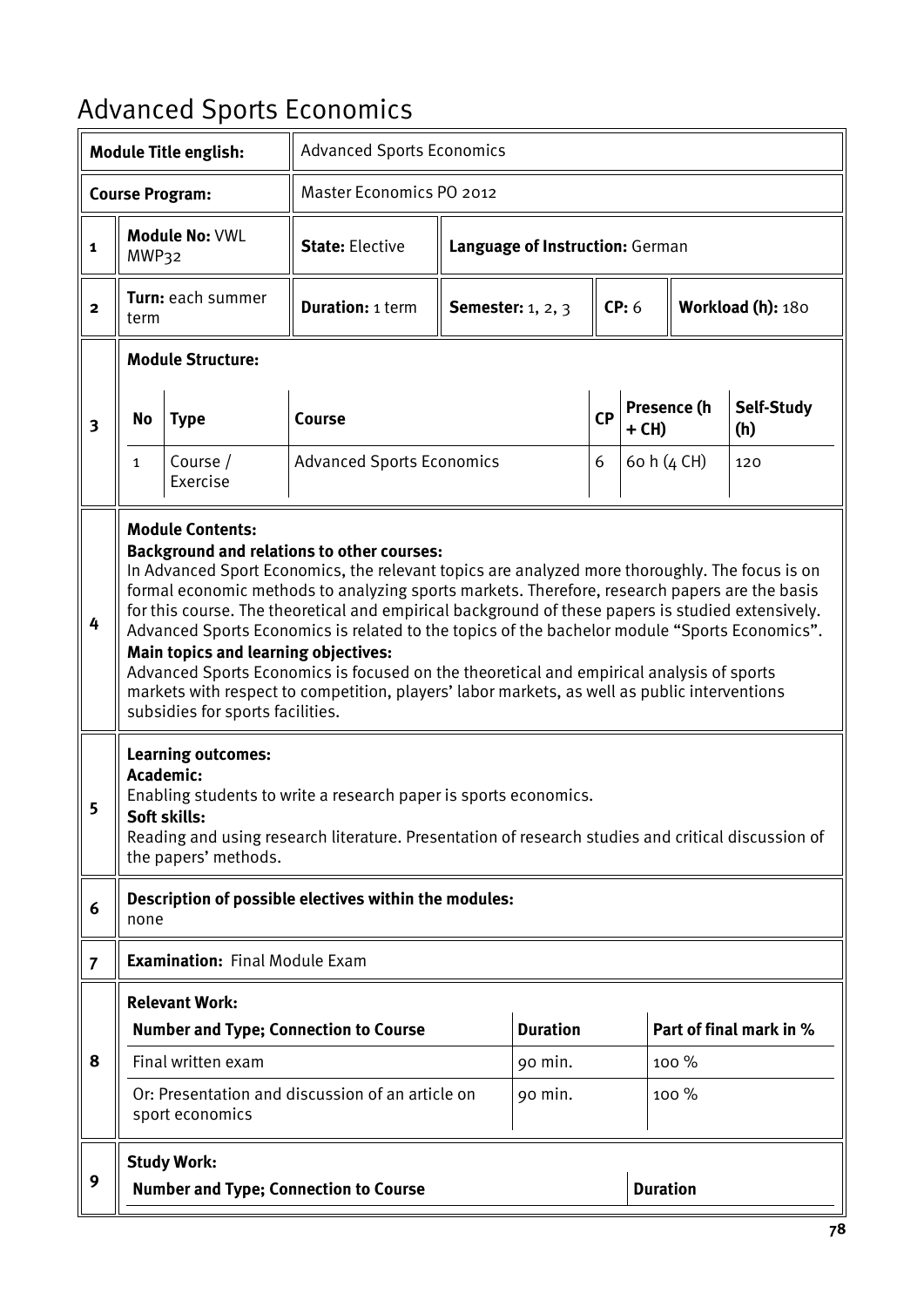|    | none                                                                                                                                                     |  |  |  |  |  |  |  |
|----|----------------------------------------------------------------------------------------------------------------------------------------------------------|--|--|--|--|--|--|--|
| 10 | <b>Prerequisites for Credit Points:</b><br>The credit points will be granted after all relevant work and study work have been successfully<br>completed. |  |  |  |  |  |  |  |
| 11 | Weight of the module grade for the overall grade:<br>5% (6 of 120 CP)                                                                                    |  |  |  |  |  |  |  |
| 12 | <b>Module Prerequisites:</b><br>none                                                                                                                     |  |  |  |  |  |  |  |
| 13 | Presence:<br>Presence is recommended.                                                                                                                    |  |  |  |  |  |  |  |
| 14 | Use of the module for other course programs:<br>Master Economics, Master Mathematics, Master Human Geography                                             |  |  |  |  |  |  |  |
| 15 | <b>Responsible Lecturer:</b><br>Department:<br><b>School of Business and Economics</b><br>Professor Dr. Aloys Prinz                                      |  |  |  |  |  |  |  |
| 16 | Misc.:                                                                                                                                                   |  |  |  |  |  |  |  |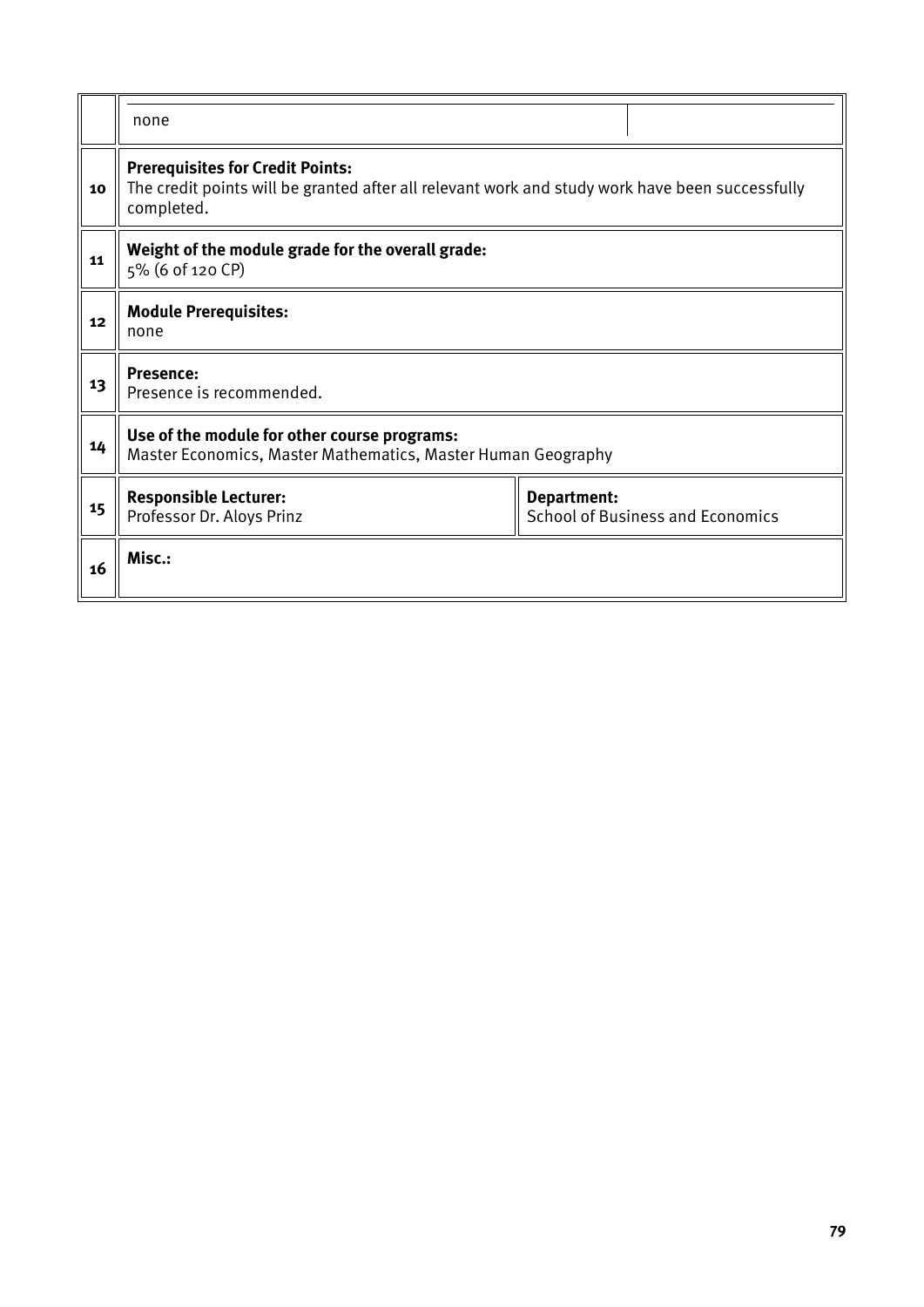# Spatial econometrics and statistics

|                |               | <b>Module Title english:</b>                                                                                            | Spatial econometrics and statistics                                                                                                                                                                                                                                                                                                                                                                                                                                                                                                                                 |                                 |                                                                                                                                                                                                         |  |           |  |                         |                   |
|----------------|---------------|-------------------------------------------------------------------------------------------------------------------------|---------------------------------------------------------------------------------------------------------------------------------------------------------------------------------------------------------------------------------------------------------------------------------------------------------------------------------------------------------------------------------------------------------------------------------------------------------------------------------------------------------------------------------------------------------------------|---------------------------------|---------------------------------------------------------------------------------------------------------------------------------------------------------------------------------------------------------|--|-----------|--|-------------------------|-------------------|
|                |               | <b>Course Program:</b>                                                                                                  | Master Economics PO 2012                                                                                                                                                                                                                                                                                                                                                                                                                                                                                                                                            |                                 |                                                                                                                                                                                                         |  |           |  |                         |                   |
| 1              | MWP33         | <b>Module No: VWL</b>                                                                                                   | <b>State: Elective</b>                                                                                                                                                                                                                                                                                                                                                                                                                                                                                                                                              | Language of Instruction: German |                                                                                                                                                                                                         |  |           |  |                         |                   |
| $\overline{2}$ | term          | Turn: each winter                                                                                                       | <b>Duration: 1 term</b>                                                                                                                                                                                                                                                                                                                                                                                                                                                                                                                                             |                                 | <b>Semester:</b> 1, 2, 3                                                                                                                                                                                |  | CP: 6     |  |                         | Workload (h): 180 |
|                |               | <b>Module Structure:</b>                                                                                                |                                                                                                                                                                                                                                                                                                                                                                                                                                                                                                                                                                     |                                 |                                                                                                                                                                                                         |  |           |  |                         |                   |
| 3              | No            | <b>Type</b>                                                                                                             | <b>Course</b>                                                                                                                                                                                                                                                                                                                                                                                                                                                                                                                                                       |                                 |                                                                                                                                                                                                         |  | <b>CP</b> |  | Presence (h<br>+ CH)    | Self-Study<br>(h) |
|                | $\mathbf{1}$  | Course /<br>Exercise                                                                                                    | Spatial econometrics and statistics (lecture<br>with integrated tutorial)                                                                                                                                                                                                                                                                                                                                                                                                                                                                                           |                                 |                                                                                                                                                                                                         |  | 6         |  | 60 h (4 CH)             | 120               |
| 4              | <b>Themes</b> | <b>Module Contents:</b><br><b>Main topics and learning objectives:</b><br>based on practice-oriented data.<br>OpenGeoDa | <b>Background and relations to other courses:</b><br>Methodic problems of applied spatial analysis. Approaches in spatial econometrics and<br>statistics. Basic Knowledge in regional economics and econometrics.<br>Learning and practice of current methods in spatial econometrics and statistics. Using software<br>packages like OpenGeoDa or R to analyze spatial structures. Presentation of technical Analysis<br>Problems of standard analysis of spatial<br>topics Basics of spatial econometrics Basics<br>of spatial statistics Basics in R (spdep) and |                                 | <b>Learning objectives</b><br>Knowledge of construction and interpretation of<br>spatial statistics. Knowledge of spatial<br>estimation procedures. Practice of detailed<br>spatial-economic questions. |  |           |  |                         |                   |
| 5              |               | <b>Learning outcomes:</b><br><b>Academic:</b><br>software-packages.<br>Soft skills:                                     | formalizing of spatial structure and statistically and econometrically analysis of datasets.<br>Textual: Knowledge of professional analysis of spatial questions with modern procedures and<br>Presentation skills, Teamwork, faculty of abstraction.                                                                                                                                                                                                                                                                                                               |                                 |                                                                                                                                                                                                         |  |           |  |                         |                   |
| 6              | none          |                                                                                                                         | Description of possible electives within the modules:                                                                                                                                                                                                                                                                                                                                                                                                                                                                                                               |                                 |                                                                                                                                                                                                         |  |           |  |                         |                   |
| $\overline{7}$ |               | <b>Examination: Final Module Exam</b>                                                                                   |                                                                                                                                                                                                                                                                                                                                                                                                                                                                                                                                                                     |                                 |                                                                                                                                                                                                         |  |           |  |                         |                   |
| 8              |               | <b>Relevant Work:</b>                                                                                                   | <b>Number and Type; Connection to Course</b>                                                                                                                                                                                                                                                                                                                                                                                                                                                                                                                        |                                 | <b>Duration</b>                                                                                                                                                                                         |  |           |  | Part of final mark in % |                   |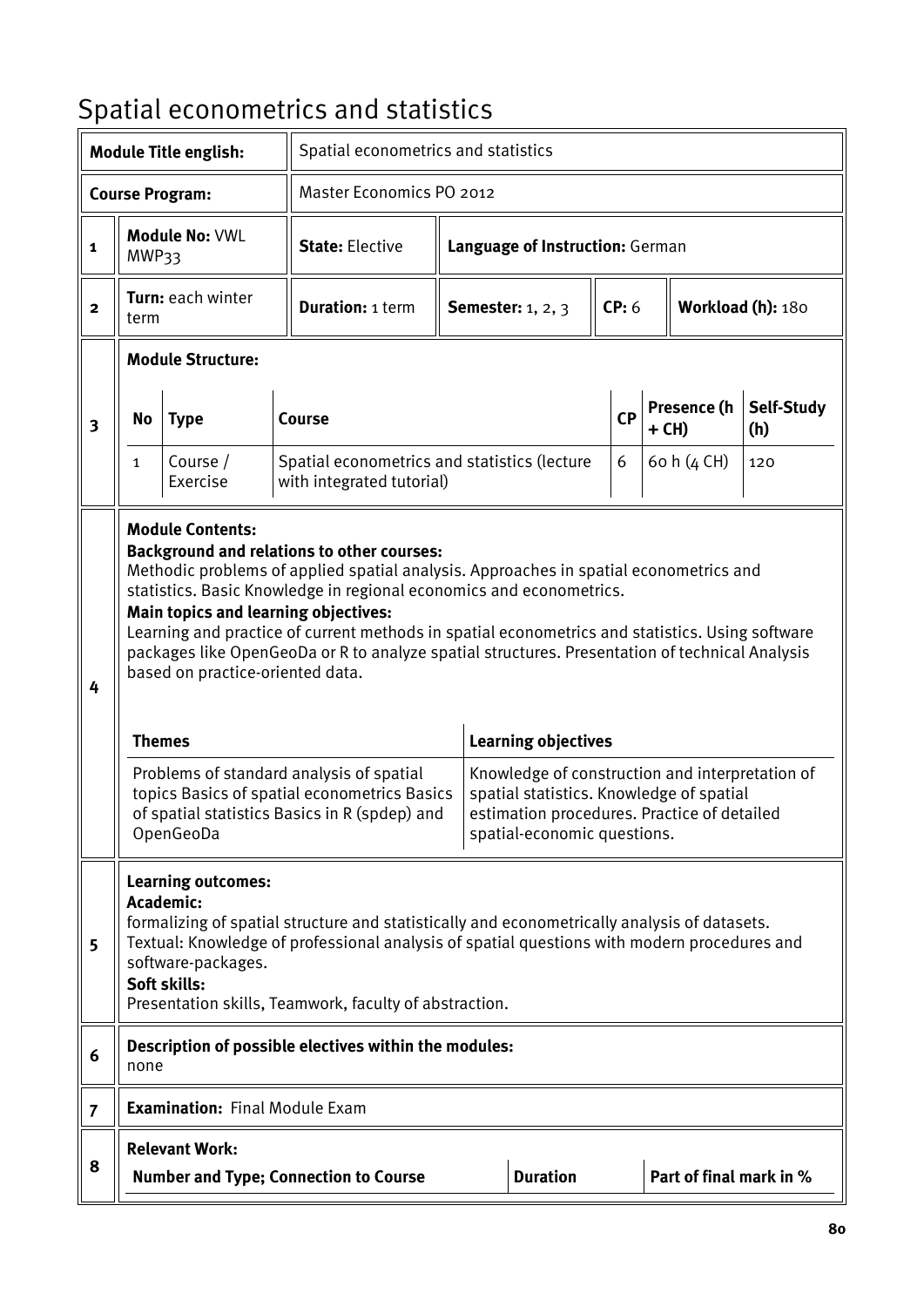|    | Preparation and presentation of a paper                                                                                                                                                                                                                                                                                            | 30 min.            | 100 %                                   |  |  |  |  |  |
|----|------------------------------------------------------------------------------------------------------------------------------------------------------------------------------------------------------------------------------------------------------------------------------------------------------------------------------------|--------------------|-----------------------------------------|--|--|--|--|--|
| 9  | <b>Study Work:</b><br><b>Number and Type; Connection to Course</b><br>Short presentation<br>Participation on the lecture. Literature study                                                                                                                                                                                         |                    | <b>Duration</b><br>15-30 min.           |  |  |  |  |  |
| 10 | <b>Prerequisites for Credit Points:</b><br>The credit points will be granted after all relevant work and study work have been successfully<br>completed.                                                                                                                                                                           |                    |                                         |  |  |  |  |  |
| 11 | Weight of the module grade for the overall grade:<br>5% (6 of 120 CP)                                                                                                                                                                                                                                                              |                    |                                         |  |  |  |  |  |
| 12 | <b>Module Prerequisites:</b><br>The successful completion of the module Regional Economics in the Bachelor's degree or<br>equivalent of a module is recommended. One application at the Institut für Siedlungs- und<br>Wohnungswesen is required in advance. For more information, please refer to the respective<br>announcement. |                    |                                         |  |  |  |  |  |
| 13 | <b>Presence:</b><br>Presence is strongly recommended to warrant learning success.                                                                                                                                                                                                                                                  |                    |                                         |  |  |  |  |  |
| 14 | Use of the module for other course programs:<br>Master Business Administration, Master Economics, Master Mathematics, Master Human<br>Geography                                                                                                                                                                                    |                    |                                         |  |  |  |  |  |
| 15 | <b>Responsible Lecturer:</b><br>Professor Dr. Ulrich Suntum                                                                                                                                                                                                                                                                        | <b>Department:</b> | <b>School of Business and Economics</b> |  |  |  |  |  |
| 16 | Misc.:                                                                                                                                                                                                                                                                                                                             |                    |                                         |  |  |  |  |  |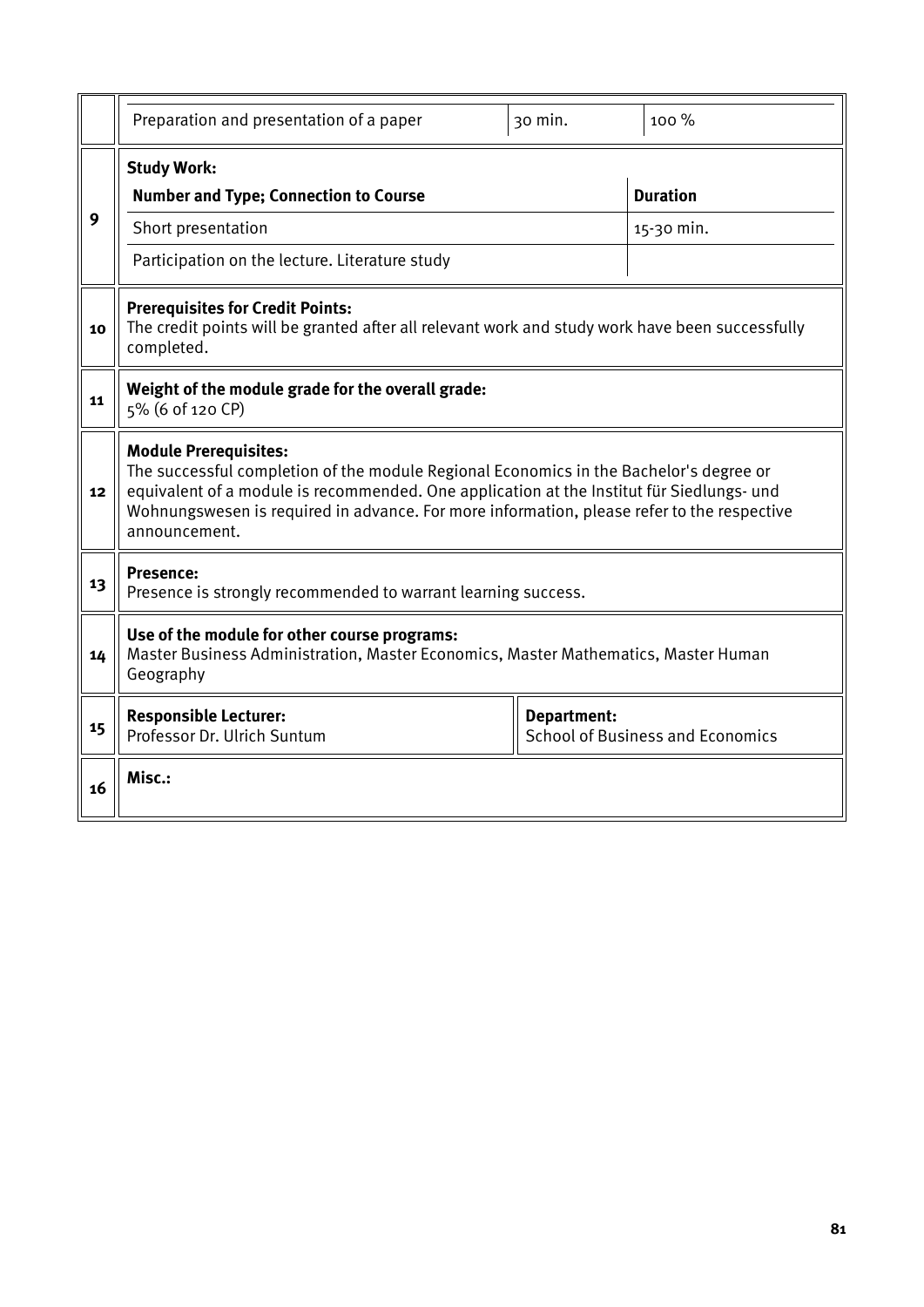## Statistical Foundations

|                         |                                                                                                                                                                                              | <b>Module Title english:</b>                          |                                                                                                 | <b>Statistical Foundations</b> |                                  |                      |       |                 |                         |  |
|-------------------------|----------------------------------------------------------------------------------------------------------------------------------------------------------------------------------------------|-------------------------------------------------------|-------------------------------------------------------------------------------------------------|--------------------------------|----------------------------------|----------------------|-------|-----------------|-------------------------|--|
|                         |                                                                                                                                                                                              | <b>Course Program:</b>                                | <b>Master Economics PO 2012</b>                                                                 |                                |                                  |                      |       |                 |                         |  |
| $\mathbf{1}$            | MWP34                                                                                                                                                                                        | <b>Module No: VWL</b>                                 | <b>State: Elective</b>                                                                          |                                | Language of Instruction: English |                      |       |                 |                         |  |
| $\mathbf{2}$            |                                                                                                                                                                                              | Turn: each winter term                                | <b>Duration: 1 term</b>                                                                         |                                | <b>Semester:</b> 1, 2, 3         |                      | CP: 6 |                 | Workload (h): 180       |  |
|                         |                                                                                                                                                                                              | <b>Module Structure:</b>                              |                                                                                                 |                                |                                  |                      |       |                 |                         |  |
| $\overline{\mathbf{3}}$ | No                                                                                                                                                                                           | <b>Type</b>                                           | Course                                                                                          |                                |                                  | <b>CP</b><br>$+$ CH) |       | Presence (h     | Self-Study<br>(h)       |  |
|                         | $\mathbf{1}$                                                                                                                                                                                 | Course /<br>Exercise                                  | <b>Statistical Foundations</b>                                                                  |                                |                                  | 6                    |       | 30 h (2 CH)     | 150                     |  |
| 4                       | <b>Module Contents:</b><br><b>Main topics and learning objectives:</b><br>Statistical foundation of econometrics, probability theory on a more advanced level than in more<br>basic courses. |                                                       |                                                                                                 |                                |                                  |                      |       |                 |                         |  |
| 5                       | <b>Learning outcomes:</b><br><b>Academic:</b><br>Knowledge of statistical foundations of econometrics and probability theory.<br>Soft skills:<br>none.                                       |                                                       |                                                                                                 |                                |                                  |                      |       |                 |                         |  |
| 6                       | none                                                                                                                                                                                         |                                                       | Description of possible electives within the modules:                                           |                                |                                  |                      |       |                 |                         |  |
| $\overline{7}$          |                                                                                                                                                                                              |                                                       | <b>Examination:</b> Examinations for every part of the module                                   |                                |                                  |                      |       |                 |                         |  |
|                         |                                                                                                                                                                                              | <b>Relevant Work:</b>                                 |                                                                                                 |                                |                                  |                      |       |                 |                         |  |
| 8                       |                                                                                                                                                                                              |                                                       | <b>Number and Type; Connection to Course</b>                                                    |                                | <b>Duration</b>                  |                      |       |                 | Part of final mark in % |  |
|                         |                                                                                                                                                                                              | Take home exam                                        |                                                                                                 |                                | 6-10 pages                       |                      |       | 60%             |                         |  |
|                         |                                                                                                                                                                                              | Written exam                                          |                                                                                                 |                                | 60 min.                          |                      |       | 40 %            |                         |  |
|                         |                                                                                                                                                                                              | <b>Study Work:</b>                                    |                                                                                                 |                                |                                  |                      |       |                 |                         |  |
| 9                       |                                                                                                                                                                                              |                                                       | <b>Number and Type; Connection to Course</b>                                                    |                                |                                  |                      |       | <b>Duration</b> |                         |  |
|                         | none                                                                                                                                                                                         |                                                       |                                                                                                 |                                |                                  |                      |       |                 |                         |  |
| 10                      |                                                                                                                                                                                              | <b>Prerequisites for Credit Points:</b><br>completed. | The credit points will be granted after all relevant work and study work have been successfully |                                |                                  |                      |       |                 |                         |  |
| 11                      |                                                                                                                                                                                              | 5% (6 of 120 CP)                                      | Weight of the module grade for the overall grade:                                               |                                |                                  |                      |       |                 |                         |  |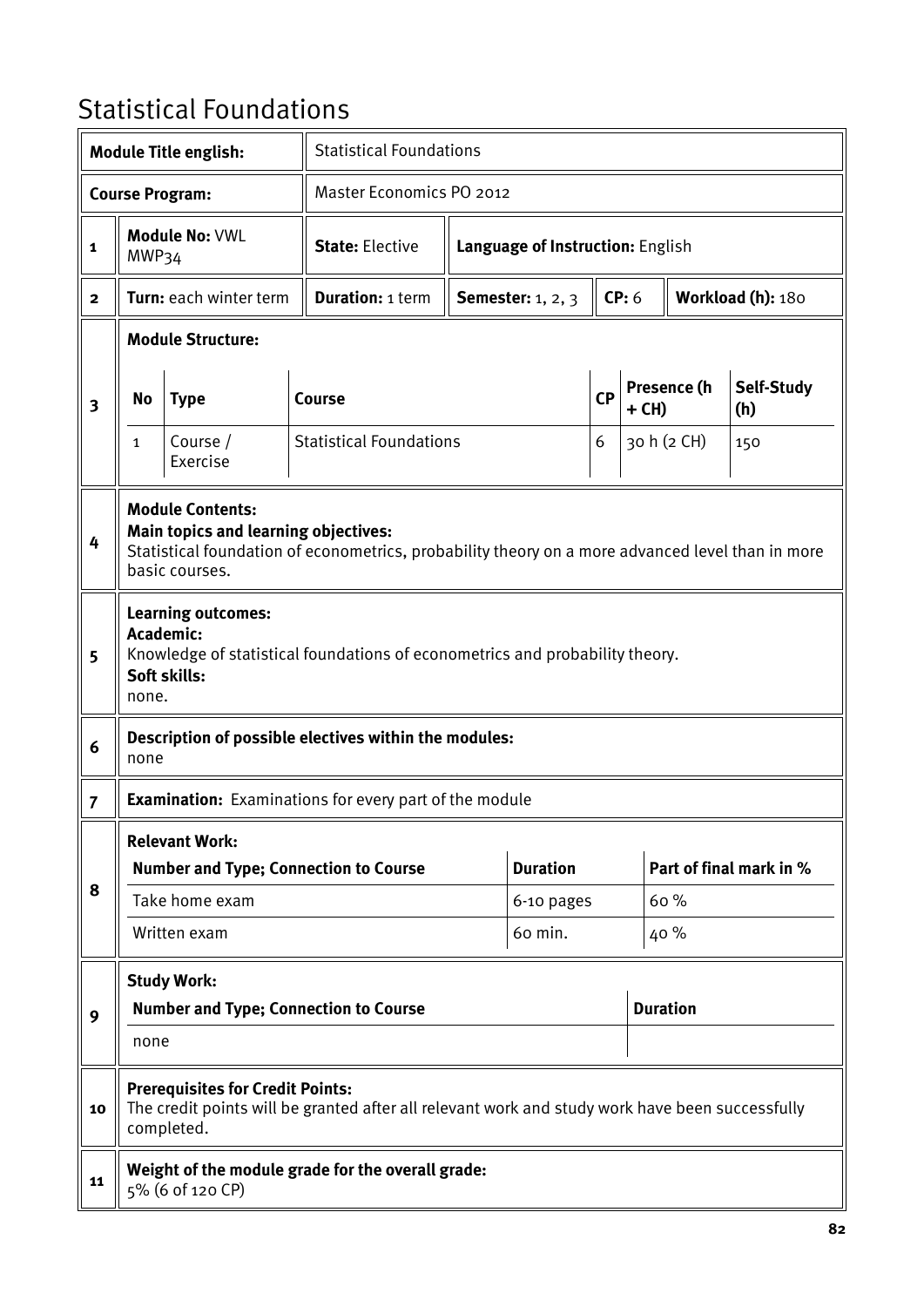| 12 | <b>Module Prerequisites:</b><br>none                                                                                                   |                                                        |  |  |  |  |  |
|----|----------------------------------------------------------------------------------------------------------------------------------------|--------------------------------------------------------|--|--|--|--|--|
| 13 | <b>Presence:</b><br>Attendance is recommended.                                                                                         |                                                        |  |  |  |  |  |
| 14 | Use of the module for other course programs:<br><b>Master Business Administration, Master Economics</b>                                |                                                        |  |  |  |  |  |
| 15 | <b>Responsible Lecturer:</b><br>Professor Dr. Bernd Wilfling                                                                           | Department:<br><b>School of Business and Economics</b> |  |  |  |  |  |
| 16 | Misc.:<br>This module is taught in the first half of the winter term. The module "Econometrics (PhD)" can be<br>attended subsequently. |                                                        |  |  |  |  |  |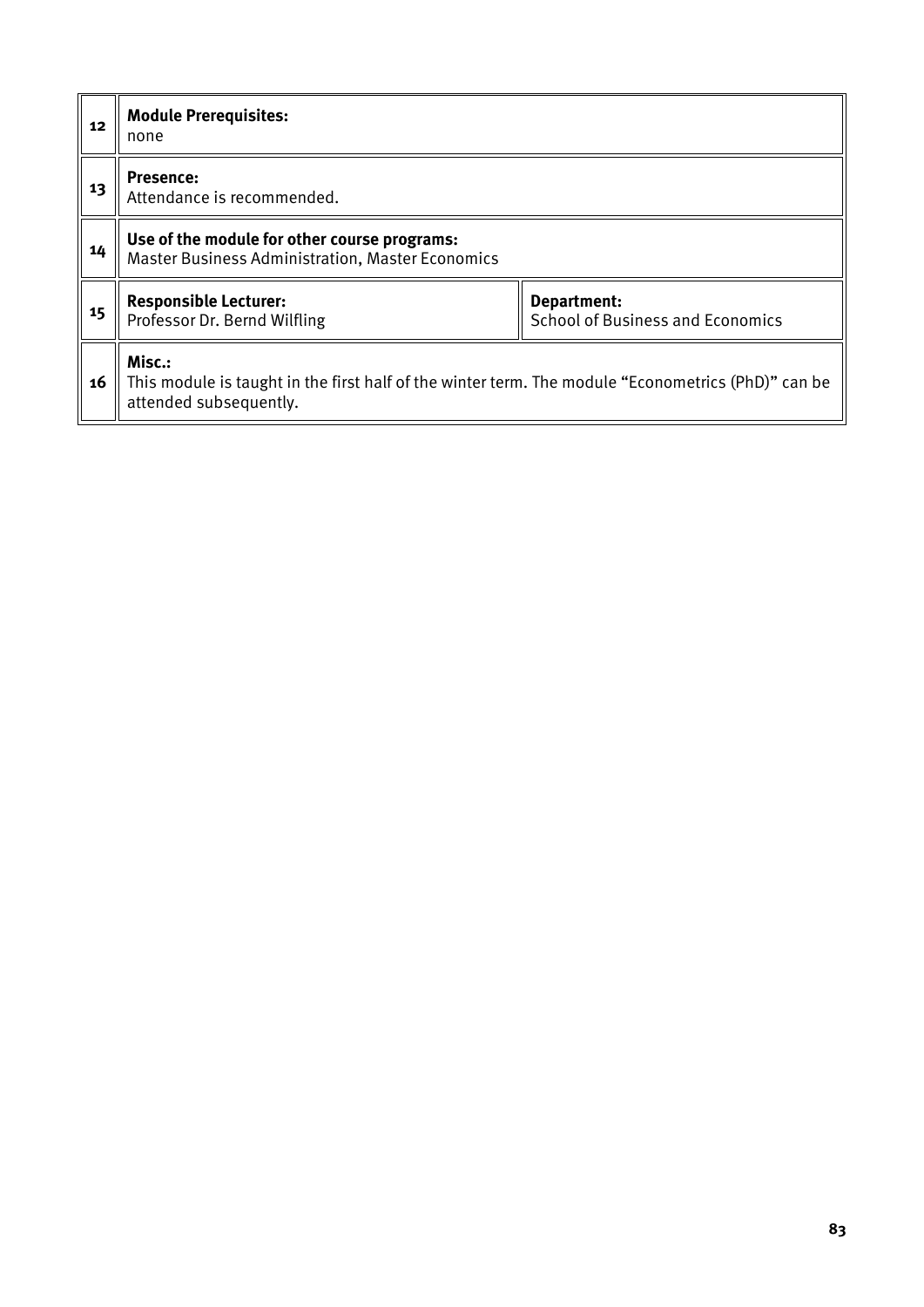## Econometrics (PhD)

|                         |              | <b>Module Title english:</b>                                                                                                                                                   | Econometrics (PhD)                                                                                                                                                                                                                                                                                                                                                                        |                          |                                  |  |         |             |                         |
|-------------------------|--------------|--------------------------------------------------------------------------------------------------------------------------------------------------------------------------------|-------------------------------------------------------------------------------------------------------------------------------------------------------------------------------------------------------------------------------------------------------------------------------------------------------------------------------------------------------------------------------------------|--------------------------|----------------------------------|--|---------|-------------|-------------------------|
|                         |              | <b>Course Program:</b>                                                                                                                                                         | <b>Master Economics PO 2012</b>                                                                                                                                                                                                                                                                                                                                                           |                          |                                  |  |         |             |                         |
| $\mathbf{1}$            | MWP35        | <b>Module No: VWL</b>                                                                                                                                                          | <b>State: Elective</b>                                                                                                                                                                                                                                                                                                                                                                    |                          | Language of Instruction: English |  |         |             |                         |
| $\overline{2}$          | term         | Turn: each winter                                                                                                                                                              | <b>Duration: 1 term</b>                                                                                                                                                                                                                                                                                                                                                                   | <b>Semester:</b> 1, 2, 3 |                                  |  | CP: 6   |             | Workload (h): 180       |
|                         |              | <b>Module Structure:</b>                                                                                                                                                       |                                                                                                                                                                                                                                                                                                                                                                                           |                          |                                  |  |         |             |                         |
| $\overline{\mathbf{3}}$ | No           | <b>Type</b>                                                                                                                                                                    | Course                                                                                                                                                                                                                                                                                                                                                                                    | <b>CP</b>                |                                  |  | $+$ CH) | Presence (h | Self-Study<br>(h)       |
|                         | $\mathbf{1}$ | Course /<br>Exercise                                                                                                                                                           | Econometrics (PhD)                                                                                                                                                                                                                                                                                                                                                                        |                          |                                  |  |         | 30 h (2 CH) | 150                     |
| 4                       | Topics:      | <b>Module Contents:</b><br><b>Main topics and learning objectives:</b><br>Method of moments<br>Instrumental variables<br><b>GMM</b><br>Indirect inference<br>various contexts. | Participants will learn the most common estimation methods used in econometrics. They will<br>apply them to various models (regression models, time series, spatial data, qualitative<br>dependent data, efficiency analysis, panel data, ) in the exercises.<br>Maximum likelihood estimation<br>Learning objectives: Understand and apply standard econometric estimation techniques in |                          |                                  |  |         |             |                         |
| 5                       |              | <b>Learning outcomes:</b><br><b>Academic:</b><br>Soft skills:<br>Clear thinking                                                                                                | Participants have command of econometrics in order to deal with research questions in their<br>research area. They know the conditions for the application of individual approaches and are able<br>to decide whether and which approaches are appropriate for answering a particular question.                                                                                           |                          |                                  |  |         |             |                         |
| 6                       | none         |                                                                                                                                                                                | Description of possible electives within the modules:                                                                                                                                                                                                                                                                                                                                     |                          |                                  |  |         |             |                         |
| $\overline{7}$          |              |                                                                                                                                                                                | <b>Examination:</b> Examinations for every part of the module                                                                                                                                                                                                                                                                                                                             |                          |                                  |  |         |             |                         |
|                         |              | <b>Relevant Work:</b>                                                                                                                                                          |                                                                                                                                                                                                                                                                                                                                                                                           |                          |                                  |  |         |             |                         |
| 8                       |              |                                                                                                                                                                                | <b>Number and Type; Connection to Course</b>                                                                                                                                                                                                                                                                                                                                              |                          | <b>Duration</b>                  |  |         |             | Part of final mark in % |
|                         |              | Take home exam                                                                                                                                                                 |                                                                                                                                                                                                                                                                                                                                                                                           |                          | 6-10 pages                       |  | 60%     |             |                         |
|                         |              | Written exam                                                                                                                                                                   |                                                                                                                                                                                                                                                                                                                                                                                           |                          | 60 min.                          |  | 40%     |             |                         |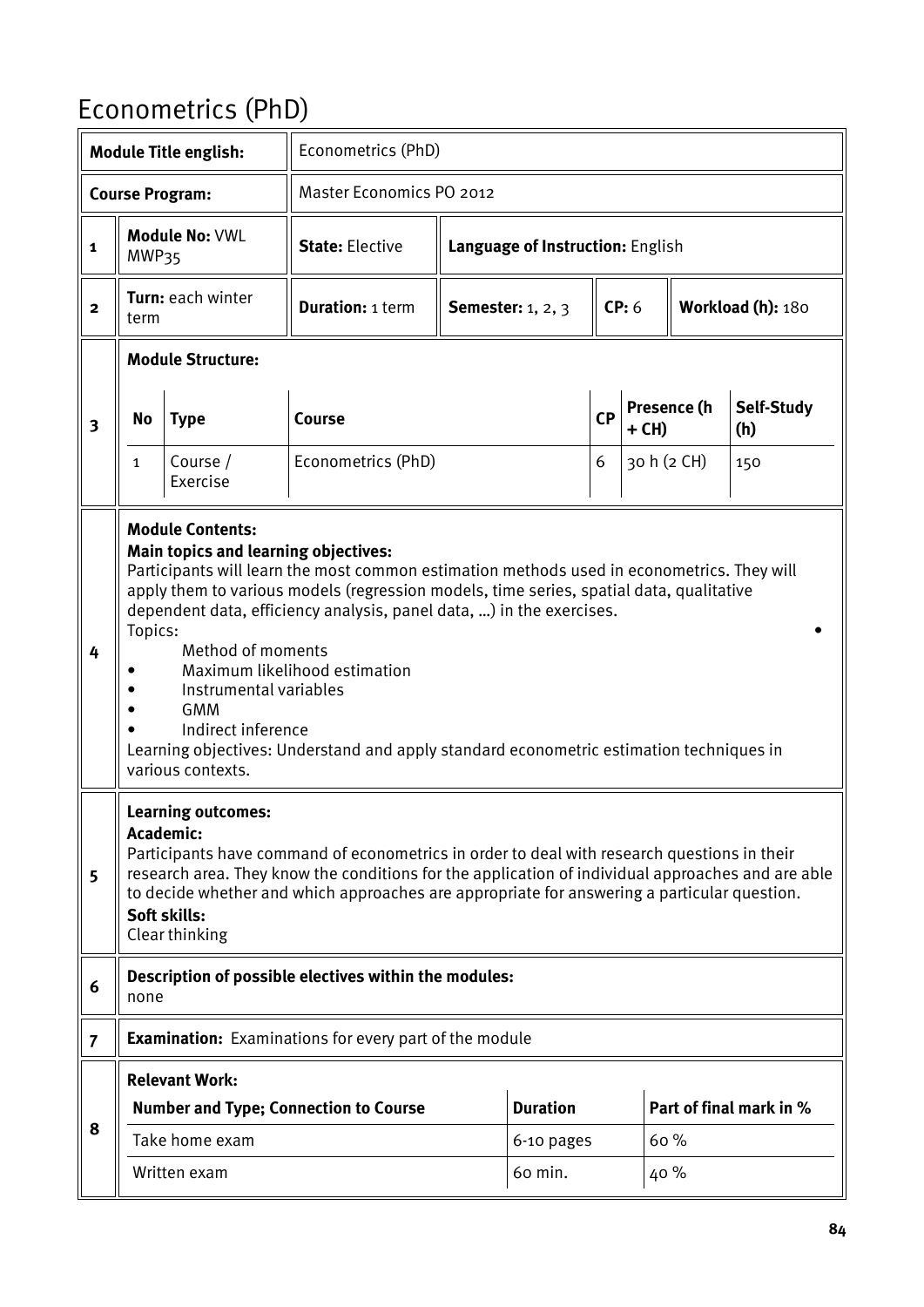|    | <b>Study Work:</b>                                                                                                                                       |  |                 |  |  |  |  |  |
|----|----------------------------------------------------------------------------------------------------------------------------------------------------------|--|-----------------|--|--|--|--|--|
| 9  | <b>Number and Type; Connection to Course</b>                                                                                                             |  | <b>Duration</b> |  |  |  |  |  |
|    | none                                                                                                                                                     |  |                 |  |  |  |  |  |
| 10 | <b>Prerequisites for Credit Points:</b><br>The credit points will be granted after all relevant work and study work have been successfully<br>completed. |  |                 |  |  |  |  |  |
| 11 | Weight of the module grade for the overall grade:<br>5% (6 of 120 CP)                                                                                    |  |                 |  |  |  |  |  |
| 12 | <b>Module Prerequisites:</b><br>Module "Statistical Foundations" is recommended.                                                                         |  |                 |  |  |  |  |  |
| 13 | <b>Presence:</b><br>Recommended                                                                                                                          |  |                 |  |  |  |  |  |
| 14 | Use of the module for other course programs:<br><b>Master Business Administration, Master Economics</b>                                                  |  |                 |  |  |  |  |  |
| 15 | <b>Responsible Lecturer:</b><br>Department:<br>Prof. Dr. Mark Trede<br><b>School of Business and Economics</b>                                           |  |                 |  |  |  |  |  |
| 16 | Misc.:                                                                                                                                                   |  |                 |  |  |  |  |  |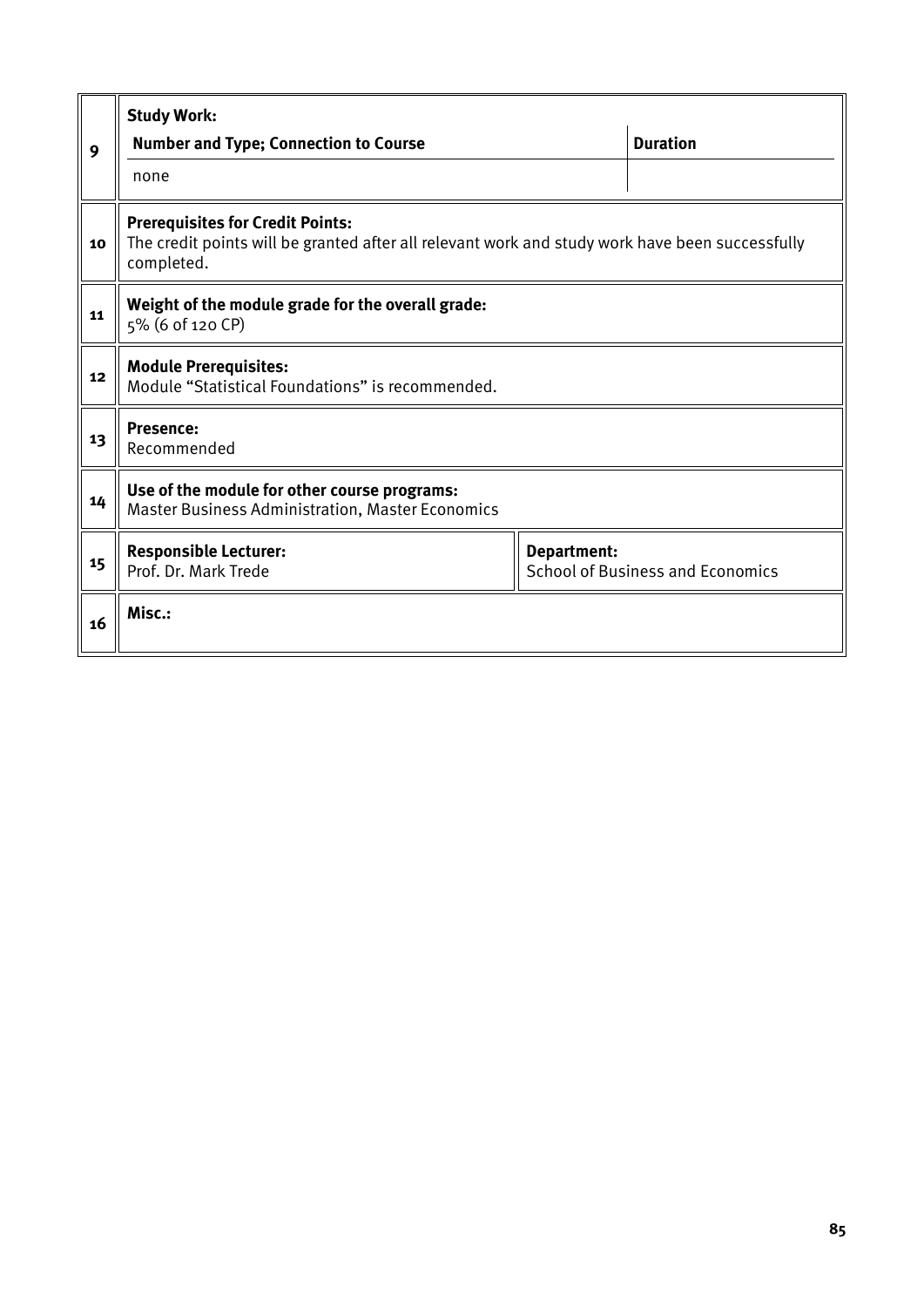## Introduction to Finance

|                         |                                                                                                                                                                                                                                                                                                                                                                                                                                                                                                                                                                                                                                                                                                                                                                                                                   | <b>Module Title english:</b>              |        |                                                                                                                                                                                                                                                                                                                                                                                                                                                                                                                                                                                                                                                                                                     | Introduction to Finance |                                  |                         |             |               |                         |
|-------------------------|-------------------------------------------------------------------------------------------------------------------------------------------------------------------------------------------------------------------------------------------------------------------------------------------------------------------------------------------------------------------------------------------------------------------------------------------------------------------------------------------------------------------------------------------------------------------------------------------------------------------------------------------------------------------------------------------------------------------------------------------------------------------------------------------------------------------|-------------------------------------------|--------|-----------------------------------------------------------------------------------------------------------------------------------------------------------------------------------------------------------------------------------------------------------------------------------------------------------------------------------------------------------------------------------------------------------------------------------------------------------------------------------------------------------------------------------------------------------------------------------------------------------------------------------------------------------------------------------------------------|-------------------------|----------------------------------|-------------------------|-------------|---------------|-------------------------|
|                         |                                                                                                                                                                                                                                                                                                                                                                                                                                                                                                                                                                                                                                                                                                                                                                                                                   | <b>Course Program:</b>                    |        | Master Economics PO 2012                                                                                                                                                                                                                                                                                                                                                                                                                                                                                                                                                                                                                                                                            |                         |                                  |                         |             |               |                         |
| $\mathbf{1}$            | MWP36                                                                                                                                                                                                                                                                                                                                                                                                                                                                                                                                                                                                                                                                                                                                                                                                             | Module No: VWL                            |        | <b>State: Elective</b>                                                                                                                                                                                                                                                                                                                                                                                                                                                                                                                                                                                                                                                                              |                         | Language of Instruction: English |                         |             |               |                         |
| $\mathbf{2}$            | term                                                                                                                                                                                                                                                                                                                                                                                                                                                                                                                                                                                                                                                                                                                                                                                                              | Turn: each winter                         |        | <b>Duration: 1 term</b>                                                                                                                                                                                                                                                                                                                                                                                                                                                                                                                                                                                                                                                                             |                         | <b>Semester:</b> 1, 2, 3         |                         | CP: 6       |               | Workload (h): 180       |
|                         |                                                                                                                                                                                                                                                                                                                                                                                                                                                                                                                                                                                                                                                                                                                                                                                                                   | <b>Module Structure:</b>                  |        |                                                                                                                                                                                                                                                                                                                                                                                                                                                                                                                                                                                                                                                                                                     |                         |                                  |                         |             |               |                         |
| $\overline{\mathbf{3}}$ | No                                                                                                                                                                                                                                                                                                                                                                                                                                                                                                                                                                                                                                                                                                                                                                                                                | <b>Type</b>                               | Course |                                                                                                                                                                                                                                                                                                                                                                                                                                                                                                                                                                                                                                                                                                     |                         |                                  | <b>CP</b>               | CH)         | Presence (h + | Self-Study<br>(h)       |
|                         | $\mathbf{1}$                                                                                                                                                                                                                                                                                                                                                                                                                                                                                                                                                                                                                                                                                                                                                                                                      | Course                                    |        | Introduction to Finance                                                                                                                                                                                                                                                                                                                                                                                                                                                                                                                                                                                                                                                                             |                         |                                  | $\overline{\mathbf{3}}$ | 30 h (2 CH) |               | 60                      |
|                         | <b>Tutorial on Introduction to Finance</b><br>Exercise<br>$\overline{2}$                                                                                                                                                                                                                                                                                                                                                                                                                                                                                                                                                                                                                                                                                                                                          |                                           |        |                                                                                                                                                                                                                                                                                                                                                                                                                                                                                                                                                                                                                                                                                                     |                         |                                  | $\overline{3}$          | 30 h (2 CH) |               | 60                      |
| 4                       | <b>Module Contents:</b><br><b>Main topics and learning objectives:</b><br>In the module "Introduction to Finance" the students will learn the main concepts in finance. They<br>get an introduction to different topics, which will be discussed further in the more advanced<br>classes of the program. Among others, subjects are the foundations of decision making (utility<br>theory), portfolio planning, and the valuation of securities such as stocks and bonds.<br>Furthermore, we will discuss risk management and the usage of derivatives. The lecture is<br>supplemented by a tutorial which can consist of exercises and case studies, presentations by<br>visiting researchers and practitioners, and detailed discussions of relevant academic papers. All<br>classes will be taught in English. |                                           |        |                                                                                                                                                                                                                                                                                                                                                                                                                                                                                                                                                                                                                                                                                                     |                         |                                  |                         |             |               |                         |
| 5                       | Academic:                                                                                                                                                                                                                                                                                                                                                                                                                                                                                                                                                                                                                                                                                                                                                                                                         | <b>Learning outcomes:</b><br>Soft skills: |        | The students are familiar with the main concepts in finance. They can associate current problems<br>with the relevant context and analyze them in a structured manner. They obtain a basic<br>understanding of the different topics in finance as preparation for the more advanced classes of<br>the program. Therefore, they possess the ability to connect the different fields of finance with<br>each other. Furthermore, they are familiar with the tools which are frequently used in this area.<br>The students complete case studies in small teams, which will eventually also be presented. In<br>this process, they practice their team-work, academic writing and presentation skills. |                         |                                  |                         |             |               |                         |
| 6                       | none                                                                                                                                                                                                                                                                                                                                                                                                                                                                                                                                                                                                                                                                                                                                                                                                              |                                           |        | Description of possible electives within the modules:                                                                                                                                                                                                                                                                                                                                                                                                                                                                                                                                                                                                                                               |                         |                                  |                         |             |               |                         |
| $\overline{7}$          |                                                                                                                                                                                                                                                                                                                                                                                                                                                                                                                                                                                                                                                                                                                                                                                                                   |                                           |        | <b>Examination:</b> Examinations for every part of the module                                                                                                                                                                                                                                                                                                                                                                                                                                                                                                                                                                                                                                       |                         |                                  |                         |             |               |                         |
|                         |                                                                                                                                                                                                                                                                                                                                                                                                                                                                                                                                                                                                                                                                                                                                                                                                                   | <b>Relevant Work:</b>                     |        |                                                                                                                                                                                                                                                                                                                                                                                                                                                                                                                                                                                                                                                                                                     |                         |                                  |                         |             |               |                         |
| 8                       |                                                                                                                                                                                                                                                                                                                                                                                                                                                                                                                                                                                                                                                                                                                                                                                                                   |                                           |        | <b>Number and Type; Connection to Course</b>                                                                                                                                                                                                                                                                                                                                                                                                                                                                                                                                                                                                                                                        |                         | <b>Duration</b>                  |                         |             |               | Part of final mark in % |
|                         |                                                                                                                                                                                                                                                                                                                                                                                                                                                                                                                                                                                                                                                                                                                                                                                                                   | Final written exam                        |        |                                                                                                                                                                                                                                                                                                                                                                                                                                                                                                                                                                                                                                                                                                     |                         | 120 min.                         |                         | 80 %        |               |                         |
|                         |                                                                                                                                                                                                                                                                                                                                                                                                                                                                                                                                                                                                                                                                                                                                                                                                                   | Case studies                              |        |                                                                                                                                                                                                                                                                                                                                                                                                                                                                                                                                                                                                                                                                                                     |                         | 2 X 10-15 pages                  |                         | 20%         |               |                         |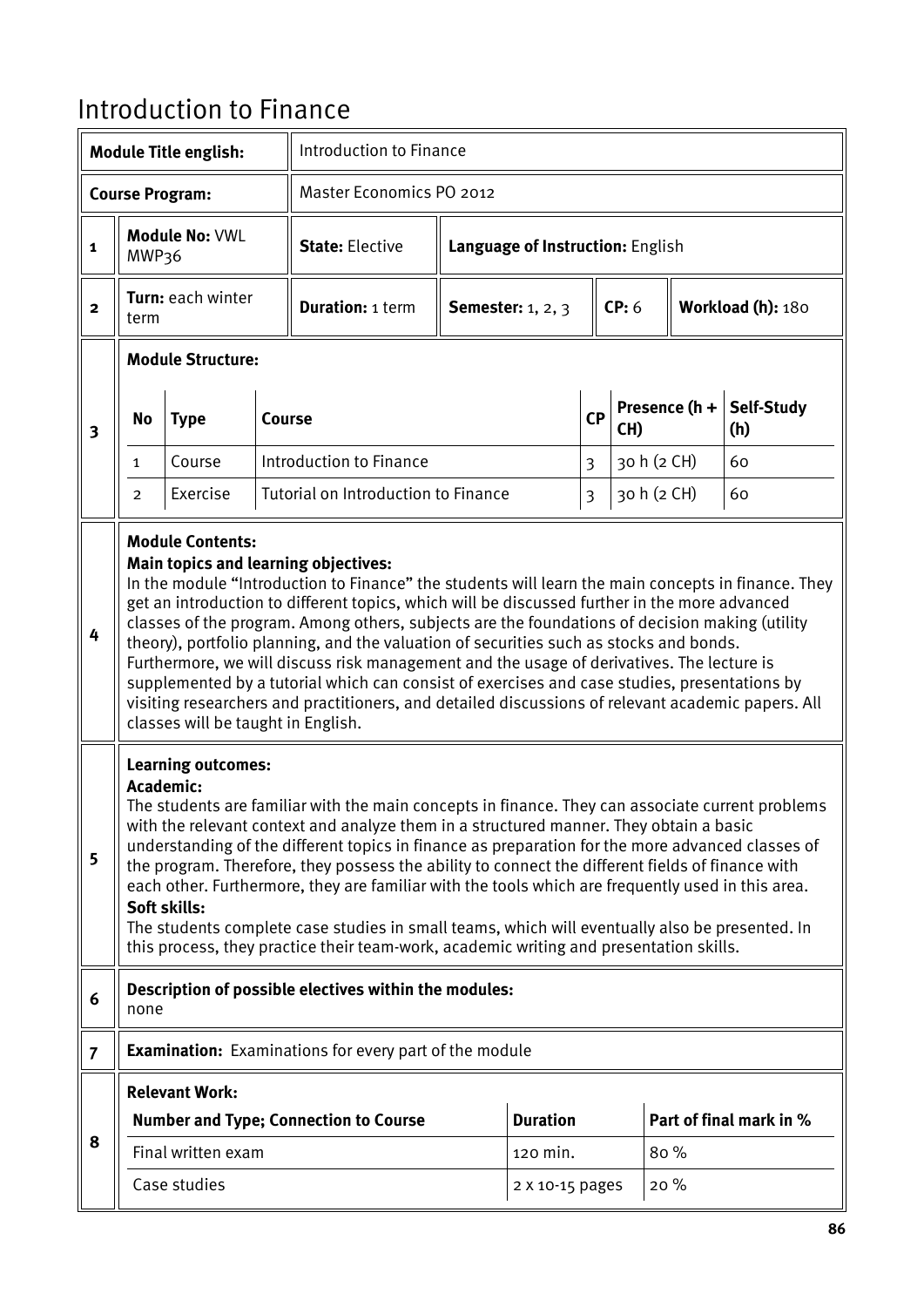|    | <b>Study Work:</b>                                                                                                                                       |  |                 |  |  |  |  |  |
|----|----------------------------------------------------------------------------------------------------------------------------------------------------------|--|-----------------|--|--|--|--|--|
| 9  | <b>Number and Type; Connection to Course</b>                                                                                                             |  | <b>Duration</b> |  |  |  |  |  |
|    | none                                                                                                                                                     |  |                 |  |  |  |  |  |
| 10 | <b>Prerequisites for Credit Points:</b><br>The credit points will be granted after all relevant work and study work have been successfully<br>completed. |  |                 |  |  |  |  |  |
| 11 | Weight of the module grade for the overall grade:<br>5% (6 of 120 CP)                                                                                    |  |                 |  |  |  |  |  |
| 12 | <b>Module Prerequisites:</b><br>none                                                                                                                     |  |                 |  |  |  |  |  |
| 13 | <b>Presence:</b><br>The presence is recommended but not an absolute obligation.                                                                          |  |                 |  |  |  |  |  |
| 14 | Use of the module for other course programs:<br>Master Business Administration, Master Economics, Master Mathematics, Master Physics                     |  |                 |  |  |  |  |  |
| 15 | <b>Responsible Lecturer:</b><br>Department:<br><b>School of Business and Economics</b><br>Professor Nadja Guenster                                       |  |                 |  |  |  |  |  |
| 16 | Misc.:                                                                                                                                                   |  |                 |  |  |  |  |  |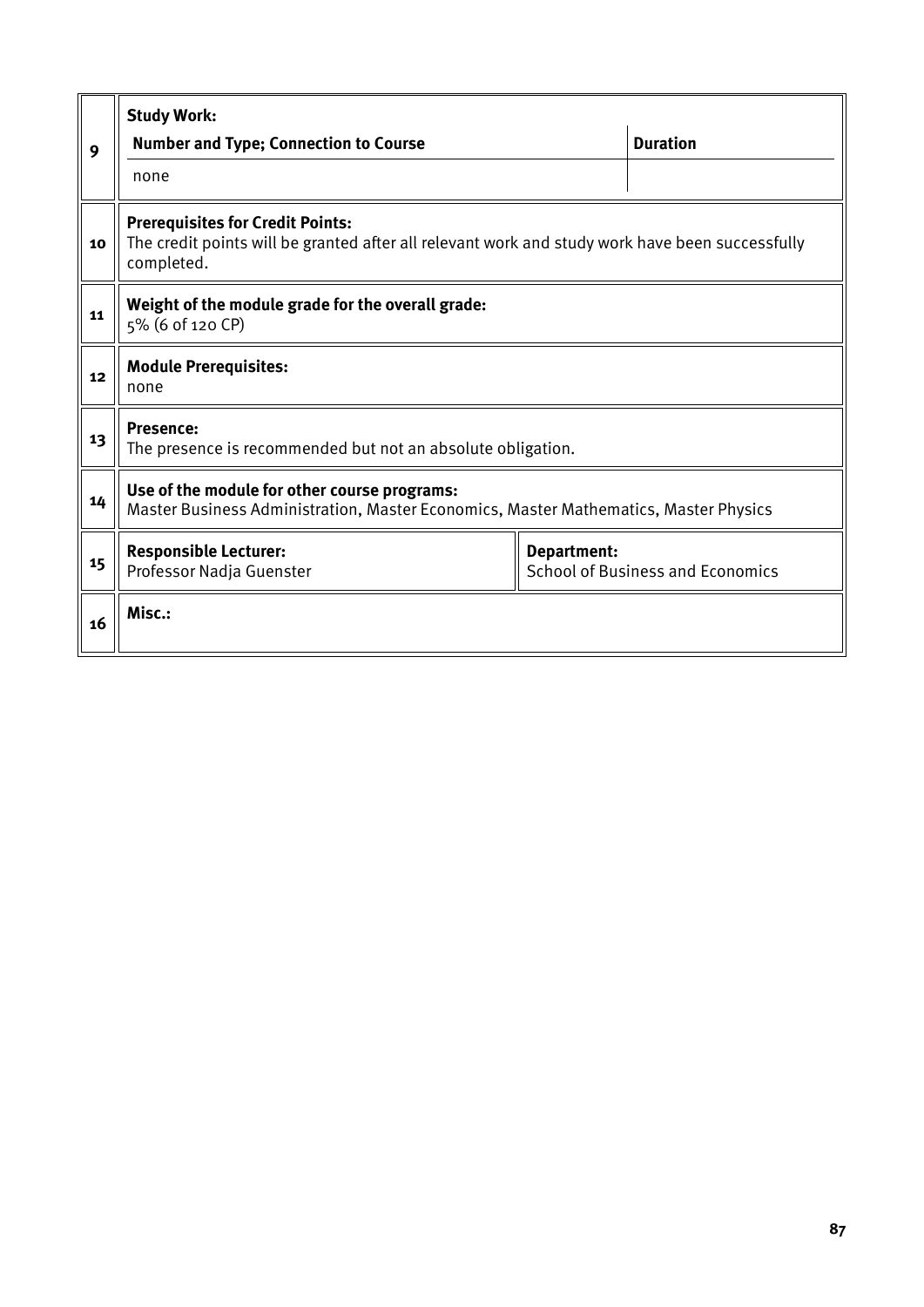## Behavioral Finance

|                         |                          | <b>Module Title english:</b>                              |        |                           | <b>Behavioral Finance</b>             |                                                                                                                                                                                                                                                                                                                                                                                                                                                                                                                                                                                                                                                                                                                                                                                                                                                                                                                                                                                                                                                                                    |                                  |                      |  |                   |  |
|-------------------------|--------------------------|-----------------------------------------------------------|--------|---------------------------|---------------------------------------|------------------------------------------------------------------------------------------------------------------------------------------------------------------------------------------------------------------------------------------------------------------------------------------------------------------------------------------------------------------------------------------------------------------------------------------------------------------------------------------------------------------------------------------------------------------------------------------------------------------------------------------------------------------------------------------------------------------------------------------------------------------------------------------------------------------------------------------------------------------------------------------------------------------------------------------------------------------------------------------------------------------------------------------------------------------------------------|----------------------------------|----------------------|--|-------------------|--|
|                         |                          | <b>Course Program:</b>                                    |        |                           | Master Economics PO 2012              |                                                                                                                                                                                                                                                                                                                                                                                                                                                                                                                                                                                                                                                                                                                                                                                                                                                                                                                                                                                                                                                                                    |                                  |                      |  |                   |  |
| $\mathbf{1}$            | MWP37                    | <b>Module No: VWL</b>                                     |        | <b>State: Elective</b>    |                                       |                                                                                                                                                                                                                                                                                                                                                                                                                                                                                                                                                                                                                                                                                                                                                                                                                                                                                                                                                                                                                                                                                    | Language of Instruction: English |                      |  |                   |  |
| $\overline{2}$          | term                     | Turn: each winter                                         |        | <b>Duration: 1 term</b>   |                                       | <b>Semester:</b> 1, 2, 3                                                                                                                                                                                                                                                                                                                                                                                                                                                                                                                                                                                                                                                                                                                                                                                                                                                                                                                                                                                                                                                           |                                  | CP: 6                |  | Workload (h): 180 |  |
|                         | <b>Module Structure:</b> |                                                           |        |                           |                                       |                                                                                                                                                                                                                                                                                                                                                                                                                                                                                                                                                                                                                                                                                                                                                                                                                                                                                                                                                                                                                                                                                    |                                  |                      |  |                   |  |
| $\overline{\mathbf{3}}$ | No                       | <b>Type</b>                                               | Course |                           |                                       |                                                                                                                                                                                                                                                                                                                                                                                                                                                                                                                                                                                                                                                                                                                                                                                                                                                                                                                                                                                                                                                                                    | <b>CP</b>                        | Presence (h +<br>CH) |  | Self-Study<br>(h) |  |
|                         | $\mathbf{1}$             | Course                                                    |        | <b>Behavioral Finance</b> |                                       |                                                                                                                                                                                                                                                                                                                                                                                                                                                                                                                                                                                                                                                                                                                                                                                                                                                                                                                                                                                                                                                                                    | 3                                | 30 h (2 CH)          |  | 60                |  |
|                         | $\overline{2}$           | Exercise                                                  |        |                           | <b>Tutorial on Behavioral Finance</b> |                                                                                                                                                                                                                                                                                                                                                                                                                                                                                                                                                                                                                                                                                                                                                                                                                                                                                                                                                                                                                                                                                    | $\overline{\mathbf{3}}$          | 30 h (2 CH)          |  | 60                |  |
| 4                       |                          | <b>Main topics and learning objectives:</b>               |        |                           |                                       | The class delivers an introduction to the modern research field "behavioral finance". Behavioral<br>finance aims to explain and predict financial decision making and financial market data by<br>incorporating behavioral insights on individual judgment and decision making. First, systematic<br>errors in individual decision making will be presented and frequently used heuristics will be<br>explained. Afterwards, the consequences of the biases and heuristics will be discussed in a<br>financial context and supported by empirical and experimental research findings. Finally, the<br>implications for financial markets (esp. security prices and turnover) will be considered and the<br>relevance of behavioral findings in the context of the market efficiency hypothesis and arbitrage<br>considerations will be discussed. The lecture will be supported by a seminar<br>("Vertiefungsseminar"), which comprises exercise sessions, case studies and lectures from<br>visiting researchers as well as practitioners. This module will be taught in English. |                                  |                      |  |                   |  |
|                         | <b>Themes</b>            |                                                           |        |                           | <b>Learning objectives</b>            |                                                                                                                                                                                                                                                                                                                                                                                                                                                                                                                                                                                                                                                                                                                                                                                                                                                                                                                                                                                                                                                                                    |                                  |                      |  |                   |  |
|                         |                          | Motivation/Basic concepts of<br><b>Behavioral Finance</b> |        |                           |                                       | To understand the key perspective of behavioral finance and to<br>be able to evaluate it in the light of the traditional approaches                                                                                                                                                                                                                                                                                                                                                                                                                                                                                                                                                                                                                                                                                                                                                                                                                                                                                                                                                |                                  |                      |  |                   |  |
|                         |                          | Systematic errors in individual<br>decision making        |        |                           |                                       | To learn about systematic deviations from rational judgment<br>and decision making by individuals.                                                                                                                                                                                                                                                                                                                                                                                                                                                                                                                                                                                                                                                                                                                                                                                                                                                                                                                                                                                 |                                  |                      |  |                   |  |
|                         |                          | Investor behavior                                         |        |                           | provisions.                           | To understand the consequences of systematic errors in<br>decision making for investors, e.g. with respect to retirement                                                                                                                                                                                                                                                                                                                                                                                                                                                                                                                                                                                                                                                                                                                                                                                                                                                                                                                                                           |                                  |                      |  |                   |  |
|                         | markets                  | <b>Behavioral Finance and</b>                             |        |                           | markets.                              | To comprehend the impact of irrational behavior on financial                                                                                                                                                                                                                                                                                                                                                                                                                                                                                                                                                                                                                                                                                                                                                                                                                                                                                                                                                                                                                       |                                  |                      |  |                   |  |
|                         |                          | <b>Behavioral Corporate Finance</b>                       |        |                           | decision making.                      | To appreciate the role of behavioral insights in corporate                                                                                                                                                                                                                                                                                                                                                                                                                                                                                                                                                                                                                                                                                                                                                                                                                                                                                                                                                                                                                         |                                  |                      |  |                   |  |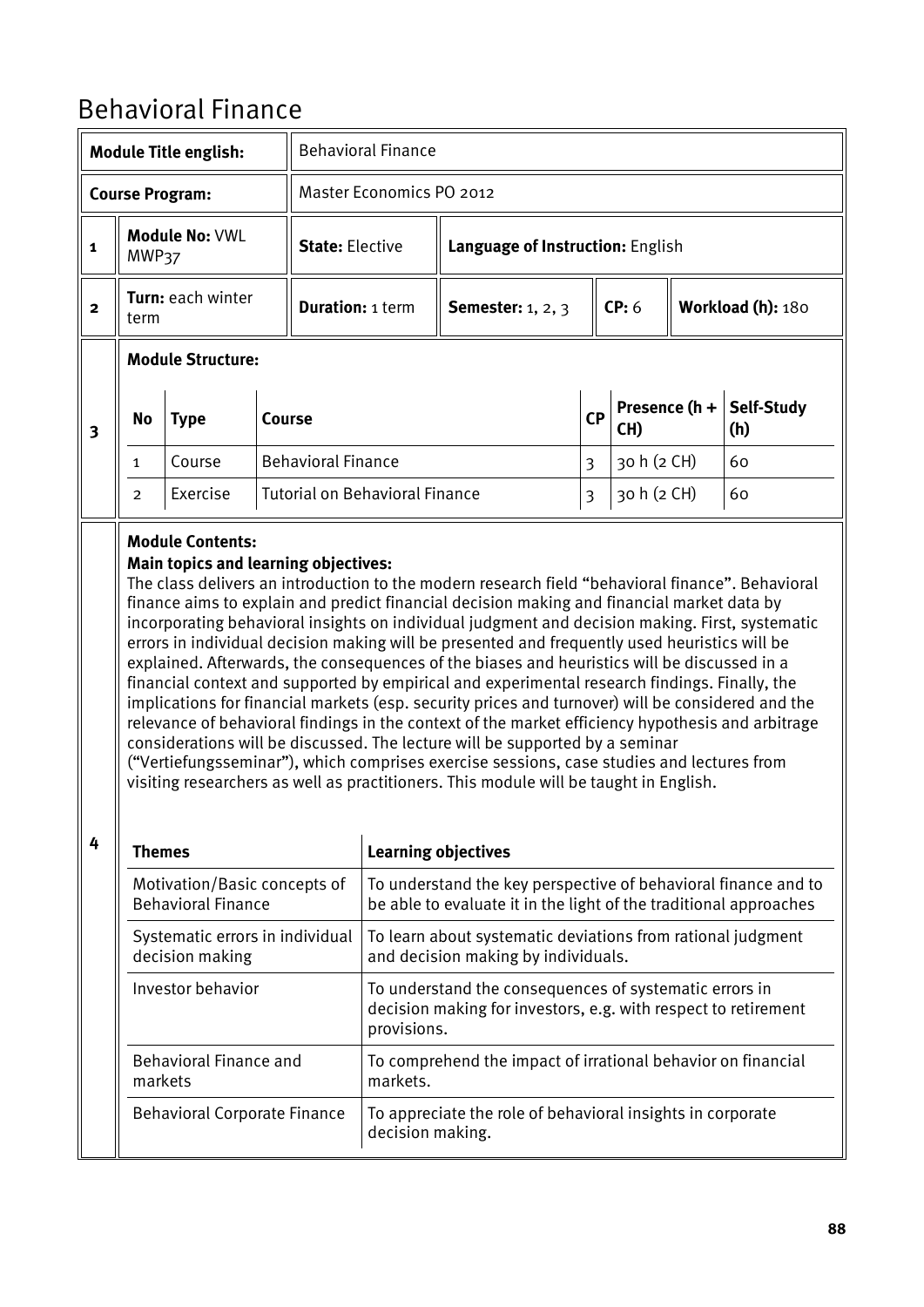| 5              | <b>Learning outcomes:</b><br>Academic:<br>The students will attain a modern view on financial markets, where not only perfectly rational<br>decision makers (homo oeconomicus) act, but also real decision makers with all their flaws and<br>weaknesses. The students become equipped to apply this perspective (behavioral economics) to<br>many other fields, for example to discuss the effectiveness of incentive schemes or the design of<br>contracts and products. By discussing current studies as well as the implementation of small<br>experiments in the lecture and exercise sessions, the students will achieve strong skills of<br>advanced research methodology. |                 |                                         |  |  |  |  |  |  |
|----------------|-----------------------------------------------------------------------------------------------------------------------------------------------------------------------------------------------------------------------------------------------------------------------------------------------------------------------------------------------------------------------------------------------------------------------------------------------------------------------------------------------------------------------------------------------------------------------------------------------------------------------------------------------------------------------------------|-----------------|-----------------------------------------|--|--|--|--|--|--|
| 6              | Description of possible electives within the modules:<br>none                                                                                                                                                                                                                                                                                                                                                                                                                                                                                                                                                                                                                     |                 |                                         |  |  |  |  |  |  |
| $\overline{7}$ | <b>Examination: Final Module Exam</b>                                                                                                                                                                                                                                                                                                                                                                                                                                                                                                                                                                                                                                             |                 |                                         |  |  |  |  |  |  |
|                | <b>Relevant Work:</b>                                                                                                                                                                                                                                                                                                                                                                                                                                                                                                                                                                                                                                                             |                 |                                         |  |  |  |  |  |  |
| 8              | <b>Number and Type; Connection to Course</b>                                                                                                                                                                                                                                                                                                                                                                                                                                                                                                                                                                                                                                      | <b>Duration</b> | Part of final mark in %                 |  |  |  |  |  |  |
|                | Final written exam                                                                                                                                                                                                                                                                                                                                                                                                                                                                                                                                                                                                                                                                | 100 %           |                                         |  |  |  |  |  |  |
|                | <b>Study Work:</b>                                                                                                                                                                                                                                                                                                                                                                                                                                                                                                                                                                                                                                                                |                 |                                         |  |  |  |  |  |  |
| 9              | <b>Number and Type; Connection to Course</b>                                                                                                                                                                                                                                                                                                                                                                                                                                                                                                                                                                                                                                      |                 | <b>Duration</b>                         |  |  |  |  |  |  |
|                | none                                                                                                                                                                                                                                                                                                                                                                                                                                                                                                                                                                                                                                                                              |                 |                                         |  |  |  |  |  |  |
| 10             | <b>Prerequisites for Credit Points:</b><br>The credit points will be granted after all relevant work and study work have been successfully<br>completed.                                                                                                                                                                                                                                                                                                                                                                                                                                                                                                                          |                 |                                         |  |  |  |  |  |  |
| 11             | Weight of the module grade for the overall grade:<br>5% (6 of 120 CP)                                                                                                                                                                                                                                                                                                                                                                                                                                                                                                                                                                                                             |                 |                                         |  |  |  |  |  |  |
| 12             | <b>Module Prerequisites:</b><br>none                                                                                                                                                                                                                                                                                                                                                                                                                                                                                                                                                                                                                                              |                 |                                         |  |  |  |  |  |  |
| 13             | <b>Presence:</b><br>The presence is recommended but not an absolute obligation                                                                                                                                                                                                                                                                                                                                                                                                                                                                                                                                                                                                    |                 |                                         |  |  |  |  |  |  |
| 14             | Use of the module for other course programs:<br>Master Business Administration, Master Economics, Master Mathematics, Master Physics                                                                                                                                                                                                                                                                                                                                                                                                                                                                                                                                              |                 |                                         |  |  |  |  |  |  |
| 15             | <b>Responsible Lecturer:</b><br>Professor Dr. Thomas Langer                                                                                                                                                                                                                                                                                                                                                                                                                                                                                                                                                                                                                       | Department:     | <b>School of Business and Economics</b> |  |  |  |  |  |  |
| 16             | Misc.:                                                                                                                                                                                                                                                                                                                                                                                                                                                                                                                                                                                                                                                                            |                 |                                         |  |  |  |  |  |  |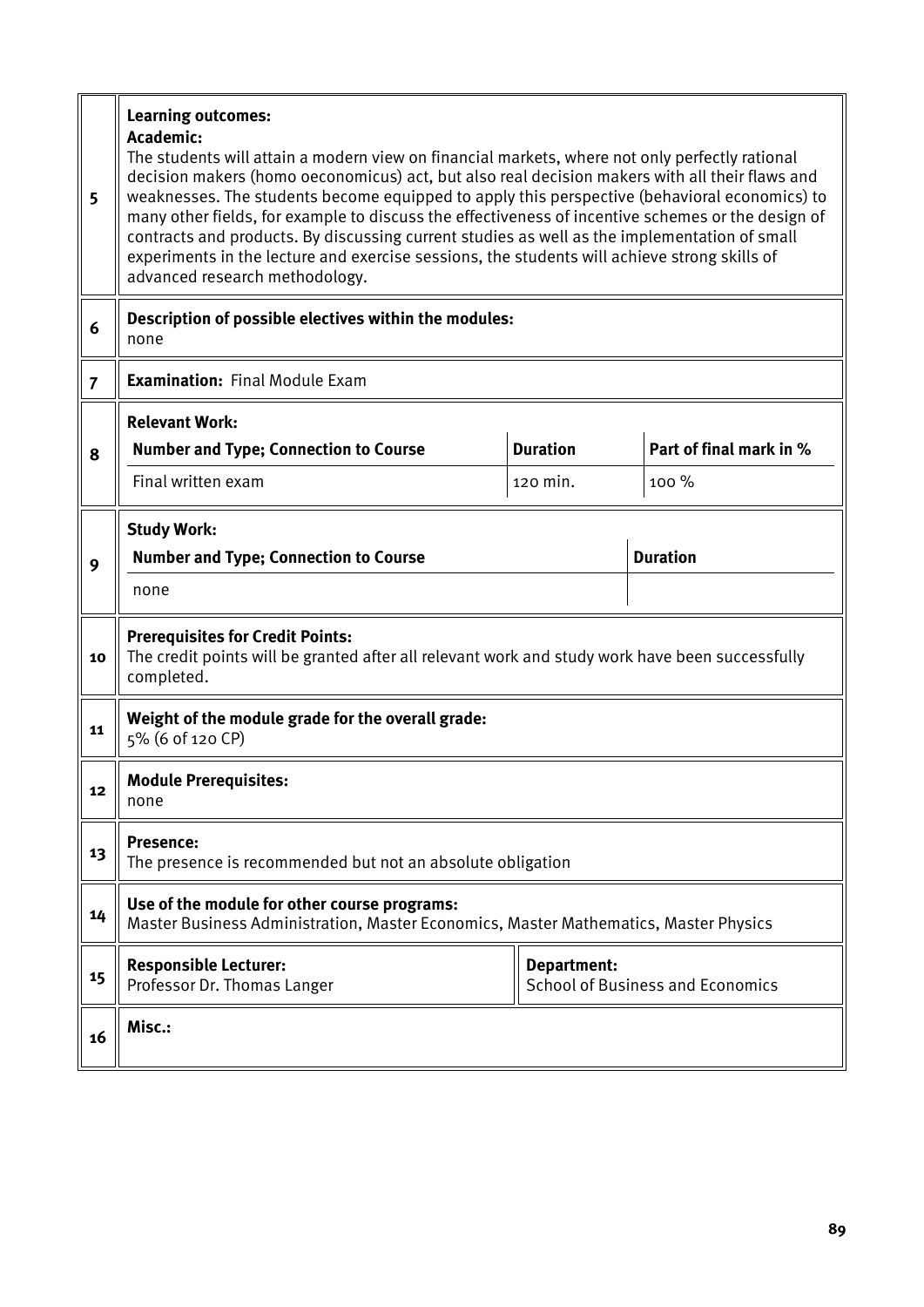#### Derivatives I

|                         |                                                                                                                                                                                                                                                                                                                                                                                                                                                                                                                                                                                                                                                                                                                                                                                                                                                                                                                        | <b>Module Title english:</b>          |        | Derivatives I                                         |                                  |                 |                |                      |             |                         |
|-------------------------|------------------------------------------------------------------------------------------------------------------------------------------------------------------------------------------------------------------------------------------------------------------------------------------------------------------------------------------------------------------------------------------------------------------------------------------------------------------------------------------------------------------------------------------------------------------------------------------------------------------------------------------------------------------------------------------------------------------------------------------------------------------------------------------------------------------------------------------------------------------------------------------------------------------------|---------------------------------------|--------|-------------------------------------------------------|----------------------------------|-----------------|----------------|----------------------|-------------|-------------------------|
|                         |                                                                                                                                                                                                                                                                                                                                                                                                                                                                                                                                                                                                                                                                                                                                                                                                                                                                                                                        | <b>Course Program:</b>                |        | Master Economics PO 2012                              |                                  |                 |                |                      |             |                         |
| $\mathbf{1}$            | MWP38                                                                                                                                                                                                                                                                                                                                                                                                                                                                                                                                                                                                                                                                                                                                                                                                                                                                                                                  | <b>Module No: VWL</b>                 |        | <b>State: Elective</b>                                | Language of Instruction: English |                 |                |                      |             |                         |
| $\overline{2}$          | term                                                                                                                                                                                                                                                                                                                                                                                                                                                                                                                                                                                                                                                                                                                                                                                                                                                                                                                   | Turn: each winter                     |        | <b>Duration: 1 term</b>                               | <b>Semester:</b> 1, 2, 3         |                 |                | CP: 6                |             | Workload (h): 180       |
|                         |                                                                                                                                                                                                                                                                                                                                                                                                                                                                                                                                                                                                                                                                                                                                                                                                                                                                                                                        | <b>Module Structure:</b>              |        |                                                       |                                  |                 |                |                      |             |                         |
| $\overline{\mathbf{3}}$ | No                                                                                                                                                                                                                                                                                                                                                                                                                                                                                                                                                                                                                                                                                                                                                                                                                                                                                                                     | <b>Type</b>                           | Course |                                                       |                                  | <b>CP</b>       |                | Presence (h +<br>CH) |             | Self-Study<br>(h)       |
|                         | $\mathbf{1}$                                                                                                                                                                                                                                                                                                                                                                                                                                                                                                                                                                                                                                                                                                                                                                                                                                                                                                           | Course                                |        | Derivatives I                                         |                                  |                 |                |                      | 30 h (2 CH) | 60                      |
|                         | 2                                                                                                                                                                                                                                                                                                                                                                                                                                                                                                                                                                                                                                                                                                                                                                                                                                                                                                                      | Exercise                              |        | <b>Tutorial on Derivatives I</b>                      |                                  |                 | $\overline{3}$ | 30 h (2 CH)          |             | 60                      |
| 4                       | <b>Module Contents:</b><br><b>Main topics and learning objectives:</b><br>Within the scope of the class "Derivatives I" the students will be taught the basics of pricing and<br>hedging contingent claims. The main focus is on equity derivatives, where we discuss both plain-<br>vanilla products and more exotic derivatives. With regard to contents, the emphasis is on the<br>discrete-time binomial model and the continuous-time model of Black-Scholes. Besides the<br>pricing this course also deals with the hedging of derivatives. Furthermore, we introduce the smile<br>observed at the market and discuss possible explanations. The lecture is supplemented by a<br>tutorial which may consist of exercises and case studies, talks of visiting researchers and<br>practitioners as well as thorough discussions of main contributions from the literature. All classes<br>will be held in English. |                                       |        |                                                       |                                  |                 |                |                      |             |                         |
| 5                       | <b>Learning outcomes:</b><br>Academic:<br>The students can handle the relevant tools to price equity derivatives in the two standard option<br>pricing models and they will know how to apply them to new derivatives. They are familiar with<br>the main concepts of pricing derivatives and thus possess the ability to deal with more complex<br>option pricing models. Furthermore, they know the mathematical tools frequently used in this<br>area, in particular the basic concepts from stochastic calculus, and they have also gained some<br>first experience in implementing these models.<br>Soft skills:<br>Clear thinking                                                                                                                                                                                                                                                                                |                                       |        |                                                       |                                  |                 |                |                      |             |                         |
| 6                       | none                                                                                                                                                                                                                                                                                                                                                                                                                                                                                                                                                                                                                                                                                                                                                                                                                                                                                                                   |                                       |        | Description of possible electives within the modules: |                                  |                 |                |                      |             |                         |
| $\overline{7}$          |                                                                                                                                                                                                                                                                                                                                                                                                                                                                                                                                                                                                                                                                                                                                                                                                                                                                                                                        | <b>Examination: Final Module Exam</b> |        |                                                       |                                  |                 |                |                      |             |                         |
|                         |                                                                                                                                                                                                                                                                                                                                                                                                                                                                                                                                                                                                                                                                                                                                                                                                                                                                                                                        | <b>Relevant Work:</b>                 |        |                                                       |                                  |                 |                |                      |             |                         |
| 8                       |                                                                                                                                                                                                                                                                                                                                                                                                                                                                                                                                                                                                                                                                                                                                                                                                                                                                                                                        |                                       |        | <b>Number and Type; Connection to Course</b>          |                                  | <b>Duration</b> |                |                      |             | Part of final mark in % |
|                         |                                                                                                                                                                                                                                                                                                                                                                                                                                                                                                                                                                                                                                                                                                                                                                                                                                                                                                                        | Final written exam                    |        |                                                       |                                  | 120 min.        |                |                      | 100 %       |                         |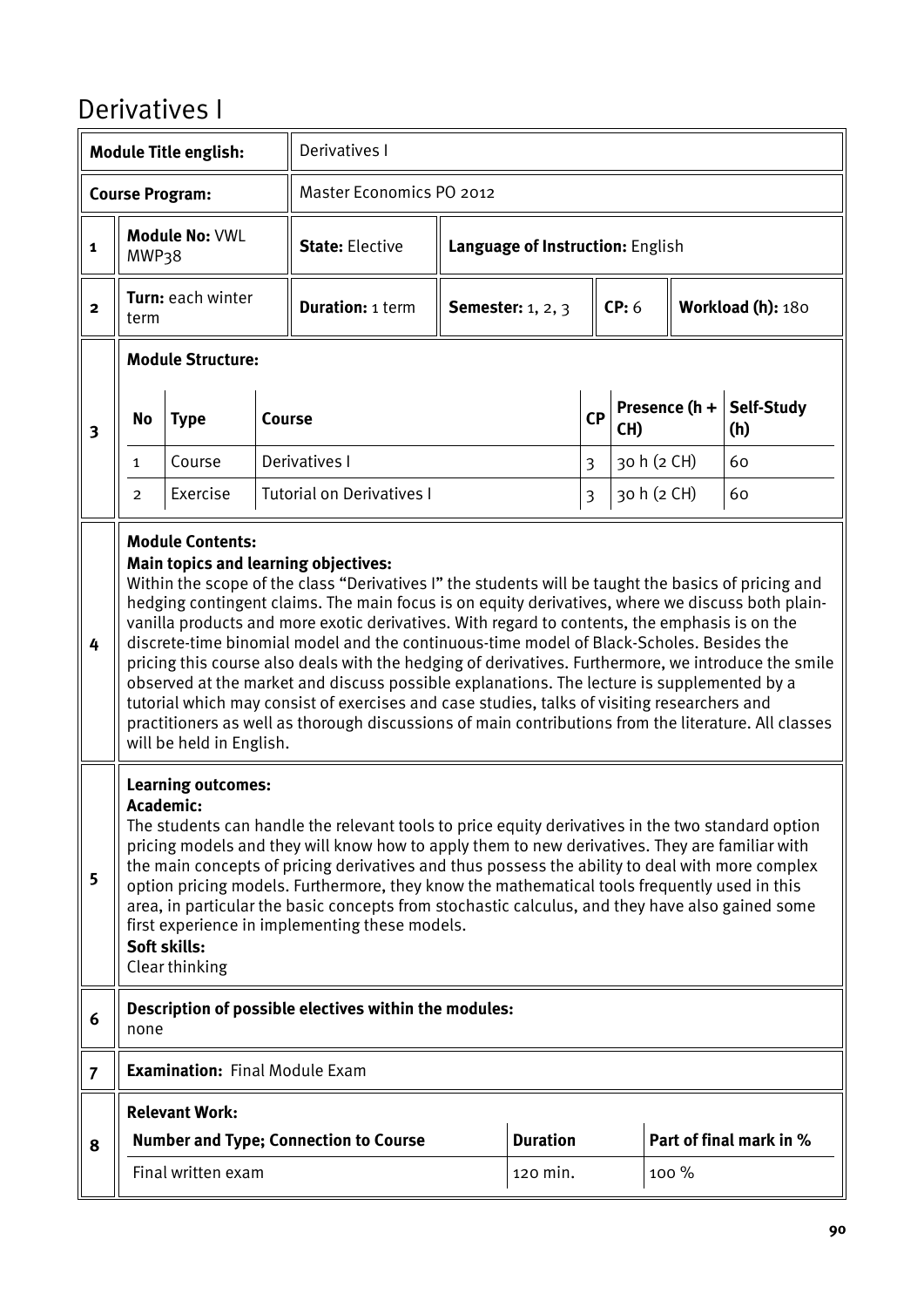|    | <b>Study Work:</b>                                                                                                                                       |  |                 |  |  |  |  |  |
|----|----------------------------------------------------------------------------------------------------------------------------------------------------------|--|-----------------|--|--|--|--|--|
| 9  | <b>Number and Type; Connection to Course</b>                                                                                                             |  | <b>Duration</b> |  |  |  |  |  |
|    | none                                                                                                                                                     |  |                 |  |  |  |  |  |
| 10 | <b>Prerequisites for Credit Points:</b><br>The credit points will be granted after all relevant work and study work have been successfully<br>completed. |  |                 |  |  |  |  |  |
| 11 | Weight of the module grade for the overall grade:<br>5% (6 of 120 CP)                                                                                    |  |                 |  |  |  |  |  |
| 12 | <b>Module Prerequisites:</b><br>none                                                                                                                     |  |                 |  |  |  |  |  |
| 13 | <b>Presence:</b><br>Attendance is recommended but not an absolute obligation.                                                                            |  |                 |  |  |  |  |  |
| 14 | Use of the module for other course programs:<br>Master Business Administration, Master Economics, Master Mathematics, Master Physics                     |  |                 |  |  |  |  |  |
| 15 | <b>Responsible Lecturer:</b><br>Department:<br><b>School of Business and Economics</b><br>Professor Dr. Nicole Branger                                   |  |                 |  |  |  |  |  |
| 16 | Misc.:                                                                                                                                                   |  |                 |  |  |  |  |  |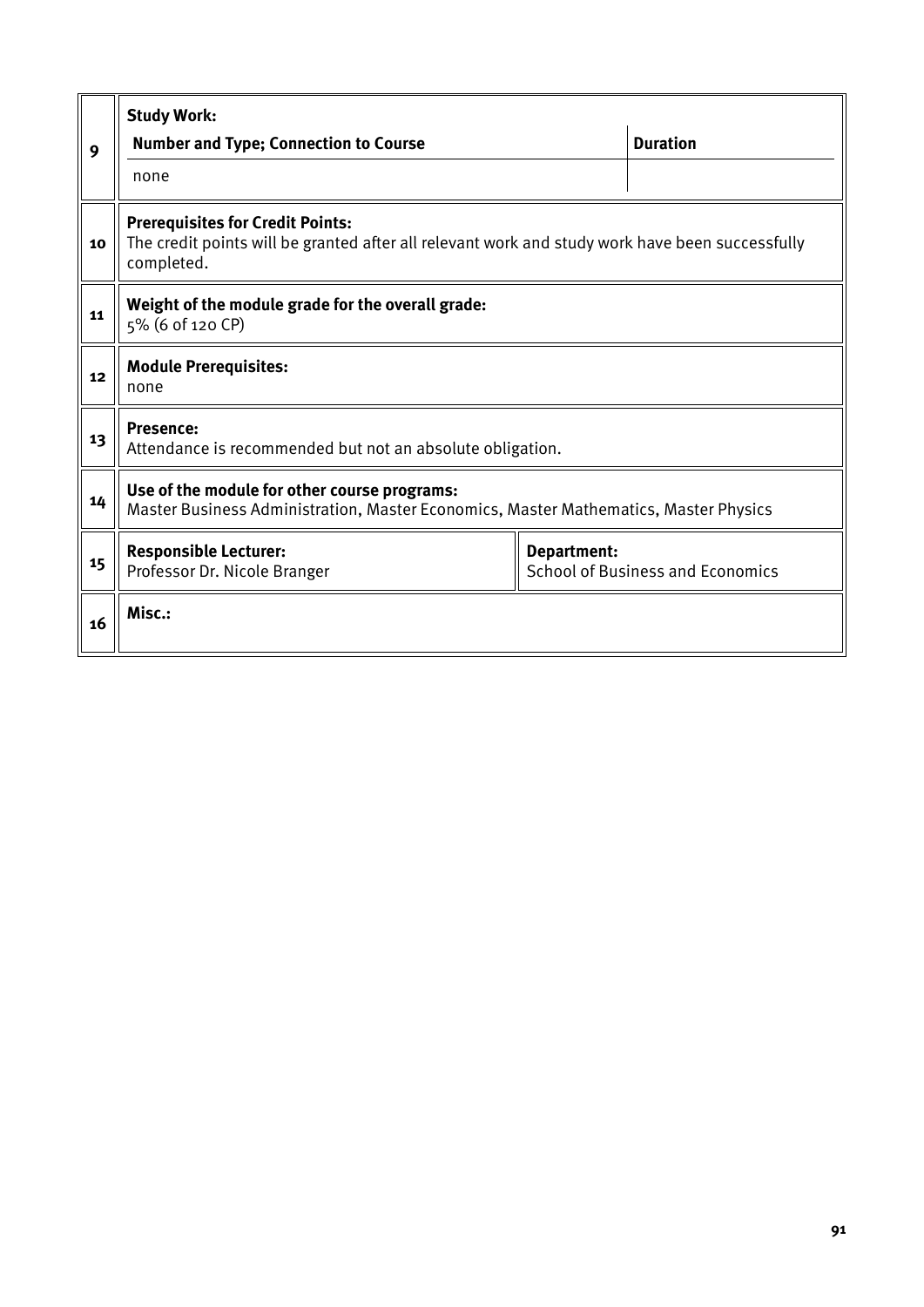## Financial Intermediation I

|                                                                                                                                                                                                                                                                                                                                                                                                                                                                                                                                                                                                                                                                                                                                                                                                                                                                                                                                                                                                                                                                                                                                                                                                                                                                                                                                                                                                                                                                                                                                                                            |                           | <b>Module Title english:</b>                  |        | <b>Financial Intermediation I</b>                                                                                                                                                                                                                                          |                                  |           |                      |  |                   |
|----------------------------------------------------------------------------------------------------------------------------------------------------------------------------------------------------------------------------------------------------------------------------------------------------------------------------------------------------------------------------------------------------------------------------------------------------------------------------------------------------------------------------------------------------------------------------------------------------------------------------------------------------------------------------------------------------------------------------------------------------------------------------------------------------------------------------------------------------------------------------------------------------------------------------------------------------------------------------------------------------------------------------------------------------------------------------------------------------------------------------------------------------------------------------------------------------------------------------------------------------------------------------------------------------------------------------------------------------------------------------------------------------------------------------------------------------------------------------------------------------------------------------------------------------------------------------|---------------------------|-----------------------------------------------|--------|----------------------------------------------------------------------------------------------------------------------------------------------------------------------------------------------------------------------------------------------------------------------------|----------------------------------|-----------|----------------------|--|-------------------|
|                                                                                                                                                                                                                                                                                                                                                                                                                                                                                                                                                                                                                                                                                                                                                                                                                                                                                                                                                                                                                                                                                                                                                                                                                                                                                                                                                                                                                                                                                                                                                                            |                           | <b>Course Program:</b>                        |        | Master Economics PO 2012                                                                                                                                                                                                                                                   |                                  |           |                      |  |                   |
| $\mathbf{1}$                                                                                                                                                                                                                                                                                                                                                                                                                                                                                                                                                                                                                                                                                                                                                                                                                                                                                                                                                                                                                                                                                                                                                                                                                                                                                                                                                                                                                                                                                                                                                               | MWP39                     | Module No: VWL                                |        | <b>State: Elective</b>                                                                                                                                                                                                                                                     | Language of Instruction: English |           |                      |  |                   |
| $\mathbf{2}$                                                                                                                                                                                                                                                                                                                                                                                                                                                                                                                                                                                                                                                                                                                                                                                                                                                                                                                                                                                                                                                                                                                                                                                                                                                                                                                                                                                                                                                                                                                                                               | Turn: each summer<br>term |                                               |        | <b>Duration: 1 term</b>                                                                                                                                                                                                                                                    | <b>Semester:</b> 1, 2, 3         |           | CP: 6                |  | Workload (h): 180 |
|                                                                                                                                                                                                                                                                                                                                                                                                                                                                                                                                                                                                                                                                                                                                                                                                                                                                                                                                                                                                                                                                                                                                                                                                                                                                                                                                                                                                                                                                                                                                                                            |                           | <b>Module Structure:</b>                      |        |                                                                                                                                                                                                                                                                            |                                  |           |                      |  |                   |
| 3                                                                                                                                                                                                                                                                                                                                                                                                                                                                                                                                                                                                                                                                                                                                                                                                                                                                                                                                                                                                                                                                                                                                                                                                                                                                                                                                                                                                                                                                                                                                                                          | <b>No</b>                 | <b>Type</b>                                   | Course |                                                                                                                                                                                                                                                                            |                                  | <b>CP</b> | Presence (h +<br>CH) |  | Self-Study<br>(h) |
|                                                                                                                                                                                                                                                                                                                                                                                                                                                                                                                                                                                                                                                                                                                                                                                                                                                                                                                                                                                                                                                                                                                                                                                                                                                                                                                                                                                                                                                                                                                                                                            | 1                         | Course                                        |        | <b>Financial Intermediation I</b>                                                                                                                                                                                                                                          |                                  | 3         | 30 h (2 CH)          |  | 60                |
|                                                                                                                                                                                                                                                                                                                                                                                                                                                                                                                                                                                                                                                                                                                                                                                                                                                                                                                                                                                                                                                                                                                                                                                                                                                                                                                                                                                                                                                                                                                                                                            | $\overline{2}$            | Exercise                                      |        | <b>Tutorial Financial Intermediation I</b>                                                                                                                                                                                                                                 |                                  | 3         | 30 h (2 CH)          |  | 60                |
| <b>Module Contents:</b><br><b>Background and relations to other courses:</b><br>The financial services sector is a sector of paramount importance concerning the stability of the<br>economy. During the last years, the relevance of financial intermediation has risen continuously.<br>A couple of components have changed in order to guarantee an optimal supply of financial<br>services. The course provides students with knowledge about banking systems and explanations<br>for the existence of banks. They learn about practical implications arising from different<br>theoretical models concerning e.g. loans, deposits and securitization.<br>Main topics and learning objectives:<br>The course starts with a short characterization of the banking system. Model based<br>considerations concerning the existence of banks lead to the analysis of important divisions of<br>banks like credit business, deposit banking, and securitization. The course is completed by an<br>additional tutorial, which consists e.g. of case studies and presentations given by visiting<br>scientists and experts. The primary purpose of this course is to provide students with a profound<br>knowledge of informational and institutional economics. They learn about the role banks play in<br>imperfectly competitive financial markets and they are able to explain essential financial basics<br>4<br>model based. Their competence in solving problems is revealed by their skill to theoretically<br>illustrate reasons for phenomena occurring in reality. |                           |                                               |        |                                                                                                                                                                                                                                                                            |                                  |           |                      |  |                   |
|                                                                                                                                                                                                                                                                                                                                                                                                                                                                                                                                                                                                                                                                                                                                                                                                                                                                                                                                                                                                                                                                                                                                                                                                                                                                                                                                                                                                                                                                                                                                                                            | <b>Themes</b>             |                                               |        | <b>Learning objectives</b>                                                                                                                                                                                                                                                 |                                  |           |                      |  |                   |
|                                                                                                                                                                                                                                                                                                                                                                                                                                                                                                                                                                                                                                                                                                                                                                                                                                                                                                                                                                                                                                                                                                                                                                                                                                                                                                                                                                                                                                                                                                                                                                            | <b>Basics</b>             |                                               |        | To learn basics about e.g. the most important transfer activities of banks<br>and the German banking system                                                                                                                                                                |                                  |           |                      |  |                   |
|                                                                                                                                                                                                                                                                                                                                                                                                                                                                                                                                                                                                                                                                                                                                                                                                                                                                                                                                                                                                                                                                                                                                                                                                                                                                                                                                                                                                                                                                                                                                                                            | banks                     | <b>Theoretical basics</b><br>and existence of |        | To understand the role of banks in financial intermediation as an<br>explanation for their existence                                                                                                                                                                       |                                  |           |                      |  |                   |
|                                                                                                                                                                                                                                                                                                                                                                                                                                                                                                                                                                                                                                                                                                                                                                                                                                                                                                                                                                                                                                                                                                                                                                                                                                                                                                                                                                                                                                                                                                                                                                            | Loan                      |                                               |        | To analyze different theoretical models like e.g. Stiglitz/Weiss and get<br>additional practical and empirical knowledge about loans and collaterals.<br>Students also learn fundamental impacts of asset-backed-securities<br>transactions and are able to evaluate them. |                                  |           |                      |  |                   |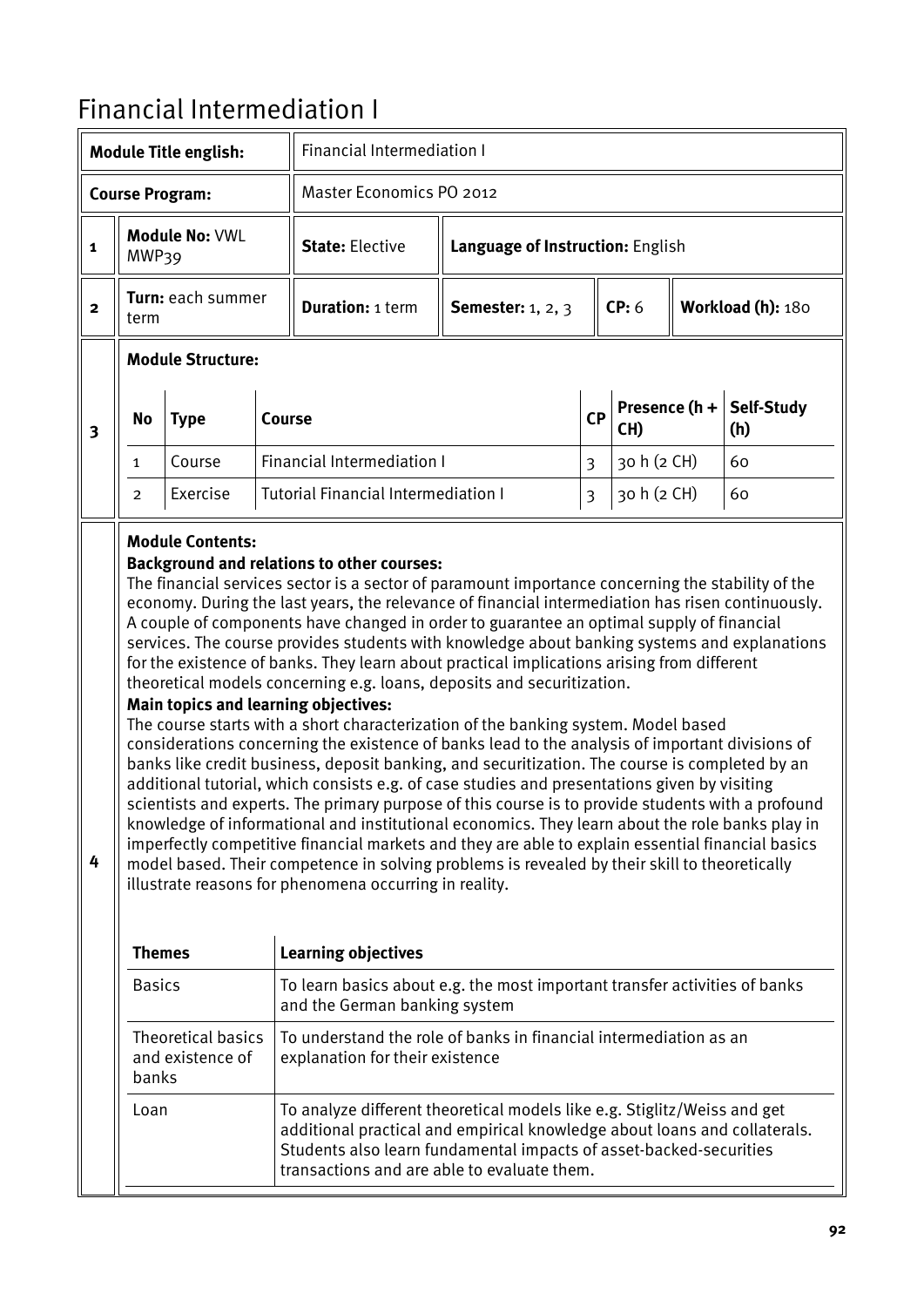|                | Deposits                                                                              | To understand the relevance of savings concerning bank runs, deposit<br>insurance and liquidity                                                                                                                                                                                                                                                                                                                                                                               |                    |                                         |  |  |  |  |  |  |
|----------------|---------------------------------------------------------------------------------------|-------------------------------------------------------------------------------------------------------------------------------------------------------------------------------------------------------------------------------------------------------------------------------------------------------------------------------------------------------------------------------------------------------------------------------------------------------------------------------|--------------------|-----------------------------------------|--|--|--|--|--|--|
| 5              | <b>Learning outcomes:</b><br>Academic:                                                | The students have a solid knowledge of information and institutional economics. They are able to<br>explain analytically by a model the role of banks in (imperfect) capital markets. The students<br>know the main banking activities and they can explain the effect of important contract features<br>model-based. Their particular problem-solving-competence is demonstrated by the fact that they<br>can explain theoretically phenomena that are observed in practice. |                    |                                         |  |  |  |  |  |  |
| 6              | Description of possible electives within the modules:<br>none                         |                                                                                                                                                                                                                                                                                                                                                                                                                                                                               |                    |                                         |  |  |  |  |  |  |
| $\overline{7}$ | <b>Examination: Final Module Exam</b>                                                 |                                                                                                                                                                                                                                                                                                                                                                                                                                                                               |                    |                                         |  |  |  |  |  |  |
| 8              | <b>Relevant Work:</b>                                                                 | <b>Number and Type; Connection to Course</b>                                                                                                                                                                                                                                                                                                                                                                                                                                  | <b>Duration</b>    | Part of final mark in %                 |  |  |  |  |  |  |
|                | Final written exam                                                                    |                                                                                                                                                                                                                                                                                                                                                                                                                                                                               | 120 min.           | 100 %                                   |  |  |  |  |  |  |
| 9              | <b>Study Work:</b><br><b>Duration</b><br><b>Number and Type; Connection to Course</b> |                                                                                                                                                                                                                                                                                                                                                                                                                                                                               |                    |                                         |  |  |  |  |  |  |
|                | none                                                                                  |                                                                                                                                                                                                                                                                                                                                                                                                                                                                               |                    |                                         |  |  |  |  |  |  |
| 10             | <b>Prerequisites for Credit Points:</b><br>completed.                                 | The credit points will be granted after all relevant work and study work have been successfully                                                                                                                                                                                                                                                                                                                                                                               |                    |                                         |  |  |  |  |  |  |
| 11             | 5% (6 of 120 CP)                                                                      | Weight of the module grade for the overall grade:                                                                                                                                                                                                                                                                                                                                                                                                                             |                    |                                         |  |  |  |  |  |  |
| 12             | <b>Module Prerequisites:</b><br>none                                                  |                                                                                                                                                                                                                                                                                                                                                                                                                                                                               |                    |                                         |  |  |  |  |  |  |
| 13             | <b>Presence:</b><br>Recommended                                                       |                                                                                                                                                                                                                                                                                                                                                                                                                                                                               |                    |                                         |  |  |  |  |  |  |
| 14             |                                                                                       | Use of the module for other course programs:<br>Master Business Administration, Master Economics, Master Mathematics, Master Physics                                                                                                                                                                                                                                                                                                                                          |                    |                                         |  |  |  |  |  |  |
| 15             | <b>Responsible Lecturer:</b><br>Prof. Dr. Andreas Pfingsten                           |                                                                                                                                                                                                                                                                                                                                                                                                                                                                               | <b>Department:</b> | <b>School of Business and Economics</b> |  |  |  |  |  |  |
| 16             | Misc.:                                                                                |                                                                                                                                                                                                                                                                                                                                                                                                                                                                               |                    |                                         |  |  |  |  |  |  |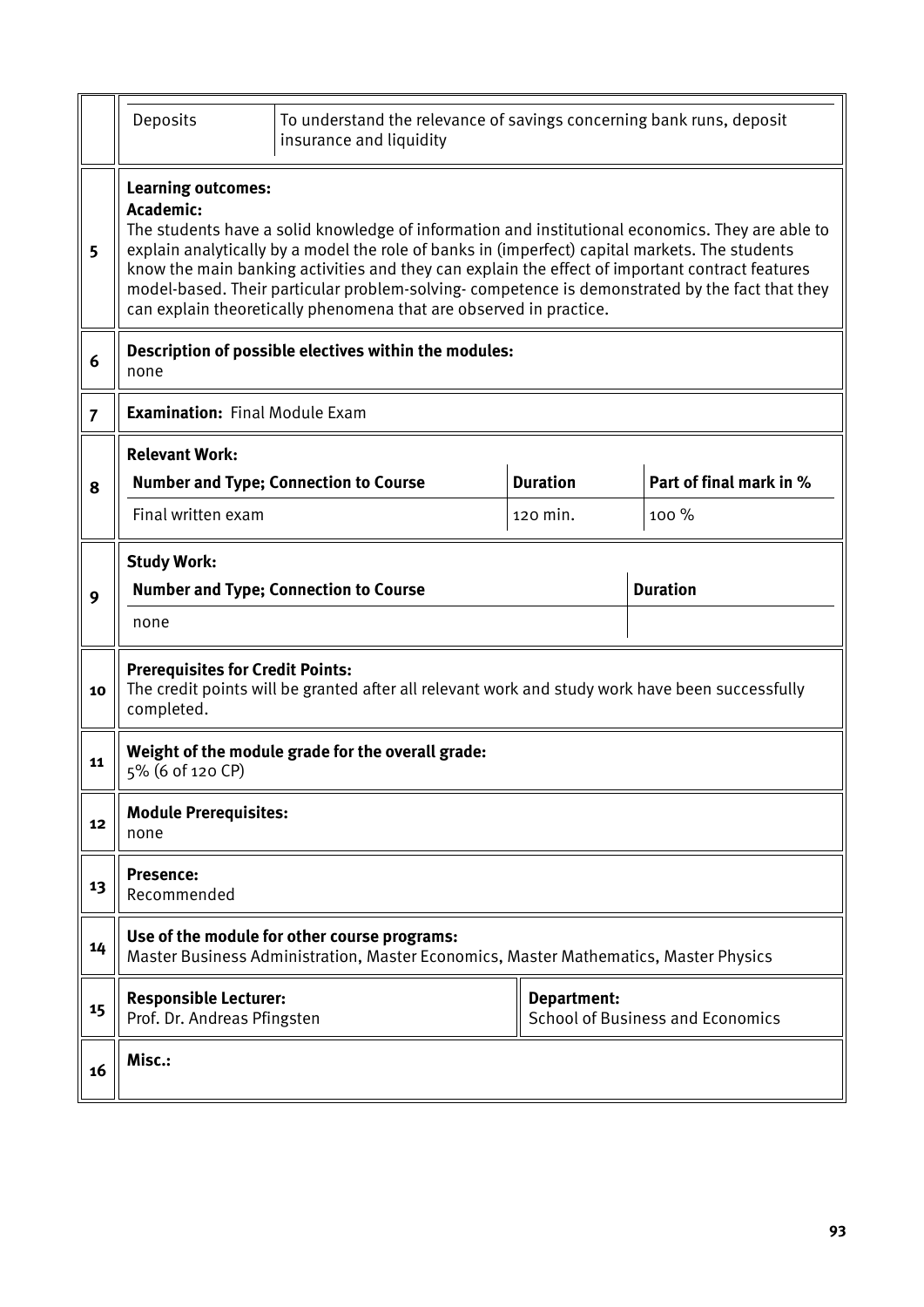# Advanced Corporate Finance

|                         |                                                                                                                                                                                                                                                                                                                                                                                                                                                                                                                                                                                                                                                                                                                                                                                                                                                                                                                                                                                                                                                                                                                                                                                                                                                                                                                                                                                                                                                                                                                                                                                                                                                                                                                                              | <b>Module Title english:</b> |        | <b>Advanced Corporate Finance</b>                                                                                                                                                |                                  |                |                      |  |                   |
|-------------------------|----------------------------------------------------------------------------------------------------------------------------------------------------------------------------------------------------------------------------------------------------------------------------------------------------------------------------------------------------------------------------------------------------------------------------------------------------------------------------------------------------------------------------------------------------------------------------------------------------------------------------------------------------------------------------------------------------------------------------------------------------------------------------------------------------------------------------------------------------------------------------------------------------------------------------------------------------------------------------------------------------------------------------------------------------------------------------------------------------------------------------------------------------------------------------------------------------------------------------------------------------------------------------------------------------------------------------------------------------------------------------------------------------------------------------------------------------------------------------------------------------------------------------------------------------------------------------------------------------------------------------------------------------------------------------------------------------------------------------------------------|------------------------------|--------|----------------------------------------------------------------------------------------------------------------------------------------------------------------------------------|----------------------------------|----------------|----------------------|--|-------------------|
|                         |                                                                                                                                                                                                                                                                                                                                                                                                                                                                                                                                                                                                                                                                                                                                                                                                                                                                                                                                                                                                                                                                                                                                                                                                                                                                                                                                                                                                                                                                                                                                                                                                                                                                                                                                              | <b>Course Program:</b>       |        | Master Economics PO 2012                                                                                                                                                         |                                  |                |                      |  |                   |
| $\mathbf{1}$            | MWP40                                                                                                                                                                                                                                                                                                                                                                                                                                                                                                                                                                                                                                                                                                                                                                                                                                                                                                                                                                                                                                                                                                                                                                                                                                                                                                                                                                                                                                                                                                                                                                                                                                                                                                                                        | Module No: VWL               |        | <b>State: Elective</b>                                                                                                                                                           | Language of Instruction: English |                |                      |  |                   |
| $\overline{2}$          | Turn: each summer<br>term                                                                                                                                                                                                                                                                                                                                                                                                                                                                                                                                                                                                                                                                                                                                                                                                                                                                                                                                                                                                                                                                                                                                                                                                                                                                                                                                                                                                                                                                                                                                                                                                                                                                                                                    |                              |        | <b>Duration: 1 term</b>                                                                                                                                                          | <b>Semester:</b> 1, 2, 3         |                | CP: 6                |  | Workload (h): 180 |
|                         |                                                                                                                                                                                                                                                                                                                                                                                                                                                                                                                                                                                                                                                                                                                                                                                                                                                                                                                                                                                                                                                                                                                                                                                                                                                                                                                                                                                                                                                                                                                                                                                                                                                                                                                                              | <b>Module Structure:</b>     |        |                                                                                                                                                                                  |                                  |                |                      |  |                   |
| $\overline{\mathbf{3}}$ | <b>No</b>                                                                                                                                                                                                                                                                                                                                                                                                                                                                                                                                                                                                                                                                                                                                                                                                                                                                                                                                                                                                                                                                                                                                                                                                                                                                                                                                                                                                                                                                                                                                                                                                                                                                                                                                    | <b>Type</b>                  | Course |                                                                                                                                                                                  |                                  | <b>CP</b>      | Presence (h +<br>CH) |  | Self-Study<br>(h) |
|                         | $\mathbf{1}$                                                                                                                                                                                                                                                                                                                                                                                                                                                                                                                                                                                                                                                                                                                                                                                                                                                                                                                                                                                                                                                                                                                                                                                                                                                                                                                                                                                                                                                                                                                                                                                                                                                                                                                                 | Course                       |        | <b>Advanced Corporate Finance</b>                                                                                                                                                |                                  | $\overline{3}$ | 30 h (2 CH)          |  | 60                |
|                         | 2                                                                                                                                                                                                                                                                                                                                                                                                                                                                                                                                                                                                                                                                                                                                                                                                                                                                                                                                                                                                                                                                                                                                                                                                                                                                                                                                                                                                                                                                                                                                                                                                                                                                                                                                            | Exercise                     |        | <b>Tutorial on Advanced Corporate Finance</b>                                                                                                                                    |                                  | $\overline{3}$ | 30 h (2 CH)          |  | 60                |
| 4                       | <b>Module Contents:</b><br><b>Background and relations to other courses:</b><br>The lecture discusses an array of important aspects of corporate financing decisions. Based on<br>the examination of fundamental financing decisions in perfect markets, which have been covered<br>in the module "Introduction to Finance", this course analyzes the effects of different forms of<br>market imperfection. Especially problems of asymmetric information and the closely related<br>incentive and signaling mechanisms are at the center of attention. In addition, and on the<br>grounds of the module "Behavioral Finance" the assumption of perfectly rational agents is<br>relaxed and implications for financing decisions of corporations are discussed (Behavioral<br>Corporate Finance). The consequences are illustrated by focusing on several important areas of<br>application (dividend policy, management incentives and corporate governance, etc.). The lecture<br>is accompanied by a practitioner's seminar that trains the interdisciplinary transfer of knowledge<br>by a combination of case studies, guest lectures and discussions of recent academic literature.<br><b>Main topics and learning objectives:</b><br>The primary purpose of the course is to develop a deeper understanding of the various factors<br>that influence corporate financing decisions. The students are enabled to assess business<br>scenarios by identifying common problems and finding appropriate financing solutions. They are<br>shown how to attain the central goal in corporate finance, minimizing the cost of capital while<br>safeguarding liquidity, even when market imperfections and behavioural obstacles are present. |                              |        |                                                                                                                                                                                  |                                  |                |                      |  |                   |
|                         | <b>Themes</b>                                                                                                                                                                                                                                                                                                                                                                                                                                                                                                                                                                                                                                                                                                                                                                                                                                                                                                                                                                                                                                                                                                                                                                                                                                                                                                                                                                                                                                                                                                                                                                                                                                                                                                                                | Introduction to              |        | <b>Learning objectives</b><br>To learn why the classic objective in corporate finance needs to be                                                                                |                                  |                |                      |  |                   |
|                         |                                                                                                                                                                                                                                                                                                                                                                                                                                                                                                                                                                                                                                                                                                                                                                                                                                                                                                                                                                                                                                                                                                                                                                                                                                                                                                                                                                                                                                                                                                                                                                                                                                                                                                                                              | Corporate Finance            |        | modified due to associated agency costs to meet the characteristics of a<br>good objective function.                                                                             |                                  |                |                      |  |                   |
|                         |                                                                                                                                                                                                                                                                                                                                                                                                                                                                                                                                                                                                                                                                                                                                                                                                                                                                                                                                                                                                                                                                                                                                                                                                                                                                                                                                                                                                                                                                                                                                                                                                                                                                                                                                              | Long-Term<br>Financing       |        | To understand how information about the term structure is related to the<br>prices of corporate bonds and how interest rate risk can be eliminated by<br>portfolio immunization. |                                  |                |                      |  |                   |
|                         |                                                                                                                                                                                                                                                                                                                                                                                                                                                                                                                                                                                                                                                                                                                                                                                                                                                                                                                                                                                                                                                                                                                                                                                                                                                                                                                                                                                                                                                                                                                                                                                                                                                                                                                                              | Short-Term<br>Financing      |        | To appreciate the contribution of working capital and credit management<br>to the overall success in corporate financial planning.                                               |                                  |                |                      |  |                   |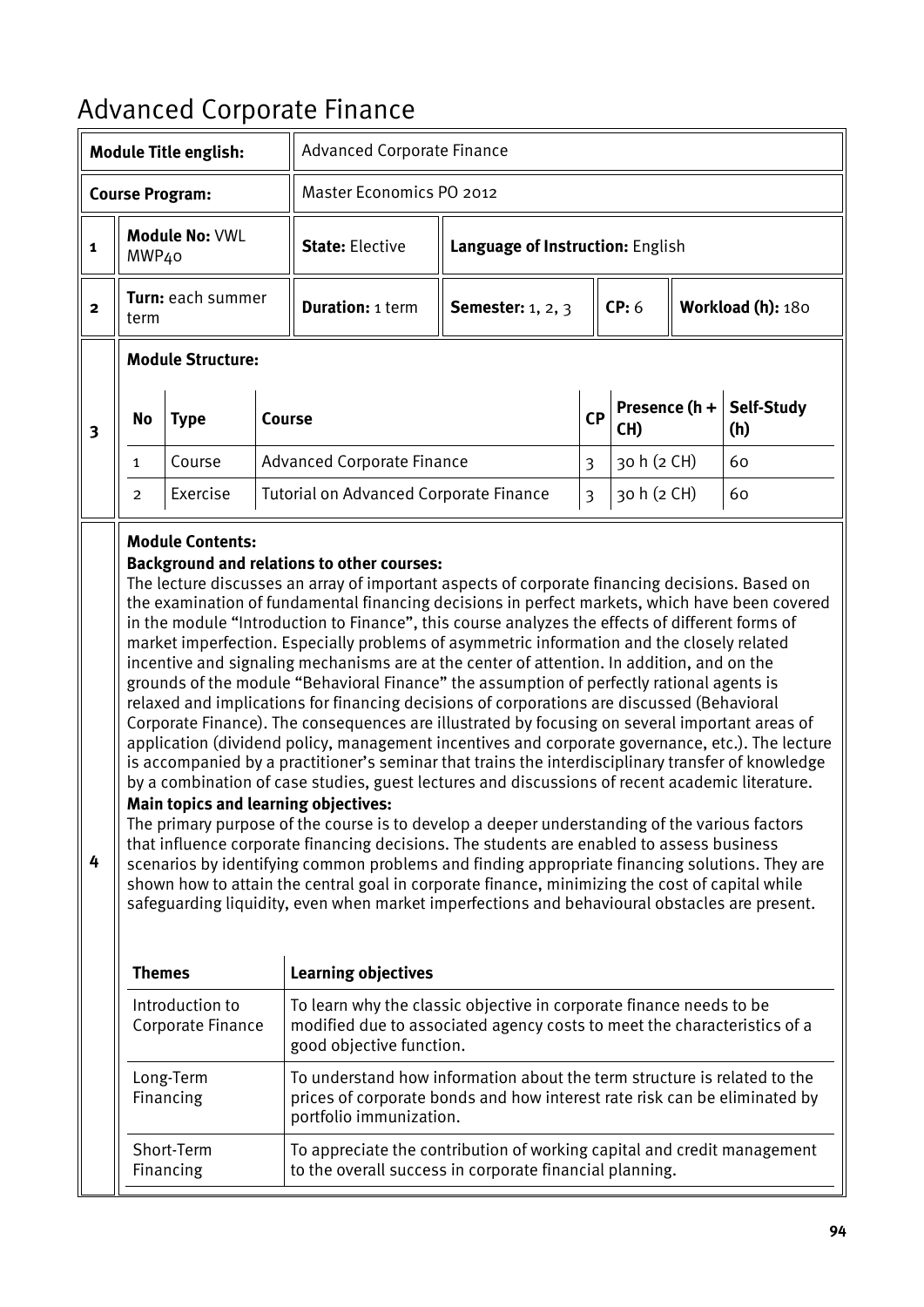|                | Dividend policy and<br>incentive systems                                                                                     | To comprehend the principal-agent background of dividend decisions and<br>realize how managerial incentives must be set in order to realign the                                                                                                                                                                                                                                                                                                                            |                 |                         |  |  |  |  |  |
|----------------|------------------------------------------------------------------------------------------------------------------------------|----------------------------------------------------------------------------------------------------------------------------------------------------------------------------------------------------------------------------------------------------------------------------------------------------------------------------------------------------------------------------------------------------------------------------------------------------------------------------|-----------------|-------------------------|--|--|--|--|--|
|                | Mergers and<br>Acquisitions                                                                                                  | conflicting interests with shareholders according to signalling theory.<br>To distinguish different methods for pricing acquisition targets and to<br>indentify an appropriate target corridor depending on the acquirer's                                                                                                                                                                                                                                                 |                 |                         |  |  |  |  |  |
|                |                                                                                                                              | strategic aims.                                                                                                                                                                                                                                                                                                                                                                                                                                                            |                 |                         |  |  |  |  |  |
| 5              | <b>Learning outcomes:</b><br>Academic:                                                                                       | Students understand the impact that various forms of market imperfections have on corporate<br>financing decisions. They have the competence to apply the basic mechanisms of action on areas<br>that go beyond the lecture examples. Through the discussion of many current studies, the<br>students have also acquired advanced research methodological competence (empirical tests of<br>competing hypotheses and explanations, interpretation of empirical results, ). |                 |                         |  |  |  |  |  |
| 6              | none                                                                                                                         | Description of possible electives within the modules:                                                                                                                                                                                                                                                                                                                                                                                                                      |                 |                         |  |  |  |  |  |
| $\overline{7}$ | <b>Examination: Final Module Exam</b>                                                                                        |                                                                                                                                                                                                                                                                                                                                                                                                                                                                            |                 |                         |  |  |  |  |  |
|                | <b>Relevant Work:</b>                                                                                                        |                                                                                                                                                                                                                                                                                                                                                                                                                                                                            |                 |                         |  |  |  |  |  |
| 8              | <b>Number and Type; Connection to Course</b>                                                                                 |                                                                                                                                                                                                                                                                                                                                                                                                                                                                            | <b>Duration</b> | Part of final mark in % |  |  |  |  |  |
|                | Final written exam                                                                                                           |                                                                                                                                                                                                                                                                                                                                                                                                                                                                            | 120 min.        | 100 %                   |  |  |  |  |  |
|                | <b>Study Work:</b>                                                                                                           |                                                                                                                                                                                                                                                                                                                                                                                                                                                                            |                 |                         |  |  |  |  |  |
| 9              | <b>Number and Type; Connection to Course</b>                                                                                 | <b>Duration</b>                                                                                                                                                                                                                                                                                                                                                                                                                                                            |                 |                         |  |  |  |  |  |
|                | none                                                                                                                         |                                                                                                                                                                                                                                                                                                                                                                                                                                                                            |                 |                         |  |  |  |  |  |
| 10             | <b>Prerequisites for Credit Points:</b><br>completed.                                                                        | The credit points will be granted after all relevant work and study work have been successfully                                                                                                                                                                                                                                                                                                                                                                            |                 |                         |  |  |  |  |  |
| 11             | 5% (6 of 120 CP)                                                                                                             | Weight of the module grade for the overall grade:                                                                                                                                                                                                                                                                                                                                                                                                                          |                 |                         |  |  |  |  |  |
| 12             | <b>Module Prerequisites:</b>                                                                                                 | Prerequisite is the module "Introduction to Finance".                                                                                                                                                                                                                                                                                                                                                                                                                      |                 |                         |  |  |  |  |  |
| 13             | Presence:<br>Recommended                                                                                                     |                                                                                                                                                                                                                                                                                                                                                                                                                                                                            |                 |                         |  |  |  |  |  |
| 14             |                                                                                                                              | Use of the module for other course programs:<br><b>Master Business Administration, Master Economics</b>                                                                                                                                                                                                                                                                                                                                                                    |                 |                         |  |  |  |  |  |
|                | <b>Responsible Lecturer:</b><br><b>Department:</b><br><b>School of Business and Economics</b><br>Professor Dr. Thomas Langer |                                                                                                                                                                                                                                                                                                                                                                                                                                                                            |                 |                         |  |  |  |  |  |
| 15             |                                                                                                                              |                                                                                                                                                                                                                                                                                                                                                                                                                                                                            |                 |                         |  |  |  |  |  |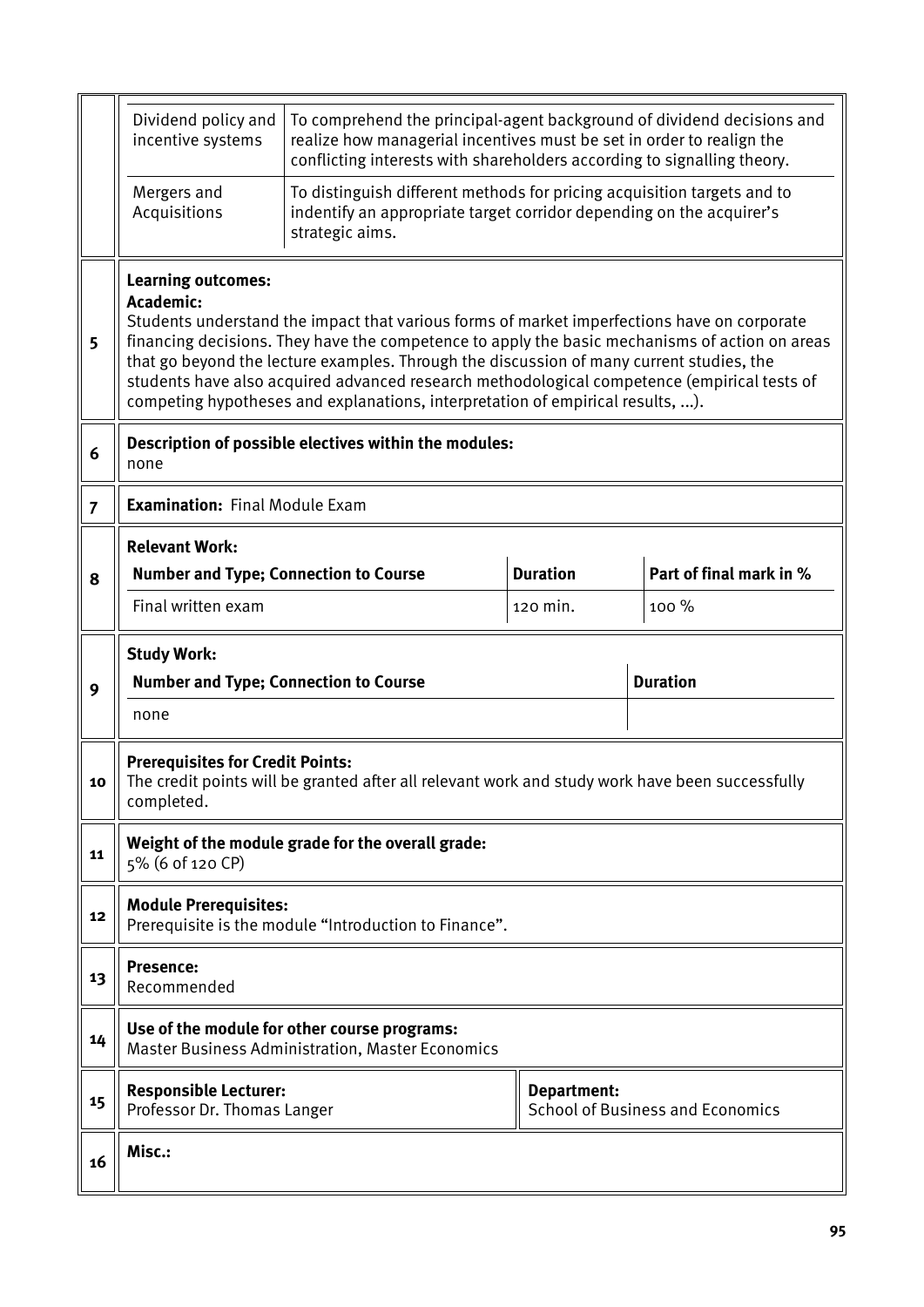#### Derivatives II

|                         |                                                                                                                                                                                                                                                                                                                                                                                                                                                                                                                                                                                                                                                                                                                                                                                                                                                                                                                                                                                                                                                | <b>Module Title english:</b>          |        | <b>Derivatives II</b>                                 |                                  |              |                      |  |                         |
|-------------------------|------------------------------------------------------------------------------------------------------------------------------------------------------------------------------------------------------------------------------------------------------------------------------------------------------------------------------------------------------------------------------------------------------------------------------------------------------------------------------------------------------------------------------------------------------------------------------------------------------------------------------------------------------------------------------------------------------------------------------------------------------------------------------------------------------------------------------------------------------------------------------------------------------------------------------------------------------------------------------------------------------------------------------------------------|---------------------------------------|--------|-------------------------------------------------------|----------------------------------|--------------|----------------------|--|-------------------------|
|                         |                                                                                                                                                                                                                                                                                                                                                                                                                                                                                                                                                                                                                                                                                                                                                                                                                                                                                                                                                                                                                                                | <b>Course Program:</b>                |        | Master Economics PO 2012                              |                                  |              |                      |  |                         |
| $\mathbf{1}$            | MWP41                                                                                                                                                                                                                                                                                                                                                                                                                                                                                                                                                                                                                                                                                                                                                                                                                                                                                                                                                                                                                                          | <b>Module No: VWL</b>                 |        | <b>State: Elective</b>                                | Language of Instruction: English |              |                      |  |                         |
| $\mathbf{2}$            | term                                                                                                                                                                                                                                                                                                                                                                                                                                                                                                                                                                                                                                                                                                                                                                                                                                                                                                                                                                                                                                           | Turn: each summer                     |        | <b>Duration: 1 term</b>                               | <b>Semester:</b> 1, 2, 3         | CP: 6        |                      |  | Workload (h): 180       |
|                         |                                                                                                                                                                                                                                                                                                                                                                                                                                                                                                                                                                                                                                                                                                                                                                                                                                                                                                                                                                                                                                                | <b>Module Structure:</b>              |        |                                                       |                                  |              |                      |  |                         |
| $\overline{\mathbf{3}}$ | No                                                                                                                                                                                                                                                                                                                                                                                                                                                                                                                                                                                                                                                                                                                                                                                                                                                                                                                                                                                                                                             | <b>Type</b>                           | Course |                                                       |                                  | CP           | Presence (h +<br>CH) |  | Self-Study<br>(h)       |
|                         | $\mathbf{1}$                                                                                                                                                                                                                                                                                                                                                                                                                                                                                                                                                                                                                                                                                                                                                                                                                                                                                                                                                                                                                                   | Course                                |        | Derivatives II                                        |                                  |              |                      |  | 60                      |
|                         | 2                                                                                                                                                                                                                                                                                                                                                                                                                                                                                                                                                                                                                                                                                                                                                                                                                                                                                                                                                                                                                                              | Exercise                              |        | <b>Tutorial on Derivatives II</b>                     |                                  | $\mathbf{3}$ | 30 h (2 CH)          |  | 60                      |
| 4                       | <b>Module Contents:</b><br><b>Main topics and learning objectives:</b><br>Within the scope of the class "Derivatives II" the students will be taught further topics on option<br>pricing. The main focus of this course is on interest rate derivatives and interest rate models. The<br>most important discrete-time and continuous-time models, currently discussed in both literature<br>and practice, will be introduced. In particular, we will elaborate on implementing the models as<br>well as the conceptual differences between those. Furthermore, we will analyze the most<br>important interest rate derivatives such as caps, floors and swaps. Moreover, questions related to<br>the management of interest rate risks and credit risks will be discussed. The lecture is<br>supplemented by a tutorial which may consist of exercises and case studies, talks of visiting<br>researchers and practitioners as well as thorough discussions of main contributions from the<br>literature. All classes will be held in English. |                                       |        |                                                       |                                  |              |                      |  |                         |
| 5                       | <b>Learning outcomes:</b><br>Academic:<br>The students can handle the relevant tools to price interest rate derivatives. They are familiar with<br>the most important models and know in which ways they are distinct from each other and can<br>make a decision as to which model fits and is applied to a certain situation. They also gain some<br>first experience in implementing the models. Compared to the "Derivatives I" class, the students<br>possess a deeper understanding of the mathematical tools frequently used in this area, in<br>particular the basic concepts from stochastic calculus.<br>Soft skills:<br>Clear thinking                                                                                                                                                                                                                                                                                                                                                                                               |                                       |        |                                                       |                                  |              |                      |  |                         |
| 6                       | none                                                                                                                                                                                                                                                                                                                                                                                                                                                                                                                                                                                                                                                                                                                                                                                                                                                                                                                                                                                                                                           |                                       |        | Description of possible electives within the modules: |                                  |              |                      |  |                         |
| $\overline{7}$          |                                                                                                                                                                                                                                                                                                                                                                                                                                                                                                                                                                                                                                                                                                                                                                                                                                                                                                                                                                                                                                                | <b>Examination: Final Module Exam</b> |        |                                                       |                                  |              |                      |  |                         |
| 8                       |                                                                                                                                                                                                                                                                                                                                                                                                                                                                                                                                                                                                                                                                                                                                                                                                                                                                                                                                                                                                                                                | <b>Relevant Work:</b>                 |        | <b>Number and Type; Connection to Course</b>          | <b>Duration</b>                  |              |                      |  | Part of final mark in % |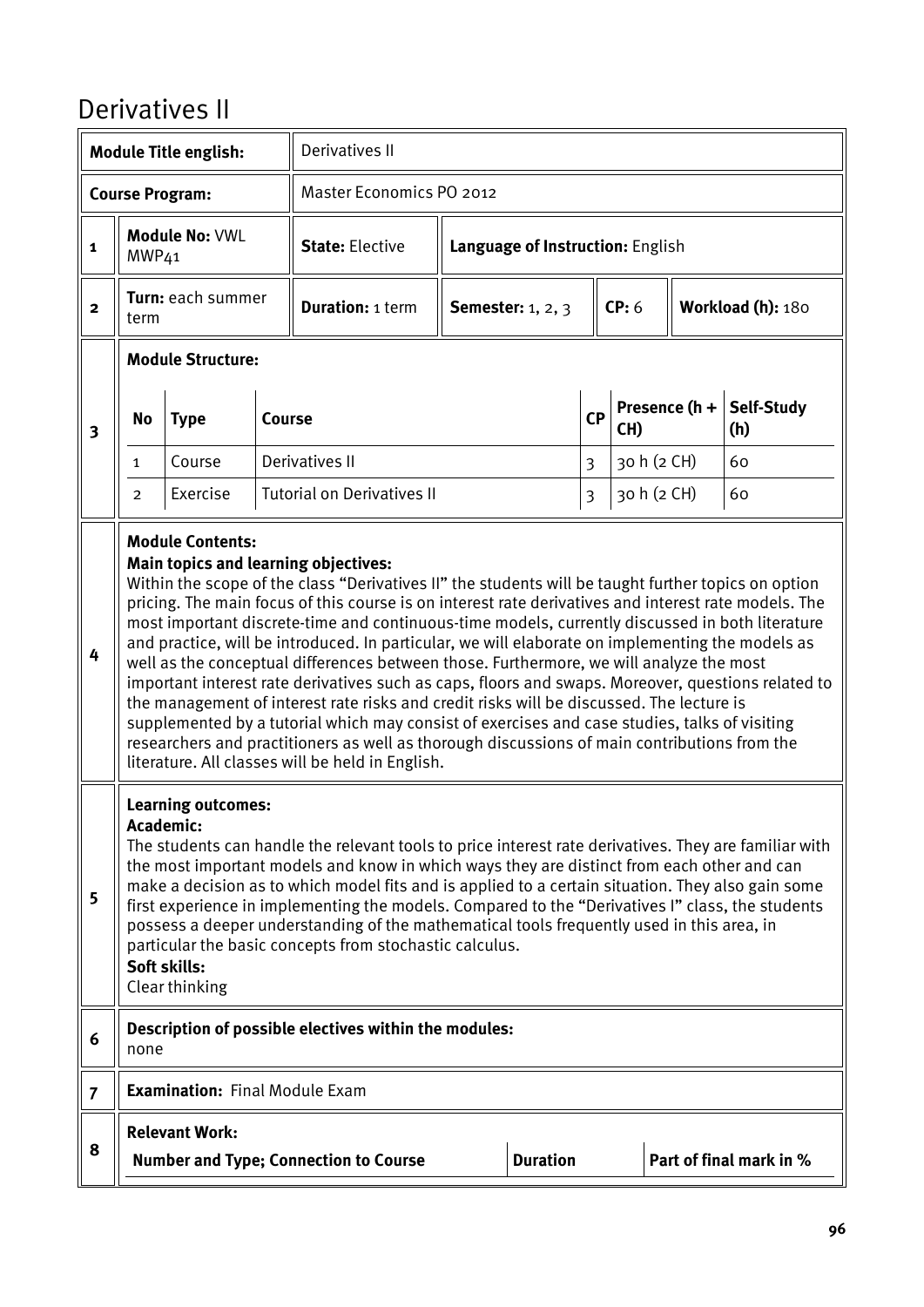|    | Final written exam                                                                                                     | 120 min. | 100 %           |  |  |  |  |  |  |
|----|------------------------------------------------------------------------------------------------------------------------|----------|-----------------|--|--|--|--|--|--|
| 9  | <b>Study Work:</b><br><b>Number and Type; Connection to Course</b>                                                     |          | <b>Duration</b> |  |  |  |  |  |  |
|    | none<br><b>Prerequisites for Credit Points:</b>                                                                        |          |                 |  |  |  |  |  |  |
| 10 | The credit points will be granted after all relevant work and study work have been successfully<br>completed.          |          |                 |  |  |  |  |  |  |
| 11 | Weight of the module grade for the overall grade:<br>5% (6 of 120 CP)                                                  |          |                 |  |  |  |  |  |  |
| 12 | <b>Module Prerequisites:</b><br>Recommended: Module "Derivatives I"                                                    |          |                 |  |  |  |  |  |  |
| 13 | <b>Presence:</b><br>Attendance is recommended but not an absolute obligation.                                          |          |                 |  |  |  |  |  |  |
| 14 | Use of the module for other course programs:<br><b>Master Business Administration, Master Economics</b>                |          |                 |  |  |  |  |  |  |
| 15 | <b>Responsible Lecturer:</b><br>Department:<br><b>School of Business and Economics</b><br>Professor Dr. Nicole Branger |          |                 |  |  |  |  |  |  |
| 16 | Misc.:                                                                                                                 |          |                 |  |  |  |  |  |  |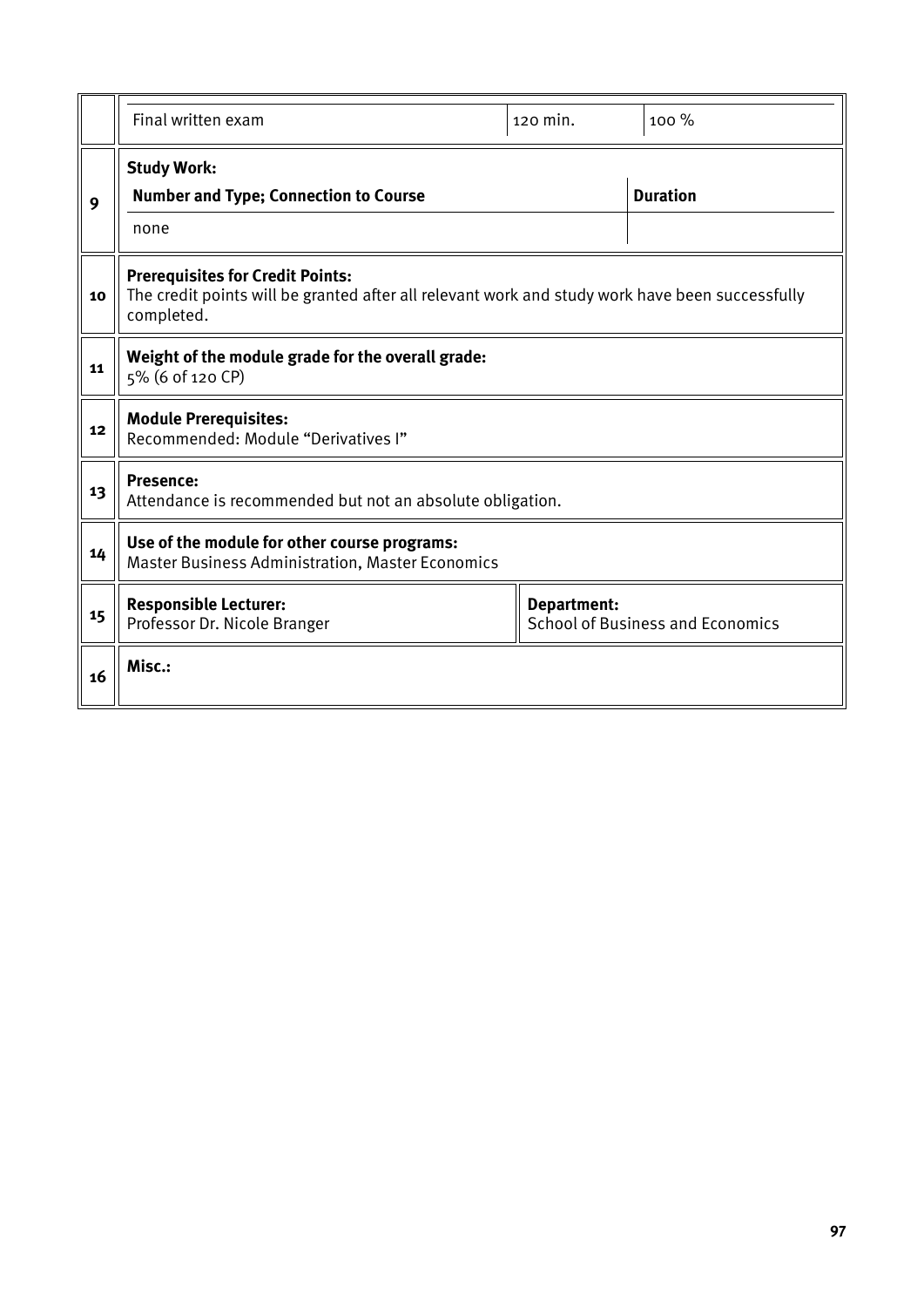## Financial Intermediation II

|                          |                   | <b>Module Title english:</b>        |               | <b>Financial Intermediation II</b>                                                                                                                                                                                                                                                                                                                                                                                                                                                                                                                                                                                                                                                                                                                                                                                                                                                                                                                                                                                                                                                                      |                                 |              |                      |                   |  |
|--------------------------|-------------------|-------------------------------------|---------------|---------------------------------------------------------------------------------------------------------------------------------------------------------------------------------------------------------------------------------------------------------------------------------------------------------------------------------------------------------------------------------------------------------------------------------------------------------------------------------------------------------------------------------------------------------------------------------------------------------------------------------------------------------------------------------------------------------------------------------------------------------------------------------------------------------------------------------------------------------------------------------------------------------------------------------------------------------------------------------------------------------------------------------------------------------------------------------------------------------|---------------------------------|--------------|----------------------|-------------------|--|
|                          |                   | <b>Course Program:</b>              |               | <b>Master Economics PO 2012</b>                                                                                                                                                                                                                                                                                                                                                                                                                                                                                                                                                                                                                                                                                                                                                                                                                                                                                                                                                                                                                                                                         |                                 |              |                      |                   |  |
| $\mathbf{1}$             | MWP <sub>42</sub> | <b>Module No: VWL</b>               |               | <b>State: Elective</b>                                                                                                                                                                                                                                                                                                                                                                                                                                                                                                                                                                                                                                                                                                                                                                                                                                                                                                                                                                                                                                                                                  | Language of Instruction: German |              |                      |                   |  |
| $\mathbf{2}$             | term              | Turn: each summer                   |               | <b>Duration: 1 term</b>                                                                                                                                                                                                                                                                                                                                                                                                                                                                                                                                                                                                                                                                                                                                                                                                                                                                                                                                                                                                                                                                                 | <b>Semester:</b> 1, 2, 3        |              | CP: 6                | Workload (h): 180 |  |
| <b>Module Structure:</b> |                   |                                     |               |                                                                                                                                                                                                                                                                                                                                                                                                                                                                                                                                                                                                                                                                                                                                                                                                                                                                                                                                                                                                                                                                                                         |                                 |              |                      |                   |  |
| $\overline{\mathbf{3}}$  | <b>No</b>         | <b>Type</b>                         | <b>Course</b> |                                                                                                                                                                                                                                                                                                                                                                                                                                                                                                                                                                                                                                                                                                                                                                                                                                                                                                                                                                                                                                                                                                         |                                 | <b>CP</b>    | Presence (h +<br>CH) | Self-Study<br>(h) |  |
|                          | 1                 | Course                              |               | <b>Financial Intermediation II</b>                                                                                                                                                                                                                                                                                                                                                                                                                                                                                                                                                                                                                                                                                                                                                                                                                                                                                                                                                                                                                                                                      | 3                               | 30 h (2 CH)  | 60                   |                   |  |
|                          | 2                 | Exercise                            |               | <b>Tutorial Financial Intermediation II</b>                                                                                                                                                                                                                                                                                                                                                                                                                                                                                                                                                                                                                                                                                                                                                                                                                                                                                                                                                                                                                                                             |                                 | $\mathbf{3}$ | 30 h (2 CH)          | 60                |  |
| 4                        |                   |                                     |               | <b>Background and relations to other courses:</b><br>Building onto the basis laid in Financial Intermediation I, this course extends the theoretical<br>knowledge about the existence of banks, loans and deposits to the principles of bank and risk<br>management as well as banking regulation. Furthermore, methods for measuring and managing<br>the principle categories of risks banks are exposed to are discussed.<br>Main topics and learning objectives:<br>The course starts by discussing principle objectives of individual banks. It moves on by<br>introducing the regulatory framework banks have to follow nationally and internationally.<br>Embedded into this regulatory context, methods for precisely measuring the magnitude of<br>liquidity, default, market and operational risk are presented. The primary purpose of this course<br>is to provide students with a profound knowledge of bank management and regulation. They<br>learn about the importance of risk measurement and management and to apply their knowledge<br>about the methods discussed within exercises. |                                 |              |                      |                   |  |
|                          | <b>Themes</b>     |                                     |               | <b>Learning objectives</b>                                                                                                                                                                                                                                                                                                                                                                                                                                                                                                                                                                                                                                                                                                                                                                                                                                                                                                                                                                                                                                                                              |                                 |              |                      |                   |  |
|                          |                   | Principles of bank<br>management    |               | To learn about major objectives of individual banks and about<br>appropriate methods to assess the success of a bank                                                                                                                                                                                                                                                                                                                                                                                                                                                                                                                                                                                                                                                                                                                                                                                                                                                                                                                                                                                    |                                 |              |                      |                   |  |
|                          |                   | <b>Basics of bank</b><br>regulation |               | To understand the regulatory framework banks are exposed to as a basic<br>requirement for the following themes.                                                                                                                                                                                                                                                                                                                                                                                                                                                                                                                                                                                                                                                                                                                                                                                                                                                                                                                                                                                         |                                 |              |                      |                   |  |
|                          |                   | Liquidity risk                      |               | To learn about methodologies to assess the liquidity risk of banks<br>following regulatory requirements                                                                                                                                                                                                                                                                                                                                                                                                                                                                                                                                                                                                                                                                                                                                                                                                                                                                                                                                                                                                 |                                 |              |                      |                   |  |
|                          |                   | Default risk                        |               | To learn about methodologies to assess the default risk of banks<br>following regulatory requirements                                                                                                                                                                                                                                                                                                                                                                                                                                                                                                                                                                                                                                                                                                                                                                                                                                                                                                                                                                                                   |                                 |              |                      |                   |  |
|                          |                   | Market risk                         |               | To learn about methodologies to assess the market risk (including<br>interest rate risk, price risk and foreign exchange risk) of banks following<br>regulatory requirements                                                                                                                                                                                                                                                                                                                                                                                                                                                                                                                                                                                                                                                                                                                                                                                                                                                                                                                            |                                 |              |                      |                   |  |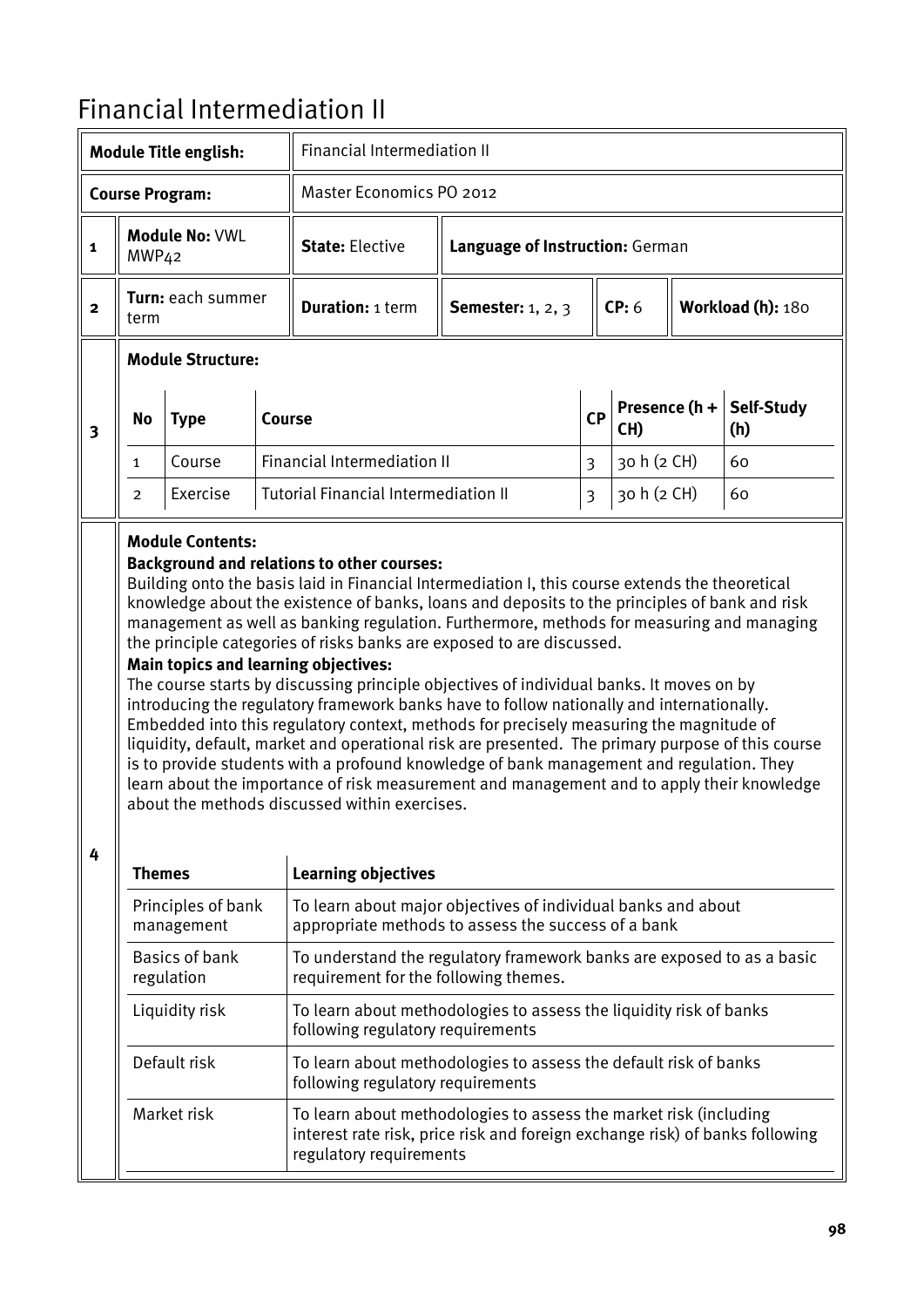|                | Operational risk                                                                            | To learn about methodologies to assess the default risk of banks<br>following regulatory requirements                                                                                                                                                                                                                                                                                                                                                                                                                                                                                             |                             |                                         |  |  |  |  |  |  |
|----------------|---------------------------------------------------------------------------------------------|---------------------------------------------------------------------------------------------------------------------------------------------------------------------------------------------------------------------------------------------------------------------------------------------------------------------------------------------------------------------------------------------------------------------------------------------------------------------------------------------------------------------------------------------------------------------------------------------------|-----------------------------|-----------------------------------------|--|--|--|--|--|--|
| 5              | <b>Learning outcomes:</b><br>Academic:                                                      | Students are familiar with theoretical concepts and practical developments of the bank<br>management. They master the calculation and interpretation of different risk measures. They<br>recognize bank typical risks and know ways to quantify these risks and their impact and then to<br>reduce them or to pass them. Students can justify methodologically why the regulation of banks<br>in general and individual regulations in particular, are necessary or where the limits are for a<br>reasonable regulation. They master the interplay between national and international regulation. |                             |                                         |  |  |  |  |  |  |
| 6              | Description of possible electives within the modules:<br>none                               |                                                                                                                                                                                                                                                                                                                                                                                                                                                                                                                                                                                                   |                             |                                         |  |  |  |  |  |  |
| $\overline{7}$ | <b>Examination: Final Module Exam</b>                                                       |                                                                                                                                                                                                                                                                                                                                                                                                                                                                                                                                                                                                   |                             |                                         |  |  |  |  |  |  |
| 8              | <b>Relevant Work:</b><br><b>Number and Type; Connection to Course</b><br>Final written exam |                                                                                                                                                                                                                                                                                                                                                                                                                                                                                                                                                                                                   | <b>Duration</b><br>120 min. | Part of final mark in %<br>100 %        |  |  |  |  |  |  |
|                | <b>Study Work:</b>                                                                          |                                                                                                                                                                                                                                                                                                                                                                                                                                                                                                                                                                                                   |                             |                                         |  |  |  |  |  |  |
| 9              | <b>Number and Type; Connection to Course</b>                                                |                                                                                                                                                                                                                                                                                                                                                                                                                                                                                                                                                                                                   |                             | <b>Duration</b>                         |  |  |  |  |  |  |
|                | none                                                                                        |                                                                                                                                                                                                                                                                                                                                                                                                                                                                                                                                                                                                   |                             |                                         |  |  |  |  |  |  |
| 10             | <b>Prerequisites for Credit Points:</b><br>completed.                                       | The credit points will be granted after all relevant work and study work have been successfully                                                                                                                                                                                                                                                                                                                                                                                                                                                                                                   |                             |                                         |  |  |  |  |  |  |
| 11             | 5% (6 of 120 CP)                                                                            | Weight of the module grade for the overall grade:                                                                                                                                                                                                                                                                                                                                                                                                                                                                                                                                                 |                             |                                         |  |  |  |  |  |  |
| 12             | <b>Module Prerequisites:</b><br>advisable.                                                  | Students are required to have a basic knowledge about financial markets as provided in<br>introductory finance classes and knowledge of the contents of Financial Intermediation I is                                                                                                                                                                                                                                                                                                                                                                                                             |                             |                                         |  |  |  |  |  |  |
| 13             | <b>Presence:</b><br>Recommended                                                             |                                                                                                                                                                                                                                                                                                                                                                                                                                                                                                                                                                                                   |                             |                                         |  |  |  |  |  |  |
| 14             |                                                                                             | Use of the module for other course programs:<br><b>Master Business Administration, Master Economics</b>                                                                                                                                                                                                                                                                                                                                                                                                                                                                                           |                             |                                         |  |  |  |  |  |  |
| 15             | <b>Responsible Lecturer:</b><br>Prof. Dr. Andreas Pfingsten                                 |                                                                                                                                                                                                                                                                                                                                                                                                                                                                                                                                                                                                   | Department:                 | <b>School of Business and Economics</b> |  |  |  |  |  |  |
| 16             | Misc.:                                                                                      |                                                                                                                                                                                                                                                                                                                                                                                                                                                                                                                                                                                                   |                             |                                         |  |  |  |  |  |  |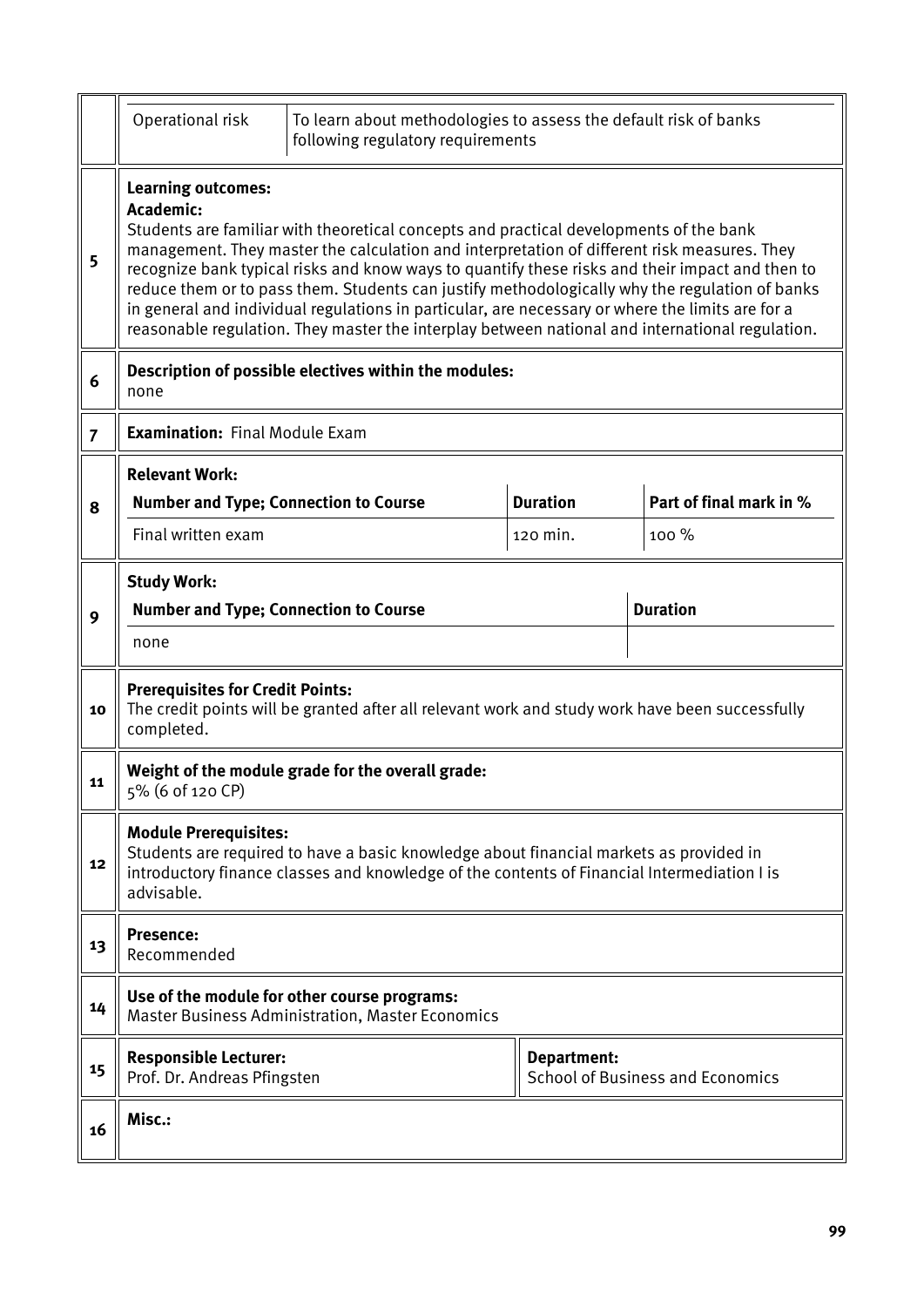# Corporate Governance and Responsible Business Practices

|                         |                                    | <b>Module Title english:</b>                          |  | Corporate Governance and Responsible Business Practices                  |                                                                                                                                                                                                                                                                                                                                                                                                                                                                                                                                                                                                                                                                                                                                                                                                                                                                                                                                                                                                                                                                                                                                                                                                                                                                                                                                                                                                                                                                                                                                                                                                                                                                                                                                                                                                                                                                                   |                                  |       |             |                   |
|-------------------------|------------------------------------|-------------------------------------------------------|--|--------------------------------------------------------------------------|-----------------------------------------------------------------------------------------------------------------------------------------------------------------------------------------------------------------------------------------------------------------------------------------------------------------------------------------------------------------------------------------------------------------------------------------------------------------------------------------------------------------------------------------------------------------------------------------------------------------------------------------------------------------------------------------------------------------------------------------------------------------------------------------------------------------------------------------------------------------------------------------------------------------------------------------------------------------------------------------------------------------------------------------------------------------------------------------------------------------------------------------------------------------------------------------------------------------------------------------------------------------------------------------------------------------------------------------------------------------------------------------------------------------------------------------------------------------------------------------------------------------------------------------------------------------------------------------------------------------------------------------------------------------------------------------------------------------------------------------------------------------------------------------------------------------------------------------------------------------------------------|----------------------------------|-------|-------------|-------------------|
|                         |                                    | <b>Course Program:</b>                                |  | Master Economics PO 2012                                                 |                                                                                                                                                                                                                                                                                                                                                                                                                                                                                                                                                                                                                                                                                                                                                                                                                                                                                                                                                                                                                                                                                                                                                                                                                                                                                                                                                                                                                                                                                                                                                                                                                                                                                                                                                                                                                                                                                   |                                  |       |             |                   |
| $\mathbf 1$             | MWP <sub>43</sub>                  | <b>Module No: VWL</b>                                 |  | <b>State: Elective</b>                                                   |                                                                                                                                                                                                                                                                                                                                                                                                                                                                                                                                                                                                                                                                                                                                                                                                                                                                                                                                                                                                                                                                                                                                                                                                                                                                                                                                                                                                                                                                                                                                                                                                                                                                                                                                                                                                                                                                                   | Language of Instruction: English |       |             |                   |
| $\overline{\mathbf{2}}$ | Turn: each summer<br>term          |                                                       |  | <b>Duration: 1 term</b>                                                  | <b>Semester:</b> 1, 2, 3                                                                                                                                                                                                                                                                                                                                                                                                                                                                                                                                                                                                                                                                                                                                                                                                                                                                                                                                                                                                                                                                                                                                                                                                                                                                                                                                                                                                                                                                                                                                                                                                                                                                                                                                                                                                                                                          | CP: 6                            |       |             | Workload (h): 180 |
|                         |                                    | <b>Module Structure:</b>                              |  |                                                                          |                                                                                                                                                                                                                                                                                                                                                                                                                                                                                                                                                                                                                                                                                                                                                                                                                                                                                                                                                                                                                                                                                                                                                                                                                                                                                                                                                                                                                                                                                                                                                                                                                                                                                                                                                                                                                                                                                   |                                  |       |             |                   |
|                         | <b>No</b><br><b>Type</b><br>Course |                                                       |  |                                                                          |                                                                                                                                                                                                                                                                                                                                                                                                                                                                                                                                                                                                                                                                                                                                                                                                                                                                                                                                                                                                                                                                                                                                                                                                                                                                                                                                                                                                                                                                                                                                                                                                                                                                                                                                                                                                                                                                                   | CP                               | + CH) | Presence (h | Self-Study<br>(h) |
| $\overline{\mathbf{3}}$ | $\mathbf{1}$                       | Course                                                |  | <b>Corporate Governance and Responsible</b><br><b>Business Practices</b> |                                                                                                                                                                                                                                                                                                                                                                                                                                                                                                                                                                                                                                                                                                                                                                                                                                                                                                                                                                                                                                                                                                                                                                                                                                                                                                                                                                                                                                                                                                                                                                                                                                                                                                                                                                                                                                                                                   | 3                                |       | 30 h (2 CH) | 60                |
|                         | 2                                  | Exercise                                              |  | Corporate Governance and Responsible<br><b>Business Practices</b>        |                                                                                                                                                                                                                                                                                                                                                                                                                                                                                                                                                                                                                                                                                                                                                                                                                                                                                                                                                                                                                                                                                                                                                                                                                                                                                                                                                                                                                                                                                                                                                                                                                                                                                                                                                                                                                                                                                   | $\overline{3}$                   |       | 30 h (2 CH) | 60                |
| 4                       |                                    | <b>Module Contents:</b>                               |  | Main topics and learning objectives:                                     | Corporate governance involves a set of relationships between a company's management, its<br>board, its shareholders and other stakeholders. It is a key element not only in maximizing<br>shareholder value, but also in enhancing economic efficiency and growth. This course examines<br>various contemporary aspects of corporate governance, including issues relating to<br>responsibility, accountability, oversight, risk, ethics and incentives. The course is multi-<br>disciplinary, integrating concepts from the disciplines of accounting, finance, law, economics,<br>and business ethics. It will prove most useful to those seeking a thorough introduction to the<br>subject for both academic and applied purposes. While a multiplicity of factors affect the<br>governance and decision-making processes of firms, and are important to their long-term<br>success, this course focuses on governance problems that result from the separation of<br>ownership and control in large enterprises with diffuse ownership. However, this is not simply an<br>issue of the relationship between shareholders and management, although that is indeed the<br>central element. In some jurisdictions, governance issues also arise from the power of certain<br>controlling shareholders over minority shareholders. In other countries, employees have<br>important legal rights irrespective of their ownership rights. In addition, some of the other issues<br>relevant to a company's decision-making processes, such as environmental, anti-corruption or<br>ethical concerns, are taken into account. Although this course focuses on the shareholder-<br>oriented model, one that is today best exemplified by the large Anglo-American public firm,<br>considerable attention is given to institutional differences in international corporate governance. |                                  |       |             |                   |
| 5                       |                                    | <b>Learning outcomes:</b><br>Academic:<br>governance; |  |                                                                          | After completing this module successfully, students have a comprehensive overview of the<br>myriad of issues, both theoretical and practical, arising out of the current debate on creating<br>effective corporate governance and stakeholder relations. There are 5 key objectives:<br>(1) Students acquire a comprehensive overview of corporate governance;<br>(2) Students develop a deep understanding of the key elements of internal and external corporate<br>(3) Students gain a general appreciation of institutional differences in corporate governance and                                                                                                                                                                                                                                                                                                                                                                                                                                                                                                                                                                                                                                                                                                                                                                                                                                                                                                                                                                                                                                                                                                                                                                                                                                                                                                           |                                  |       |             |                   |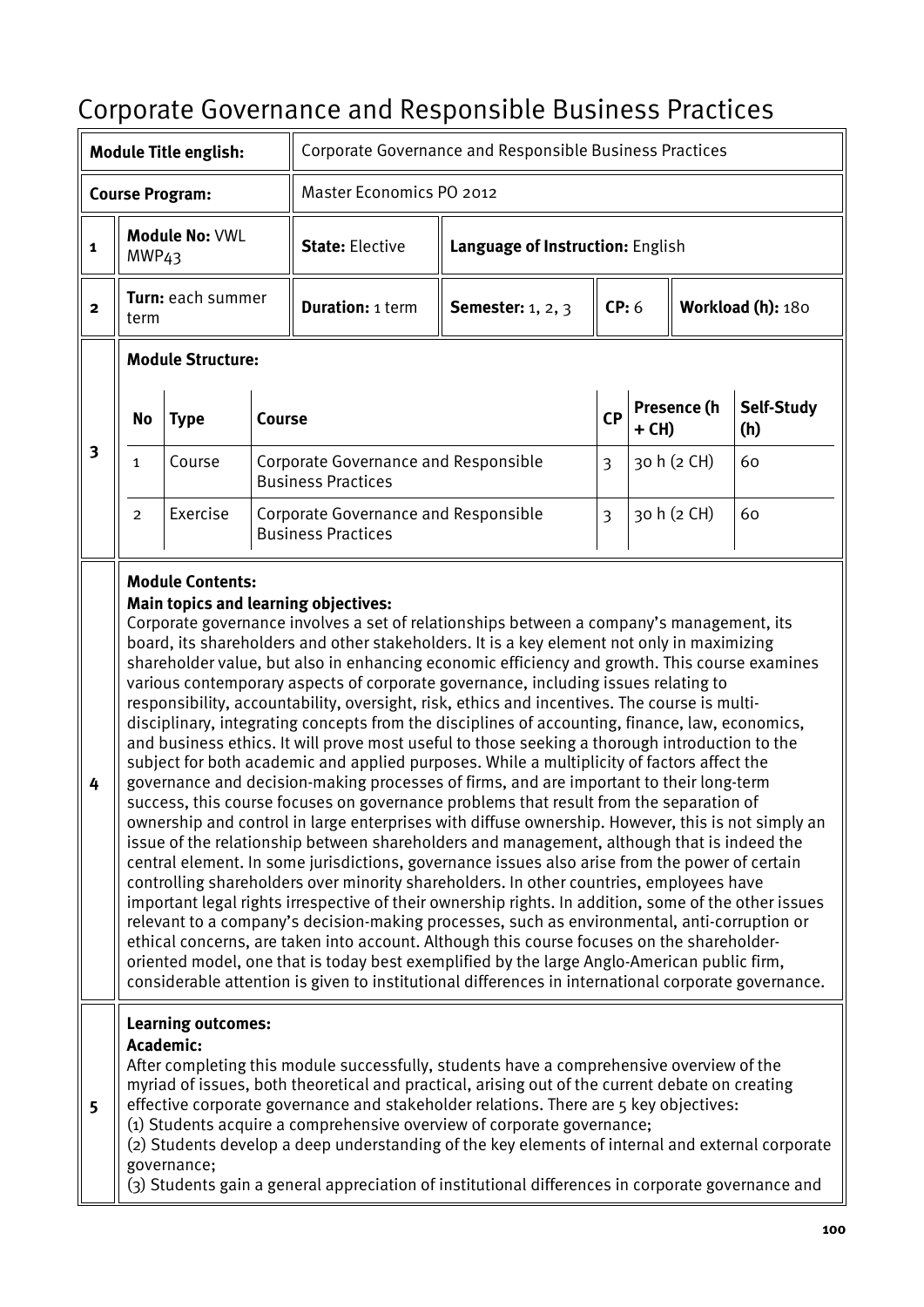|                | many different codes of best practice worldwide;<br>(4) Students obtain a good understanding of how to analyze corporate governance in a specific<br>company; and<br>(5) Students can critically evaluate the importance of responsible business practices and<br>stakeholder relations.<br>Soft skills:<br>The students complete case studies and other assignments in small teams, which will eventually<br>also be presented. In this process, they practice their team-work, academic writing and<br>presentation skills. |             |                                         |  |  |  |  |  |
|----------------|-------------------------------------------------------------------------------------------------------------------------------------------------------------------------------------------------------------------------------------------------------------------------------------------------------------------------------------------------------------------------------------------------------------------------------------------------------------------------------------------------------------------------------|-------------|-----------------------------------------|--|--|--|--|--|
| 6              | Description of possible electives within the modules:<br>none                                                                                                                                                                                                                                                                                                                                                                                                                                                                 |             |                                         |  |  |  |  |  |
| $\overline{7}$ | <b>Examination:</b> Examinations for every part of the module                                                                                                                                                                                                                                                                                                                                                                                                                                                                 |             |                                         |  |  |  |  |  |
| 8              | <b>Relevant Work:</b><br><b>Duration</b><br>Part of final mark in %<br><b>Number and Type; Connection to Course</b><br>Final written exam<br>120 min.<br>70 %<br>Case studies, assignments, or presentations<br>30%<br>45 min.                                                                                                                                                                                                                                                                                                |             |                                         |  |  |  |  |  |
| 9              | <b>Study Work:</b><br><b>Number and Type; Connection to Course</b><br>none                                                                                                                                                                                                                                                                                                                                                                                                                                                    |             | <b>Duration</b>                         |  |  |  |  |  |
| 10             | <b>Prerequisites for Credit Points:</b><br>The credit points will be granted after all relevant work and study work have been successfully<br>completed.                                                                                                                                                                                                                                                                                                                                                                      |             |                                         |  |  |  |  |  |
| 11             | Weight of the module grade for the overall grade:<br>5% (6 of 120 CP)                                                                                                                                                                                                                                                                                                                                                                                                                                                         |             |                                         |  |  |  |  |  |
| 12             | <b>Module Prerequisites:</b><br>none                                                                                                                                                                                                                                                                                                                                                                                                                                                                                          |             |                                         |  |  |  |  |  |
| 13             | <b>Presence:</b><br>Attendance of all lectures and tutorials is highly recommended. If a student does not attend,<br>when he/she is scheduled to present, he/she will obtain zero points for the presentation.                                                                                                                                                                                                                                                                                                                |             |                                         |  |  |  |  |  |
| 14             | Use of the module for other course programs:<br><b>Master Business Administration, Master Economics</b>                                                                                                                                                                                                                                                                                                                                                                                                                       |             |                                         |  |  |  |  |  |
| 15             | <b>Responsible Lecturer:</b><br>Professor Nadja Guenster                                                                                                                                                                                                                                                                                                                                                                                                                                                                      | Department: | <b>School of Business and Economics</b> |  |  |  |  |  |
| 16             | Misc.:                                                                                                                                                                                                                                                                                                                                                                                                                                                                                                                        |             |                                         |  |  |  |  |  |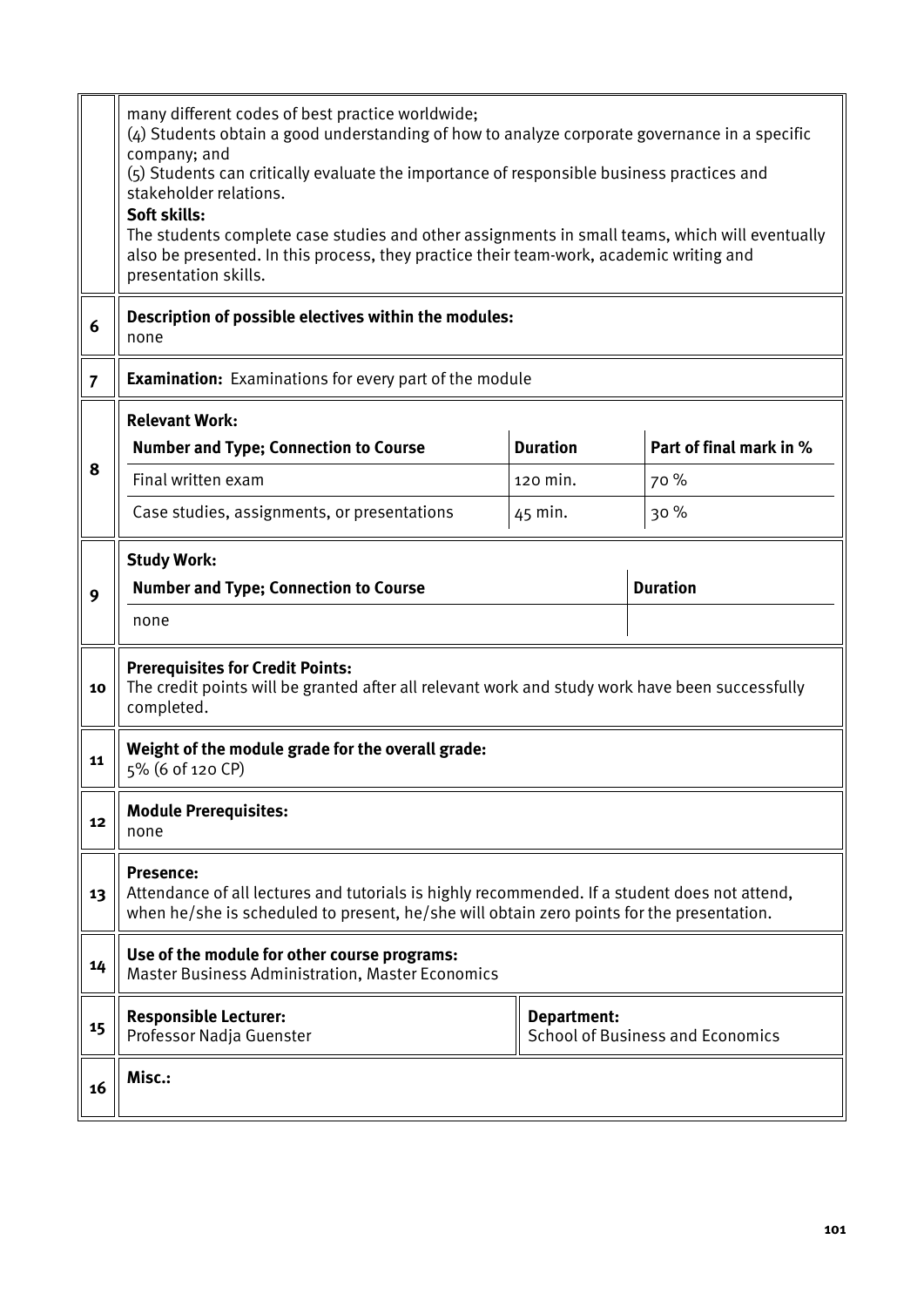# Industrial Organization

|                         |                                                                                                                                                                                                                                                                                                                                                                                                                                                                                                                                                                                                                                                                                                                                                                                                                                                                                                                                                                                                                                 | <b>Module Title english:</b>          |  | Industrial Organization                               |                                 |             |             |                   |                   |
|-------------------------|---------------------------------------------------------------------------------------------------------------------------------------------------------------------------------------------------------------------------------------------------------------------------------------------------------------------------------------------------------------------------------------------------------------------------------------------------------------------------------------------------------------------------------------------------------------------------------------------------------------------------------------------------------------------------------------------------------------------------------------------------------------------------------------------------------------------------------------------------------------------------------------------------------------------------------------------------------------------------------------------------------------------------------|---------------------------------------|--|-------------------------------------------------------|---------------------------------|-------------|-------------|-------------------|-------------------|
|                         |                                                                                                                                                                                                                                                                                                                                                                                                                                                                                                                                                                                                                                                                                                                                                                                                                                                                                                                                                                                                                                 | <b>Course Program:</b>                |  | <b>Master Economics PO 2012</b>                       |                                 |             |             |                   |                   |
| $\mathbf{1}$            | MWP <sub>44</sub>                                                                                                                                                                                                                                                                                                                                                                                                                                                                                                                                                                                                                                                                                                                                                                                                                                                                                                                                                                                                               | <b>Module No: VWL</b>                 |  | <b>State: Elective</b>                                | Language of Instruction: German |             |             |                   |                   |
| $\mathbf{2}$            | Turn: each winter<br>term                                                                                                                                                                                                                                                                                                                                                                                                                                                                                                                                                                                                                                                                                                                                                                                                                                                                                                                                                                                                       |                                       |  | <b>Duration: 1 term</b>                               | <b>Semester:</b> 1, 2, 3        |             | CP: 6       | Workload (h): 180 |                   |
|                         |                                                                                                                                                                                                                                                                                                                                                                                                                                                                                                                                                                                                                                                                                                                                                                                                                                                                                                                                                                                                                                 | <b>Module Structure:</b>              |  |                                                       |                                 |             |             |                   |                   |
| $\overline{\mathbf{3}}$ | No                                                                                                                                                                                                                                                                                                                                                                                                                                                                                                                                                                                                                                                                                                                                                                                                                                                                                                                                                                                                                              | <b>Type</b>                           |  | <b>Course</b>                                         | CP<br>CH)                       |             |             | Presence (h +     | Self-Study<br>(h) |
|                         | $\mathbf{1}$                                                                                                                                                                                                                                                                                                                                                                                                                                                                                                                                                                                                                                                                                                                                                                                                                                                                                                                                                                                                                    | Course                                |  | Industrial Organization                               |                                 | 5           | 45 h (3 CH) |                   | 105               |
|                         | 2                                                                                                                                                                                                                                                                                                                                                                                                                                                                                                                                                                                                                                                                                                                                                                                                                                                                                                                                                                                                                               | Exercise                              |  | <b>Tutorial Industrial Organization</b>               |                                 | $\mathbf 1$ | 15 h (1 CH) |                   | 15                |
| 4                       | <b>Module Contents:</b><br><b>Background and relations to other courses:</b><br>In this module, advanced topics and methods of industrial economics are introduced and the<br>knowledge gained from the bachelor module Microeconomics II is deepend. In addition, the<br>modules that contain an in-depth analysis of specific markets such as energy economics,<br>transport economics, sports economics and media economics are supplemented.<br>Main topics and learning objectives:<br>In this module, an in-depth analysis of static and dynamic oligopolies, product differentiation and<br>price discrimination, cartels, mergers and strategic behavior in markets with market power of<br>firms is provided. Thereby students improve their methodological skills for the analysis of<br>markets where market power is an issue and of issues of competition policy. In addition, students<br>develop the ability to evaluate theoretical models for their applicability with respect to specific<br>policy measures. |                                       |  |                                                       |                                 |             |             |                   |                   |
| 5                       | Learning outcomes:<br>Academic:<br>In this module, advanced theoretical and quantitative methods of industrial economics are<br>provided, which are of particular interest in competition authorities as cartel offices or the Federal<br>Network Agency, economic policy departments of ministries, research institutes and associations.<br>At the same time, the module prepares students for the requirements of a PhD in economics.<br>Soft skills:<br>Through the analysis of complex models the students' ability to solve problems is improved. At<br>the same time, coordination, organization and communication skills are promoted by the work in<br>small groups. Students train their ability to communicate with a professional audience through<br>the professional discourse in the lectures and tutorials.                                                                                                                                                                                                     |                                       |  |                                                       |                                 |             |             |                   |                   |
| 6                       | none                                                                                                                                                                                                                                                                                                                                                                                                                                                                                                                                                                                                                                                                                                                                                                                                                                                                                                                                                                                                                            |                                       |  | Description of possible electives within the modules: |                                 |             |             |                   |                   |
| $\overline{7}$          |                                                                                                                                                                                                                                                                                                                                                                                                                                                                                                                                                                                                                                                                                                                                                                                                                                                                                                                                                                                                                                 | <b>Examination: Final Module Exam</b> |  |                                                       |                                 |             |             |                   |                   |
| 8                       |                                                                                                                                                                                                                                                                                                                                                                                                                                                                                                                                                                                                                                                                                                                                                                                                                                                                                                                                                                                                                                 | <b>Relevant Work:</b>                 |  |                                                       |                                 |             |             |                   |                   |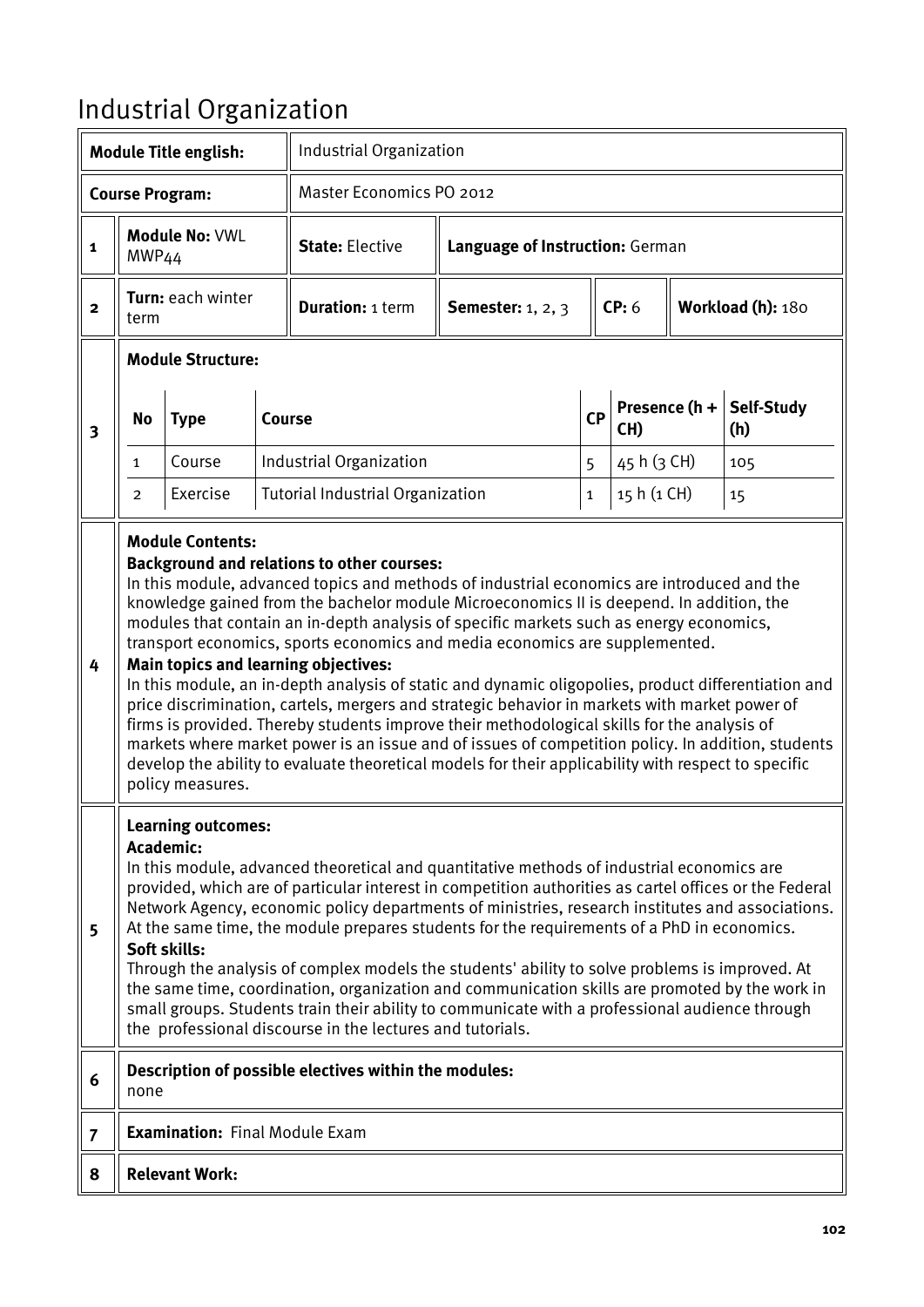|    | <b>Number and Type; Connection to Course</b>                                                                                                             | <b>Duration</b> | Part of final mark in % |  |  |  |  |  |  |
|----|----------------------------------------------------------------------------------------------------------------------------------------------------------|-----------------|-------------------------|--|--|--|--|--|--|
|    | Final written exam                                                                                                                                       | 90 min.         | 100 %                   |  |  |  |  |  |  |
|    | <b>Study Work:</b>                                                                                                                                       |                 |                         |  |  |  |  |  |  |
| 9  | <b>Number and Type; Connection to Course</b>                                                                                                             |                 | <b>Duration</b>         |  |  |  |  |  |  |
|    | none                                                                                                                                                     |                 |                         |  |  |  |  |  |  |
| 10 | <b>Prerequisites for Credit Points:</b><br>The credit points will be granted after all relevant work and study work have been successfully<br>completed. |                 |                         |  |  |  |  |  |  |
| 11 | Weight of the module grade for the overall grade:<br>5% (6 of 120 CP)                                                                                    |                 |                         |  |  |  |  |  |  |
| 12 | <b>Module Prerequisites:</b><br>none                                                                                                                     |                 |                         |  |  |  |  |  |  |
| 13 | Presence:<br>Presence is strongly recommended.                                                                                                           |                 |                         |  |  |  |  |  |  |
| 14 | Use of the module for other course programs:<br>Master Business Administration, Master Economics, Master Mathematics, Master Human<br>Geography          |                 |                         |  |  |  |  |  |  |
| 15 | <b>Responsible Lecturer:</b><br>Department:<br><b>School of Business and Economics</b><br>Professor Dr. Gernot Sieg                                      |                 |                         |  |  |  |  |  |  |
| 16 | Misc.:                                                                                                                                                   |                 |                         |  |  |  |  |  |  |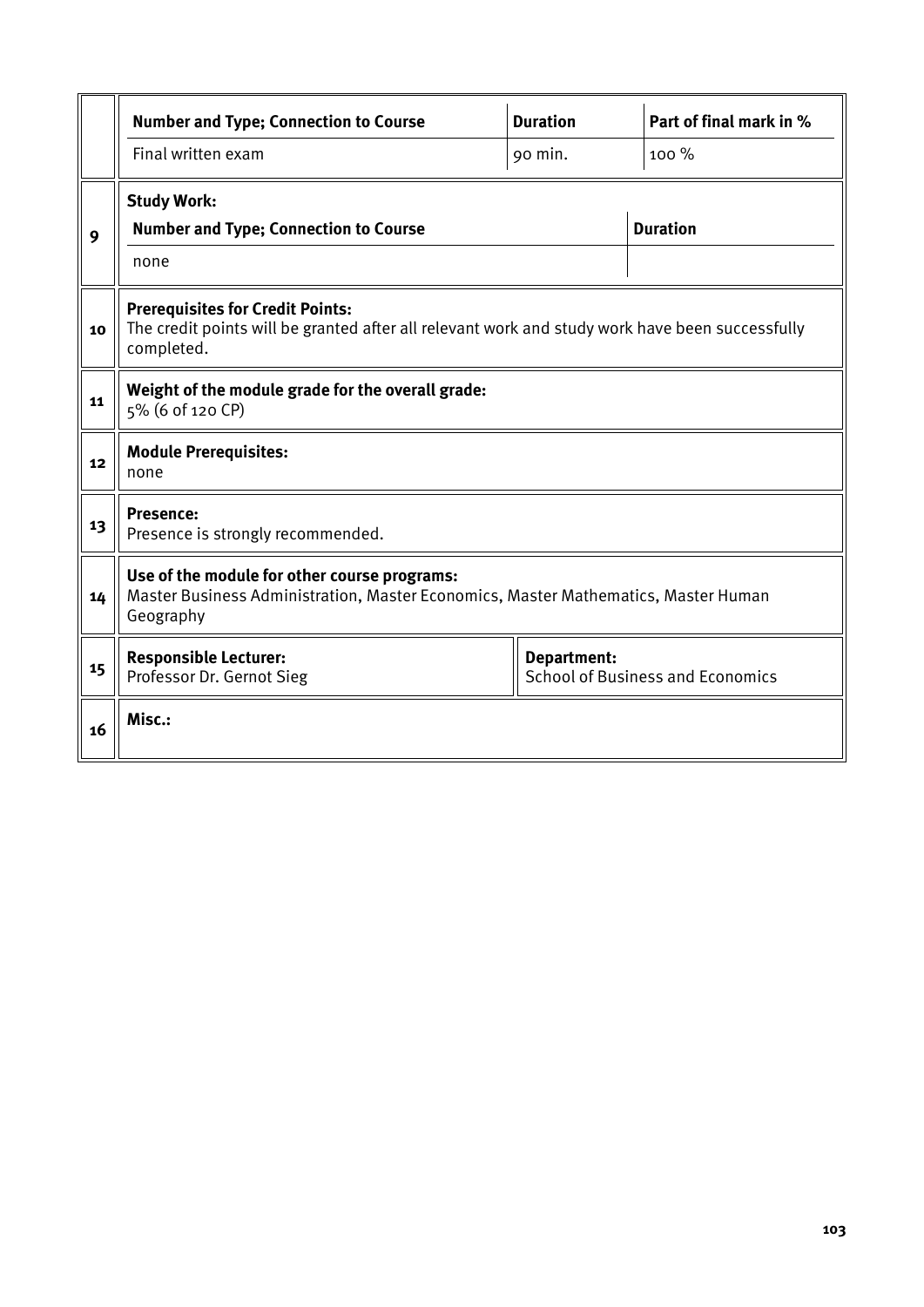## Advanced Macroeconomics (PhD-Level)

|                |                                                                                                                                                                                                                                                                                                                                                                                                                                                                                                                                                                                                                                                                       | <b>Module Title english:</b>                 |               |                                                                                                  |  | Advanced Macroeconomics (PhD-Level)                                                                                                                                                                                                                                                                                                                                                                                                                                                                                                                                                                                                                                                                                                                                                                                                                                                                                                                                                           |                                  |             |                   |                   |  |
|----------------|-----------------------------------------------------------------------------------------------------------------------------------------------------------------------------------------------------------------------------------------------------------------------------------------------------------------------------------------------------------------------------------------------------------------------------------------------------------------------------------------------------------------------------------------------------------------------------------------------------------------------------------------------------------------------|----------------------------------------------|---------------|--------------------------------------------------------------------------------------------------|--|-----------------------------------------------------------------------------------------------------------------------------------------------------------------------------------------------------------------------------------------------------------------------------------------------------------------------------------------------------------------------------------------------------------------------------------------------------------------------------------------------------------------------------------------------------------------------------------------------------------------------------------------------------------------------------------------------------------------------------------------------------------------------------------------------------------------------------------------------------------------------------------------------------------------------------------------------------------------------------------------------|----------------------------------|-------------|-------------------|-------------------|--|
|                |                                                                                                                                                                                                                                                                                                                                                                                                                                                                                                                                                                                                                                                                       | <b>Course Program:</b>                       |               | <b>Master Economics PO 2012</b>                                                                  |  |                                                                                                                                                                                                                                                                                                                                                                                                                                                                                                                                                                                                                                                                                                                                                                                                                                                                                                                                                                                               |                                  |             |                   |                   |  |
| $\mathbf{1}$   | MWP <sub>45</sub>                                                                                                                                                                                                                                                                                                                                                                                                                                                                                                                                                                                                                                                     | Module No: VWL                               |               | <b>State: Elective</b>                                                                           |  |                                                                                                                                                                                                                                                                                                                                                                                                                                                                                                                                                                                                                                                                                                                                                                                                                                                                                                                                                                                               | Language of Instruction: English |             |                   |                   |  |
| $\overline{2}$ | term                                                                                                                                                                                                                                                                                                                                                                                                                                                                                                                                                                                                                                                                  | Turn: each summer                            |               | <b>Duration: 1 term</b>                                                                          |  | <b>Semester:</b> 1, 2, 3                                                                                                                                                                                                                                                                                                                                                                                                                                                                                                                                                                                                                                                                                                                                                                                                                                                                                                                                                                      |                                  | CP: 6       |                   | Workload (h): 180 |  |
|                |                                                                                                                                                                                                                                                                                                                                                                                                                                                                                                                                                                                                                                                                       | <b>Module Structure:</b>                     |               |                                                                                                  |  |                                                                                                                                                                                                                                                                                                                                                                                                                                                                                                                                                                                                                                                                                                                                                                                                                                                                                                                                                                                               |                                  |             |                   |                   |  |
| 3              | <b>No</b>                                                                                                                                                                                                                                                                                                                                                                                                                                                                                                                                                                                                                                                             | <b>Type</b>                                  | <b>Course</b> |                                                                                                  |  | <b>CP</b>                                                                                                                                                                                                                                                                                                                                                                                                                                                                                                                                                                                                                                                                                                                                                                                                                                                                                                                                                                                     | Presence (h +<br>CH)             |             | Self-Study<br>(h) |                   |  |
|                | 1                                                                                                                                                                                                                                                                                                                                                                                                                                                                                                                                                                                                                                                                     | Course                                       |               | <b>PhD Advanced Macroeconomics</b>                                                               |  |                                                                                                                                                                                                                                                                                                                                                                                                                                                                                                                                                                                                                                                                                                                                                                                                                                                                                                                                                                                               | 6                                | 30 h (2 CH) |                   | 150               |  |
| 4              |                                                                                                                                                                                                                                                                                                                                                                                                                                                                                                                                                                                                                                                                       | <b>Module Contents:</b><br>model extensions. |               | <b>Background and relations to other courses:</b><br><b>Main topics and learning objectives:</b> |  | The first part of the lecture extends certain techniques introduced in Macroeconomics. The<br>knowledge from the DSGE lectures can be intensified in the seminar DSGE models.<br>The first part comprises macroeconomic dynamics. Dynamic optimization techniques are formally<br>discussed. The second part of the lecture gives an introduction to the foundations and theory of<br>DSGE models and offers an introduction on formal methods to solve and estimate such models.<br>The students are required to work theoretically and also apply the acquired knowledge within<br>empirical applications, i.e. textbook theories as well as relevant research papers are discussed.<br>Students are provided with three problem sets. Participants are expected to hand in these<br>problem sets, of which the final mark consists. In the problem sets, students should demonstrate<br>the ability • to reproduce subjects discussed in class • to be able to transfer their knowledge to |                                  |             |                   |                   |  |
|                | <b>Themes</b>                                                                                                                                                                                                                                                                                                                                                                                                                                                                                                                                                                                                                                                         | Macroeconomic Dynamics,                      |               |                                                                                                  |  | <b>Learning objectives</b><br>Students know how to solve dynamic macroeconomic models.                                                                                                                                                                                                                                                                                                                                                                                                                                                                                                                                                                                                                                                                                                                                                                                                                                                                                                        |                                  |             |                   |                   |  |
|                |                                                                                                                                                                                                                                                                                                                                                                                                                                                                                                                                                                                                                                                                       | Optimization                                 |               |                                                                                                  |  |                                                                                                                                                                                                                                                                                                                                                                                                                                                                                                                                                                                                                                                                                                                                                                                                                                                                                                                                                                                               |                                  |             |                   |                   |  |
|                |                                                                                                                                                                                                                                                                                                                                                                                                                                                                                                                                                                                                                                                                       | <b>DSGE Models</b>                           |               |                                                                                                  |  | Students know the foundations of DSGE models and are able to                                                                                                                                                                                                                                                                                                                                                                                                                                                                                                                                                                                                                                                                                                                                                                                                                                                                                                                                  |                                  |             |                   |                   |  |
| 5              | solve and estimate these with the help of Dynare.<br><b>Learning outcomes:</b><br>Academic:<br>The module provides knowledge on advanced methods of theoretical and quantitative research in<br>the field of macroeconomics. This knowledge is required for various research agendas, and of<br>high relevance to research institutes and research groups in international organizations. Most<br>important, the module offers the students essential methods for a PhD thesis in macroeconomics.<br>The lecture is given in English and is thereby conducive to improving language skills.<br>Soft skills:<br>Students get to know computer programs such as MATLAB. |                                              |               |                                                                                                  |  |                                                                                                                                                                                                                                                                                                                                                                                                                                                                                                                                                                                                                                                                                                                                                                                                                                                                                                                                                                                               |                                  |             |                   |                   |  |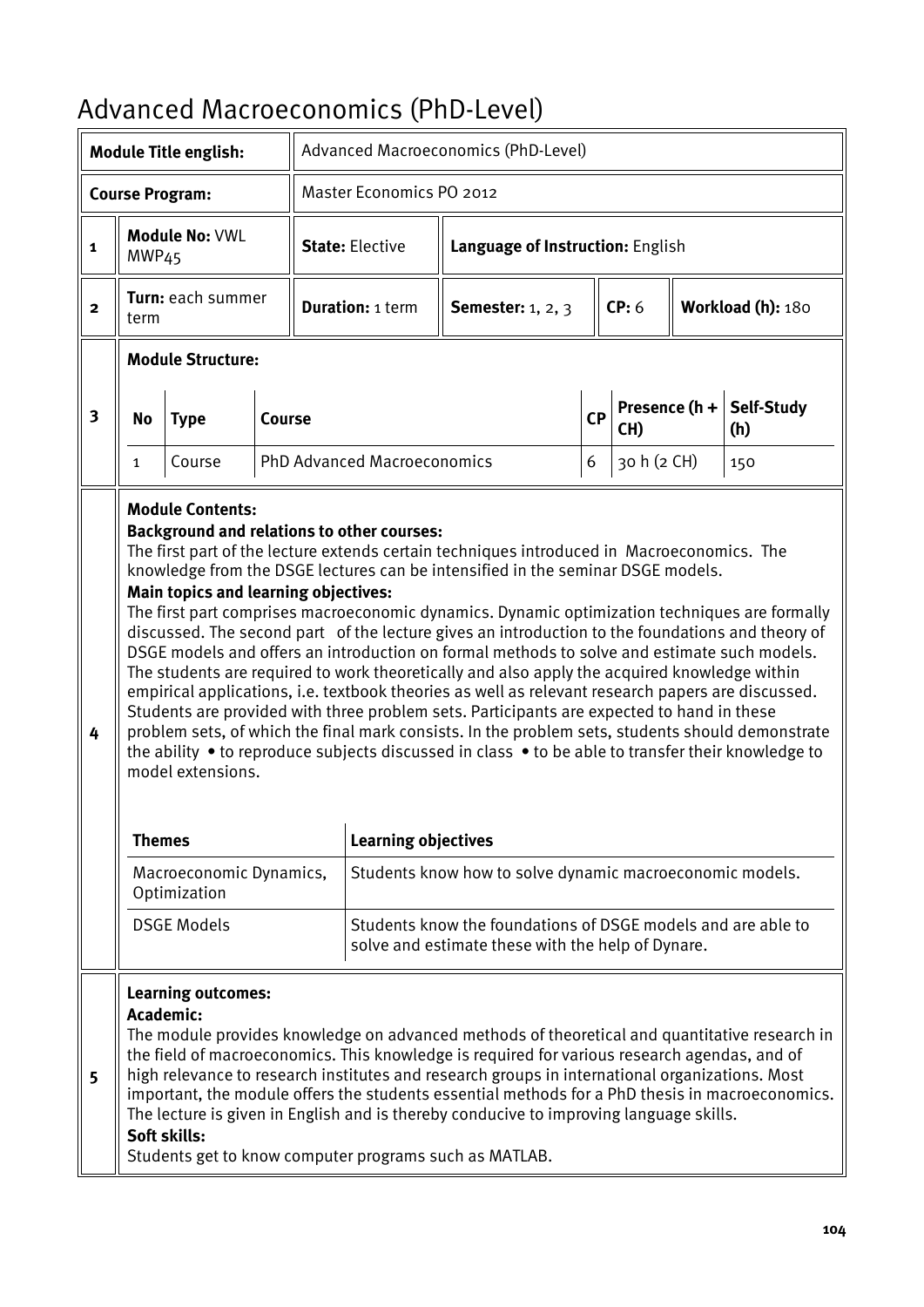| 6              | Description of possible electives within the modules:<br>none                                                                                                                                                                       |                       |                         |  |  |  |  |  |  |
|----------------|-------------------------------------------------------------------------------------------------------------------------------------------------------------------------------------------------------------------------------------|-----------------------|-------------------------|--|--|--|--|--|--|
| $\overline{7}$ | <b>Examination:</b> Examinations for every part of the module                                                                                                                                                                       |                       |                         |  |  |  |  |  |  |
|                | <b>Relevant Work:</b>                                                                                                                                                                                                               |                       |                         |  |  |  |  |  |  |
|                | <b>Number and Type; Connection to Course</b>                                                                                                                                                                                        | <b>Duration</b>       | Part of final mark in % |  |  |  |  |  |  |
| 8              | Problem sets                                                                                                                                                                                                                        | $2 \times 10 - 15$ S. | 66.7%                   |  |  |  |  |  |  |
|                | Written exam                                                                                                                                                                                                                        | 60 min.               | 33.3%                   |  |  |  |  |  |  |
|                | <b>Study Work:</b>                                                                                                                                                                                                                  |                       |                         |  |  |  |  |  |  |
| 9              | <b>Number and Type; Connection to Course</b>                                                                                                                                                                                        |                       | <b>Duration</b>         |  |  |  |  |  |  |
|                | none                                                                                                                                                                                                                                |                       |                         |  |  |  |  |  |  |
| 10             | <b>Prerequisites for Credit Points:</b><br>The credit points will be granted after all relevant work and study work have been successfully<br>completed.                                                                            |                       |                         |  |  |  |  |  |  |
| 11             | Weight of the module grade for the overall grade:<br>5% (6 of 120 CP)                                                                                                                                                               |                       |                         |  |  |  |  |  |  |
| 12             | <b>Module Prerequisites:</b><br>Students are required to have a basic knowledge about financial markets as provided in<br>introductory finance classes and knowledge of the contents of Financial Intermediation I is<br>advisable. |                       |                         |  |  |  |  |  |  |
| 13             | <b>Presence:</b><br>Attendance is recommended.                                                                                                                                                                                      |                       |                         |  |  |  |  |  |  |
| 14             | Use of the module for other course programs:<br><b>Master Business Administration, Master Economics</b>                                                                                                                             |                       |                         |  |  |  |  |  |  |
| 15             | <b>Responsible Lecturer:</b><br>Department:<br>Professor Dr. Bernd Kempa, Willi Mutschler, Dr. Jana<br><b>School of Business and Economics</b><br>Riedel                                                                            |                       |                         |  |  |  |  |  |  |
| 16             | Misc.:<br>PhD students who are not enrolled in the doctoral program obtain an a)-certificate.                                                                                                                                       |                       |                         |  |  |  |  |  |  |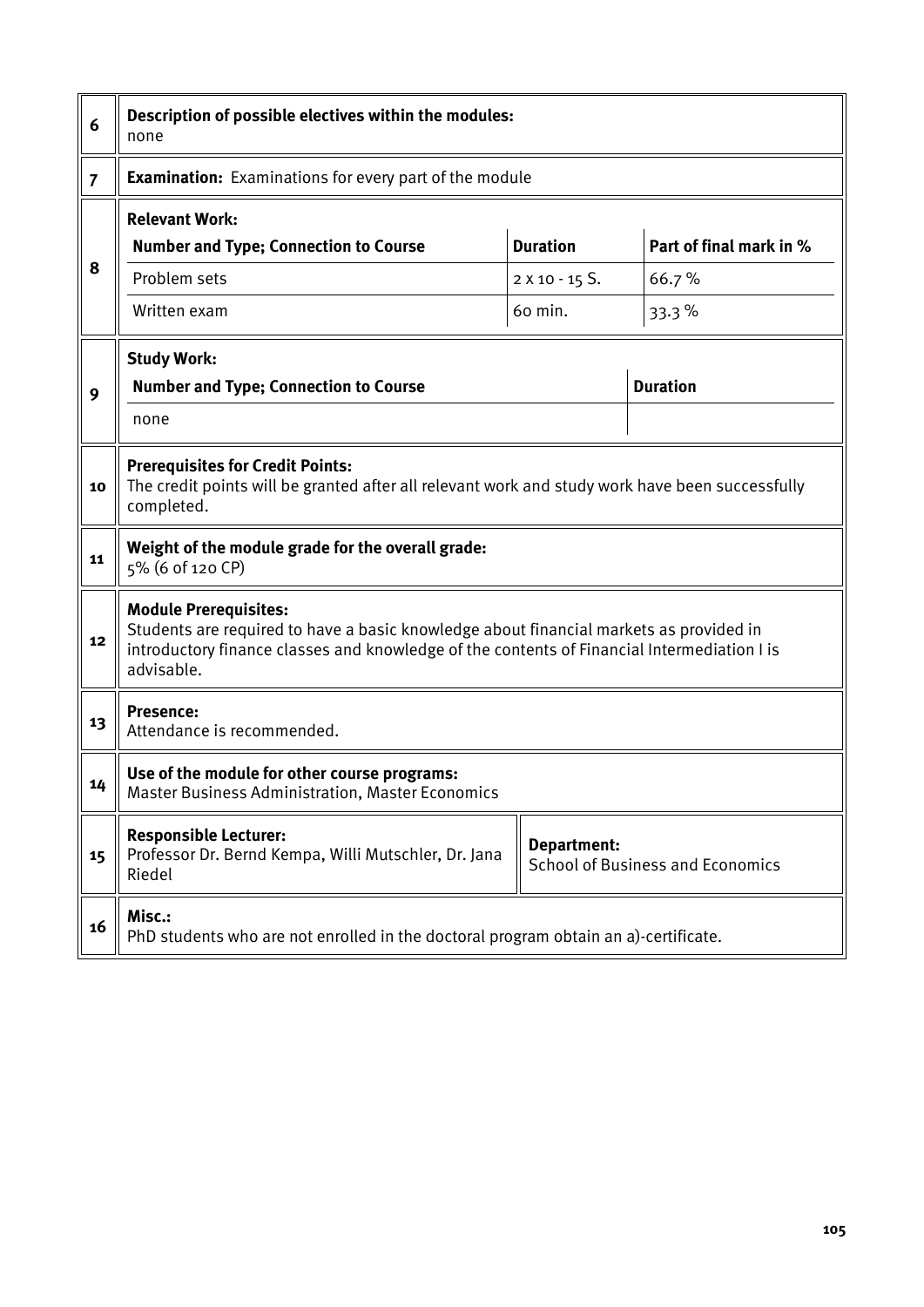|                         |                           | <b>Module Title english:</b>                                    | ر ب           |                                                                                                                                                                                                                                                                                                                                                                                                                                                                                                                                                                                                                                                                                                                                                                                                                                                                                                                                                                                                                                                                                                                                          | Advanced Energy and Resource Economics |    |                          |  |                   |  |  |
|-------------------------|---------------------------|-----------------------------------------------------------------|---------------|------------------------------------------------------------------------------------------------------------------------------------------------------------------------------------------------------------------------------------------------------------------------------------------------------------------------------------------------------------------------------------------------------------------------------------------------------------------------------------------------------------------------------------------------------------------------------------------------------------------------------------------------------------------------------------------------------------------------------------------------------------------------------------------------------------------------------------------------------------------------------------------------------------------------------------------------------------------------------------------------------------------------------------------------------------------------------------------------------------------------------------------|----------------------------------------|----|--------------------------|--|-------------------|--|--|
|                         |                           | <b>Course Program:</b>                                          |               | Master Economics PO 2012                                                                                                                                                                                                                                                                                                                                                                                                                                                                                                                                                                                                                                                                                                                                                                                                                                                                                                                                                                                                                                                                                                                 |                                        |    |                          |  |                   |  |  |
| 1                       | <b>MWP 46</b>             | Module No: VWL                                                  |               | <b>State: Elective</b>                                                                                                                                                                                                                                                                                                                                                                                                                                                                                                                                                                                                                                                                                                                                                                                                                                                                                                                                                                                                                                                                                                                   | Language of Instruction: English       |    |                          |  |                   |  |  |
| $\mathbf{2}$            |                           | Turn: each term                                                 |               | <b>Duration: 1 term</b>                                                                                                                                                                                                                                                                                                                                                                                                                                                                                                                                                                                                                                                                                                                                                                                                                                                                                                                                                                                                                                                                                                                  | <b>Semester:</b> 1, 2, 3               |    | CP: 6                    |  | Workload (h): 180 |  |  |
|                         |                           | <b>Module Structure:</b>                                        |               |                                                                                                                                                                                                                                                                                                                                                                                                                                                                                                                                                                                                                                                                                                                                                                                                                                                                                                                                                                                                                                                                                                                                          |                                        |    |                          |  |                   |  |  |
| $\overline{\mathbf{3}}$ | <b>No</b>                 | <b>Type</b>                                                     | <b>Course</b> |                                                                                                                                                                                                                                                                                                                                                                                                                                                                                                                                                                                                                                                                                                                                                                                                                                                                                                                                                                                                                                                                                                                                          |                                        | CP | Presence $(h +  $<br>CH) |  | Self-Study<br>(h) |  |  |
|                         | 1                         | Seminar                                                         |               | Seminar on Energy Economics                                                                                                                                                                                                                                                                                                                                                                                                                                                                                                                                                                                                                                                                                                                                                                                                                                                                                                                                                                                                                                                                                                              |                                        | 6  | 30 h (2 CH)              |  | 150               |  |  |
|                         | 2                         | Seminar                                                         |               | Seminar on Resource Economics                                                                                                                                                                                                                                                                                                                                                                                                                                                                                                                                                                                                                                                                                                                                                                                                                                                                                                                                                                                                                                                                                                            |                                        | 6  | 30 h (2 CH)              |  | 150               |  |  |
| 4                       | subject.<br><b>Themes</b> | <b>Module Contents:</b>                                         |               | <b>Background and relations to other courses:</b><br>The module "Advanced Energy and Resource Economics" is based upon the basic courses for<br>bachelor students and deepens the student's knowledge and expertise in this area. The module<br>complements the master course modules "Environmental Economics" and "Climate Change<br>Economics". Master students who have not yet completed successfully any basic course in<br>Energy and Resource Economics are advised to complete the elective modules "Resource<br>Economics", "Energy Economics" and "Environmental and Climate Change Economics" first.<br>However, modules do not build on each other but focus on different aspects of the overall<br>Main topics and learning objectives:<br>The Energy Economics seminar deals with the economic issues in the energy economy. The<br>Resource Economics seminar mainly deals with the economic problems which are associated<br>with the use of energy-related resources. The students work on scientific seminar papers on a<br>specific topic which they are to defend during the seminar.<br><b>Learning objectives</b> |                                        |    |                          |  |                   |  |  |
|                         | Seminar                   | <b>Energy Economics</b>                                         |               | A specific scientific energy economical problem is regarded in detail and<br>analyzed. This is supposed to be done in the seminar paper.                                                                                                                                                                                                                                                                                                                                                                                                                                                                                                                                                                                                                                                                                                                                                                                                                                                                                                                                                                                                 |                                        |    |                          |  |                   |  |  |
|                         | Seminar                   | <b>Resource Economics</b>                                       |               | A specific scientific issue of resource economics is regarded in detail and<br>analyzed. This is supposed to be done in the seminar paper.                                                                                                                                                                                                                                                                                                                                                                                                                                                                                                                                                                                                                                                                                                                                                                                                                                                                                                                                                                                               |                                        |    |                          |  |                   |  |  |
| 5                       | Academic:                 | <b>Learning outcomes:</b><br>analytical skills.<br>Soft skills: |               | During the discussions in the seminar, students are able to gain expertise and improve their<br>The seminar paper is a main preparation for working on scientific papers. Therefore, the seminar<br>is a good preparation for the master's thesis.                                                                                                                                                                                                                                                                                                                                                                                                                                                                                                                                                                                                                                                                                                                                                                                                                                                                                       |                                        |    |                          |  |                   |  |  |

#### Advanced Energy and Resource Economics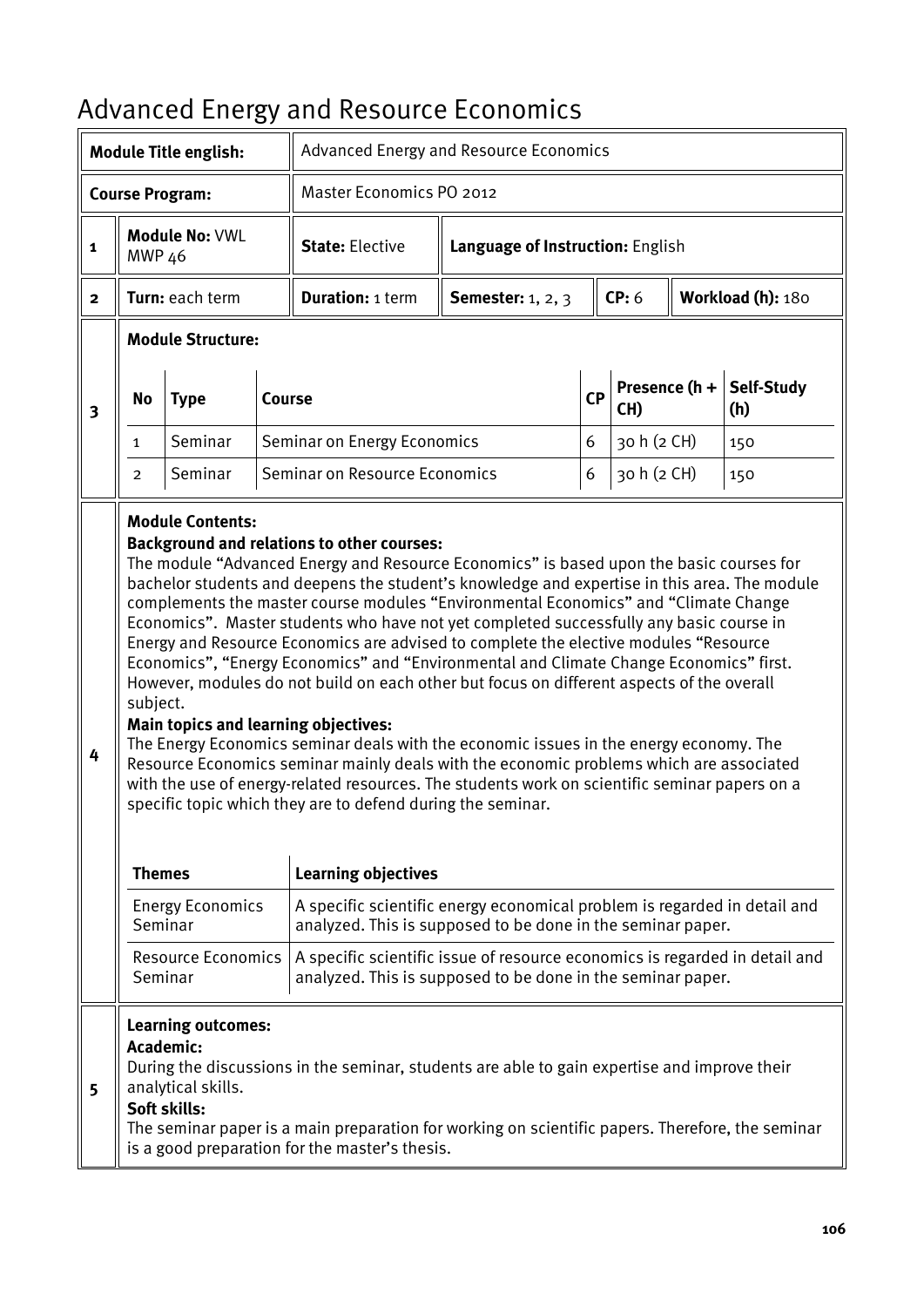| 6              | Description of possible electives within the modules:<br>Both seminars are optional, but students can only register for one seminar.                     |                              |                                           |  |  |  |  |  |
|----------------|----------------------------------------------------------------------------------------------------------------------------------------------------------|------------------------------|-------------------------------------------|--|--|--|--|--|
| $\overline{7}$ | <b>Examination:</b> Examinations for every part of the module                                                                                            |                              |                                           |  |  |  |  |  |
| 8              | <b>Relevant Work:</b><br><b>Number and Type; Connection to Course</b>                                                                                    | <b>Duration</b>              | Part of final mark in %                   |  |  |  |  |  |
|                | Seminar paper<br>Presentation during the seminar                                                                                                         | 15 pages<br>45 min.          | 70 %<br>30 %                              |  |  |  |  |  |
| 9              | <b>Study Work:</b><br><b>Duration</b><br><b>Number and Type; Connection to Course</b><br>none                                                            |                              |                                           |  |  |  |  |  |
| 10             | <b>Prerequisites for Credit Points:</b><br>The credit points will be granted after all relevant work and study work have been successfully<br>completed. |                              |                                           |  |  |  |  |  |
| 11             | Weight of the module grade for the overall grade:<br>5% (6 of 120 CP)                                                                                    |                              |                                           |  |  |  |  |  |
| 12             | <b>Module Prerequisites:</b><br>none                                                                                                                     |                              |                                           |  |  |  |  |  |
| 13             | <b>Presence:</b><br>Presence is advised.                                                                                                                 |                              |                                           |  |  |  |  |  |
| 14             | Use of the module for other course programs:<br><b>Master Economics</b>                                                                                  |                              |                                           |  |  |  |  |  |
| 15             | <b>Responsible Lecturer:</b><br>Professor Dr. Andreas Löschel                                                                                            | Department:<br>and Economics | University of Münster, School of Business |  |  |  |  |  |
| 16             | Misc.:<br>The specific topic of the seminar varies from semester to semester.                                                                            |                              |                                           |  |  |  |  |  |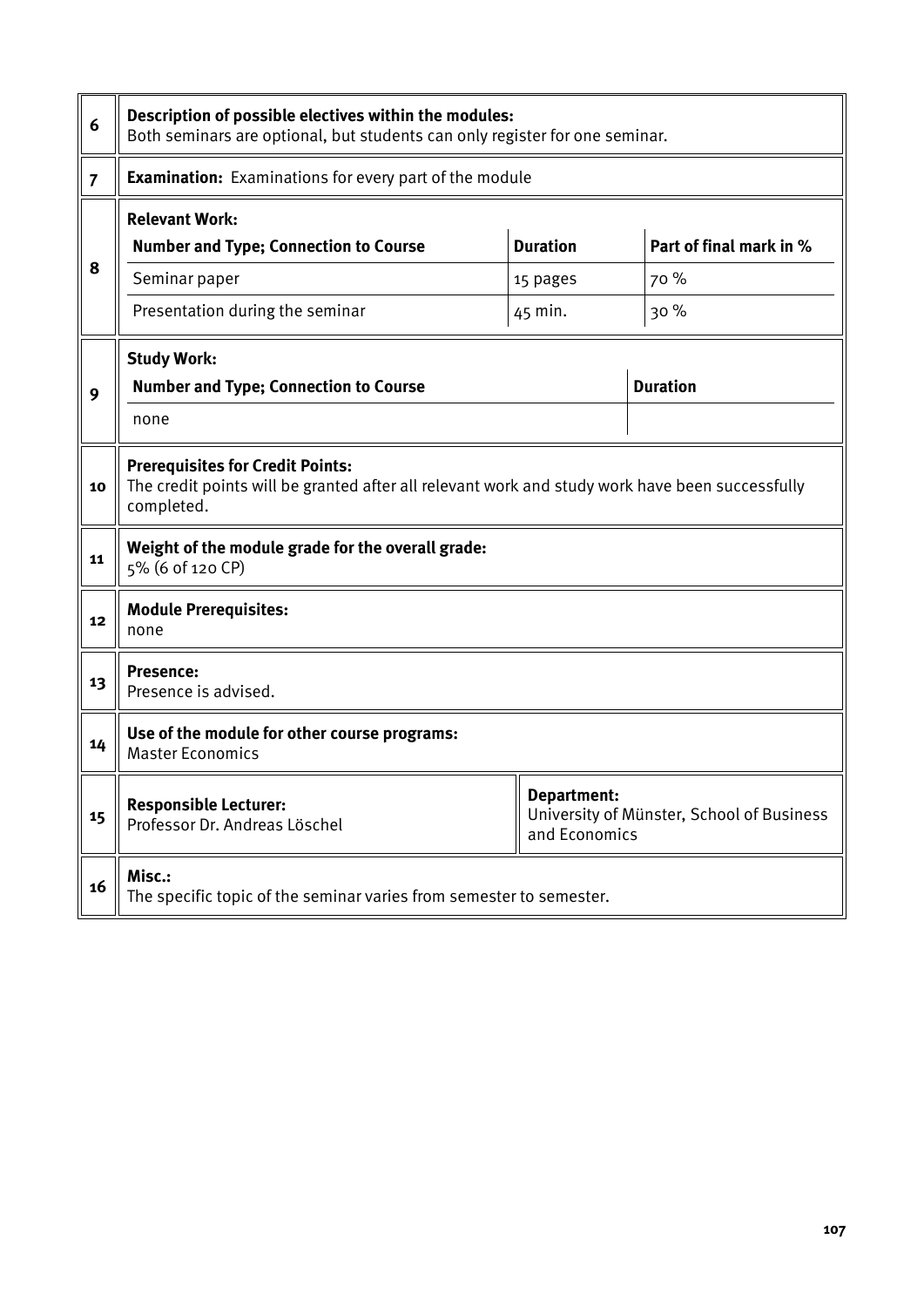# Applied Energy Economics

|              |                                                                                                                                                                                                                                                                                                                                                                                                                                           | <b>Module Title english:</b>                                                    |  | <b>Applied Energy Economics</b>                                                                  |  |                                                                                                                                                                                                                                                                                                                                                                                                                                                                                                                                                                                                                                                                                                                                                                                                                                                                                                                                                                                                                                                                                                       |                  |             |                   |                   |
|--------------|-------------------------------------------------------------------------------------------------------------------------------------------------------------------------------------------------------------------------------------------------------------------------------------------------------------------------------------------------------------------------------------------------------------------------------------------|---------------------------------------------------------------------------------|--|--------------------------------------------------------------------------------------------------|--|-------------------------------------------------------------------------------------------------------------------------------------------------------------------------------------------------------------------------------------------------------------------------------------------------------------------------------------------------------------------------------------------------------------------------------------------------------------------------------------------------------------------------------------------------------------------------------------------------------------------------------------------------------------------------------------------------------------------------------------------------------------------------------------------------------------------------------------------------------------------------------------------------------------------------------------------------------------------------------------------------------------------------------------------------------------------------------------------------------|------------------|-------------|-------------------|-------------------|
|              |                                                                                                                                                                                                                                                                                                                                                                                                                                           | <b>Course Program:</b>                                                          |  | Master Economics PO 2012                                                                         |  |                                                                                                                                                                                                                                                                                                                                                                                                                                                                                                                                                                                                                                                                                                                                                                                                                                                                                                                                                                                                                                                                                                       |                  |             |                   |                   |
| $\mathbf{1}$ | MWP <sub>47</sub>                                                                                                                                                                                                                                                                                                                                                                                                                         | Module No: VWL                                                                  |  | <b>State: Elective</b>                                                                           |  | Language of Instruction: German                                                                                                                                                                                                                                                                                                                                                                                                                                                                                                                                                                                                                                                                                                                                                                                                                                                                                                                                                                                                                                                                       |                  |             |                   |                   |
| $\mathbf{2}$ | term                                                                                                                                                                                                                                                                                                                                                                                                                                      | Turn: each winter                                                               |  | <b>Duration: 1 term</b>                                                                          |  | <b>Semester:</b> 1, 2, 3                                                                                                                                                                                                                                                                                                                                                                                                                                                                                                                                                                                                                                                                                                                                                                                                                                                                                                                                                                                                                                                                              |                  | CP: 6       | Workload (h): 180 |                   |
|              |                                                                                                                                                                                                                                                                                                                                                                                                                                           | <b>Module Structure:</b>                                                        |  |                                                                                                  |  |                                                                                                                                                                                                                                                                                                                                                                                                                                                                                                                                                                                                                                                                                                                                                                                                                                                                                                                                                                                                                                                                                                       |                  |             |                   |                   |
| 3            | No                                                                                                                                                                                                                                                                                                                                                                                                                                        | <b>Type</b><br>Course                                                           |  |                                                                                                  |  |                                                                                                                                                                                                                                                                                                                                                                                                                                                                                                                                                                                                                                                                                                                                                                                                                                                                                                                                                                                                                                                                                                       | <b>CP</b><br>CH) |             | Presence $(h +$   | Self-Study<br>(h) |
|              | 1                                                                                                                                                                                                                                                                                                                                                                                                                                         | Course                                                                          |  | <b>Applied Energy Economics</b>                                                                  |  |                                                                                                                                                                                                                                                                                                                                                                                                                                                                                                                                                                                                                                                                                                                                                                                                                                                                                                                                                                                                                                                                                                       | 4                | 15 h (1 CH) |                   | 105               |
|              | $\overline{2}$                                                                                                                                                                                                                                                                                                                                                                                                                            | Exercise                                                                        |  |                                                                                                  |  | Exercise in conjunction with an excursion                                                                                                                                                                                                                                                                                                                                                                                                                                                                                                                                                                                                                                                                                                                                                                                                                                                                                                                                                                                                                                                             | $\overline{c}$   | 15 h (1 CH) |                   | 45                |
| 4            | <b>Themes</b>                                                                                                                                                                                                                                                                                                                                                                                                                             | <b>Module Contents:</b><br>aspects of the overall subject.<br>in block courses. |  | <b>Background and relations to other courses:</b><br><b>Main topics and learning objectives:</b> |  | The module "Applied Energy Economics" is based upon the basic courses for bachelor students<br>and deepens the student's knowledge and expertise in this area. The module complements the<br>master course modules "Environmental Economics", "Climate Change Economics" and<br>"Advanced Energy and Resource Economics". Master students who have not yet completed<br>successfully any basic course in Energy and Resource Economics are advised to complete the<br>elective modules "Resource Economics", "Energy Economics" and "Environmental and Climate<br>Change Economics" first. However, modules do not build on each other but focus on different<br>The module "Applied Energy Economics" will look at practical issues of the energy sector. The<br>lecture discusses current problems in energy and environmental policy and emphasizes technical<br>and business-management aspects of the energy system in Germany and Europe. If possible, the<br>exercise will be in conjunction with a subject-specific excursion. Lecture and exercise are offered<br><b>Learning objectives</b> |                  |             |                   |                   |
|              | E.g. conventional power plants,<br>Being able to understand and evaluate energy and<br>renewable energies, grid and<br>environmental policy problems. Being able to recognize and<br>storage technologies, sales,<br>to weigh up different positions with regard to energy and<br>environmental policy questions. Gaining basic<br>smart meter, smart grid, power<br>understanding of the technical side of the energy sector.<br>trading |                                                                                 |  |                                                                                                  |  |                                                                                                                                                                                                                                                                                                                                                                                                                                                                                                                                                                                                                                                                                                                                                                                                                                                                                                                                                                                                                                                                                                       |                  |             |                   |                   |
| 5            | Academic:                                                                                                                                                                                                                                                                                                                                                                                                                                 | <b>Learning outcomes:</b><br>their analytical skills.<br>Soft skills:           |  |                                                                                                  |  | Especially through discussions students will acquire expertise in the subject matter and broaden<br>By discussing different positions and point of views arguments will be challenged. Preconceived                                                                                                                                                                                                                                                                                                                                                                                                                                                                                                                                                                                                                                                                                                                                                                                                                                                                                                   |                  |             |                   |                   |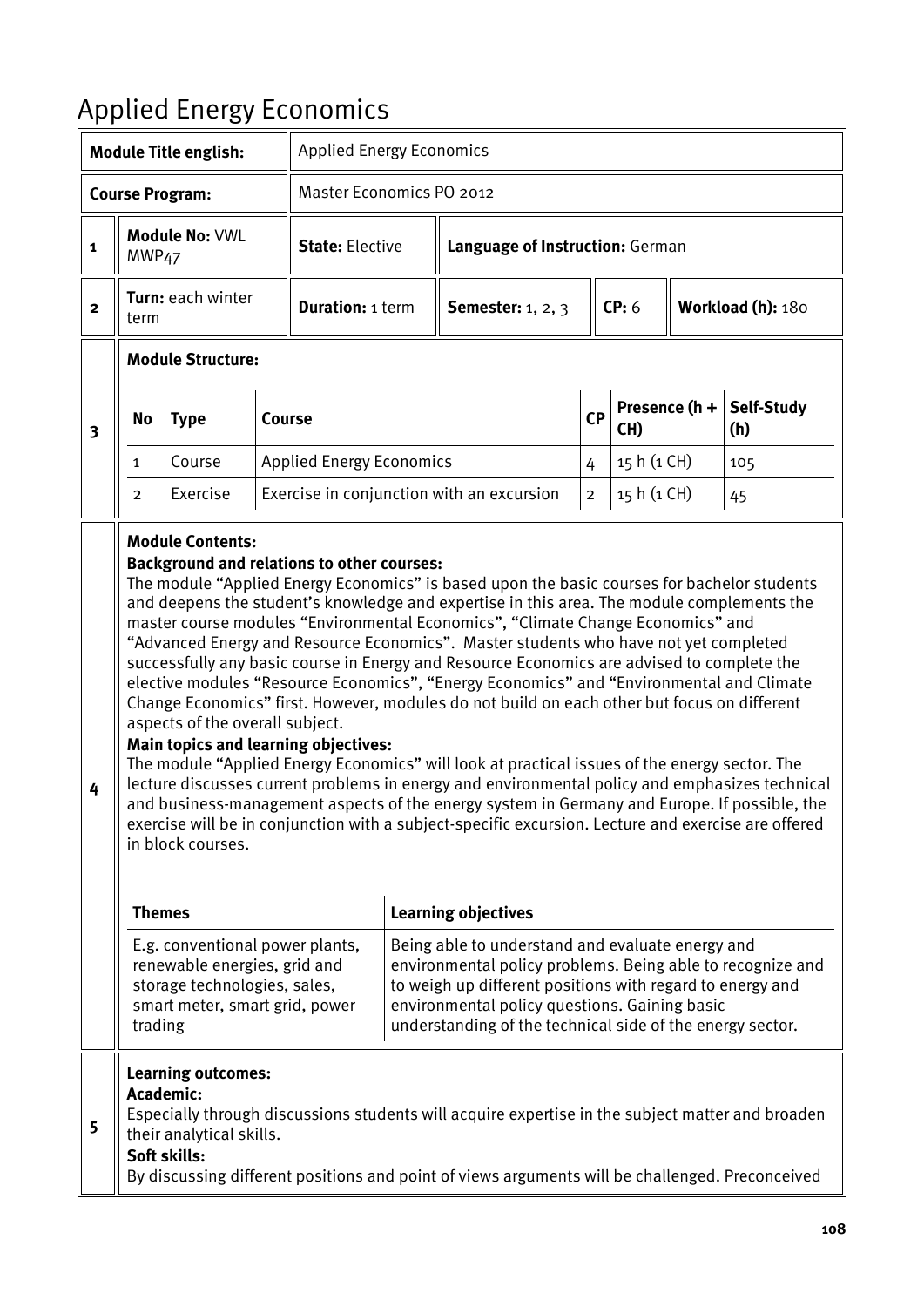|                | assumptions are analyzed and discussed in the context of energy and environmental policy.<br>Political strands will be analyzed and assessed in a differentiated manner. |                         |                 |  |  |  |  |  |  |
|----------------|--------------------------------------------------------------------------------------------------------------------------------------------------------------------------|-------------------------|-----------------|--|--|--|--|--|--|
| 6              | Description of possible electives within the modules:<br>none                                                                                                            |                         |                 |  |  |  |  |  |  |
| $\overline{7}$ | <b>Examination: Final Module Exam</b>                                                                                                                                    |                         |                 |  |  |  |  |  |  |
|                | <b>Relevant Work:</b>                                                                                                                                                    |                         |                 |  |  |  |  |  |  |
| 8              | <b>Number and Type; Connection to Course</b>                                                                                                                             | Part of final mark in % |                 |  |  |  |  |  |  |
|                | Final written exam                                                                                                                                                       | 60 min.                 | $100\%$         |  |  |  |  |  |  |
|                | <b>Study Work:</b>                                                                                                                                                       |                         |                 |  |  |  |  |  |  |
| 9              | <b>Number and Type; Connection to Course</b>                                                                                                                             |                         | <b>Duration</b> |  |  |  |  |  |  |
|                | none                                                                                                                                                                     |                         |                 |  |  |  |  |  |  |
| 10             | <b>Prerequisites for Credit Points:</b><br>The credit points will be granted after all relevant work and study work have been successfully<br>completed.                 |                         |                 |  |  |  |  |  |  |
| 11             | Weight of the module grade for the overall grade:<br>5% (6 of 120 CP)                                                                                                    |                         |                 |  |  |  |  |  |  |
| 12             | <b>Module Prerequisites:</b><br>none                                                                                                                                     |                         |                 |  |  |  |  |  |  |
| 13             | <b>Presence:</b><br>Presence is strongly recommended to warrant learning success.                                                                                        |                         |                 |  |  |  |  |  |  |
| 14             | Use of the module for other course programs:<br>Master Business Administration, Master Economics, Master Mathematics, Master Human<br>Geography                          |                         |                 |  |  |  |  |  |  |
| 15             | Department:<br><b>Responsible Lecturer:</b><br>University of Münster, School of Business<br>Professor Dr. Andreas Löschel<br>and Economics                               |                         |                 |  |  |  |  |  |  |
| 16             | Misc.:                                                                                                                                                                   |                         |                 |  |  |  |  |  |  |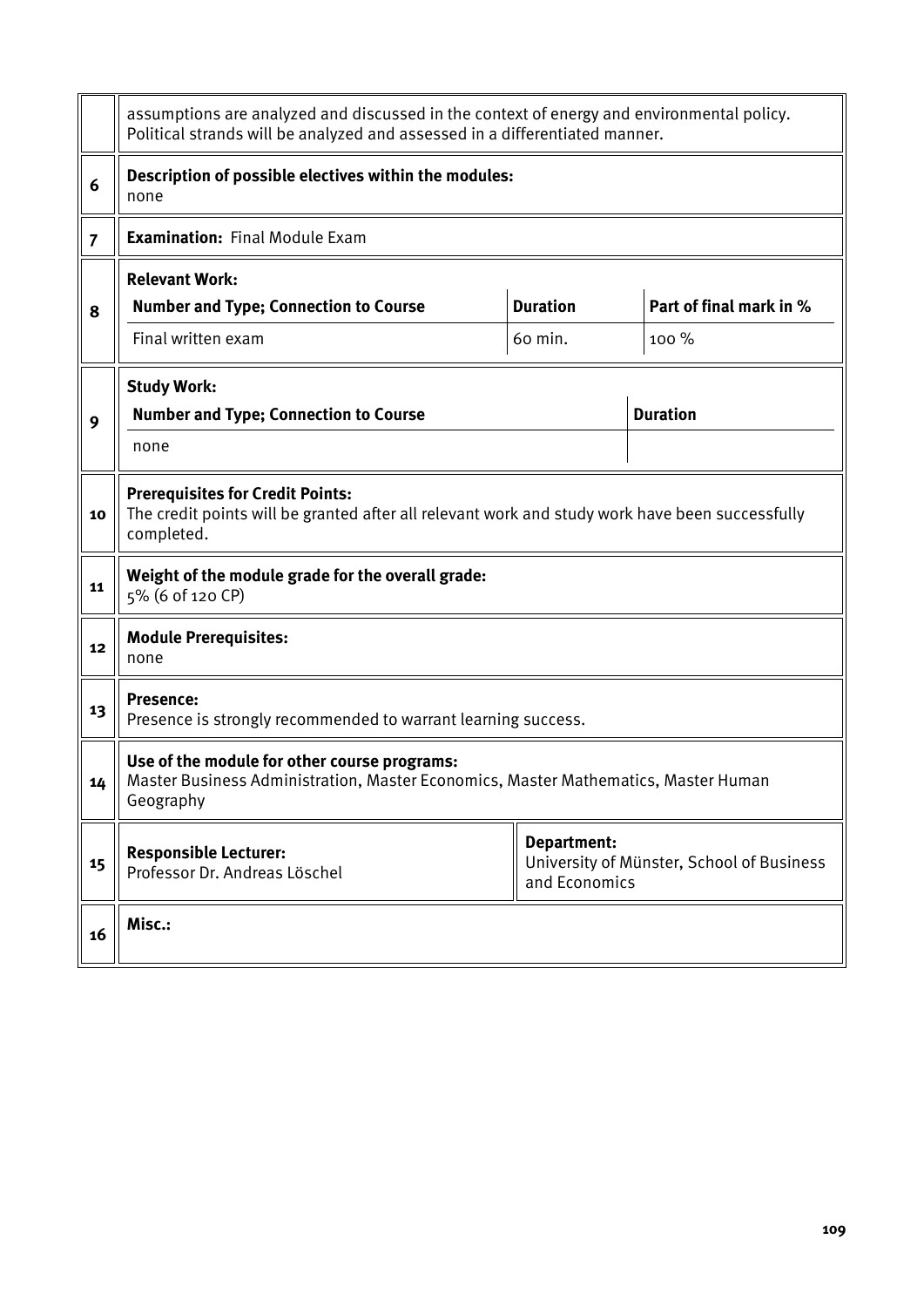## Dynamic Macroeconomics

| <b>Module Title english:</b> |                                                                                                                                                                                                                                                                                                                                                                                                                                                                                                                                                                                                                                                                                                                                                                                                                                                    |                                       |                                              | <b>Dynamic Macroeconomics</b>                         |                                  |                          |   |       |                         |                   |  |
|------------------------------|----------------------------------------------------------------------------------------------------------------------------------------------------------------------------------------------------------------------------------------------------------------------------------------------------------------------------------------------------------------------------------------------------------------------------------------------------------------------------------------------------------------------------------------------------------------------------------------------------------------------------------------------------------------------------------------------------------------------------------------------------------------------------------------------------------------------------------------------------|---------------------------------------|----------------------------------------------|-------------------------------------------------------|----------------------------------|--------------------------|---|-------|-------------------------|-------------------|--|
|                              |                                                                                                                                                                                                                                                                                                                                                                                                                                                                                                                                                                                                                                                                                                                                                                                                                                                    | <b>Course Program:</b>                |                                              | Master Economics PO 2012                              |                                  |                          |   |       |                         |                   |  |
| $\mathbf{1}$                 | MWP <sub>4</sub> 8                                                                                                                                                                                                                                                                                                                                                                                                                                                                                                                                                                                                                                                                                                                                                                                                                                 | Module No: VWL                        |                                              | <b>State: Elective</b>                                | Language of Instruction: English |                          |   |       |                         |                   |  |
| $\overline{\mathbf{2}}$      | term                                                                                                                                                                                                                                                                                                                                                                                                                                                                                                                                                                                                                                                                                                                                                                                                                                               | Turn: each winter                     |                                              | <b>Duration: 1 term</b>                               |                                  | <b>Semester:</b> 1, 2, 3 |   | CP: 6 |                         | Workload (h): 180 |  |
|                              |                                                                                                                                                                                                                                                                                                                                                                                                                                                                                                                                                                                                                                                                                                                                                                                                                                                    | <b>Module Structure:</b>              |                                              |                                                       |                                  |                          |   |       |                         |                   |  |
| 3                            | No                                                                                                                                                                                                                                                                                                                                                                                                                                                                                                                                                                                                                                                                                                                                                                                                                                                 | <b>Type</b>                           | <b>Course</b>                                |                                                       | CP                               |                          |   | CH)   | Presence $(h +  $       | Self-Study<br>(h) |  |
|                              | $\mathbf{1}$                                                                                                                                                                                                                                                                                                                                                                                                                                                                                                                                                                                                                                                                                                                                                                                                                                       | Seminar                               |                                              | <b>Dynamic Macroeconomics</b>                         |                                  |                          | 6 |       | 30 h (2 CH)             | 150               |  |
| 4                            | <b>Module Contents:</b><br><b>Background and relations to other courses:</b><br>Many fields of modern macroeconomics rest on dynamic models. This course provides an<br>introduction into dynamic modelling with a focus on economic growth. It builds on the first term<br>course in macroeconomics and can be fruitfully combined with other advanced courses in<br>economic theory.<br><b>Main topics and learning objectives:</b><br>The course has three objectives: Familiarizing students with a set of issues and questions that are<br>central to macroeconomics; developing some of the most important tools of dynamic economics<br>useful in macroeconomics and other economic fields and applying them with R and Mathematica;<br>providing students with a number of workhorse models useful in multiple areas of<br>macroeconomics. |                                       |                                              |                                                       |                                  |                          |   |       |                         |                   |  |
| 5                            | <b>Learning outcomes:</b><br>Academic:<br>Knowledge of methods and models of dynamic macroeconomics.<br>Soft skills:<br>Advanced mathematical and analytical skills.                                                                                                                                                                                                                                                                                                                                                                                                                                                                                                                                                                                                                                                                               |                                       |                                              |                                                       |                                  |                          |   |       |                         |                   |  |
| 6                            | none                                                                                                                                                                                                                                                                                                                                                                                                                                                                                                                                                                                                                                                                                                                                                                                                                                               |                                       |                                              | Description of possible electives within the modules: |                                  |                          |   |       |                         |                   |  |
| $\overline{7}$               |                                                                                                                                                                                                                                                                                                                                                                                                                                                                                                                                                                                                                                                                                                                                                                                                                                                    | <b>Examination: Final Module Exam</b> |                                              |                                                       |                                  |                          |   |       |                         |                   |  |
|                              |                                                                                                                                                                                                                                                                                                                                                                                                                                                                                                                                                                                                                                                                                                                                                                                                                                                    | <b>Relevant Work:</b>                 |                                              |                                                       |                                  |                          |   |       |                         |                   |  |
| 8                            |                                                                                                                                                                                                                                                                                                                                                                                                                                                                                                                                                                                                                                                                                                                                                                                                                                                    |                                       | <b>Number and Type; Connection to Course</b> |                                                       | <b>Duration</b>                  |                          |   |       | Part of final mark in % |                   |  |
|                              |                                                                                                                                                                                                                                                                                                                                                                                                                                                                                                                                                                                                                                                                                                                                                                                                                                                    | Term paper                            |                                              |                                                       |                                  | 15 - 20 pages            |   |       | 100 %                   |                   |  |
|                              |                                                                                                                                                                                                                                                                                                                                                                                                                                                                                                                                                                                                                                                                                                                                                                                                                                                    | <b>Study Work:</b>                    |                                              | <b>Number and Type; Connection to Course</b>          |                                  |                          |   |       | <b>Duration</b>         |                   |  |
| 9                            | none                                                                                                                                                                                                                                                                                                                                                                                                                                                                                                                                                                                                                                                                                                                                                                                                                                               |                                       |                                              |                                                       |                                  |                          |   |       |                         |                   |  |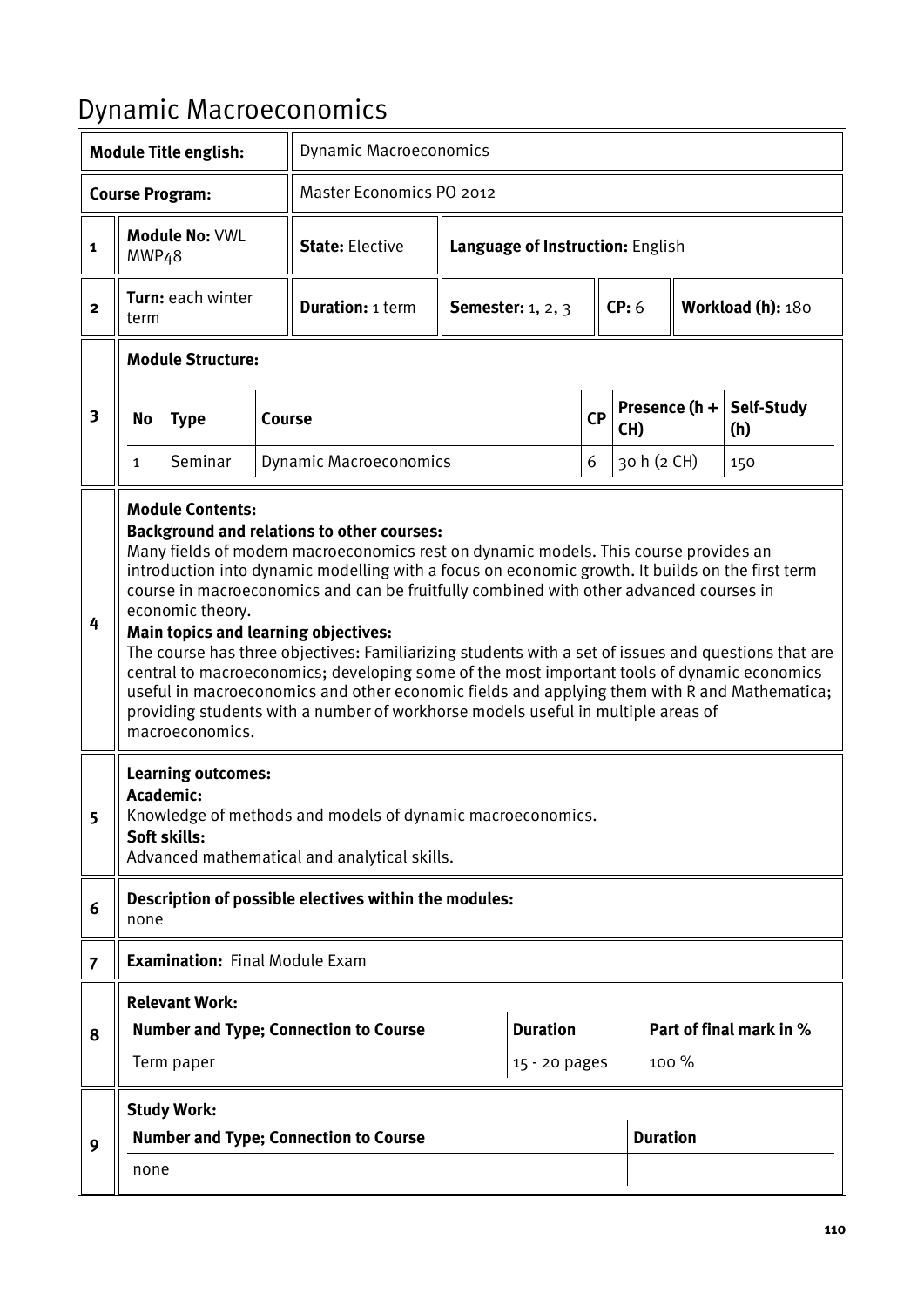| 10 | <b>Prerequisites for Credit Points:</b><br>The credit points will be granted after all relevant work and study work have been successfully<br>completed. |                                                                           |  |  |  |  |
|----|----------------------------------------------------------------------------------------------------------------------------------------------------------|---------------------------------------------------------------------------|--|--|--|--|
| 11 | Weight of the module grade for the overall grade:<br>5% (6 of 120 CP)                                                                                    |                                                                           |  |  |  |  |
| 12 | <b>Module Prerequisites:</b><br>none                                                                                                                     |                                                                           |  |  |  |  |
| 13 | <b>Presence:</b><br>Presence is strongly recommended to warrant learning success.                                                                        |                                                                           |  |  |  |  |
| 14 | Use of the module for other course programs:<br><b>Master Economics</b>                                                                                  |                                                                           |  |  |  |  |
| 15 | <b>Responsible Lecturer:</b><br>Professor Dr. Ulrich Pfister                                                                                             | Department:<br>University of Münster, School of Business<br>and Economics |  |  |  |  |
| 16 | Misc.:                                                                                                                                                   |                                                                           |  |  |  |  |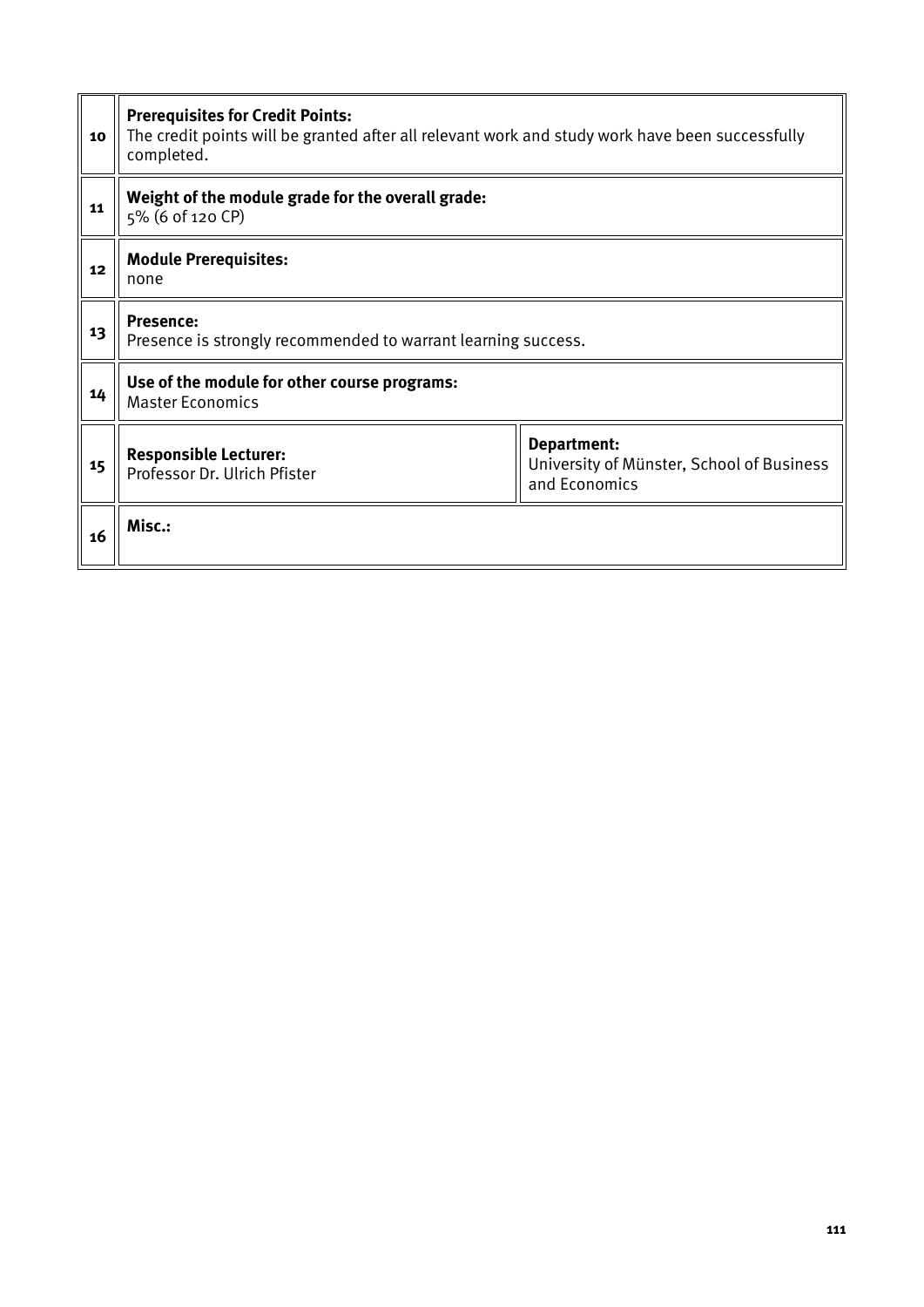## Interest and Money

| <b>Module Title english:</b> |                                                                                                                                                                                                                                                                                                                                                                                                                                                                                                                                                                                                                                                                                                                                                                                                                                                                                                                                                                                                                                                                                                                                                                                          |                                                       |  | Interest and Money        |                                                            |                          |           |                      |  |                   |
|------------------------------|------------------------------------------------------------------------------------------------------------------------------------------------------------------------------------------------------------------------------------------------------------------------------------------------------------------------------------------------------------------------------------------------------------------------------------------------------------------------------------------------------------------------------------------------------------------------------------------------------------------------------------------------------------------------------------------------------------------------------------------------------------------------------------------------------------------------------------------------------------------------------------------------------------------------------------------------------------------------------------------------------------------------------------------------------------------------------------------------------------------------------------------------------------------------------------------|-------------------------------------------------------|--|---------------------------|------------------------------------------------------------|--------------------------|-----------|----------------------|--|-------------------|
|                              | <b>Course Program:</b>                                                                                                                                                                                                                                                                                                                                                                                                                                                                                                                                                                                                                                                                                                                                                                                                                                                                                                                                                                                                                                                                                                                                                                   |                                                       |  | Master Economics PO 2012  |                                                            |                          |           |                      |  |                   |
| 1                            | MWP <sub>49</sub>                                                                                                                                                                                                                                                                                                                                                                                                                                                                                                                                                                                                                                                                                                                                                                                                                                                                                                                                                                                                                                                                                                                                                                        | <b>Module No: VWL</b>                                 |  |                           | <b>State: Elective</b><br>Language of Instruction: English |                          |           |                      |  |                   |
| $\mathbf{2}$                 | term                                                                                                                                                                                                                                                                                                                                                                                                                                                                                                                                                                                                                                                                                                                                                                                                                                                                                                                                                                                                                                                                                                                                                                                     | Turn: each summer                                     |  | <b>Duration: 1 term</b>   |                                                            | <b>Semester:</b> 1, 2, 3 |           | CP: 6                |  | Workload (h): 180 |
|                              |                                                                                                                                                                                                                                                                                                                                                                                                                                                                                                                                                                                                                                                                                                                                                                                                                                                                                                                                                                                                                                                                                                                                                                                          | <b>Module Structure:</b>                              |  |                           |                                                            |                          |           |                      |  |                   |
| 3                            | No<br><b>Type</b><br>Course                                                                                                                                                                                                                                                                                                                                                                                                                                                                                                                                                                                                                                                                                                                                                                                                                                                                                                                                                                                                                                                                                                                                                              |                                                       |  |                           |                                                            |                          | <b>CP</b> | Presence (h +<br>CH) |  | Self-Study<br>(h) |
|                              | 1                                                                                                                                                                                                                                                                                                                                                                                                                                                                                                                                                                                                                                                                                                                                                                                                                                                                                                                                                                                                                                                                                                                                                                                        | Course                                                |  | <b>Interest and Money</b> |                                                            |                          | 6         | 30 h (2 CH)          |  | 150               |
| 4                            | <b>Module Contents:</b><br><b>Background and relations to other courses:</b><br>The lecture deepens and enlarges knowledge on interest, money, and their relations. It builds on<br>solid abilities in both macroeconomic and microeconomic theory.<br><b>Main topics and learning objectives:</b><br>The primary purpose of the lecture is to explain and analyze both real and monetary theories of<br>interest as well as their relations and possible combinations. The students should also learn to<br>employ these theories in tackling contemporary economic issues in this field, including central<br>bank policy and monetary reforms.<br><b>Learning objectives</b><br><b>Themes</b><br>Students should get a more comprehension understanding of<br>Interest theories by Böhm<br>Bawerk, Keynes, Samuelson<br>the relations of both real and monetary causes for the<br>existence of interest. They should be able to use respective<br>and others: Their relations and<br>formal models and to assess both their merits and limitations.<br>relevance for contemporary<br>economic issues.<br>Emphasis is also put on ethical and welfare economic aspects<br>of interest. |                                                       |  |                           |                                                            |                          |           |                      |  |                   |
| 5                            | <b>Learning outcomes:</b><br><b>Academic:</b><br>Use and understanding of formal theories of interest. Ability to employ these theories for practical<br>economic problems.<br>Soft skills:<br>Qualification to analyze complex questions, discussions and the assessment of articles.                                                                                                                                                                                                                                                                                                                                                                                                                                                                                                                                                                                                                                                                                                                                                                                                                                                                                                   |                                                       |  |                           |                                                            |                          |           |                      |  |                   |
| 6                            | none                                                                                                                                                                                                                                                                                                                                                                                                                                                                                                                                                                                                                                                                                                                                                                                                                                                                                                                                                                                                                                                                                                                                                                                     | Description of possible electives within the modules: |  |                           |                                                            |                          |           |                      |  |                   |
| $\overline{7}$               |                                                                                                                                                                                                                                                                                                                                                                                                                                                                                                                                                                                                                                                                                                                                                                                                                                                                                                                                                                                                                                                                                                                                                                                          | <b>Examination: Final Module Exam</b>                 |  |                           |                                                            |                          |           |                      |  |                   |
| 8                            |                                                                                                                                                                                                                                                                                                                                                                                                                                                                                                                                                                                                                                                                                                                                                                                                                                                                                                                                                                                                                                                                                                                                                                                          | <b>Relevant Work:</b>                                 |  |                           |                                                            |                          |           |                      |  |                   |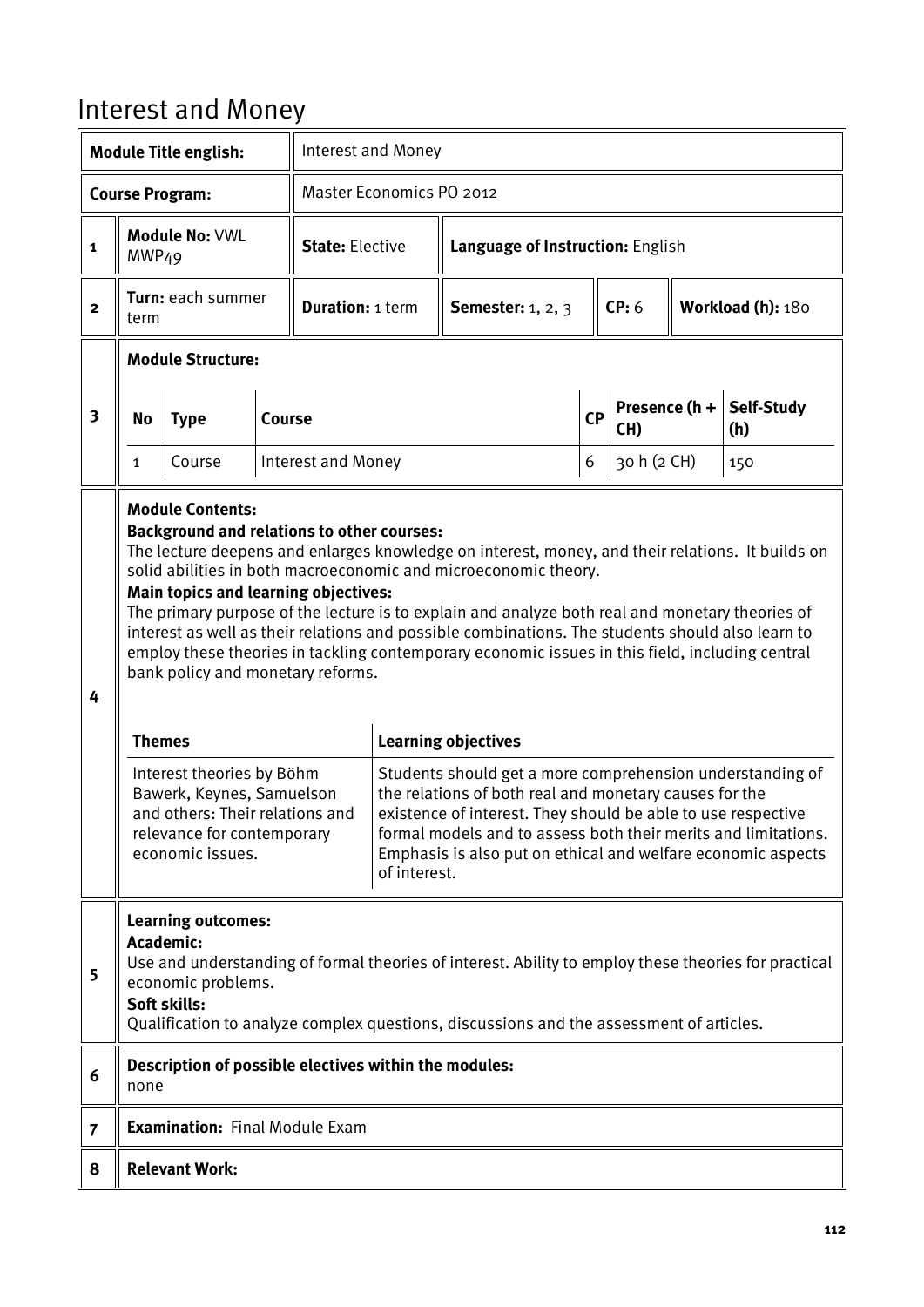|    | <b>Number and Type; Connection to Course</b>                                                                                                             | <b>Duration</b> | Part of final mark in % |  |  |  |  |  |
|----|----------------------------------------------------------------------------------------------------------------------------------------------------------|-----------------|-------------------------|--|--|--|--|--|
|    | Final written exam                                                                                                                                       | 90 min.         | 100%                    |  |  |  |  |  |
| 9  | <b>Study Work:</b><br><b>Number and Type; Connection to Course</b><br>none                                                                               | <b>Duration</b> |                         |  |  |  |  |  |
| 10 | <b>Prerequisites for Credit Points:</b><br>The credit points will be granted after all relevant work and study work have been successfully<br>completed. |                 |                         |  |  |  |  |  |
| 11 | Weight of the module grade for the overall grade:<br>5% (6 of 120 CP)                                                                                    |                 |                         |  |  |  |  |  |
| 12 | <b>Module Prerequisites:</b><br>none                                                                                                                     |                 |                         |  |  |  |  |  |
| 13 | <b>Presence:</b><br>Recommended.                                                                                                                         |                 |                         |  |  |  |  |  |
| 14 | Use of the module for other course programs:<br>Master Business Administration, Master Economics, Master Mathematics, Master Human<br>Geography          |                 |                         |  |  |  |  |  |
| 15 | <b>Department:</b><br><b>Responsible Lecturer:</b><br>University of Münster, School of Business<br>Professor Dr. Ulrich Suntum<br>and Economics          |                 |                         |  |  |  |  |  |
| 16 | Misc.:                                                                                                                                                   |                 |                         |  |  |  |  |  |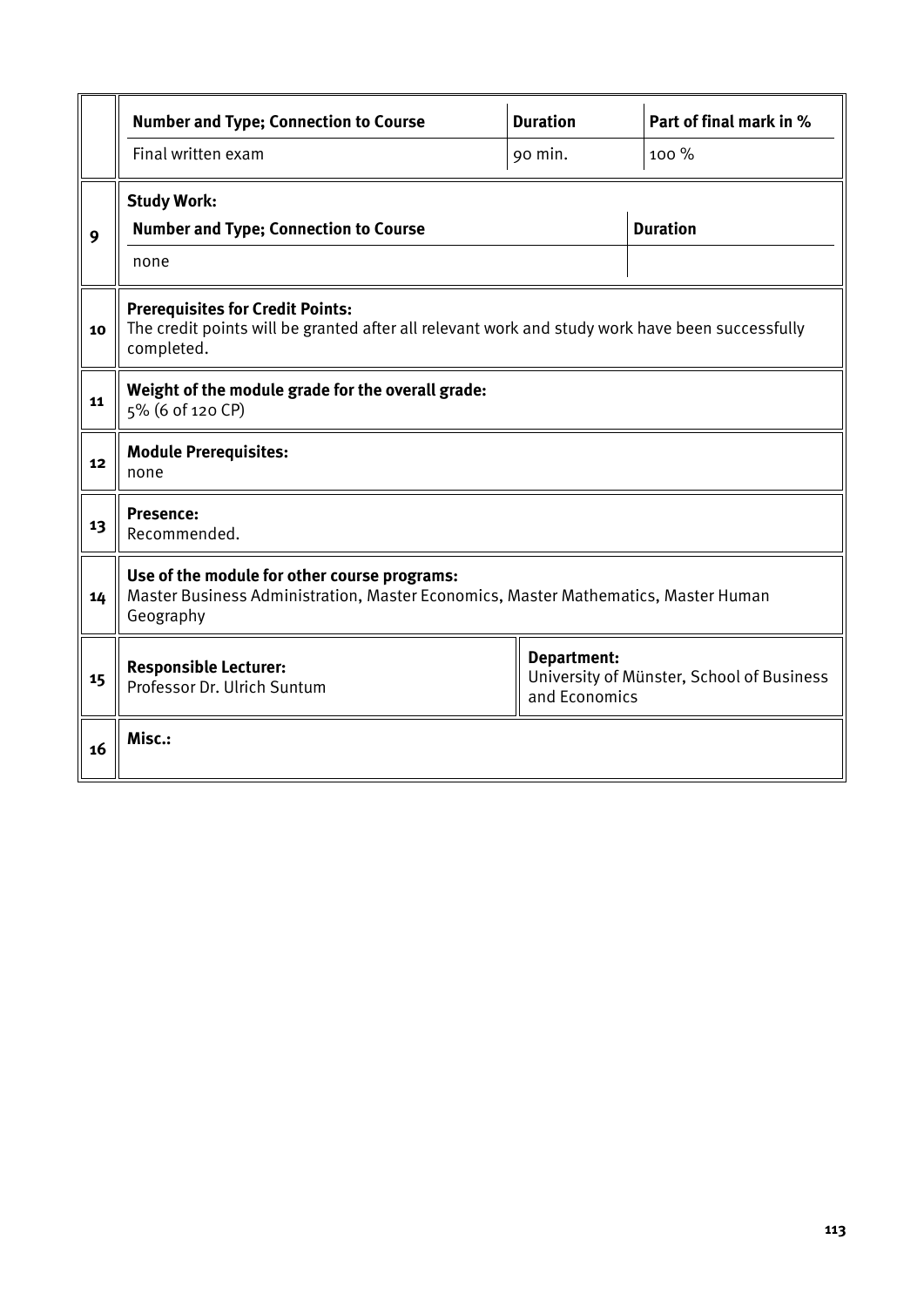## Economic Theory in Retrospect

| <b>Module Title english:</b> |                                                                                                                                                                                                                                                                                                                                                                                                                                                                                                                                                                                                                                                                                                                                                                                                                                                                                                                                                                                                                                                                                                                                             |                          |        | Economic Theory in Retrospect                                 |                          |                                  |    |                            |               |                   |  |  |
|------------------------------|---------------------------------------------------------------------------------------------------------------------------------------------------------------------------------------------------------------------------------------------------------------------------------------------------------------------------------------------------------------------------------------------------------------------------------------------------------------------------------------------------------------------------------------------------------------------------------------------------------------------------------------------------------------------------------------------------------------------------------------------------------------------------------------------------------------------------------------------------------------------------------------------------------------------------------------------------------------------------------------------------------------------------------------------------------------------------------------------------------------------------------------------|--------------------------|--------|---------------------------------------------------------------|--------------------------|----------------------------------|----|----------------------------|---------------|-------------------|--|--|
|                              |                                                                                                                                                                                                                                                                                                                                                                                                                                                                                                                                                                                                                                                                                                                                                                                                                                                                                                                                                                                                                                                                                                                                             | <b>Course Program:</b>   |        |                                                               | Master Economics PO 2012 |                                  |    |                            |               |                   |  |  |
| 1                            | Module No: VWL<br>MWP <sub>50</sub>                                                                                                                                                                                                                                                                                                                                                                                                                                                                                                                                                                                                                                                                                                                                                                                                                                                                                                                                                                                                                                                                                                         |                          |        | <b>State: Elective</b>                                        |                          | Language of Instruction: English |    |                            |               |                   |  |  |
| $\mathbf{2}$                 | Turn: each winter<br>term                                                                                                                                                                                                                                                                                                                                                                                                                                                                                                                                                                                                                                                                                                                                                                                                                                                                                                                                                                                                                                                                                                                   |                          |        | <b>Duration: 1 term</b>                                       |                          | <b>Semester:</b> 1, 2, 3         |    | CP: 6<br>Workload (h): 180 |               |                   |  |  |
|                              |                                                                                                                                                                                                                                                                                                                                                                                                                                                                                                                                                                                                                                                                                                                                                                                                                                                                                                                                                                                                                                                                                                                                             | <b>Module Structure:</b> |        |                                                               |                          |                                  |    |                            |               |                   |  |  |
| $\overline{\mathbf{3}}$      | <b>No</b>                                                                                                                                                                                                                                                                                                                                                                                                                                                                                                                                                                                                                                                                                                                                                                                                                                                                                                                                                                                                                                                                                                                                   | <b>Type</b>              | Course |                                                               |                          |                                  | CP | CH)                        | Presence (h + | Self-Study<br>(h) |  |  |
|                              | 1                                                                                                                                                                                                                                                                                                                                                                                                                                                                                                                                                                                                                                                                                                                                                                                                                                                                                                                                                                                                                                                                                                                                           | Seminar                  |        | Economic Theory in Retrospect                                 |                          |                                  | 6  | 30 h (2 CH)                |               | 150               |  |  |
| 4                            | <b>Module Contents:</b><br><b>Background and relations to other courses:</b><br>The seminar discusses selected economic theories as well as famous economists and their<br>contributions with a particular emphasis of history and methodology. There are no prerequisites<br>for this course.<br><b>Main topics and learning objectives:</b><br>The primary purpose of the seminar is to deepen the understanding of economic thought, its<br>theory and its concepts and its history as well. The students should be qualified to analyze and<br>evaluate development in the field of economic theory.<br><b>Learning objectives</b><br><b>Themes</b><br>Famous economists, their lives and<br>Students should get a more comprehension<br>contributions. Relations of their<br>understanding of economics and its methodology.<br>Particular emphasis is put on ethical and philosophical<br>theories to contemporary economic<br>issues. Evolvement of economic<br>foundations of economics. History of economic theory<br>theory from its beginnings till now.<br>and its relation to economic history should be better<br>understood. |                          |        |                                                               |                          |                                  |    |                            |               |                   |  |  |
| 5                            | <b>Learning outcomes:</b><br><b>Academic:</b><br>Evaluation of economic statements on both analytical and normative grounds. Comparison of<br>different or even contradicting economic theories. Knowledge of economic history.<br>Soft skills:<br>Autonomous development of economic topics in small groups. Qualification to analyze complex<br>questions, discussions and the assessment of articles. Development and presentation of problem<br>solutions.                                                                                                                                                                                                                                                                                                                                                                                                                                                                                                                                                                                                                                                                              |                          |        |                                                               |                          |                                  |    |                            |               |                   |  |  |
| 6                            | none                                                                                                                                                                                                                                                                                                                                                                                                                                                                                                                                                                                                                                                                                                                                                                                                                                                                                                                                                                                                                                                                                                                                        |                          |        | Description of possible electives within the modules:         |                          |                                  |    |                            |               |                   |  |  |
| $\overline{7}$               |                                                                                                                                                                                                                                                                                                                                                                                                                                                                                                                                                                                                                                                                                                                                                                                                                                                                                                                                                                                                                                                                                                                                             |                          |        | <b>Examination:</b> Examinations for every part of the module |                          |                                  |    |                            |               |                   |  |  |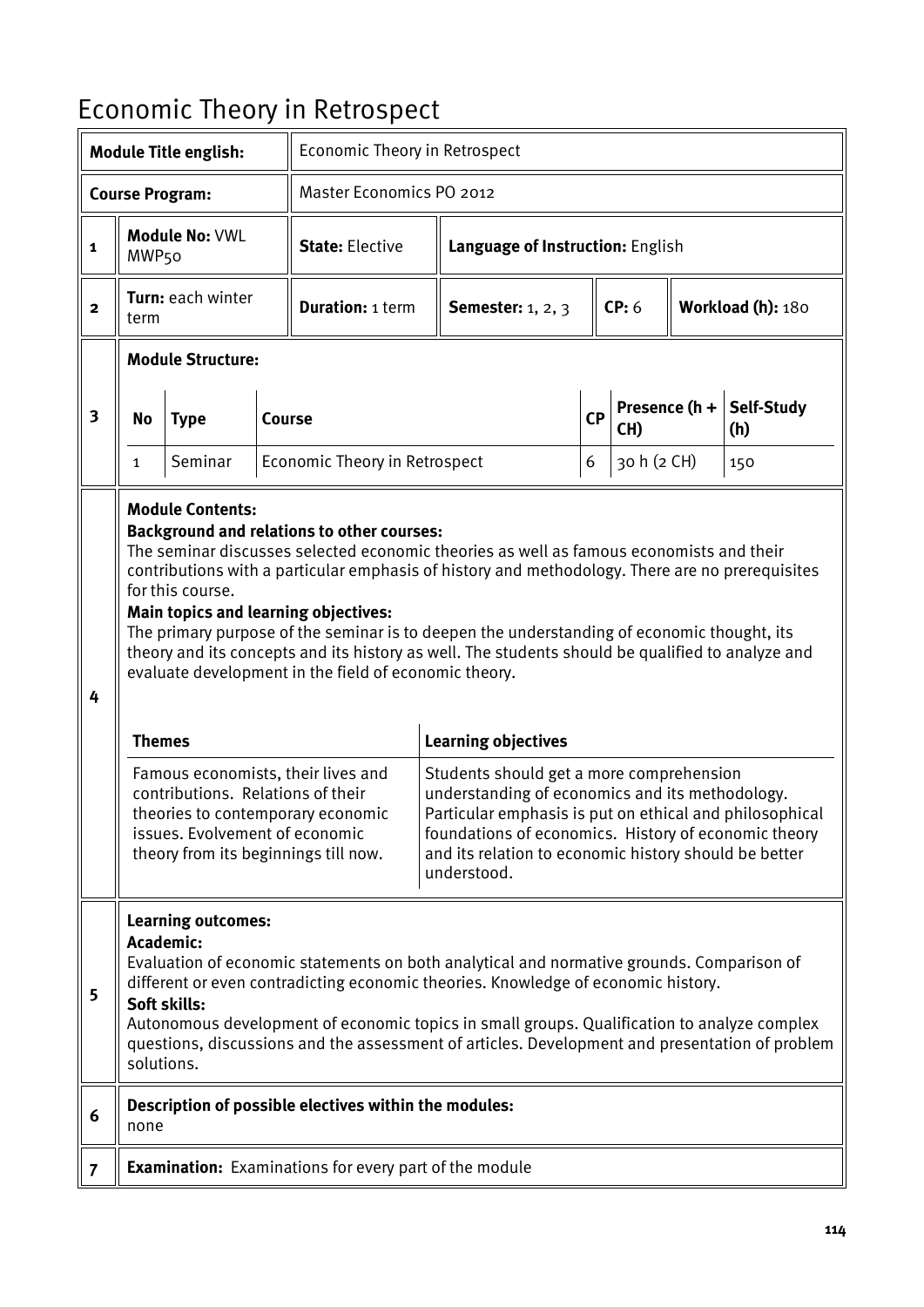|    | <b>Relevant Work:</b>                                                                                                                                    |                 |                         |  |  |  |  |  |
|----|----------------------------------------------------------------------------------------------------------------------------------------------------------|-----------------|-------------------------|--|--|--|--|--|
|    | <b>Number and Type; Connection to Course</b>                                                                                                             | <b>Duration</b> | Part of final mark in % |  |  |  |  |  |
| 8  | Seminar paper                                                                                                                                            | 20 - 25 pages   | 50 %                    |  |  |  |  |  |
|    | Presentation                                                                                                                                             | 45 min.         | 50 %                    |  |  |  |  |  |
|    | <b>Study Work:</b>                                                                                                                                       |                 |                         |  |  |  |  |  |
| 9  | <b>Number and Type; Connection to Course</b>                                                                                                             |                 | <b>Duration</b>         |  |  |  |  |  |
|    | none                                                                                                                                                     |                 |                         |  |  |  |  |  |
| 10 | <b>Prerequisites for Credit Points:</b><br>The credit points will be granted after all relevant work and study work have been successfully<br>completed. |                 |                         |  |  |  |  |  |
| 11 | Weight of the module grade for the overall grade:<br>5% (6 of 120 CP)                                                                                    |                 |                         |  |  |  |  |  |
| 12 | <b>Module Prerequisites:</b><br>none                                                                                                                     |                 |                         |  |  |  |  |  |
| 13 | <b>Presence:</b><br>Presence is strongly recommended to warrant learning success.                                                                        |                 |                         |  |  |  |  |  |
| 14 | Use of the module for other course programs:<br>Master Business Administration, Master Economics, Master Mathematics, Master Human<br>Geography          |                 |                         |  |  |  |  |  |
| 15 | <b>Department:</b><br><b>Responsible Lecturer:</b><br>University of Münster, School of Business<br>Professor Dr. Ulrich Suntum<br>and Economics          |                 |                         |  |  |  |  |  |
| 16 | Misc.:                                                                                                                                                   |                 |                         |  |  |  |  |  |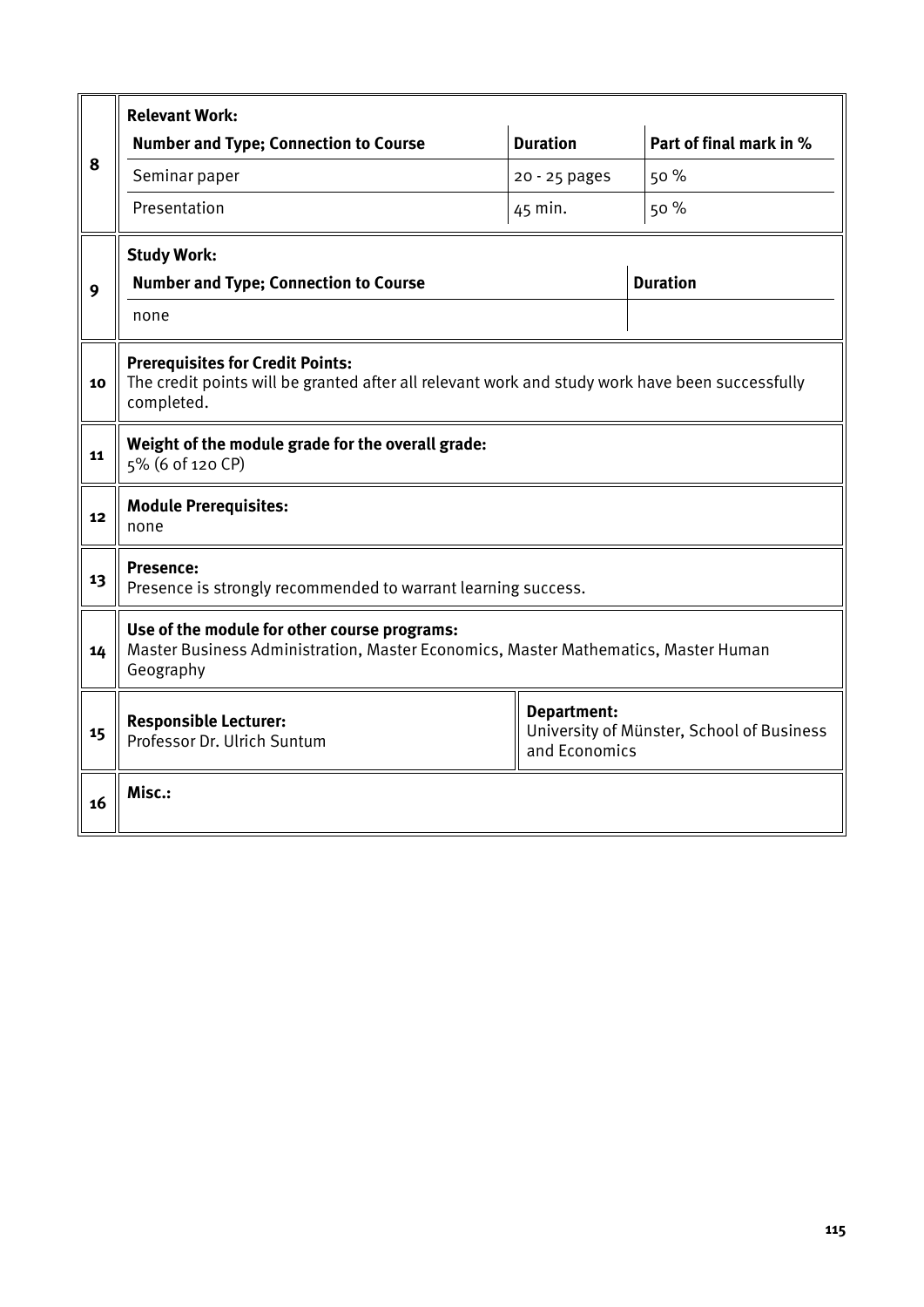## Business Ethics and Normative Economics

|                         |                                                                                                                                                                                                                                                                                                                                                                                                                                                                                                                                                                                                                                                                                                                                                                        | <b>Module Title english:</b> |  | <b>Business Ethics and Normative Economics</b>        |                                             |                 |                |       |                   |                                     |  |
|-------------------------|------------------------------------------------------------------------------------------------------------------------------------------------------------------------------------------------------------------------------------------------------------------------------------------------------------------------------------------------------------------------------------------------------------------------------------------------------------------------------------------------------------------------------------------------------------------------------------------------------------------------------------------------------------------------------------------------------------------------------------------------------------------------|------------------------------|--|-------------------------------------------------------|---------------------------------------------|-----------------|----------------|-------|-------------------|-------------------------------------|--|
|                         |                                                                                                                                                                                                                                                                                                                                                                                                                                                                                                                                                                                                                                                                                                                                                                        | <b>Course Program:</b>       |  | Master Economics PO 2012                              |                                             |                 |                |       |                   |                                     |  |
| 1                       | MWP <sub>51</sub>                                                                                                                                                                                                                                                                                                                                                                                                                                                                                                                                                                                                                                                                                                                                                      | <b>Module No: VWL</b>        |  | <b>State: Elective</b>                                | Language of Instruction: German and English |                 |                |       |                   |                                     |  |
| $\overline{\mathbf{2}}$ | term                                                                                                                                                                                                                                                                                                                                                                                                                                                                                                                                                                                                                                                                                                                                                                   | Turn: each winter            |  | <b>Duration: 1 term</b>                               | <b>Semester:</b> 1, 2, 3                    |                 | CP: 6          |       | Workload (h): 180 |                                     |  |
|                         |                                                                                                                                                                                                                                                                                                                                                                                                                                                                                                                                                                                                                                                                                                                                                                        | <b>Module Structure:</b>     |  |                                                       |                                             |                 |                |       |                   |                                     |  |
| $\overline{\mathbf{3}}$ | No                                                                                                                                                                                                                                                                                                                                                                                                                                                                                                                                                                                                                                                                                                                                                                     | <b>Type</b>                  |  | Course                                                |                                             |                 | CP<br>CH)      |       |                   | Presence $(h +  $ Self-Study<br>(h) |  |
|                         | $\mathbf{1}$                                                                                                                                                                                                                                                                                                                                                                                                                                                                                                                                                                                                                                                                                                                                                           | Course                       |  | <b>Foundations in Economics Ethics</b>                |                                             |                 | $\overline{3}$ |       | 30 h (2 CH)       | 60                                  |  |
|                         | $\overline{2}$                                                                                                                                                                                                                                                                                                                                                                                                                                                                                                                                                                                                                                                                                                                                                         | Exercise                     |  | Tutorial on Foundations in Economic Ethics            |                                             |                 | $\overline{3}$ |       | 30 h (2 CH)       | 60                                  |  |
| 4                       | <b>Module Contents:</b><br><b>Background and relations to other courses:</b><br>The module is designed to convey a basic insight into the normative perspective on economic<br>institutions and relations, and to the claims and responsibilities within them.<br>Main topics and learning objectives:<br>The module offers an introduction into the foundations of economic ethics, covering the ethics of<br>economic institutions like the market, competition, or money, as well as particular ethical<br>requirements that can be ascribed to economic agents such as consumers or corporations. One of<br>the main aims is to understand, why the particular sphere of the economy raises specific ethical<br>challenges.                                        |                              |  |                                                       |                                             |                 |                |       |                   |                                     |  |
| 5                       | <b>Learning outcomes:</b><br>Academic:<br>Familiarity with core concepts and core positions of philosophical ethics insofar as these are<br>relevant to economic ethics in particular. Determination of the relation of ethical and economic<br>theories. Acquaintance with some of the classical contributions to economic ethics.<br>Soft skills:<br>The module aims at enabling students to identify ethical problems within economic relations; to<br>interpret and discuss these problems by making use of the appropriate philosophical vocabulary;<br>and to detect flaws in particular arguments that occur in contributions to questions of economic<br>ethics. Active participation in the course and engagement with the assigned readings are<br>required. |                              |  |                                                       |                                             |                 |                |       |                   |                                     |  |
| 6                       | none                                                                                                                                                                                                                                                                                                                                                                                                                                                                                                                                                                                                                                                                                                                                                                   |                              |  | Description of possible electives within the modules: |                                             |                 |                |       |                   |                                     |  |
| $\overline{7}$          |                                                                                                                                                                                                                                                                                                                                                                                                                                                                                                                                                                                                                                                                                                                                                                        |                              |  | <b>Examination: Final Module Exam</b>                 |                                             |                 |                |       |                   |                                     |  |
|                         |                                                                                                                                                                                                                                                                                                                                                                                                                                                                                                                                                                                                                                                                                                                                                                        | <b>Relevant Work:</b>        |  |                                                       |                                             |                 |                |       |                   |                                     |  |
| 8                       |                                                                                                                                                                                                                                                                                                                                                                                                                                                                                                                                                                                                                                                                                                                                                                        |                              |  | <b>Number and Type; Connection to Course</b>          |                                             | <b>Duration</b> |                |       |                   | Part of final mark in %             |  |
|                         |                                                                                                                                                                                                                                                                                                                                                                                                                                                                                                                                                                                                                                                                                                                                                                        | Final written exam           |  |                                                       |                                             | 60 min.         |                | 100 % |                   |                                     |  |